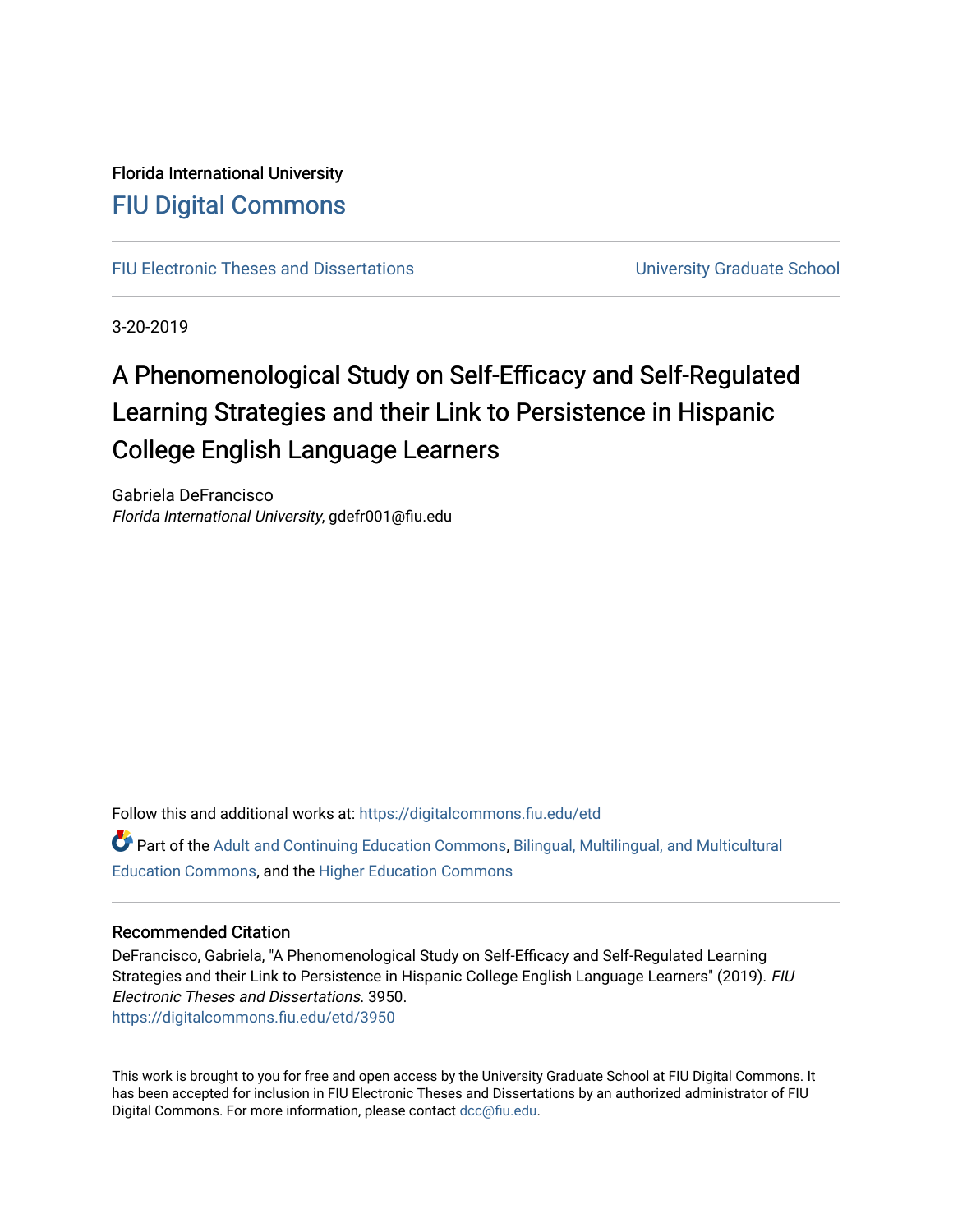## FLORIDA INTERNATIONAL UNIVERSITY

#### Miami, Florida

# A PHENOMENOLOGICAL STUDY ON SELF-EFFICACY AND SELF-REGULATED LEARNING STRATEGIES AND THEIR LINK TO PERSISTENCE IN HISPANIC COLLEGE ENGLISH LANGUAGE LEARNERS

A dissertation proposal submitted in partial fulfillment of the

requirements for the degree of

DOCTOR OF EDUCATION

in

## ADULT EDUCATION AND HUMAN RESOURCE DEVELOPMENT

by

Gabriela De Francisco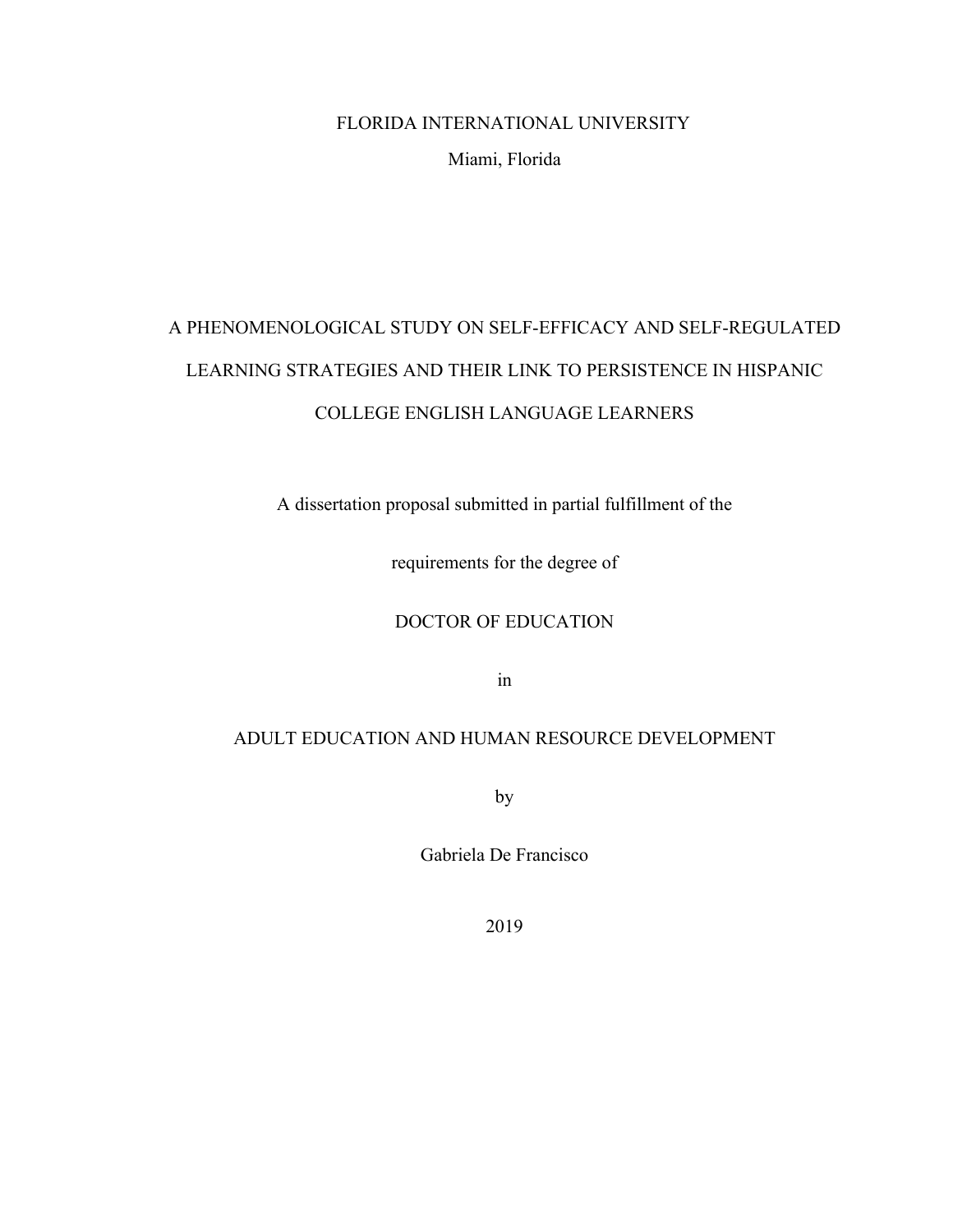To: Dean Michael R. Heithaus College of Arts, Sciences, and Education

This dissertation, written by Gabriela De Francisco and entitled A Phenomenological Study On Self-Efficacy and Self-Regulated Learning Strategies and Their Link to Persistence in Hispanic College English Language Learners, having been approved in respect to style and intellectual content, is referred to you for judgment.

We have read this dissertation and recommend that it be approved.

Teresa Lucas

Joanne Sanders-Reio

Tonette S. Rocco

Thomas G. Reio, Jr., Major Professor

 $\mathcal{L}_\text{max}$ 

 $\mathcal{L}_\text{max}$ 

 $\mathcal{L}_\text{max}$  , and the set of the set of the set of the set of the set of the set of the set of the set of the set of the set of the set of the set of the set of the set of the set of the set of the set of the set of the

 $\mathcal{L}_\text{max}$ 

Date of Defense: March 20, 2019

The dissertation of Gabriela De Francisco is approved.

Dean Michael R. Heithaus College of Arts, Sciences and Education

 $\mathcal{L}_\text{max}$  , and the set of the set of the set of the set of the set of the set of the set of the set of the set of the set of the set of the set of the set of the set of the set of the set of the set of the set of the

 $\mathcal{L}_\text{max}$  , and the set of the set of the set of the set of the set of the set of the set of the set of the set of the set of the set of the set of the set of the set of the set of the set of the set of the set of the

Andres G. Gil Vice President for Research and Economic Development and Dean of the University Graduate School

Florida International University, 2019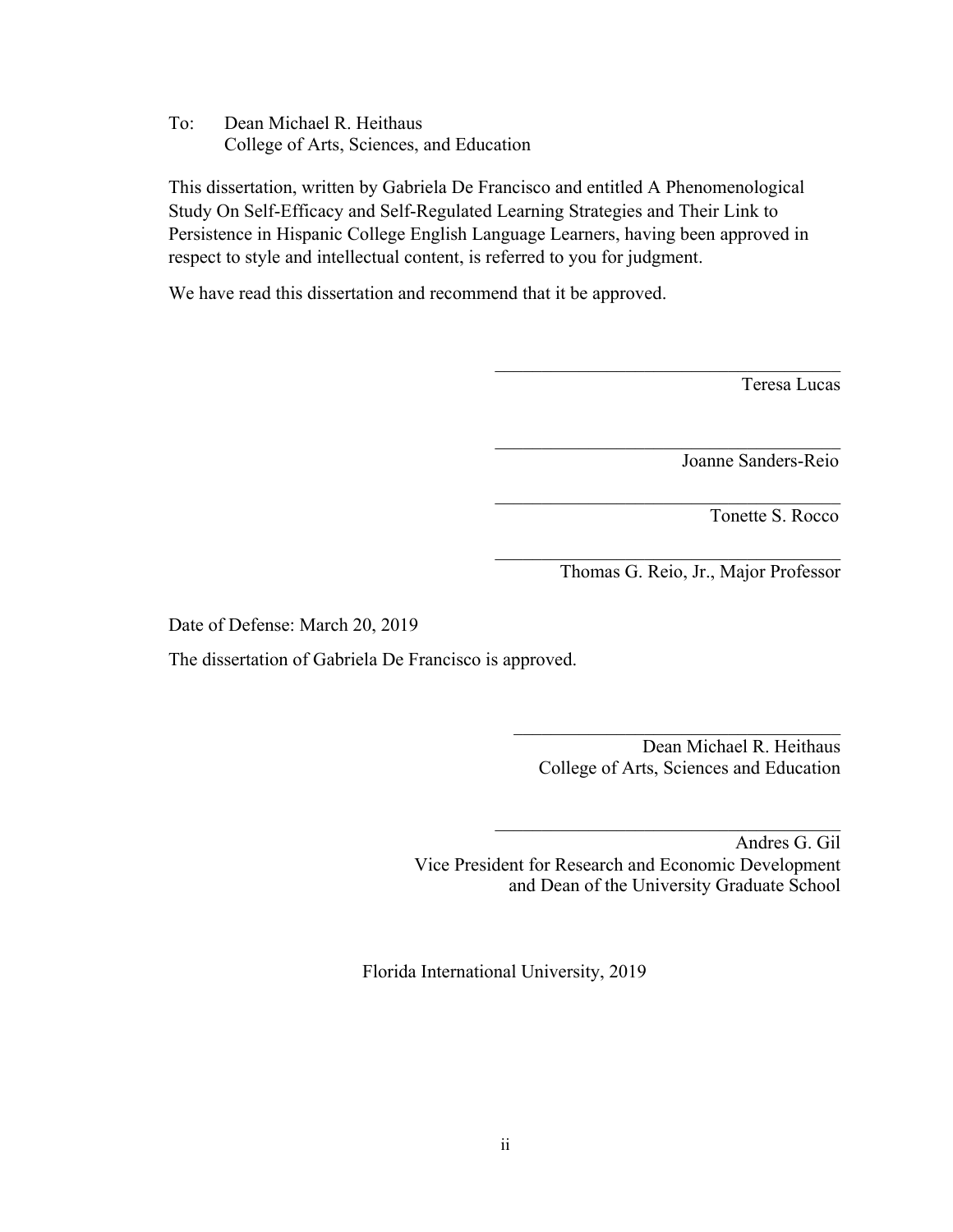© Copyright 2019 by Gabriela De Francisco

All rights reserved.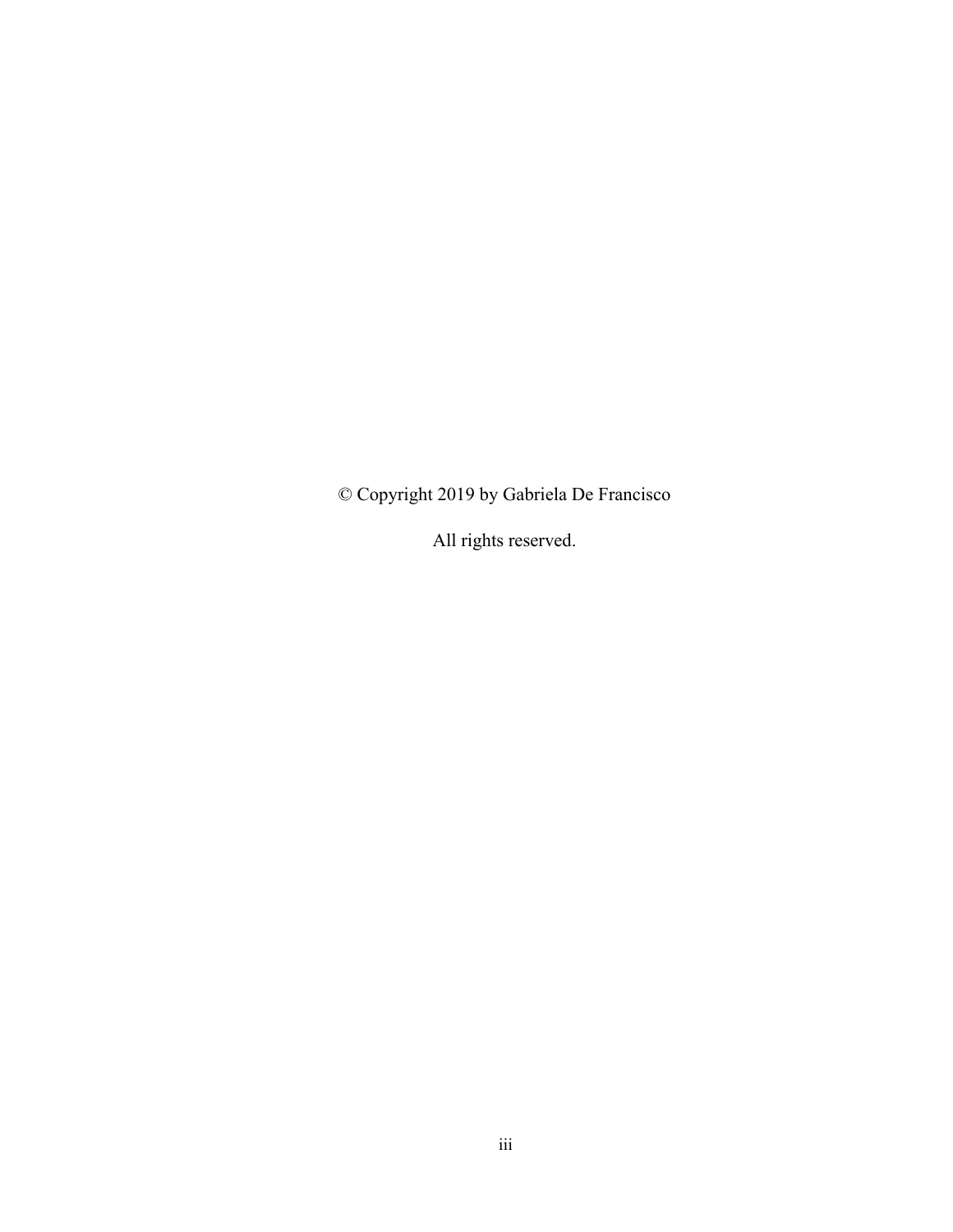#### DEDICATIONS

I would like to dedicate this dissertation to God, for always being there for me, especially in my toughest moments. I will also be forever grateful to my grandparents, my mother, father, and godfather Orlando who never stopped believing in me and supporting me until the very end of their lives. I know you are still with me always in Heaven as my guardian angels. My godmother, Ana Celia has always been unwavering in her support and has pushed me to continue despite all the of the challenges that came my way. She has been another mother to me and continues to be my cheerleader. My sister, Mariana is a role model of strength in the face of adversity with her illness, My best friend, Jose, whom I can never thank enough for believing in me and helping me to reach my goals. Finally, my daughter Kassandra and my grandchildren Nathalia, Nicole, Valentina, and Jonathan whom I love with all my heart and make me want to be a better person.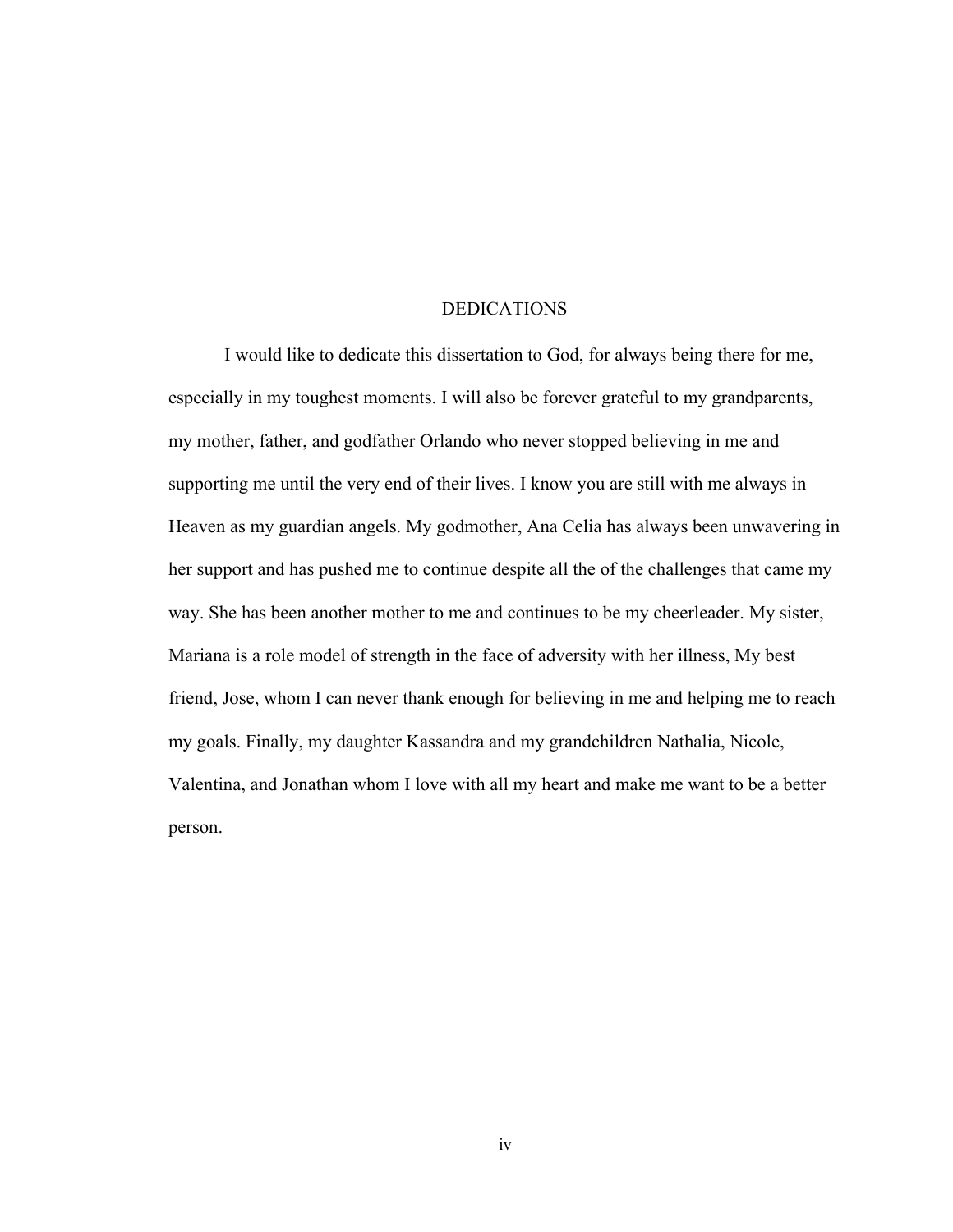#### ACKNOWLEDGMENTS

I would like to acknowledge my committee members, Dr. Thomas Reio, Dr. Tonette Rocco, Dr. Joanne Sanders-Reio, and Dr. Teresa Lucas for expecting the best from me and providing their guidance throughout this difficult process. Dr. Reio has not just been my advisor, he has been my mentor and a friend who refused to let me quit. I could always count on his advice and his pep talks. My nephews Henry and Orlando helped me prepare for my defense and provided support. I would like to thank my participants because they trusted me to tell their stories, and I gained a new perspective from them sharing their experiences with me. I appreciate the advice and pointers I received from Fabiana Brunetta on the graduation process and dissertation defense. Finally, my best friend, Jose Otero always motivated me to never give up, and would keep me company while I studied for my classes and worked on my dissertation. I would like to thank all of these individuals from the bottom of my heart because I would not have been able to complete this journey without them.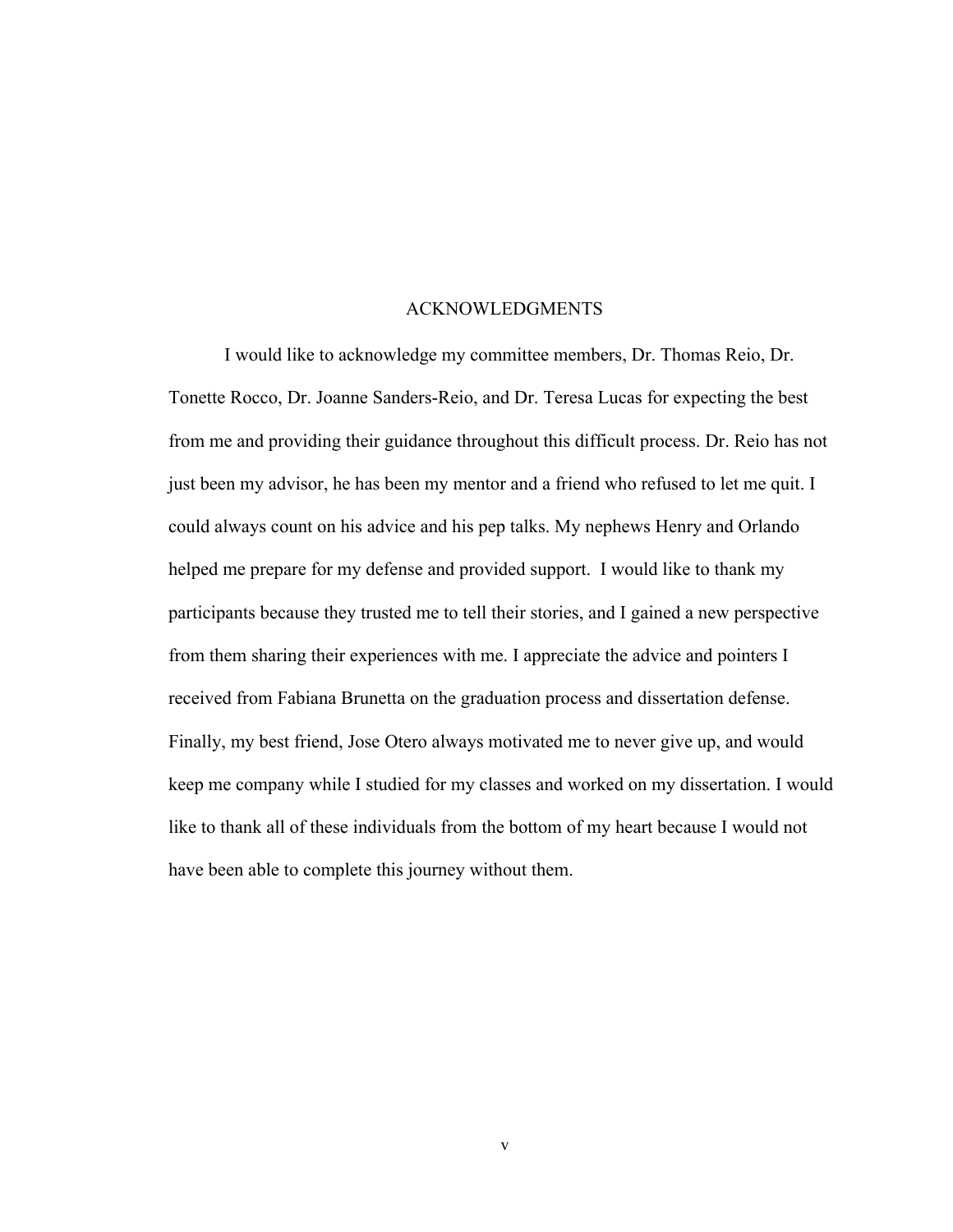#### ABSTRACT OF THE DISSERTATION

# A PHENOMENOLOGICAL STUDY ON SELF-EFFICACY AND SELF-REGULATED LEARNING STRATEGIES AND THEIR LINK TO PERSISTENCE IN HISPANIC COLLEGE ENGLISH LANGUAGE LEARNERS

by

Gabriela De Francisco

Florida International University, 2019

Miami, Florida

Professor Thomas G. Reio, Jr., Major Professor

In adult education, studies have been done in the areas of persistence, selfefficacy, self-regulated learning strategies and the Hispanic population. However, this study was unique in its attempt at examining the link between the academic self-efficacy and self-regulated learning strategies in the persistence of Hispanic college English language learners. The purpose of this phenomenological study was to understand the experience of 1<sup>st</sup> generation Hispanic English Language learners during their first year at a Hispanic-Serving Institution.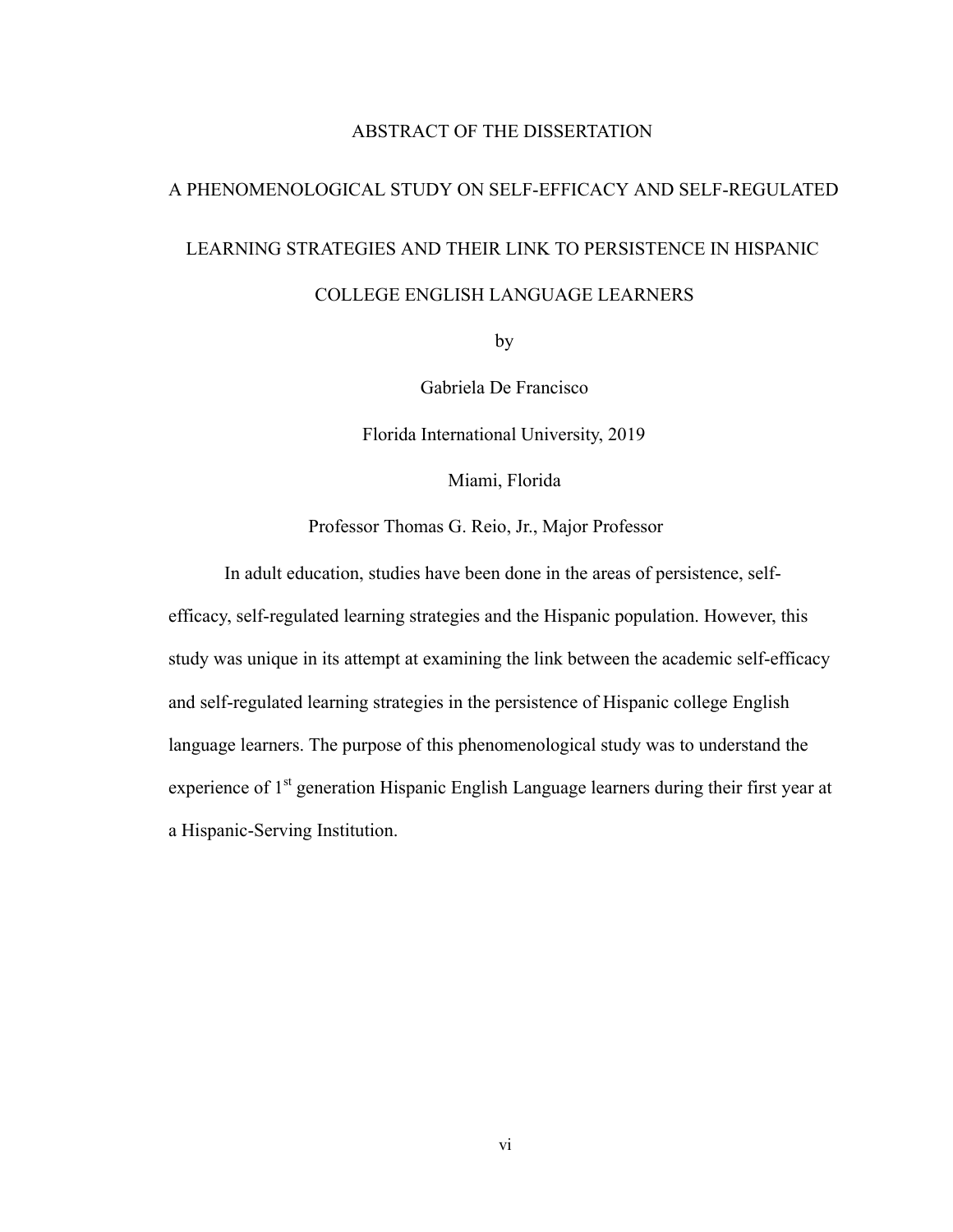The researcher conducted 14 semi-structured interviews of their experiences both as immigrants learning the English language and first-generation college students by utilizing a phenomenological framework. The study served two purposes: (a) informing the literature and (b) supporting the necessity for helping facilitate the path to higher education for first-generation Hispanic college students. Five themes emerged from the data related to persistence among the participants: (a) families and teachers encourage goal-setting and motivation, (b) the power of motivation in the pursuit of the seemingly elusive American Dream, (c) difficulties in navigating the higher education system as first-generation college students, (d) friendships and the role they play in the participants' lives, and finally, (e) uncertainty of the future and participants' expectations after graduation.

Theoretical, empirical, and practical implications related to persistence among 1<sup>st</sup> year Hispanic students are explored. In particular, these findings highlight the need for future research that informs existing theoretical models of student persistence and the practical utility of attending to learners' needs early in the collegiate experience.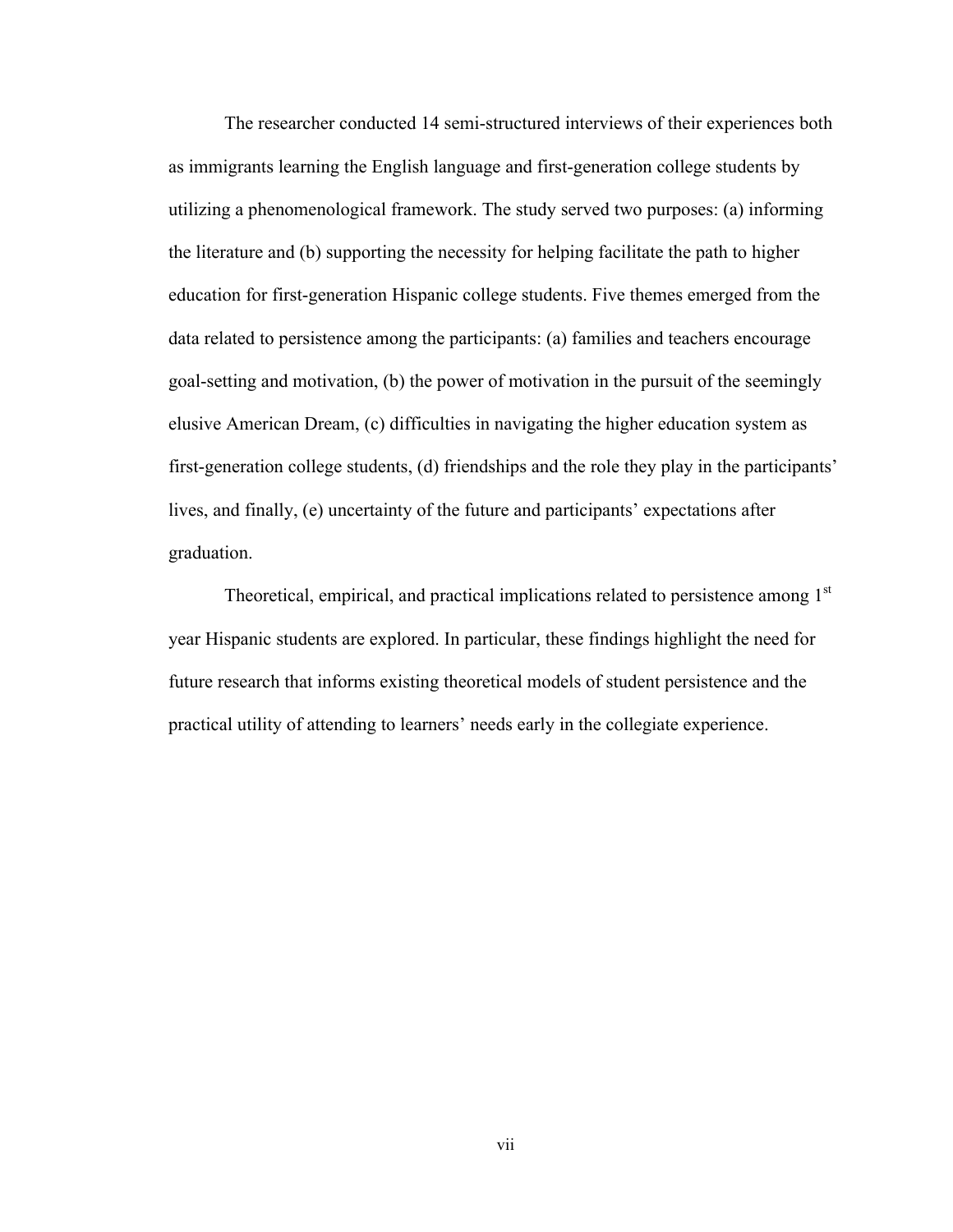# TABLE OF CONTENTS

|                | <b>CHAPTER</b>                                                        |  |
|----------------|-----------------------------------------------------------------------|--|
| $\mathbf{I}$ . |                                                                       |  |
| II.            | Self-Efficacy, Self-Regulated Learning Strategies and Persistence  36 |  |
| III.           |                                                                       |  |
| IV.            | Families and Teachers Encourage Goal-Setting and Motivation  62       |  |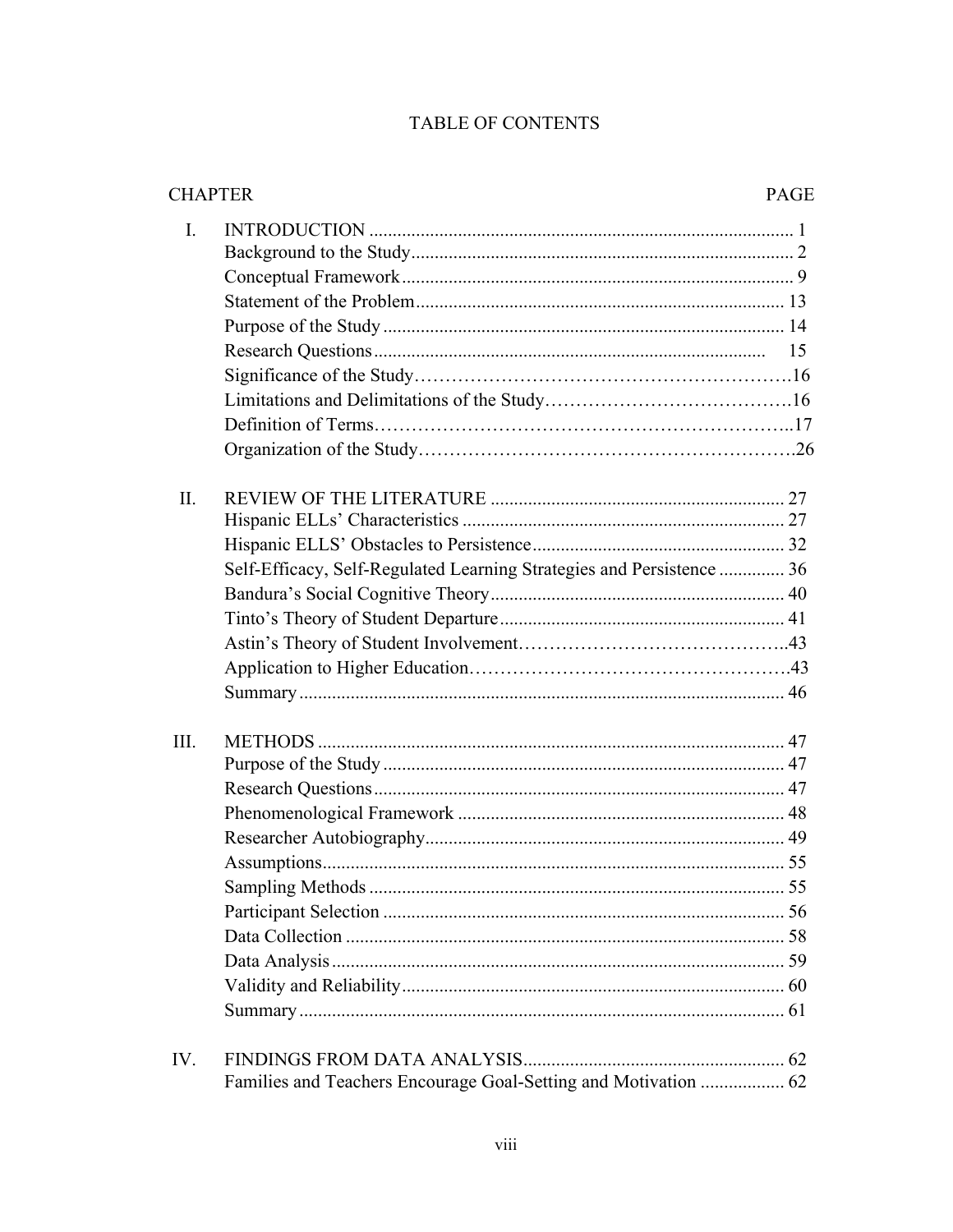| $V_{\cdot}$ |  |
|-------------|--|
|             |  |
|             |  |
|             |  |
|             |  |
|             |  |
|             |  |
|             |  |
|             |  |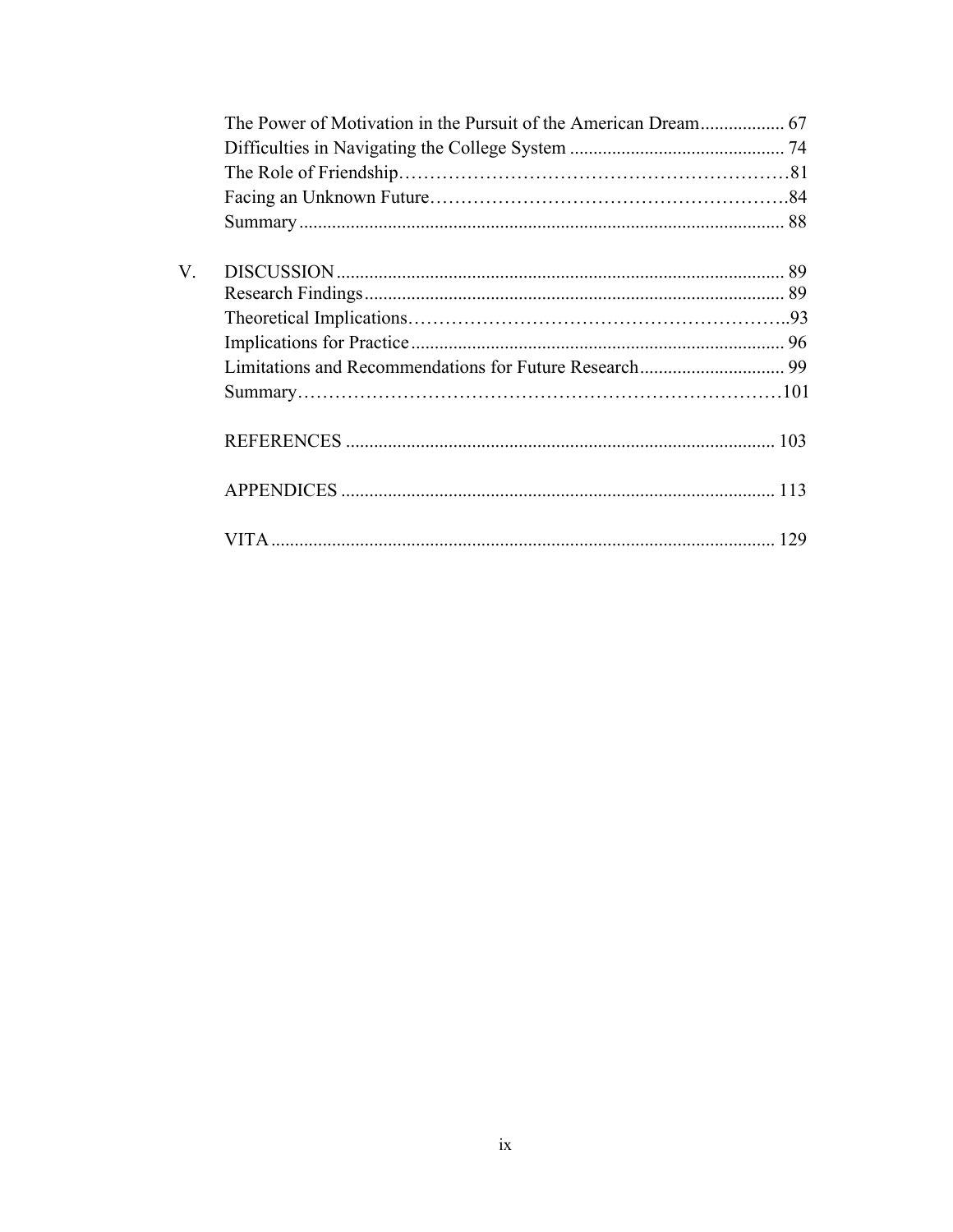## **CHAPTER I**

#### **INTRODUCTION**

The lack of persistence to college graduation for Hispanic College English Language Learners in higher education institutions is a major problem today in areas of the United States where there is a heavy concentration of immigrants and first-generation Americans (Arana, Castaneda-Sound, Blanchard, & Aguilar, 2011; Baum & Flores, 2011; Conway, 2010; D'Lima, Winsler, & Kitsantas, 2014). According to the 2010 Census Bureau, Hispanic or Latino is defined as "a person of Cuban, Mexican, Puerto Rican, South or Central American, or other Spanish culture or origin regardless of race" (p. 2). Lack of persistence is a problem because it does not break the cycle of poverty. Gofen (2007) has found that education is a major route to social mobility. According to The Condition of Education Act of 2014, 33% of Hispanic children 18 years of age and under live in poverty, with Florida being one of the states with higher than average poverty rates in school age children. In addition, Florida is one of the fourteen states in which English Language Learner (ELL) public school enrollment was between 6.0% and 9.9% during the 2011-12 school year, with only eight other states such as California and Texas having a 10% or more enrollment of ELLs.

 According to Kenia and Lizzio (2008) the lack of academic self-efficacy and selfregulated learning strategies are an impediment for first-generation students to achieve their goals and consequently, persist (D'Lima, Huie, Winsler, & Kitsantas, 2014; Zimmerman, 2008). Researchers Crisp and Nora (2009) found that for student persistence to take place among Hispanic first-generation students, the formula should include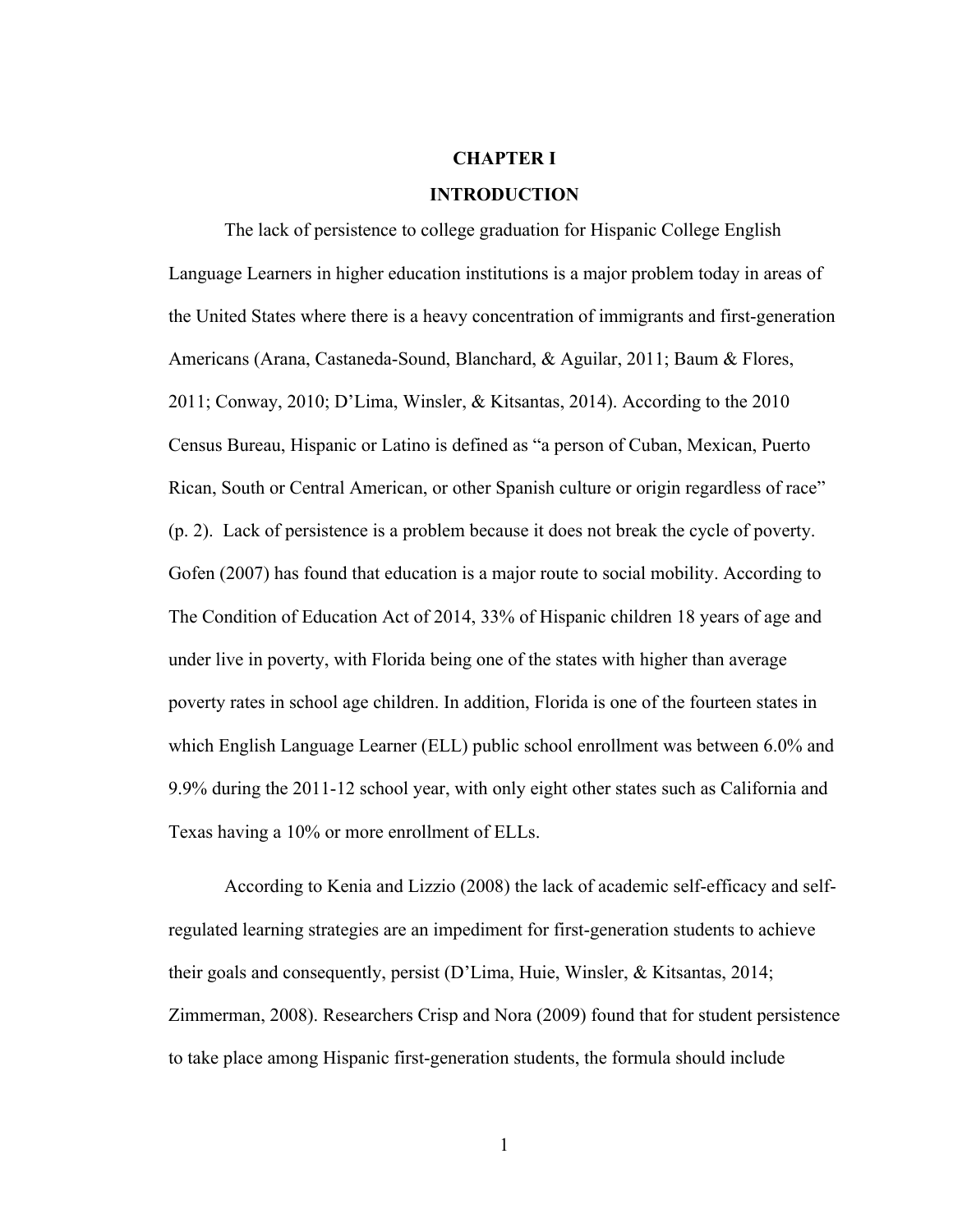academic preparation before college, academic experiences during college, sociocultural capital, positive environmental influences, and attending a HSI (Hispanic Serving Institution). Student persistence for the purposes of this research will be defined as enrollment in the following semester (Tinto, 1993). Because research has demonstrated that goal-setting, student involvement in school activities, student interaction with peers and faculty members, study environment, and the use of self-regulated learning strategies are linked to persistence in general (Dinther, Dothe, & Seger, 2010; Duque, 2013; Liao, Ferdenzi, & Edlin, 2012; Zimmerman, 2008), this research will examine possible links to freshman persistence among ELLs.

#### **Background of the Study**

 Hispanic College English Language Learners in Texas, Florida, California, Illinois, New Jersey, and Arizona face difficult challenges such as the language barrier, lack of sociocultural competence, and financial hardships in their quest to obtain a college degree (Bliss & Sandiford, 2003; Fiebig, Braid, Ross, Tom, & Prinzo, 2010; Gonzalez, 2010). Most of these students are nontraditional; they are older, selfsupporting, have children, work full-time, and study part-time (Kenner & Weinerman, 2011; Nakajima, Dembo, & Mossler, 2012). According to Knowles and other adult education researchers, the characteristics of the adult learners need to be considered to make instruction more effective (Kenner & Weinerman, 2011; Knowles, 1974). Schraw and Moshman (1995) state that there are three frameworks that explain how adult learners adapt to the higher education environment, which are informal theory, formal theory, and tacit theory. Formal theories "consist of highly systematized accounts of a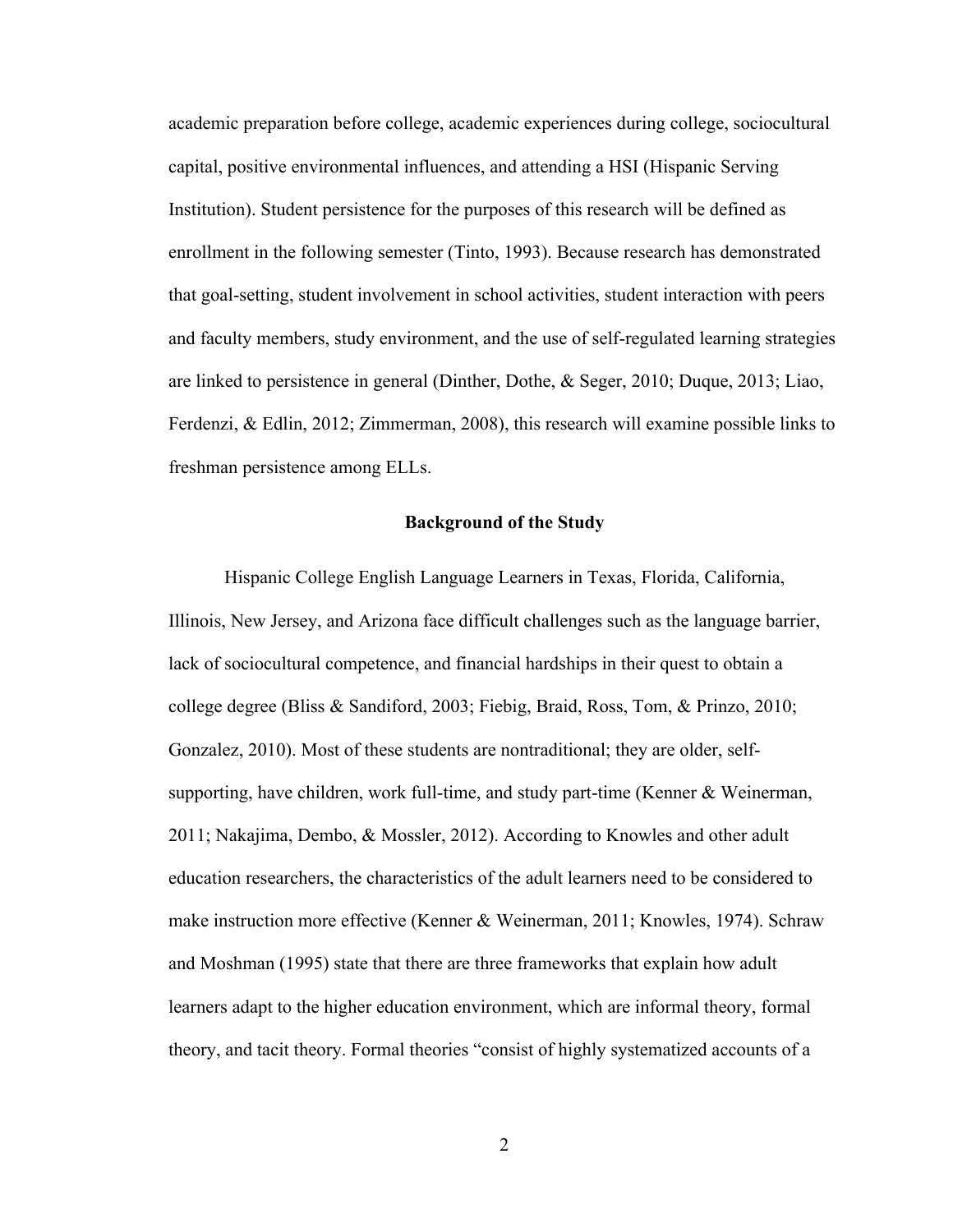phenomenon involving explicit theoretical structures such as those encountered in university classes in physics, music, or statistics" (Schraw  $\&$  Moshman, 1995), and are employed solely in academia; because we are discussing students with at least one nontraditional characteristic (e.g., working part-time, working full-time, delayed enrollment, financially independent, single parent, have children or dependents other than spouse) who are returning to education, it does not play a role in this circumstance. However, both tacit theory and informal theory do inform us how adult learners utilize their metacognition (awareness of how one learns) to acquiring new information and adapting it for their own purpose. Tacit theory is defined as the lack of awareness of a theory regarding one's learning process (McCutcheon, 1992). The difference between tacit theory and informal theory is that in the former, the individual has no awareness of possessing a learning theory, whereas in the latter the individual has some awareness, even though it is not complete (McCutcheon, 1992).

 Andragogy, the art and science of helping adults learn, stresses the need to take the adult learner's background knowledge and skills into account (Knowles, 1974). This is also stressed in pedagogy, which is education methodology geared to children, but it is more vital when the learners are adults. The adult learner is searching for meaning or a purpose to the new skills and information being acquired. The central tenets of andragogy, as developed by Malcolm Knowles (2012) and based on the original theories of Eduard Lindeman, are: "(1) the learner's need to know, (2) self-concept of the learner, (3) prior experience of the learner, (4) readiness to learn, (5) orientation to learning, and (6) motivation to learn" (Knowles, 1980, p. 3). For example, adult learners need to find the utility in a course and understand the objectives, or it will not facilitate persistence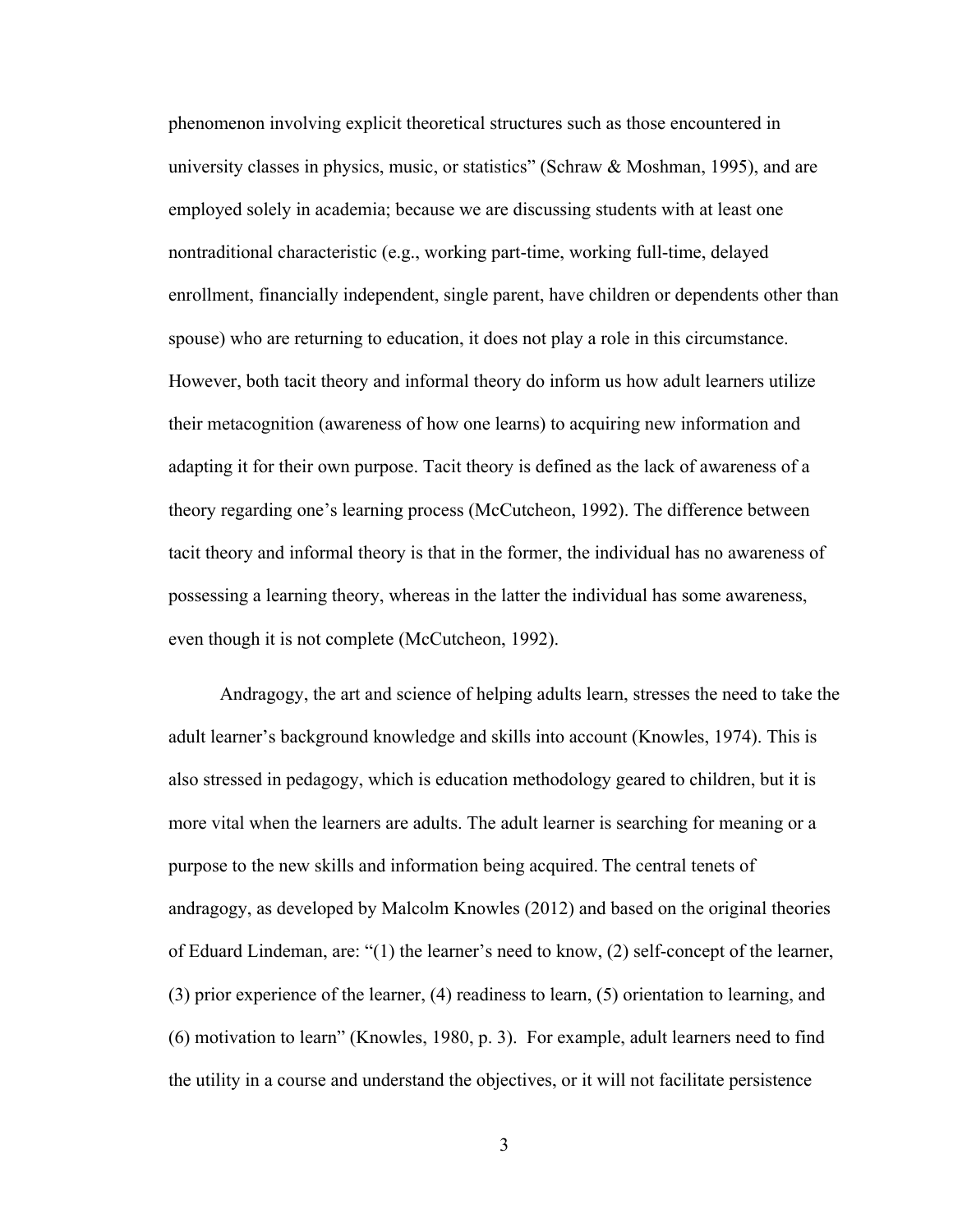(Kenner & Weinerman, 2011). Strategies like reviewing a detailed syllabus and the instructor's expectations for the course, and how the learners can adapt the materials to their unique style of learning is how "framing" takes place. Framing takes place when instructors teach lessons with the usefulness of the material to the adult learners' needs in mind (Knowles, 1984). Other strategies such as repetition and competition must also be taken into consideration in andragogy. For example, the same concept can be presented in more than one way (repetition), so that the adult learner acquires the knowledge. The strategy of competition is one in which the learner's background knowledge is compared with the new strategy being taught, and the learner can understand the commonalities and differences between them. To illustrate, a wise instructor teaching research paper writing for the first time, would compare it to a type of writing assignment the students have done before, like essay writing. In this manner, the students can determine what the similarities and differences are. By utilizing their prior knowledge, it will be much easier for them to comprehend the assignment (Kenner & Weinerman, 2011).

 It is essential to understand how adults learn because most Hispanic ELLs are nontraditional, older students, and primarily first-generation Hispanics. Due to this firstgeneration status, some of them are undocumented and have a low socioeconomic status (SES). Being a first-generation Hispanic student, having a low SES, working full-time, and being older all are risk factors associated with persistence (Arana, Castaneda-Sound, Blanchard, & Aguilar, 2011; Carter, 2006; Nakajima, Dembo, & Mossler, 2012). As firstgeneration college students, ELLs are left to navigate financial aid issues and other higher education issues on their own because they are the first ones in their family to have persisted beyond a high school education. This lack of exposure to the culture of the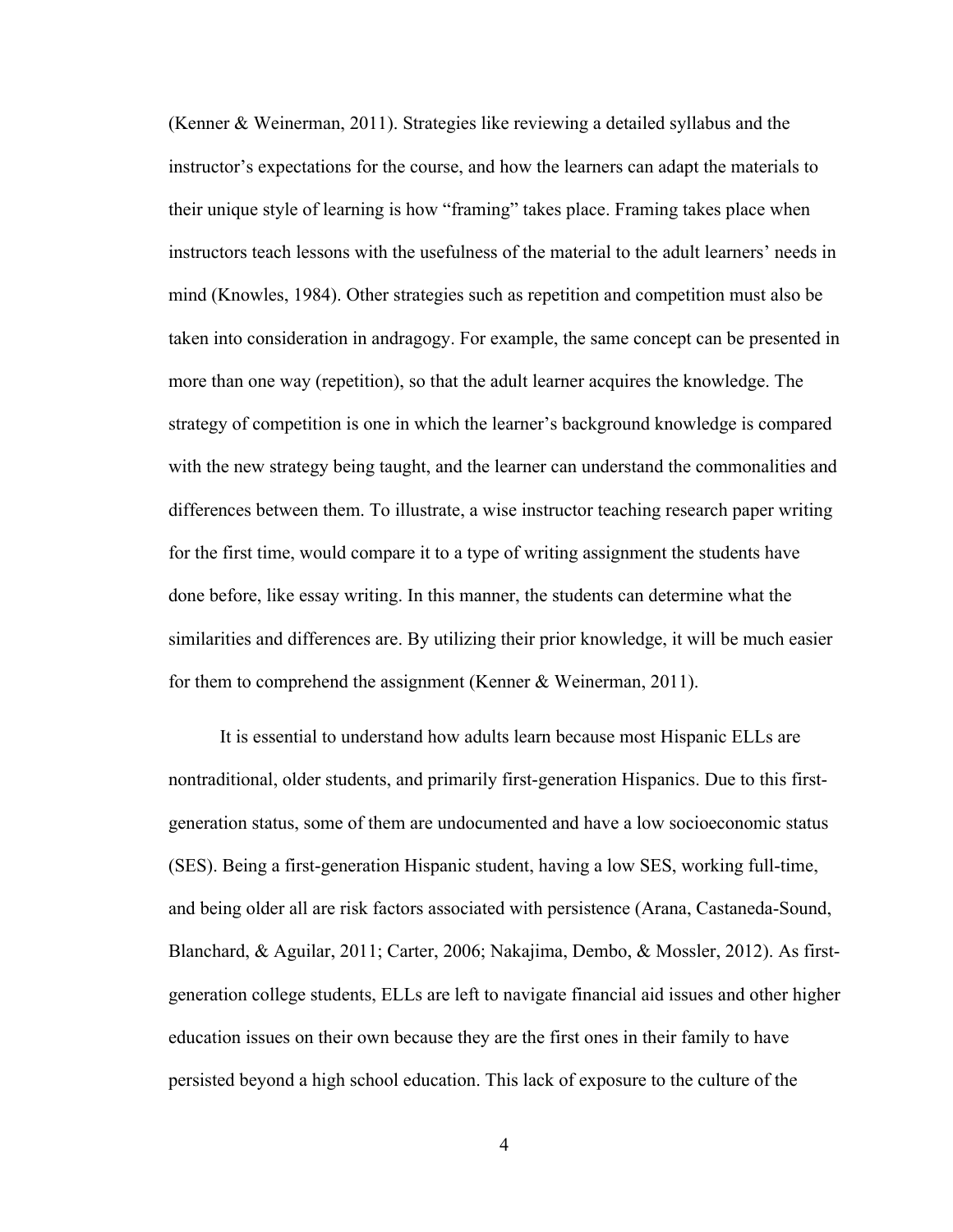American college system leaves them lacking in cultural capital. "Cultural capital refers to preexisting knowledge about interacting successfully in college settings" (Collier  $\&$ Morgan, 2007, p. 429), which is associated with persistence in college (Arana et al., 2011). Despite the obstacles against them, researchers have found that ELLs aspire for persistence (Conway, 2010). However, many must drop out of college because of their family and work obligations (Arana et al., 2011).

 Most ELLs attend community colleges because they are more economical, more accessible, and offer English for Speakers of Other Languages (ESOL) programs (Chang, 2005). When ELLs apply to these colleges, they are evaluated on their language proficiency and placed into levels, which range from Level 1 (Beginner) to Level 6 (Highly Proficient). Upon completion of all six levels, these students should be prepared to commence their studies in their chosen major. The students are not awarded credit towards graduation for the English for Academic Purposes (EAP) classes nor for any remedial classes they have taken. Unfortunately, research studies have seen a link between taking remedial classes and lack of persistence, especially when there is a lack of English proficiency (Almon, 2015; Nakajima et al., 2012). Community colleges have an open access policy, but these institutions regularly place more than a third of their students in remedial classes (Barbatis, 2011). Although students may be better prepared academically, they often feel discouraged because of the time and expense of taking noncredit courses (Barbatis, 2011; De La Cruz, 2008; Vassilou, 2011). Even if ELLs are not required to take any EAP or remedial courses, they may lack academic language proficiency and cultural capital (Chang, 2013). ELLs and college freshmen are often at a loss with academic language because academic language possesses a unique vocabulary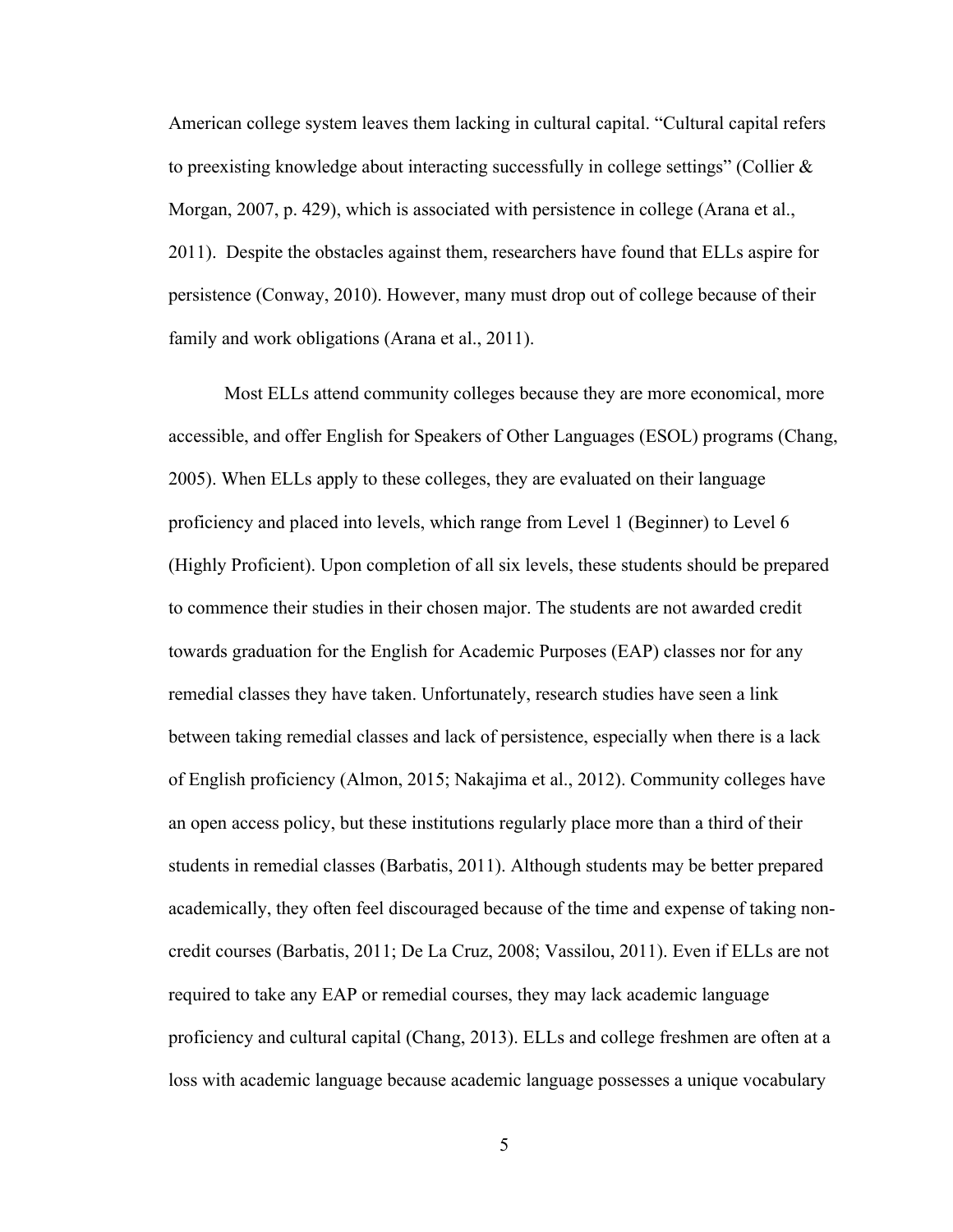and syntax which needs to be mastered so that the student may succeed in college (Coffman, 2011).

A lack of cultural capital is another barrier for ELLs. ELLs as first-generation students lack cultural capital because of the difficulties they possess with navigating through the college process of financial aid, college applications, expectations, and even the role of a college student (Collier & Morgan, 2007). In addition, ELLs may feel unwelcome in the college or university environment because the student organizations do not promote diversity (Espinosa, 2013; Gloria & Rodriguez, 2000; Nakajima, Dembo, & Mossler, 2012). With all these challenges, it is not surprising that many ELLs drop out, even though most of them aspire to graduate from college (Baum & Flores, 2011; Gonzalez, Stein, & Huq, 2012).

 The need to support ELLs through graduation and beyond is in everyone's best interests. If this student population can persist through college, they will benefit from greater opportunities for employment and improve the lives of their children and grandchildren. An investment in ELLs' education significantly impacts their futures for generations because research indicates that the likelihood of first generation students dropping out is 8.5 times greater than students whose parents went to college (Baum & Flores, 2011; Ishitani, 2006).

 Moreover, the United States would benefit by not having to import talent from other nations, and by decreasing the amount of governmental assistance it must provide (Espinoza, 2013; Kesici, & Erdogan, 2009). The number of Latinos and other minority populations are growing in the United States, and it is the country's responsibility to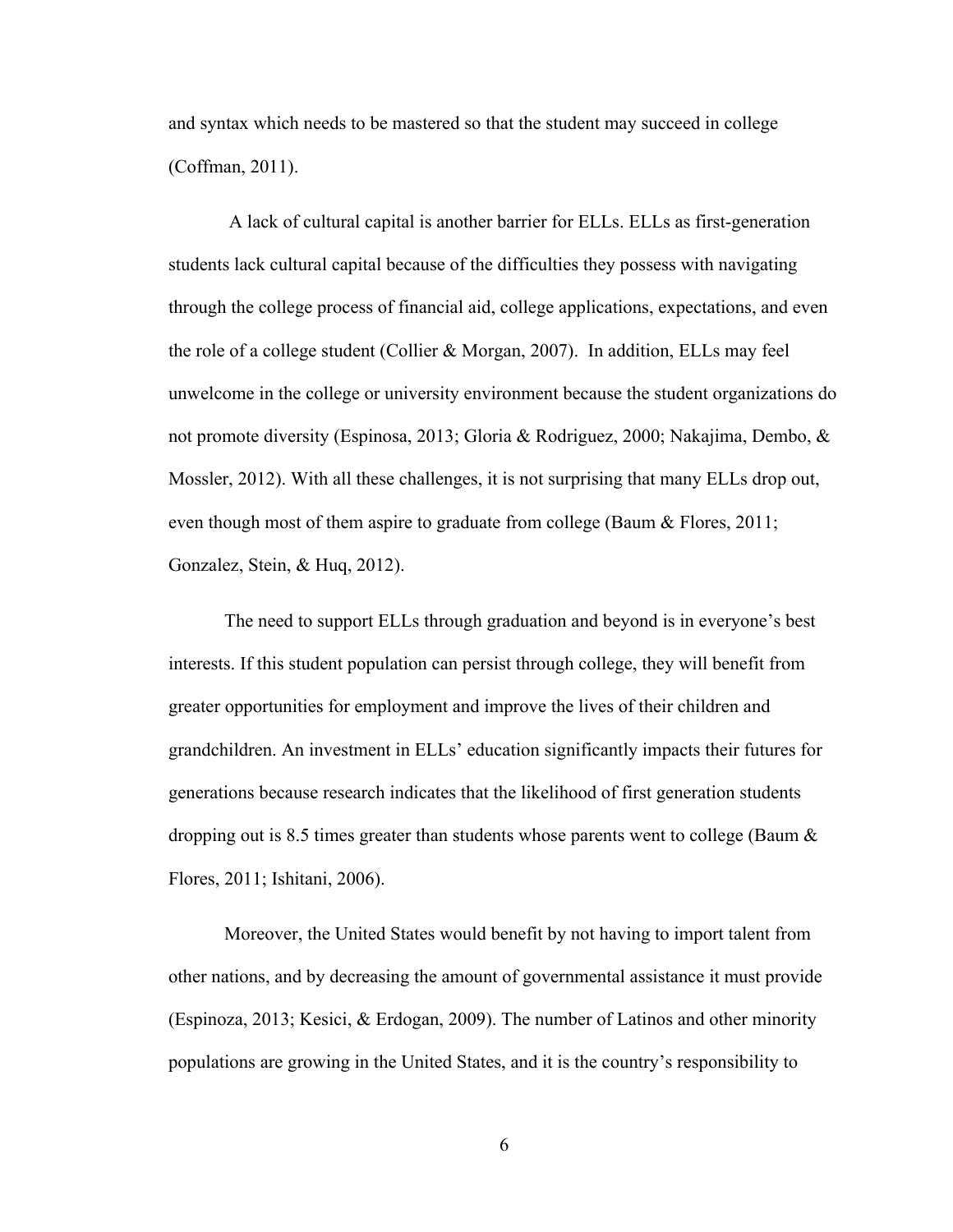support these new residents by providing guidance and support in institutions of higher learning (Baum & Flores, 2011; Coffman, 2011).

 In 2001, President G. W. Bush enacted the No Child Left Behind law, which has had a tremendous impact on public K-12 education throughout the nation, for better or worse (Abedi, 2004). However, what happens when these adolescents graduate? High school diplomas and GEDs are basically tickets to a college education because secondary education alone is not sufficient to secure more than a minimum wage salary (Reeves & Stich, 2011). While the Development, Relief, and Education for Alien Minors (DREAM) Act did appear in the U.S. Senate in 2001, it still has not been enacted officially, even though President Obama's 2012 policy changes favored it. Because this legislation did not pass, President Obama issued an executive order called Deferred Action for Childhood Arrivals (DACA), whose purpose is to defer deportation for those illegal immigrants under age 30 who wish to attend college or enter the military. DACA stipulates that the immigrants must have resided here since 2007 and have been under the age of sixteen at the time of arrival (Walters, 2017). A decision regarding DACA was supposed to have been reached by a March 6 deadline. However, the Supreme Court intervened, and DACA is still in effect. Under pressure from both the Democratic and Republican parties, President Trump has vacillated over his policy regarding the Dreamers. On April 24, 2018 Judge John Bates reversed President Trump's decision to end DACA, and this legislation has permitted the Dreamers to continue applying for DACA status (Status of DACA Legislation, 2018).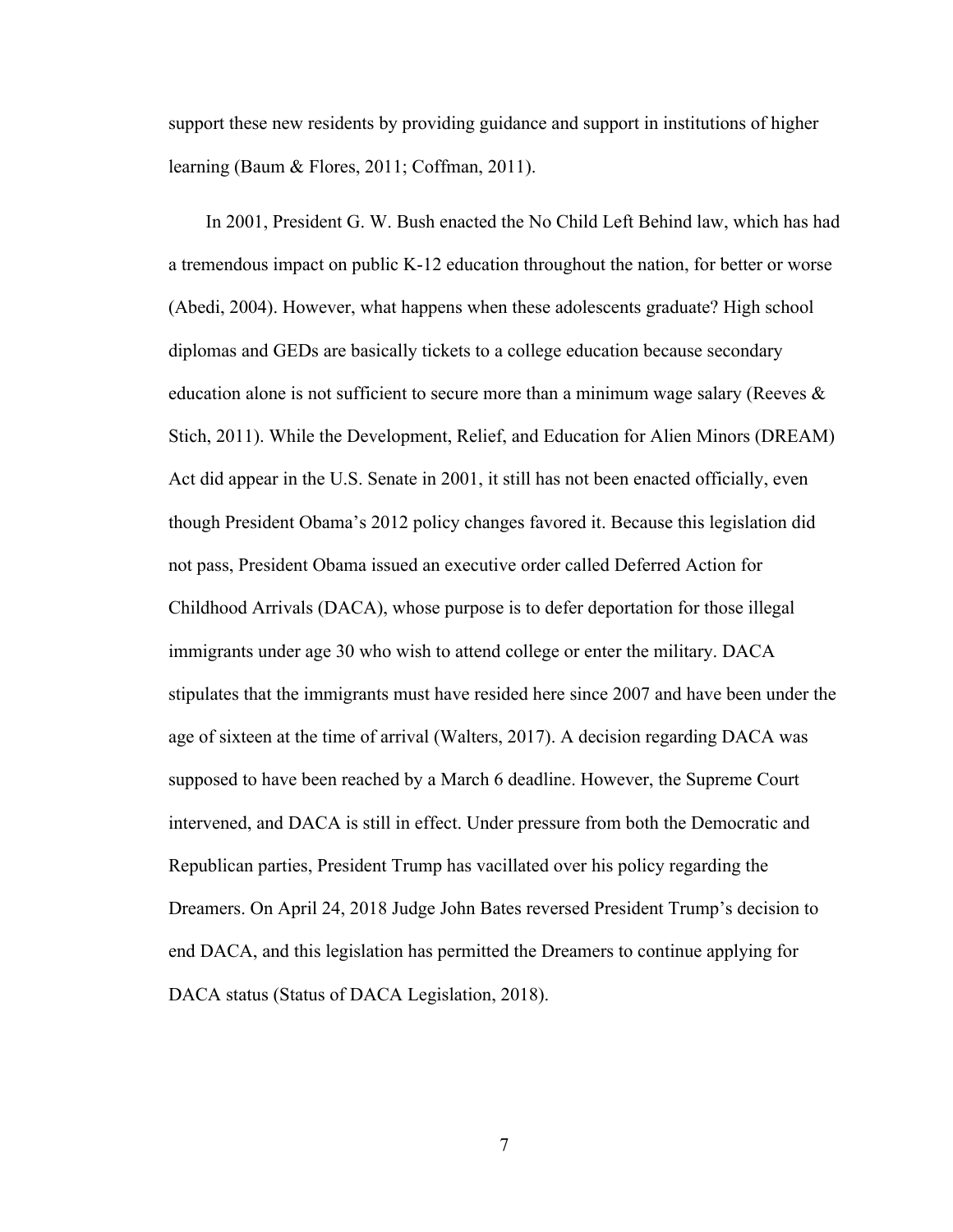Presently, the Dreamers who arrived in 2007 have been in the United States for almost eleven years. They have had more time than more recent immigrants to become acclimated to their new country, especially since they arrived as minors under the age of sixteen. However, the focus of this research is on the newer immigrants who arrived here as adults. These newer immigrants do not qualify for DACA, since they have not resided here since 2007. For them there is a need to balance a demanding work and family schedule with academic responsibilities. Consequently, by not prioritizing higher education, the U.S. work force has become more unskilled and more dependent on foreign markets, especially in the STEM fields, like engineering (Coffman, 2011; Espinoza, 2013; Ishitani, 2006). Finally, there is a gap in the literature regarding the challenges that ELLs face in a post-secondary institution, even though their college enrollment and persistence is "at stake" (Almon, 2015, p. 461). Although I found 27 articles that addressed Hispanics in education, only eight addressed both Hispanics and persistence (Almon, 2015; Arana et al., Cadenas, Bernstein, & Tracy, 2018; Carter, 2006; Kim, Chang, Singh, & Allen, 2015; Torres & Solberg, 2001; Tovar, 2015; & Vega, 2016). Four articles discussed both Hispanics and academic self-efficacy (Gonzalez, Stein, & Huq, 2012; Gonzalez, 2010; Liao, Ferdenzi, & Edlin, 2012; Torres & Solberg, 2001). Out of these, just one article, by Torres & Solberg (2001), addressed the topic of Hispanics, academic self-efficacy, and persistence.

According to Tinto's theory of student departure, being incorporated into the college environment is what encourages college students to persist in school. They need reassurance that they fit in academically and socially (Nakajima, Dembo, & Mossler, 2012; Tinto, 1997). In addition, students' GPAs are also linked to persistence (Liao,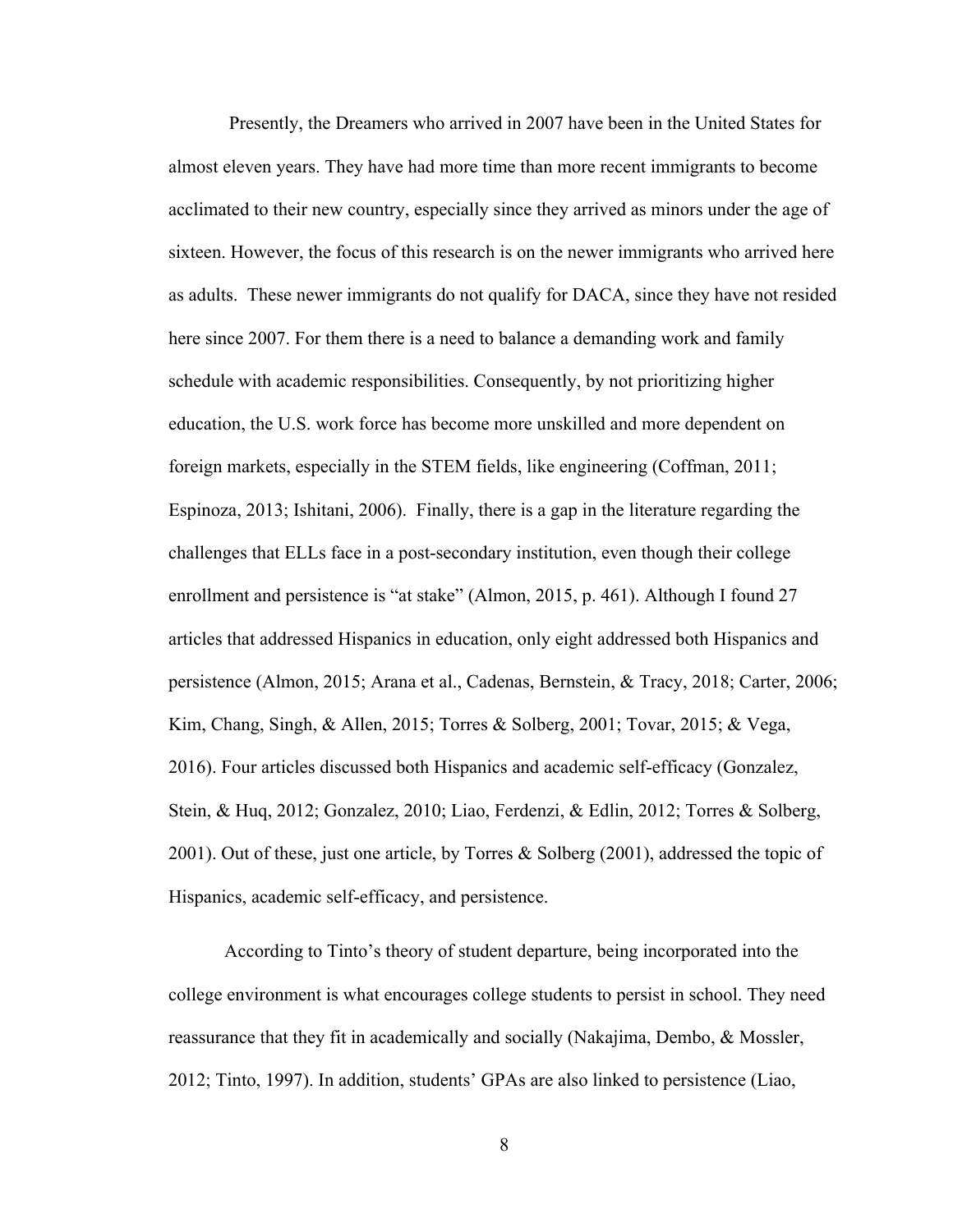Ferdenzi, & Edlin, 2012). Therefore, the classroom and college environment play important roles in both the areas of academics and socialization. For instance, faculty interaction with students significantly affects both their academic and social self-efficacy (Chang, 2005). For social involvement to occur, Tinto believes in student integration in college life. However, ELLs, who typically attend 2-year colleges, participate in student clubs and activities at a 20% level, in comparison to the participation rate of students at public (50%), and private 4-year institutions (67%) (Coley, 2000; Chang, 2005; Zacajova, Lynch, Espenshade, 2005; Tinto, 1993).

Researchers have found that academic self-efficacy, GPA, and persistence are significantly linked (Kesici & Erdogan, 2009; Nakajima et al., 2012). In addition, academic self-efficacy, along with parental involvement significantly predicted academic success (Liao et al., 2012). Academic self-efficacy is intricately linked to persistence due to its effects on attitude, behavior, academics, acculturation, and socialization (Collier & Morgan, 2007; Espinoza, 2013; Lopez, 2014).

#### **Conceptual Framework**

 Tinto's theory of student departure has often been used as a model to predict persistence in four-year colleges. In his theory, Tinto emphasized that students' previous backgrounds in terms of socioeconomic status, family background, parents' educational levels, race, ethnicity, gender, and high school achievement all played significant roles in college persistence. In addition, a commitment to the institution as well as academic and social integration also factor into the persistence equation. (Astin, 1993; Conway, 2010; Najima, Dembo, & Mossler, 2012; Tinto, 1993).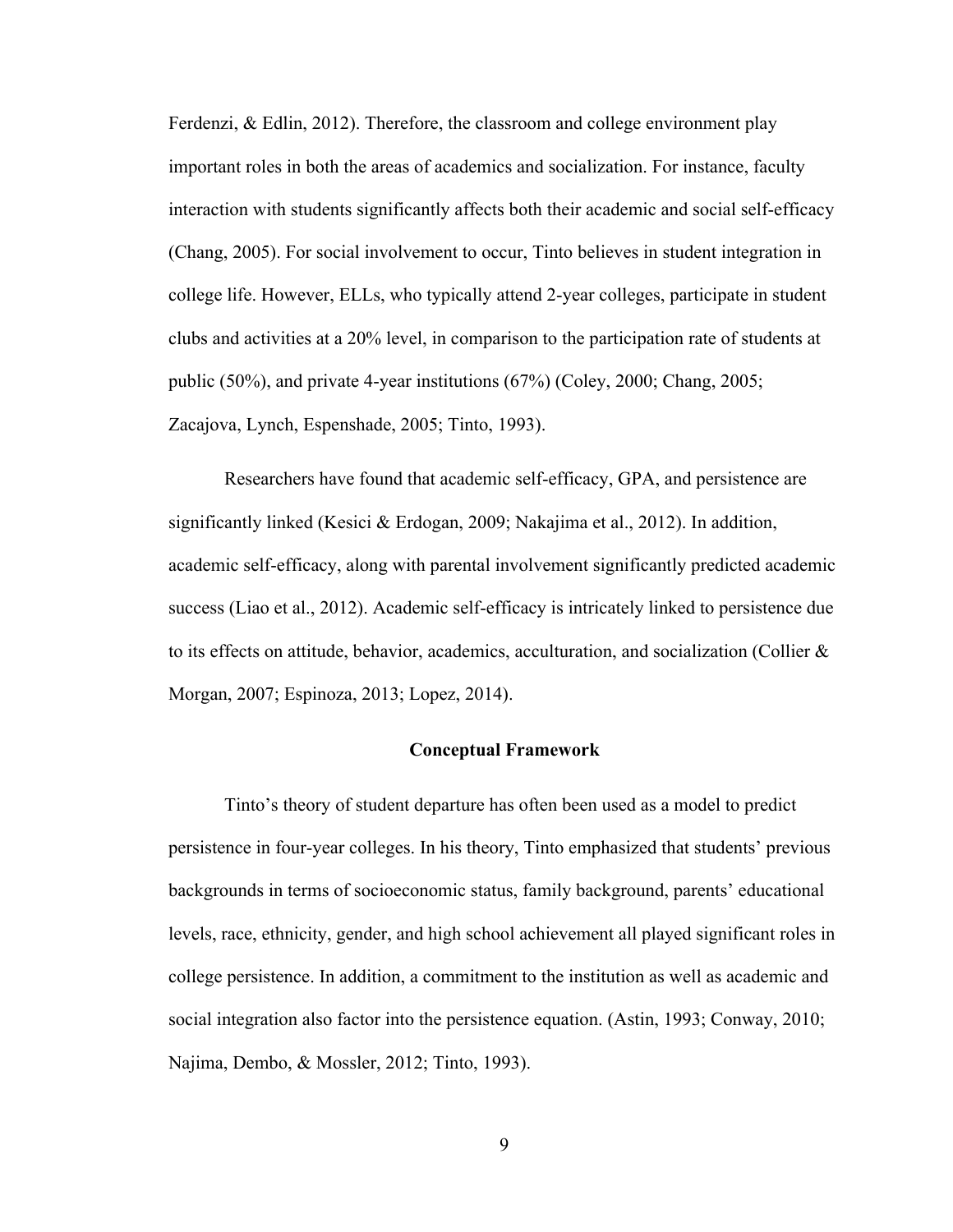According to Bandura's social cognitive theory, there is a "triadic relationship" between behavior, the personal sphere that includes cognitive, affective, and biological factors, and the external environment. These three areas interact reciprocally (Bandura, 1997, p. 6). It has been found that perceived self-efficacy, defined by Bandura (1997) as the "beliefs in one's capabilities to organize and execute the courses of action required to produce given attainments" (p. 3) in conjunction with metacognitive self-regulation is related to academic achievement (Bandura, 1997; Kesici, Erdogan, & Kelesoglu, 2009; Kitsantas, Winsler, & Huie, 2008). Goal-setting, task strategies, high self-efficacy and interest, together with self-monitoring and self-reflecting on performance all constitute self-regulation (Kitsantas, Winsler, & Huie, 2008).

 In addition, researchers have found that academic self-efficacy and metacognitive self-regulation are highly correlated to both academic achievement and persistence (Zimmerman, 2000; Zimmerman, 1995). Self-regulatory strategies include goal-setting, self-monitoring, and self-evaluation (Zimmerman, 2000). Because stress and fatigue can undermine the strategies' effects, these factors can be more of a concern than students' awareness of these strategies (Zimmerman, 1995). Moreover, the use of self-regulatory strategies need to be implemented in a personalized manner to be effective. Bliss and Sandiford (2003) recommend that long-range planning rather than daily time management be utilized by part-time students because they found it more effective due to the unexpected changes that can occur in their personal lives. Because ELLs tend to be part-time students, counselors and professors can assist them with this and develop their syllabi accordingly. A study by Reeves and Stich (2011) found that undergraduates enrolled in a class that taught self-regulated learning strategies became more self-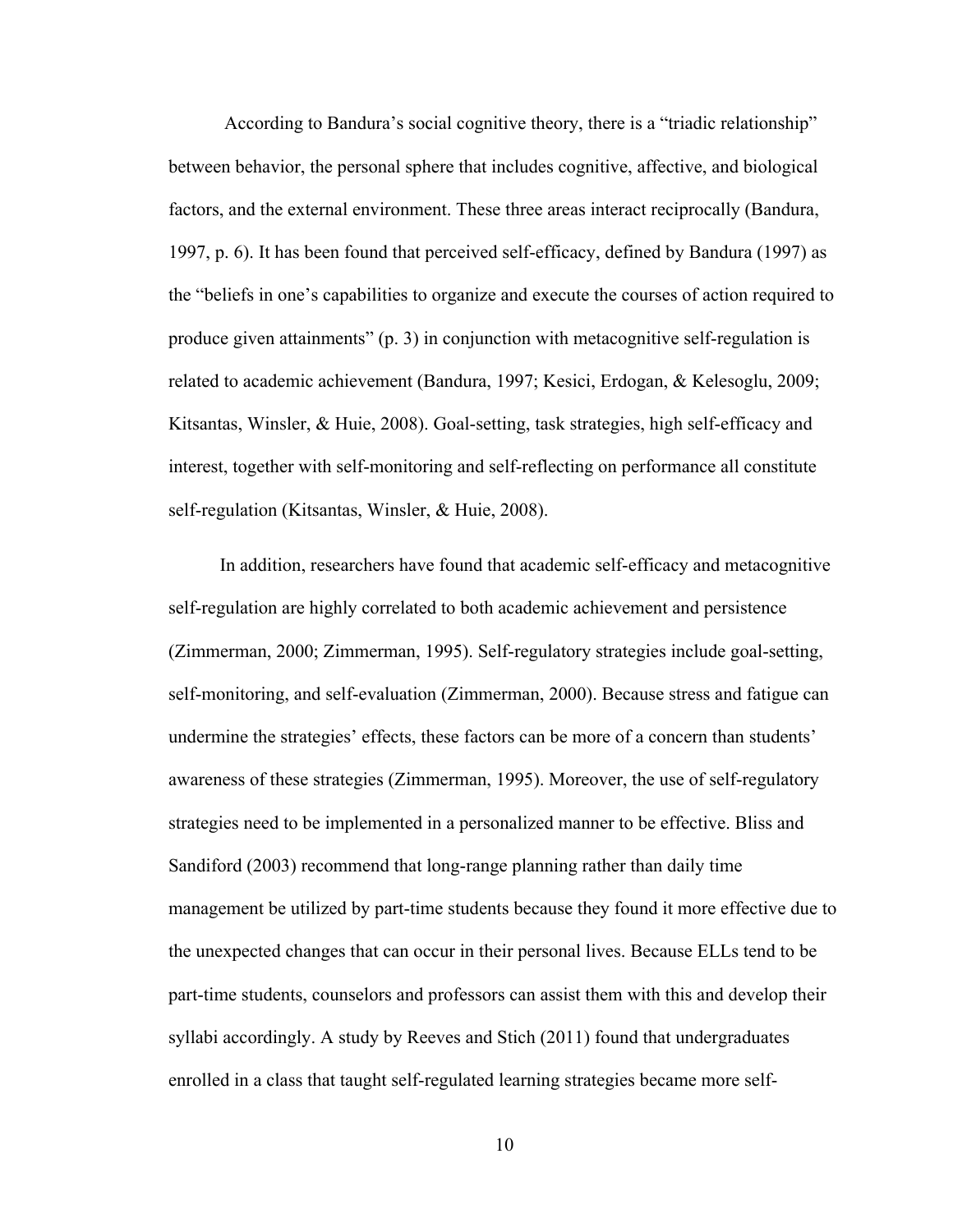confident as learners and encouraged student persistence. The course structure was conceptualized by Iran-Nejad's theory of self-regulation, and taught students how to apply self-regulated strategies to note-taking, creating questions from lecture notes, reading for comprehension, mnemonics, and concept-mapping (Iran-Nejad, 1990; Todd & Stich, 2011).

 Astin's student involvement theory discusses more of the social aspect of the college experience. According to Astin, a four-year college experience was not equivalent to a two-year college experience in terms of student involvement. The difference was so acute that it could lead to students dropping out from college (Astin, 1985). Astin stated that many studies concluded that students and faculty members at two-year institutions tend to be part-timers who do not devote extra time to the college beyond class time (Astin, 1985). In addition, he believes that the peer group exerts enormous influence on the academic and social integration of college students (Astin, 1993). Astin felt that cooperative learning would best meet the needs of the students because the students would feel the pressure of having to perform to the standards of the group (1993). The "peer effect" is also useful in determining how gender, SES, and ethnicity play important roles. Astin reached the conclusion that students enjoyed interacting with students who were like themselves in gender, ethnicity, and SES. In addition, faculty-student interaction was an effective determinant in students' integration into the college setting (Astin, 1993). Due to the significant influence of the peer group and faculty-student interaction on the achievement and persistence of college students, it is being included in the conceptual framework, along with Tinto's theory of student departure.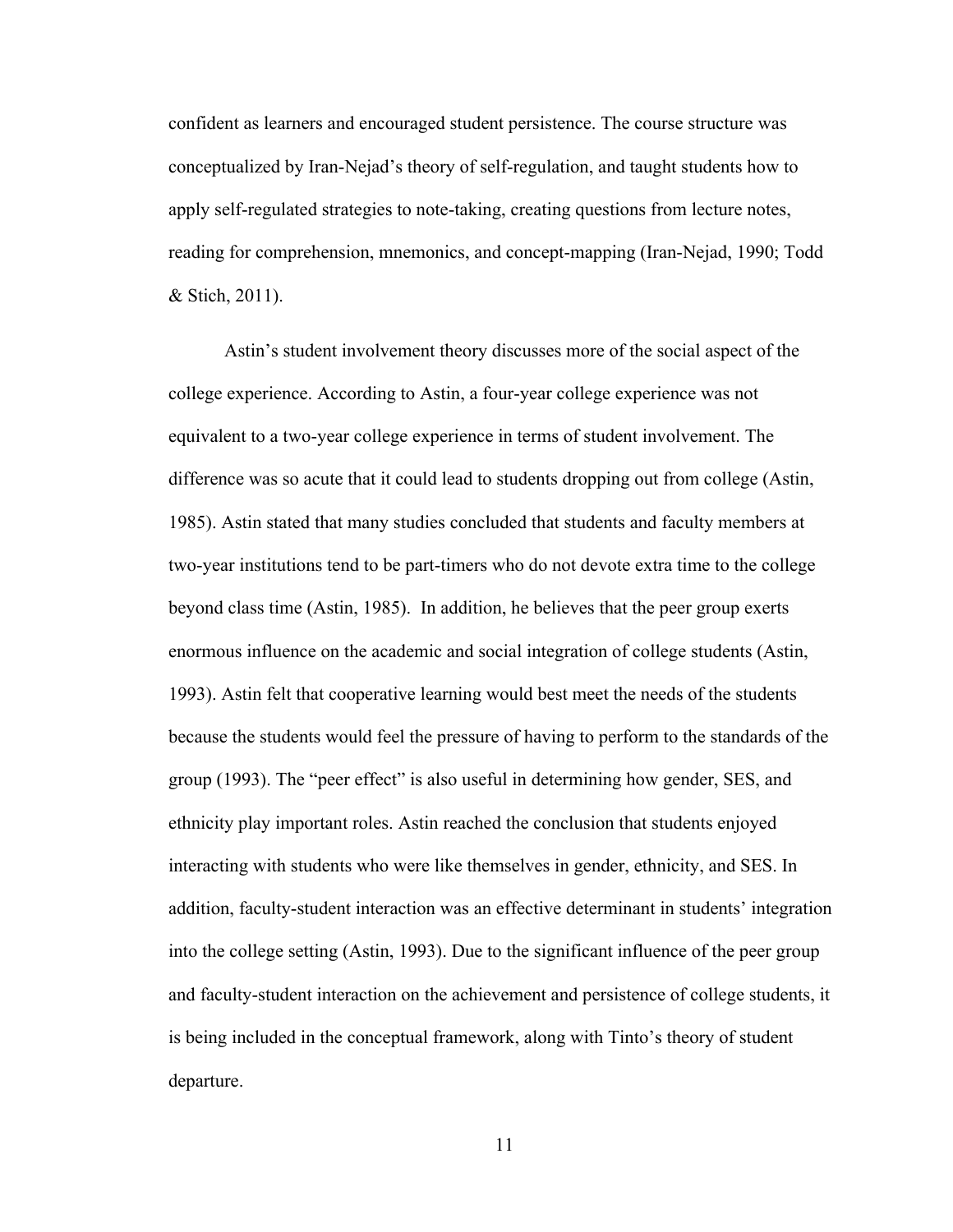Tinto's theory of student departure focused on the steps of separation, transition, and incorporation that students needed to take to feel like part of the campus culture. The students had to undergo this process to separate from their home environment and transition to a new environment with a new lifestyle, values, and people. Once the transition was made, the student felt that he or she was a valued member of the community (Milem & Berger, 1997; Tinto, 1993). Although Tinto makes a valid point regarding student persistence, his entire theory does not apply to nontraditional students or students with nontraditional characteristics because they do not feel the need to acculturate as much as students living on campus do. However, they still need to acculturate, because the college environment differs enormously from the high school and work environment, with its own values, lexicon, and standards. Many minority students have trouble adjusting to this new environment, and fail to persist, especially in community colleges (Barbatis, 2010; Espinoza, 2013; Schwartz, Benet-Martinez, Knight, Unger, & Zamboanga, 2014). For these reasons, Tinto's and Astin's combined model of persistence provides valuable insight into what is needed to assimilate into the college environment.

 The model used for this study will combine Tinto's Student Departure and Astin's Persistence Models with Bandura's Social Cognitive Model and will represent how academic self-efficacy and self-regulation has an impact on persistence. The Persistence Model was modified because ELLs tend to be nontraditional students or students with nontraditional characteristics; therefore, they are usually not active in campus activities, fraternities, and sports. When ELLs socialize and interact with their peers and faculty members, they do so informally and meet for coffee and snacks between classes. They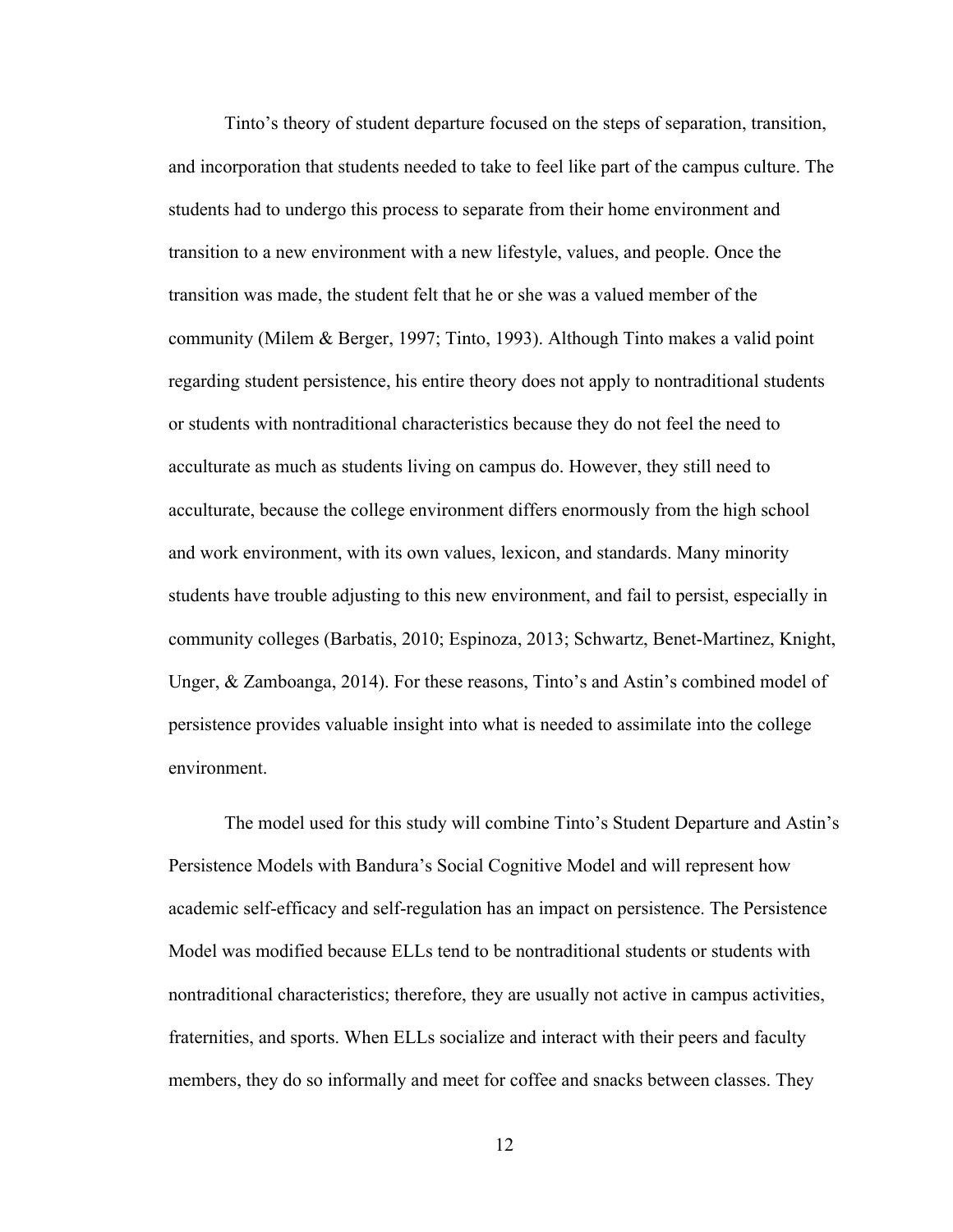often interact with their peers for study sessions in the library and visit their instructors during office hours. However, most of their day is spent at work and with their family (Chang, 2005; Kenner & Weinerman, 2011; Trevino & DeFreitas, 2014; Zalaquett, 2005). In contrast, Astin incorporates the college social scene into his model which is based on traditional students who attend four-year institutions (Astin, 1993; Pascarella & Terenzini, 1981).

#### **Statement of the Problem**

 English Language Learners of all ethnicities encounter hurdles of various types in their pursuit of higher education, such as the language barrier, financial difficulties, lack of familial support, and having to juggle too many outside responsibilities (Bliss  $\&$ Sandiford, 2003; Gonzalez, 2010; Espinoza, 2013: Ishitani, 2010). Unfortunately, these struggles get in the way of these students persisting until graduation. According to Bandura, Astin, and Tinto, the students who persist are those who possess the characteristics of self-efficacy for basic college academic skills and utilize self-regulated learning strategies. Study skills is defined as "those activities necessary to organize and complete schoolwork tasks and to prepare for and take tests" (Robbins, Lauver, Le, Davis, & Langley, 2004, p. 264). Examples of study skills include time management, note-taking, test preparation, and communicating with faculty (Robbins et al., 2004). Though studies have been published regarding the link between academic self-efficacy for basic college academic skills, self-regulated learning strategies, and persistence, there is a gap in the literature regarding the ELL population in that little research has examined these interrelationships among this unique group (Arana, Castañeda-Sound, Blanchard, &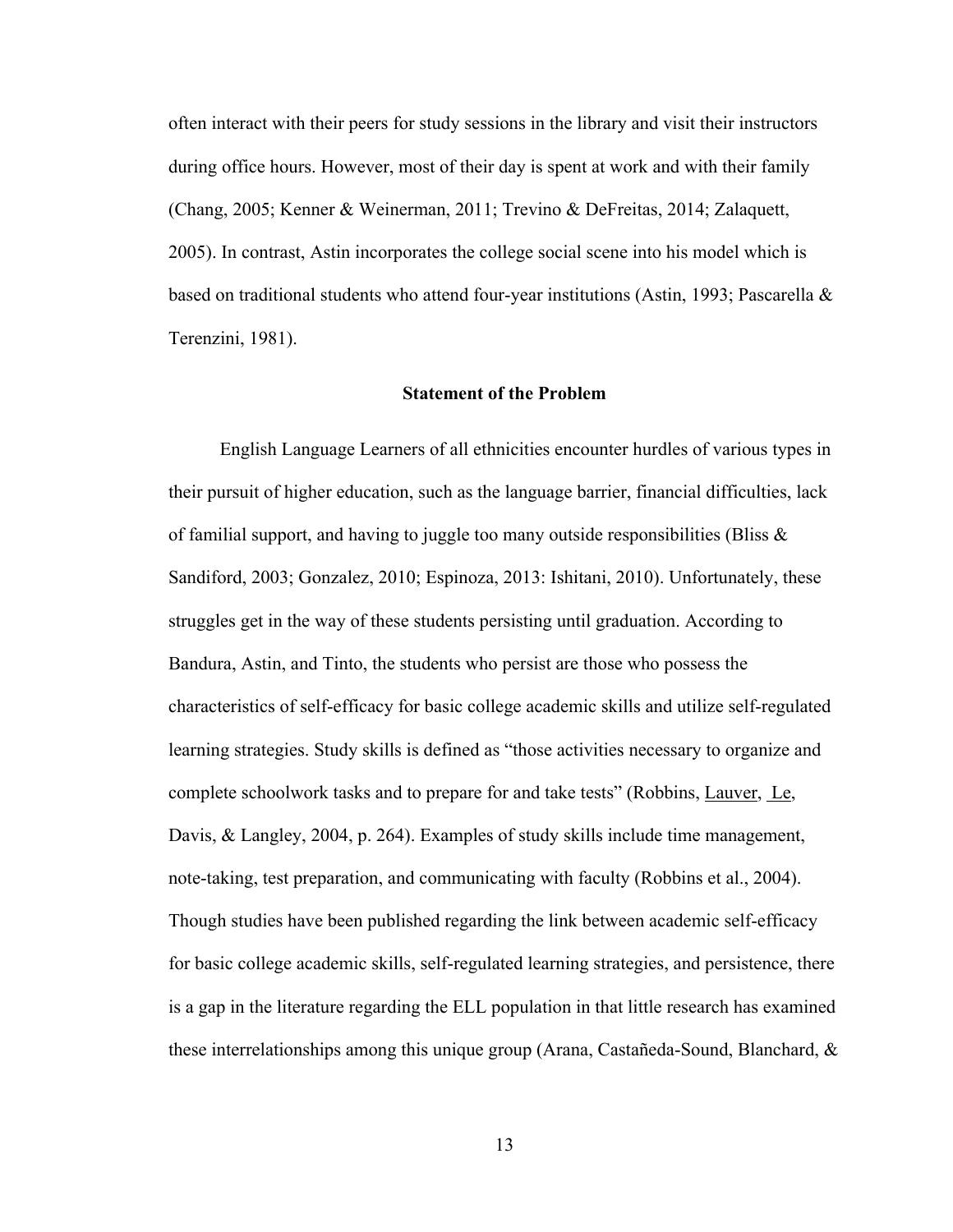Aguilar, 2011; Chung, Marin, & Pham, 2016; Treviño & DeFreitas, 2014). Further, the methodology used in previous studies tended to employ quantitative approaches. Most of these studies utilized surveys to obtain their data, but relatively few studies have taken a qualitative approach, such as interviews and observations, which can provide a much more detailed perspective on the meaning of their shared experiences and the accommodations needed for these individuals to persist in higher education (Arana et. al, 2011; Blanchard & Aguilar, 2011; Coffman, 2011; Collier & Morgan, 2008, Garza, Bain, & Kupencynski, 2014; Nandagopal & Ericsson, 2012).

 By identifying a rationale of their views and behavior, the researcher can recommend strategies and other applications that will produce a more adult learnerfriendly environment on college campuses in the future that can help all students succeed. There is an urgent need for research application to help students be successful through explicit instruction and facilitation of self-regulated learning strategies in the curriculum to providing mechanisms to promote student involvement, faculty-student interaction, peer mentoring, and simplifying college entry procedures (Benard, 2004; Conway, 2010; Espinoza, 2013; Collier & Morgan, 2008; Tovar, 2015; Vega, 2016; Zalquett, 2006).

#### **Purpose of the Study**

The purpose of this phenomenological study was to understand the role of academic self-efficacy and self-regulated learning strategies as part of the learning process for 1<sup>st</sup> generation Hispanic English Language learners during their first year at a Hispanic-Serving Institution in their intent to persist. Data collection methods will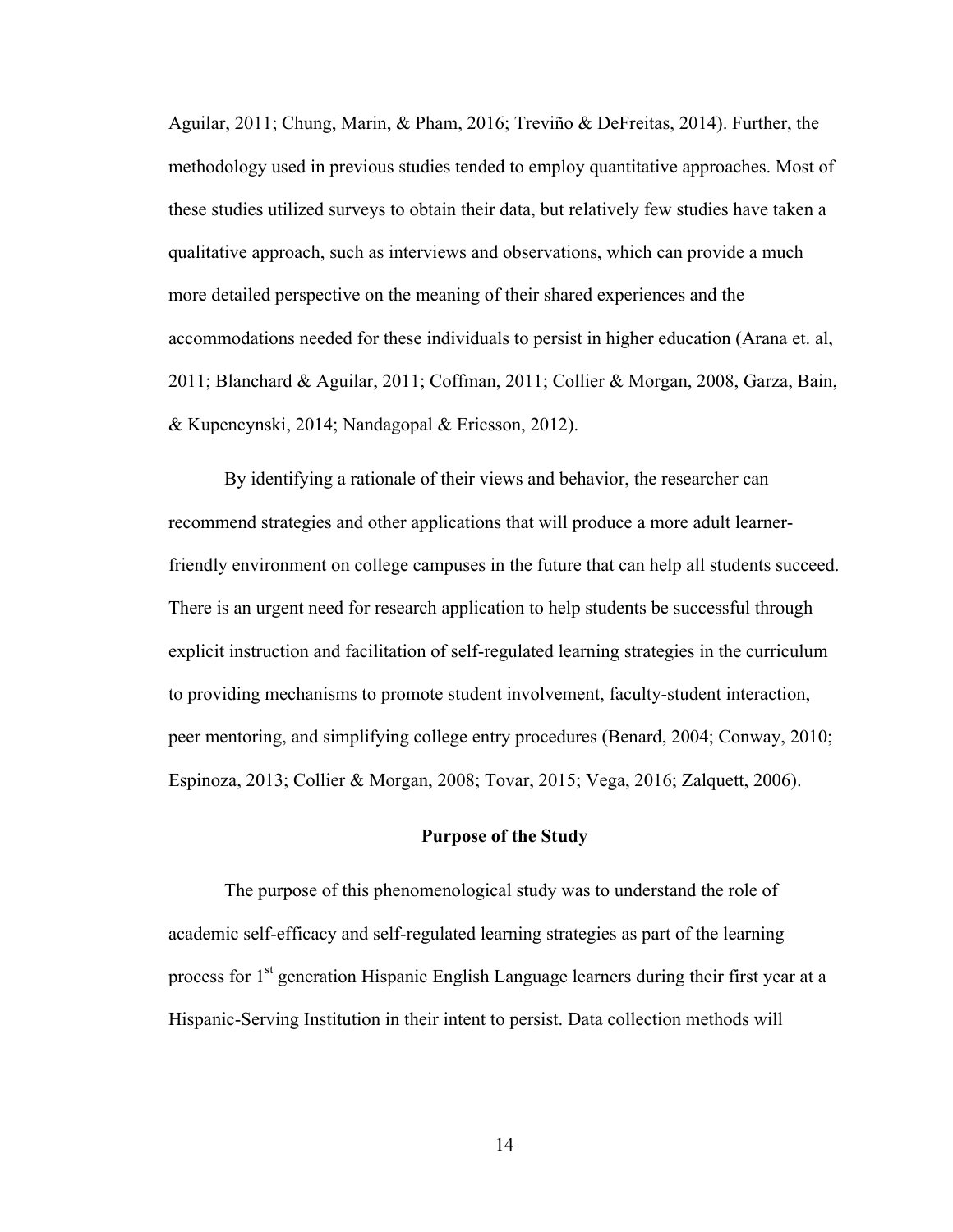include semi-structured interviews, field notes, and the researcher's bracketed autobiography.

#### **Research Questions Guiding the Study**

The primary research question guiding this study is: What is the meaning of the phenomenon of persistence as it is related to academic self-efficacy for basic college academic tasks and self-regulated learning strategies for first-year ELLs at a community college in South Florida?

Secondary research questions are: How can academic self-efficacy and selfregulated learning strategies be applied to learning and persistence in the college experience of first-generation Hispanic English language learners? How does being selfefficacious and utilizing self-regulated learning strategies enhance the college experience of first-generation English language learners?

#### **Significance of the Study**

 This study has theoretical, empirical and practical implications. First, the research will enrich what we already knew about Bandura's (1997), Tinto's (1993) student departure, and Astin's (1985) student involvement theories by examining the theories with an underrepresented group, i.e., ELLS. Empirically speaking, if the themes of academic self-efficacy and self-regulated learning strategies are tied to persistence through the interviews and observations with ELLs, then new qualitative evidence would have emerged where ELL students could benefit from learning goal setting, time management, and other techniques that have been found to be effective in previous research with non-ELLS.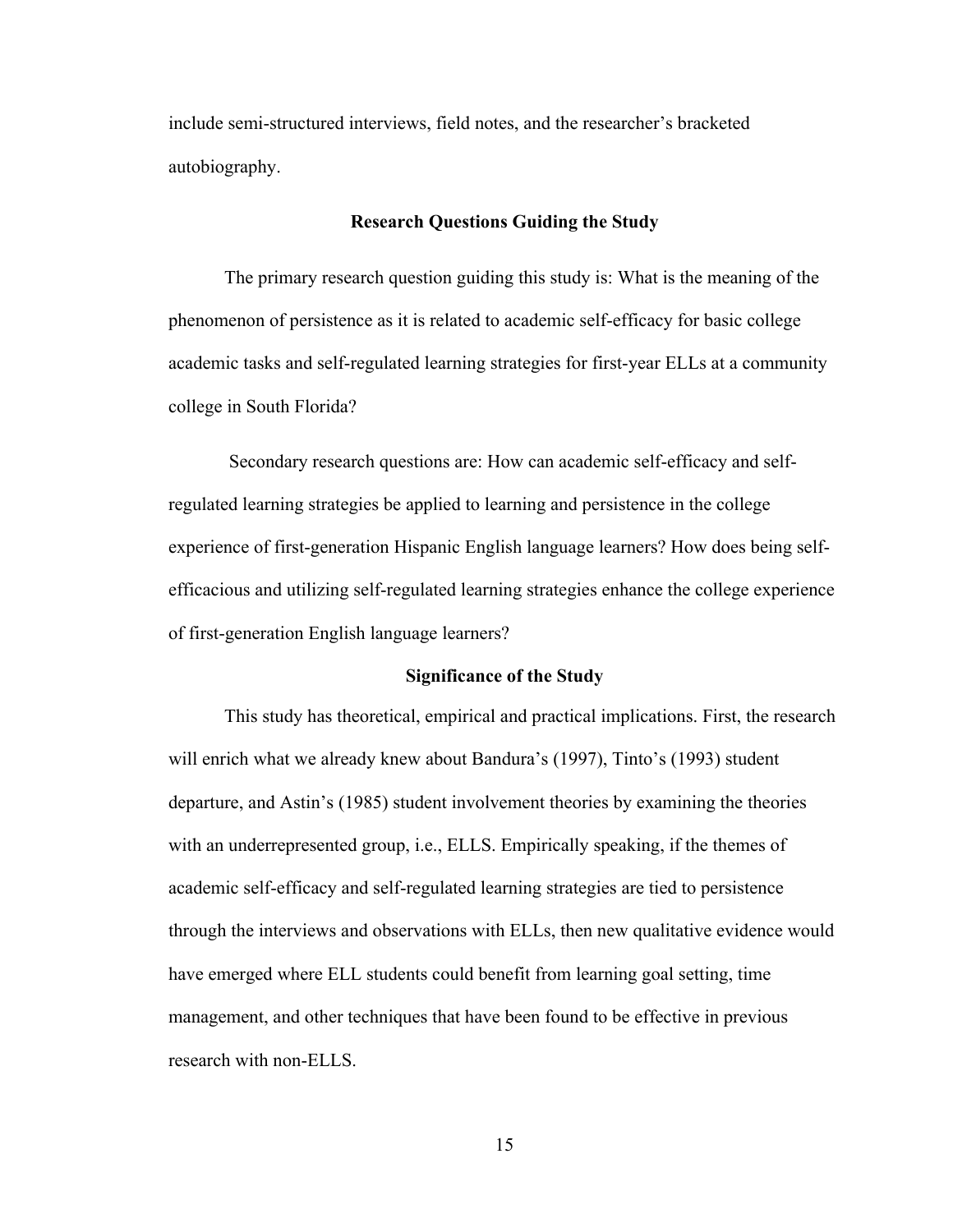In addition, in a practical sense, this study may determine which self-regulated learning strategies are most influential on persistence in two-year colleges with an ELL population. The insights obtained will help implement changes in the design of the freshman curriculum for ELLs through the incorporation of learning communities, collaborative learning, peer mentoring, more faculty and student interaction in the classroom setting and on campus, at-risk advisement, and more openness to diversity and collaboration with first-generation students in student organizations.

#### **Delimitations of the Study**

Although it would be ideal to study all ELL students in this study to avoid generalizations, this study will focus on first-year college students who are Hispanic English Language Learners in South Florida.

#### **Limitations of the Study**

As this is a phenomenological study, the results cannot be generalized to college students or even ELLs in other parts of the U.S. because of the relatively small sample size and the uniqueness of the ELL population in this area. These students will be atypical college students because they will be part-time, older, commuter students, precluding making anything but tentative generalizations beyond those participating in this research as well (Gonzalez, 2010; Kenner & Weinerman, 2011;Vassiliou, 2011). In addition, the group of students being interviewed may or may not represent a comprehensive cross section of the ELL community in South Florida. The recurring themes obtained from the interviews could provide a springboard for further theory building and research on the subject, both qualitative and quantitative. The knowledge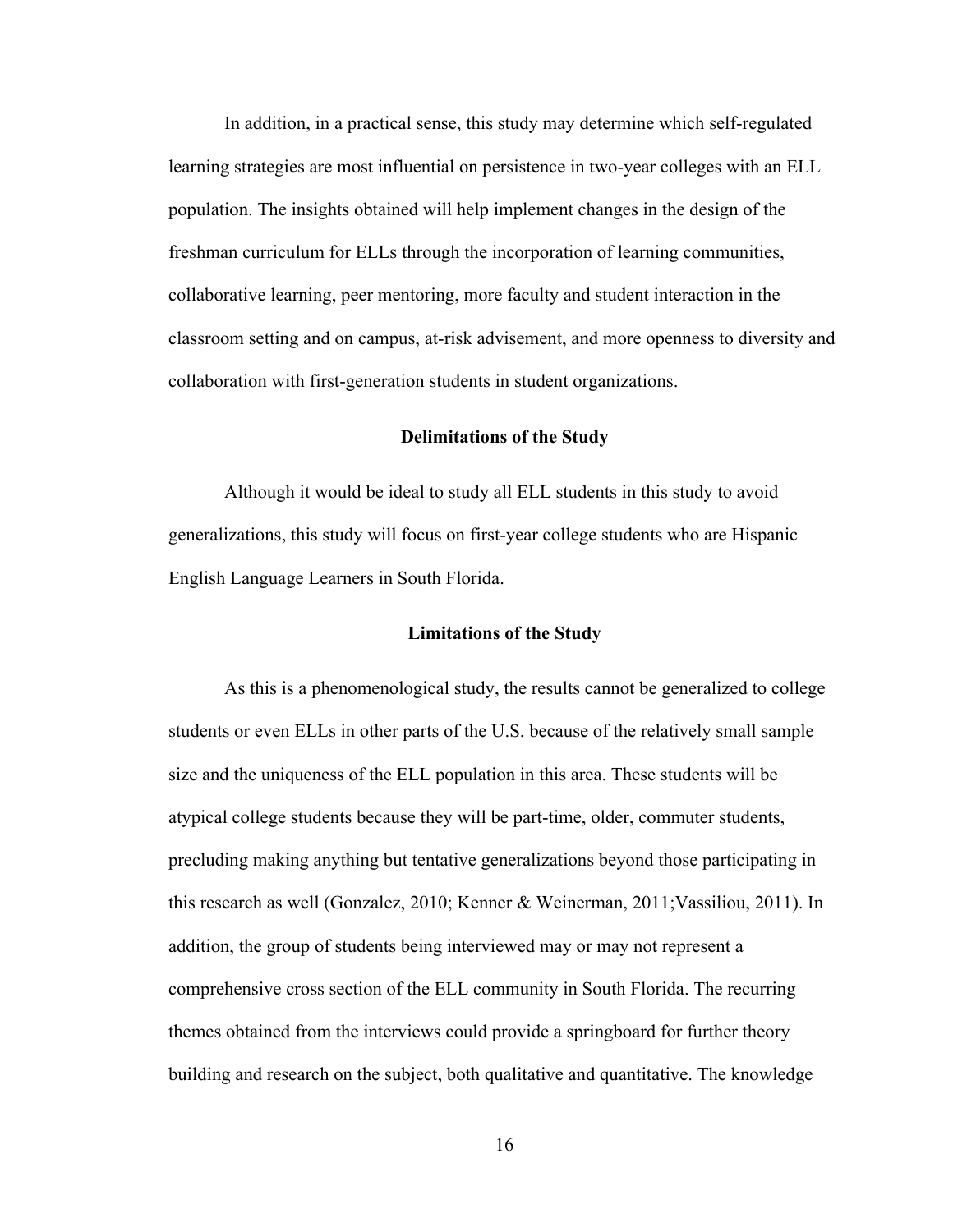gleaned from the research and the literature review can demonstrate issues of concern and strategies that have been successful for the ELLs students as they persisted with their studies.

#### **Definitions of Terms**

Academic integration: "The development of a strong affiliation with the college academic environment both in the classroom and outside of class. Includes interactions with faculty, academic staff, and peers but of an academic nature (e.g. peer tutoring, study groups)" (Kraemer, 1997, p. 163).

Academic academic self-efficacy: "Refers to students' confidence in their ability to carry out such academic tasks as preparing for exams and writing term papers" (Zajacova, Lynch, & Espenshade, p. 679, 2003).

Acculturation: "The exchange of both cultural and psychological adaptations that occur when people from different cultures interact" (Fiebig et al., 2010, p. 851).

Achievement gap: "Occurs when one group of students outperforms another group, and the difference in average scores for the two groups is statistically significant (that is, larger than the margin of error)" (The Condition of Education 2014, p. 224).

Active self-regulation: "Is slow, occurs under the conscious control of the central executive process, requires allocation of central capacity resources, and is inherently sequential" (Iran-Nejad, 1990, p. 573).

Andragogue: Adult educator (Knowles, 1977).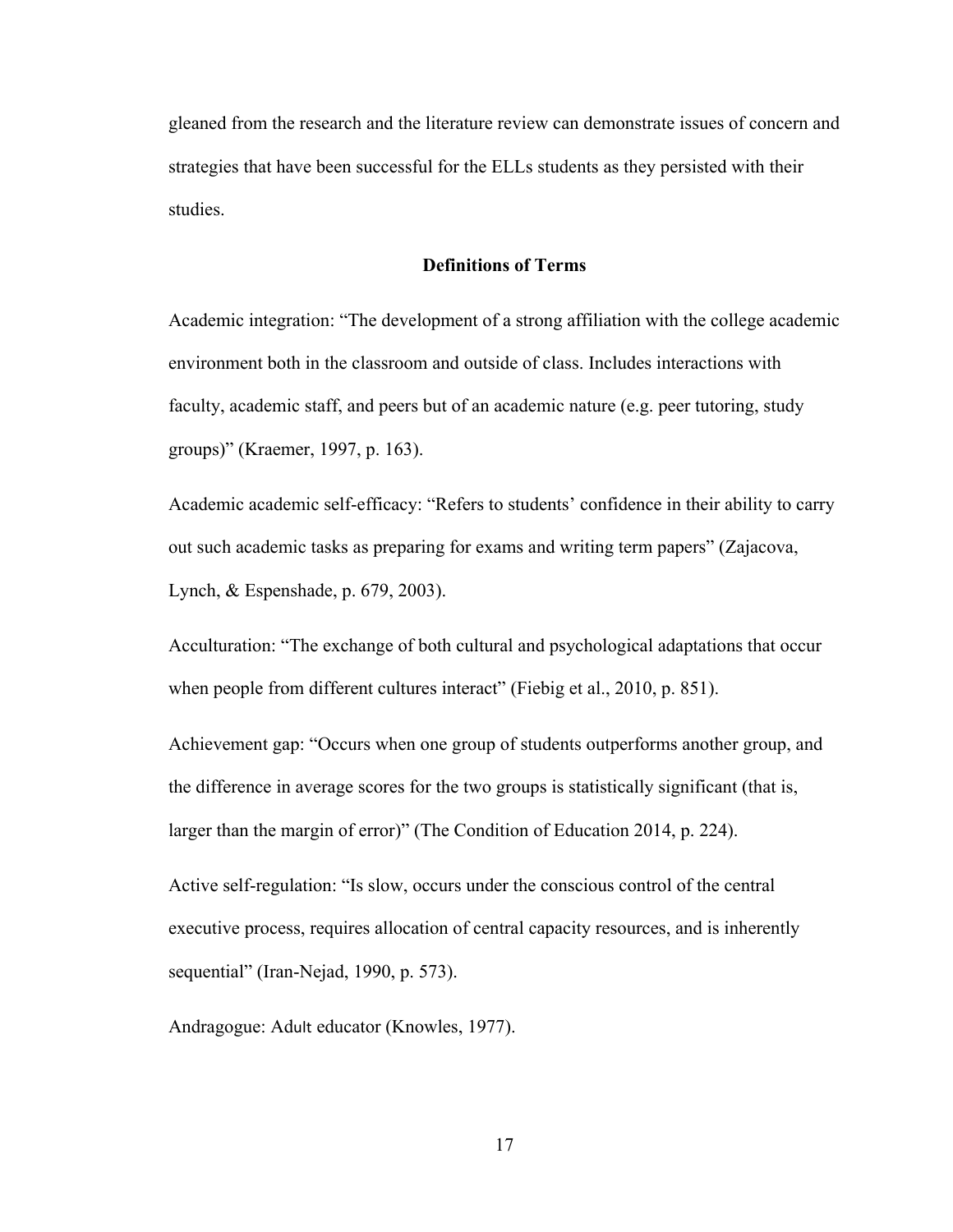Associate's degree: A degree granted for the successful completion of a subbaccalaureate program of studies, usually requiring at least 2 years (or equivalent) of fulltime college-level study. This includes degrees granted in a cooperative or work-study program (The Condition of Education 2014, p. 224).

Attrition: Lack of persistence in post-secondary education.

Biculturalism (also ethnogenesis): "The emergence of a "hybrid" culture that mixes heritage and receiving cultural streams" (Schwartz & Zamboanga, 2008, p. 282).

College A postsecondary school which offers general, or liberal arts education, usually leading to an associate's, bachelor's, master's, doctor's, or first-professional degree. Junior colleges and community colleges are included under this terminology (The Condition of Education 2014, p. 224).

Convergent validity: "is a correspondence or convergence between constructs that are theoretically similar" (DeVon, Block, Moyle-Wright, Ernst, Hayden, Lazzara, Savoy, Kostas-Polston, 2007, p. 155).

Cultural transmission: The "group-level transmission of coping resources and coping strategies" (Gayman et. al., 2014, p. 211).

Dropout intention: "The inclination, conscious and discussed, to leave the university or to end one's studies (Bean, 1985).

Dynamic self-regulation: "Is rapid, occurs under the spontaneous control of the nonexecutive components of the nervous system, uses resources available locally in the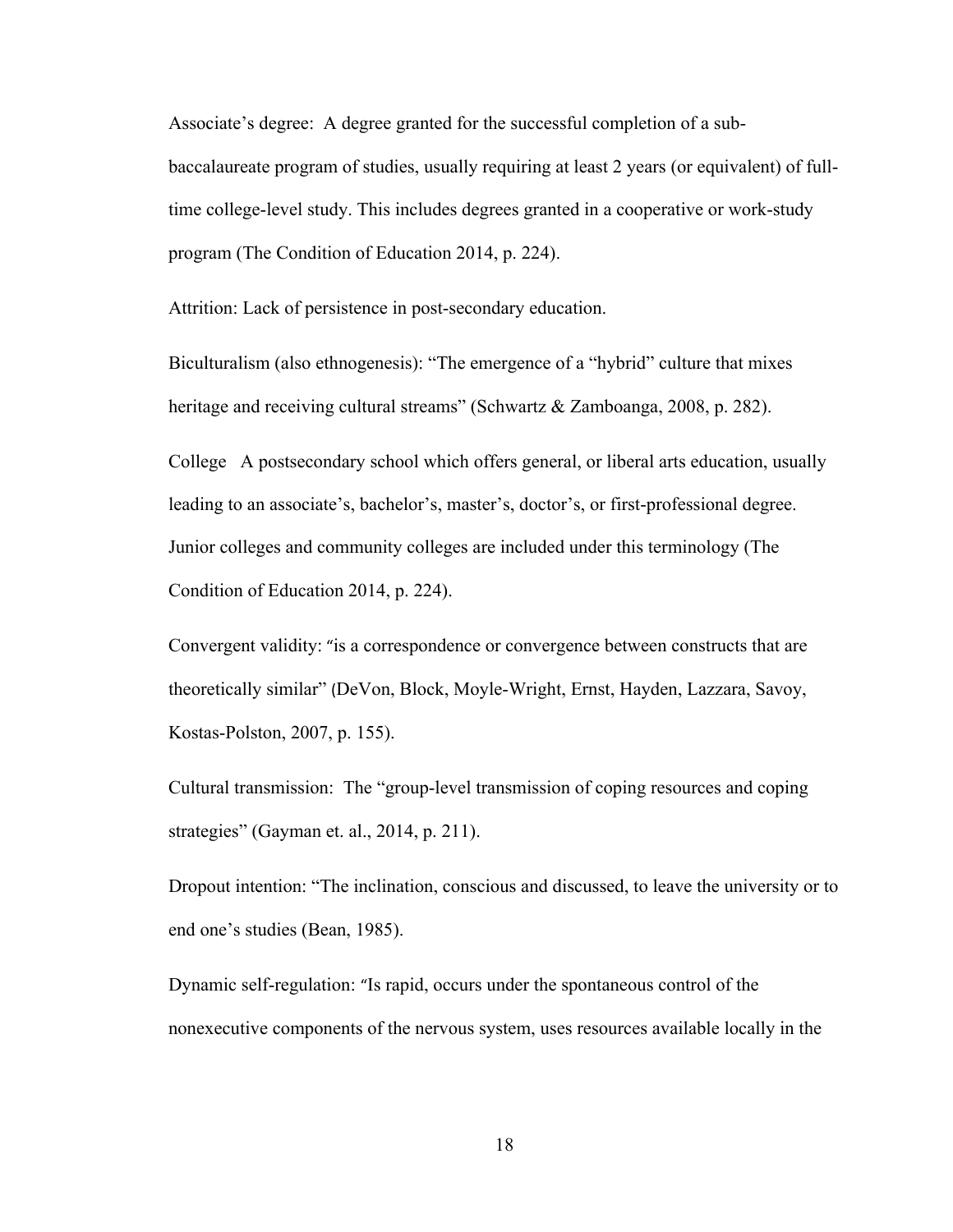nonexecutive components themselves, and is inherently simultaneous" (Iran-Nejad, 1990, p. 573).

English for Academic Purposes (EAP): ESOL classes designed specifically for degreeseeking students.

Educational attainment: The highest grade of regular school attended and completed (The Condition of Education 2014, p. 226).

English language learner (ELL): An individual who, due to any of the reasons listed below, has sufficient difficulty speaking, reading, writing, or understanding the English language to be denied the opportunity to learn successfully in classrooms where the language of instruction is English or to participate fully in the larger U.S. society. Such an individual (1) was not born in the United States or has a native language other than English; (2) comes from environments where a language other than English is dominant; or (3) is an American Indian or Alaska Native and comes from environments where a language other than English has had a significant impact on the individual's level of English language proficiency (The Condition of Education, p. 226-227).

Evidence-based practice: "Involves a decision-making process which includes practitioners' competent delivery of interventions that are grounded in vigorous research" (Rahill, Jean-Gilles, Thomlinson, & Pinto-Lopez, 2011, p. 135)

Evidence-informed practice: "Describes a way of practicing in which the practitioner critically uses best evidence. expertise, and values to make practice decisions that matter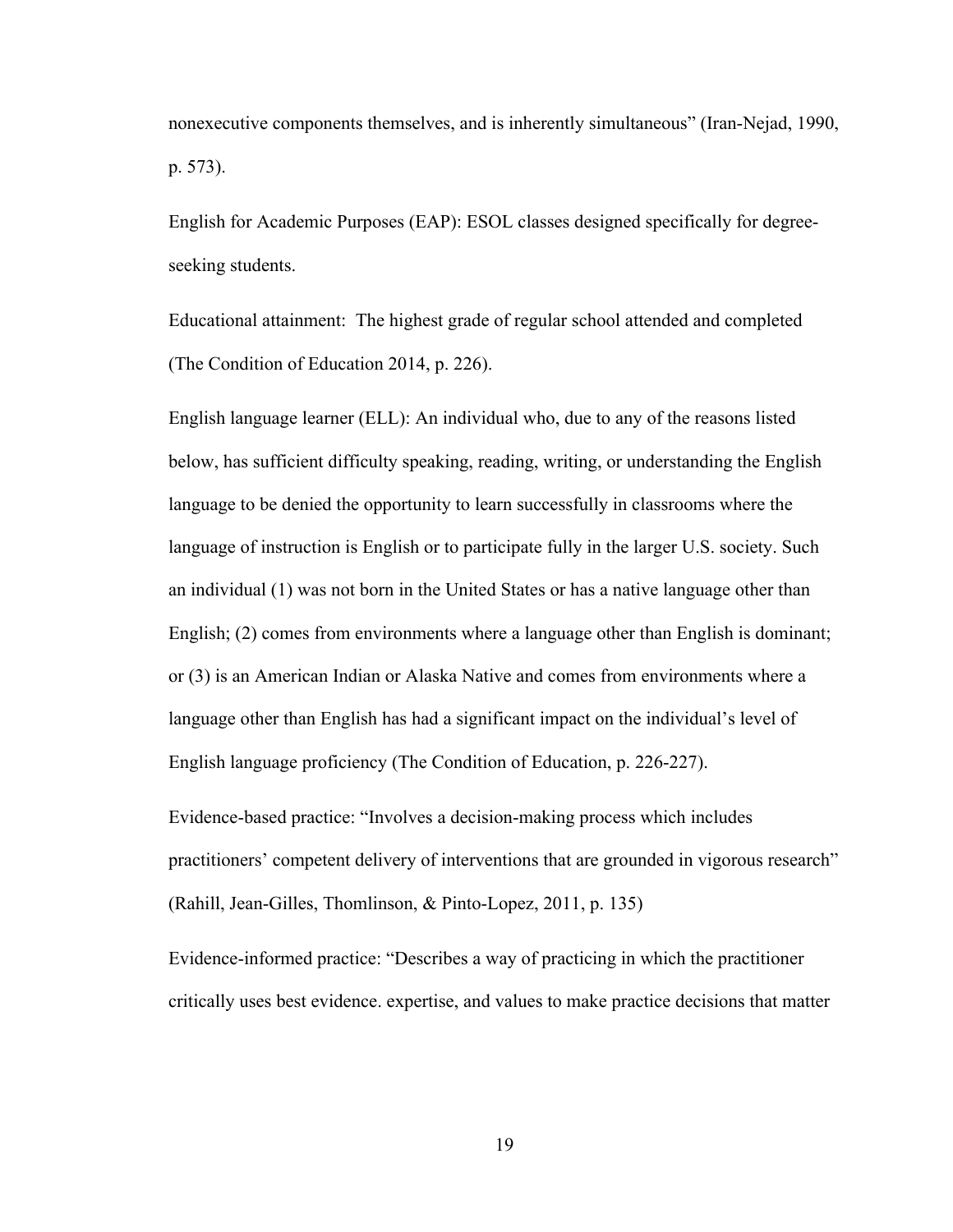to individual service recipients" (Rahill, Jean-Gilles, Thomlinson, & Pinto-Lopez, 2011, p. 136)

Ethnography: "The description and interpretation of a cultural or social group system" (Creswell, 1998, p. 58).

External locus of control: The perception one has no control over outcomes because they are determined by nonbehavioral factors (Azjen, 2002).

Financial aid: Grants, loans, assistantships, scholarships, fellowships, tuition waivers, tuition discounts, veteran's benefits, employer aid (tuition reimbursement), and other monies (other than from relatives or friends) provided to students to help them meet expenses. Except where designated, includes Title IV subsidized and unsubsidized loans made directly to students (The Condition of Education 2014, p. 227).

First-generation college students: "Students whose parents never attended college" (Ishitani, 2006, p. 862).

First-generation immigrants: "Foreign-born" people (Baum & Flores, 2011, p. 173). Generality of self-efficacy: It "pertains to the transferability of self-efficacy beliefs across activities" (Zimmerman, 2000, p. 83).

Higher education institutions (basic classification): 4-year institution An institution legally authorized to offer and offering at least a 4-year program of college level studies wholly or principally creditable toward a baccalaureate degree. In some tables, a further division between universities and other 4-year institutions is made. A "university" is a postsecondary institution which typically comprises one or more graduate professional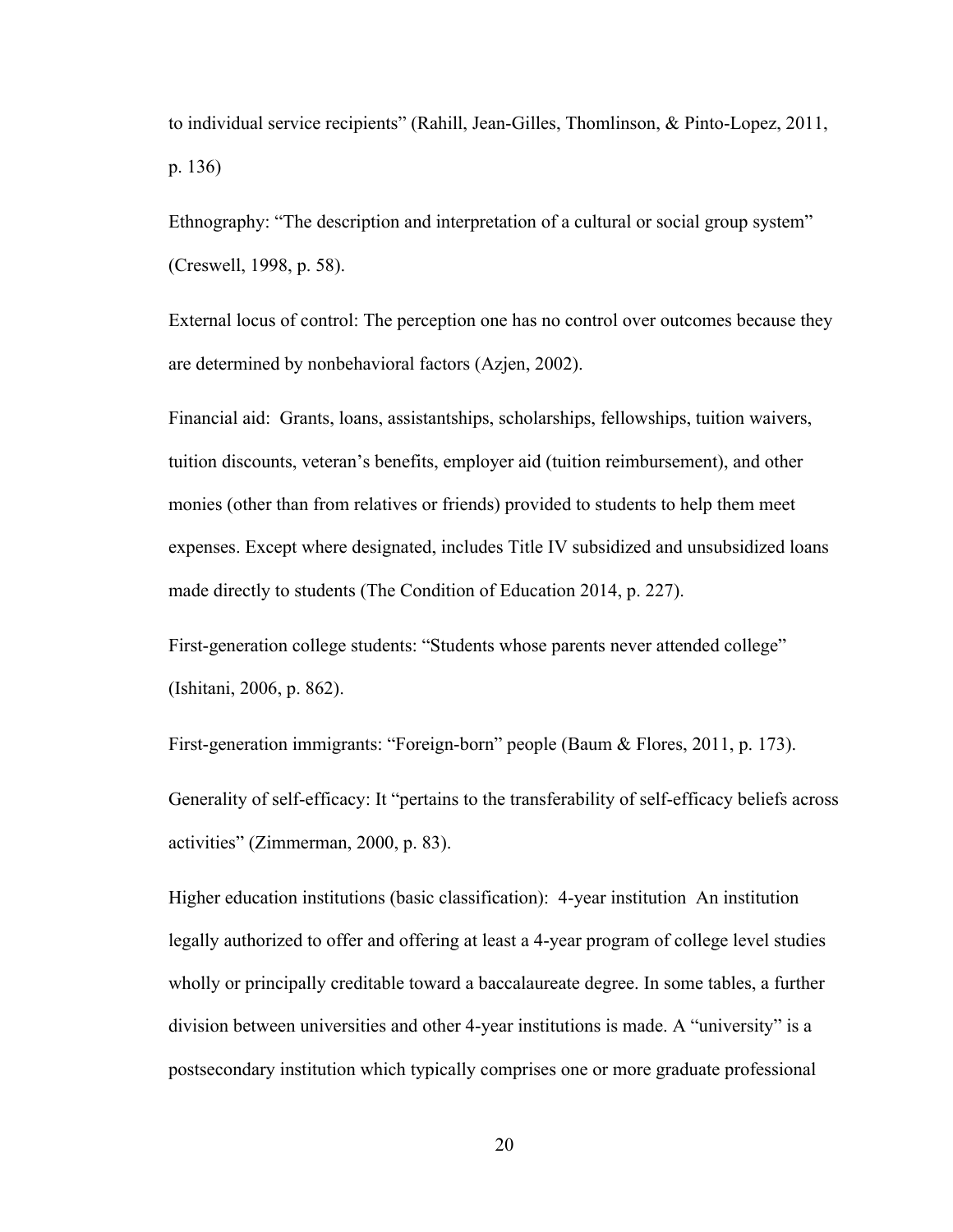schools. For purposes of trend comparisons in this volume, the selection of universities has been held constant for all tabulations after 1982. "Other 4-year institutions" would include the rest of the nonuniversity 4-year institutions.

Hispanic or Latino: A person of Cuban, Mexican, Puerto Rican, South or Central American, or other Spanish culture or origin, regardless of race. Used interchangeably with the shortened term Hispanic (Humes, Jones, & Ramirez, 2011, p. 2).

Hispanic-serving Institutions (HSIs): "2-or 4-year, not for profit colleges and universities that enroll at least 25% Hispanic students" (Santiago, 2006, p. ).

Implementation intention: If-then plans created for the purpose of reaching a goal. (Gollwitzer, 1993, 1999). "Such plans create a strong link between a critical cue (e.g. "When I get out of bed in the morning…") and a goal-directed behavior (e.g.,"…, then I will put on my running shoes!") by one single, conscious act of will (Bayer et. al., 2010, p. 506).

Information acquisition strategies: "Repetition and attentional strategies." (Muelas & Navarro, 2014, p. 218).

Information coding strategies: "Mnemonic organizational and development strategies." (Muelas & Navarro, 2014, p. 218).

Information retrieval strategies: "Search strategies and response generation." (Muelas & Navarro, 2014, p. 218).

Internal locus of control: The perception that one has behavioral control over outcomes (Ajzen, 2002).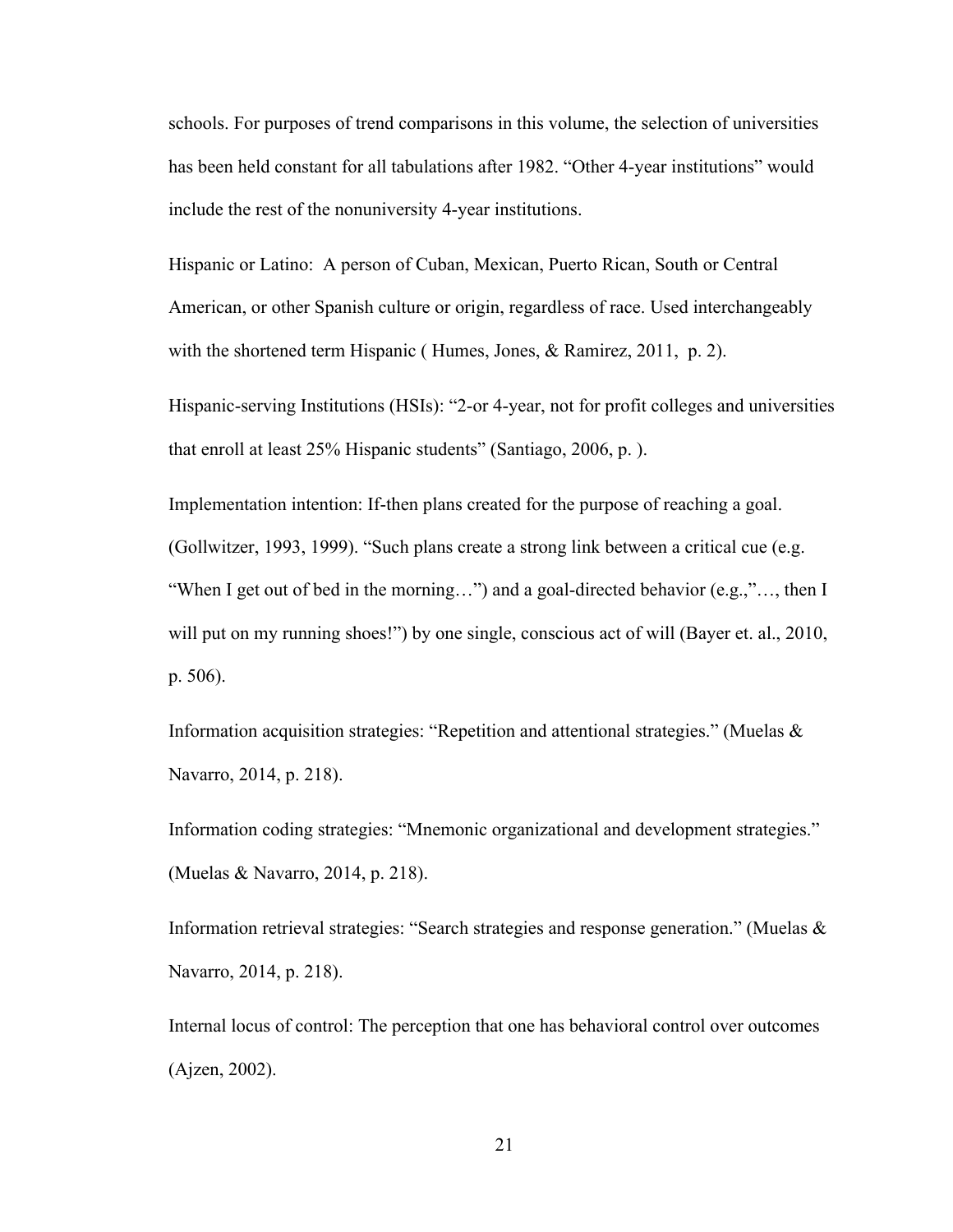Less-than-2-year institution: An institution that offers programs of less than 2 years' duration below the baccalaureate level. Includes occupational and vocational schools with programs that do not exceed 1,800 contact hours.

Level of self-efficacy: "Refers to its dependence on the difficulty of a particular task" (Zimmerman, 2000, p. 83).

Locus of control scales: "Refer to general beliefs about the internality or externality of causality" (Zimmerman, 2000, p. 85).

Metacognition: "The knowledge about and regulation of one's cognitive activities in learning processes (Flavell, 1979; Brown, 1978) found in Veenman et.al.

Natives: "Third generation or higher—include individuals who were born in the United States and both of whose parents were born in the United States" (Baum & Flores, p. 173, 2011).

Nontraditional students: "Defined as students who are older, attend school part-time, and are financially independent" (NCES, 2002b) (Zajacova, Lynch, and Espenshade, 2003). Part-time enrollment: The number of students enrolled in higher education courses with a total credit load less than 75 percent of the normal full-time credit load. At the undergraduate level, part-time enrollment includes students who have a credit load of less than 12 semester or quarter credits. At the post-baccalaureate level, full-time enrollment includes students who have a credit load of less than 9 semester or quarter credits (p. 230).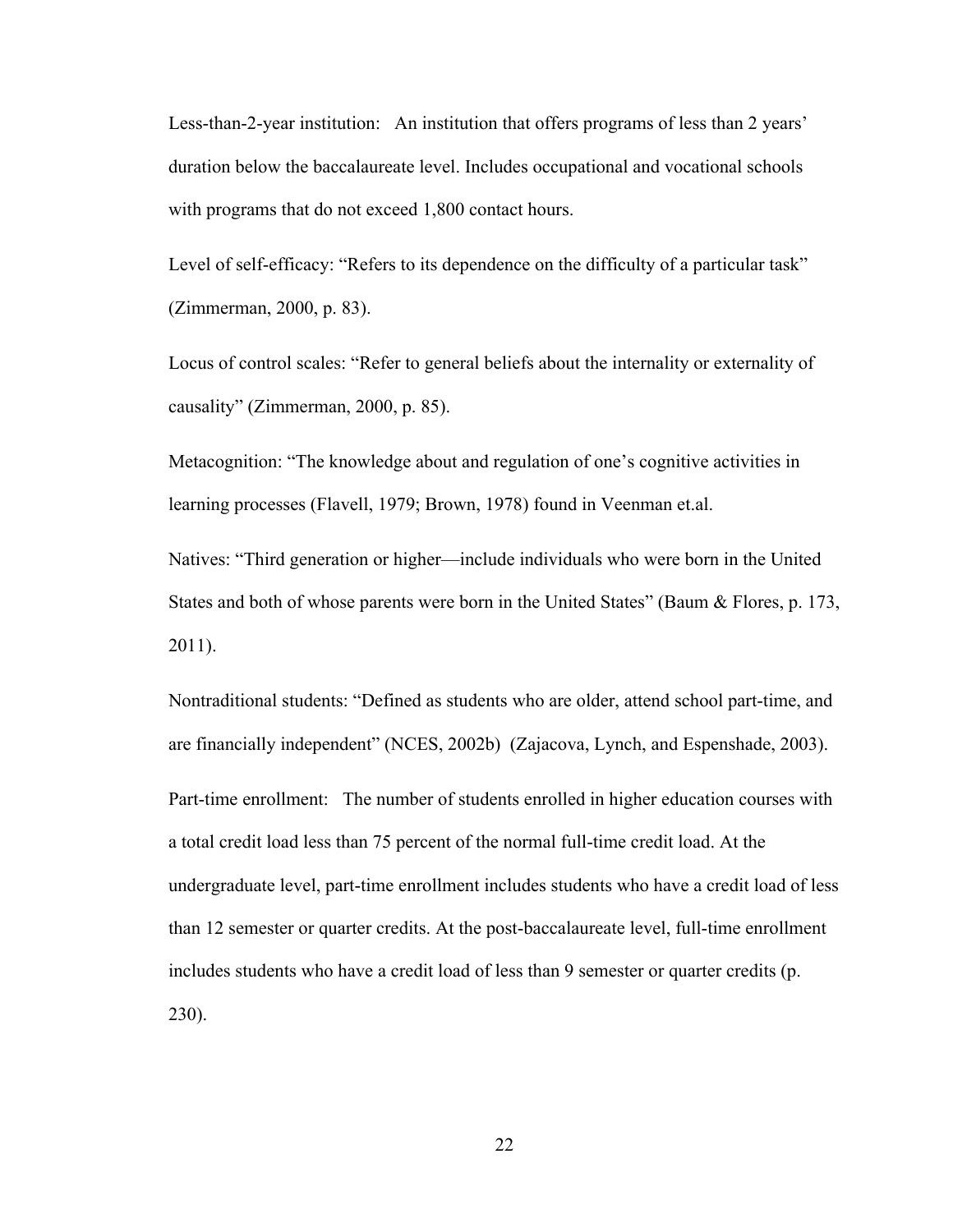Perceived control: "Refers to general expectancies about whether outcomes are controlled by one's behavior or by external forces" (Zimmerman, 2000, p. 85).

Perceived self-efficacy: "Personal judgments of one's capabilities to organize and execute courses of action to attain designated goals" (Bandura, 1977a; Bandura 1997).

Persistence: A student who remains in college until graduation.

Postsecondary education: Formal academic, vocational, and continuing professional instructional programs with a curriculum designed primarily for students who have completed the requirements for a high school diploma or equivalent.

Poverty: The U.S. Census Bureau uses a set of money income thresholds that vary by family size and composition. A family, along with each individual in it, is considered poor if the family's total income is less than that family's threshold. The poverty thresholds do not vary geographically and are adjusted annually for inflation using the Consumer Price Index. The official poverty definition counts money income before taxes and does not include capital gains and noncash benefits (such as public housing, Medicaid, and food stamps). (p. 230).

Processing support strategies: "Metacognitive and socioaffective strategies" (Muelas & Navarro, 2014, p. 218).

Resiliency: The ability to succeed by overcoming obstacles and difficult situations (Gordon, 1996)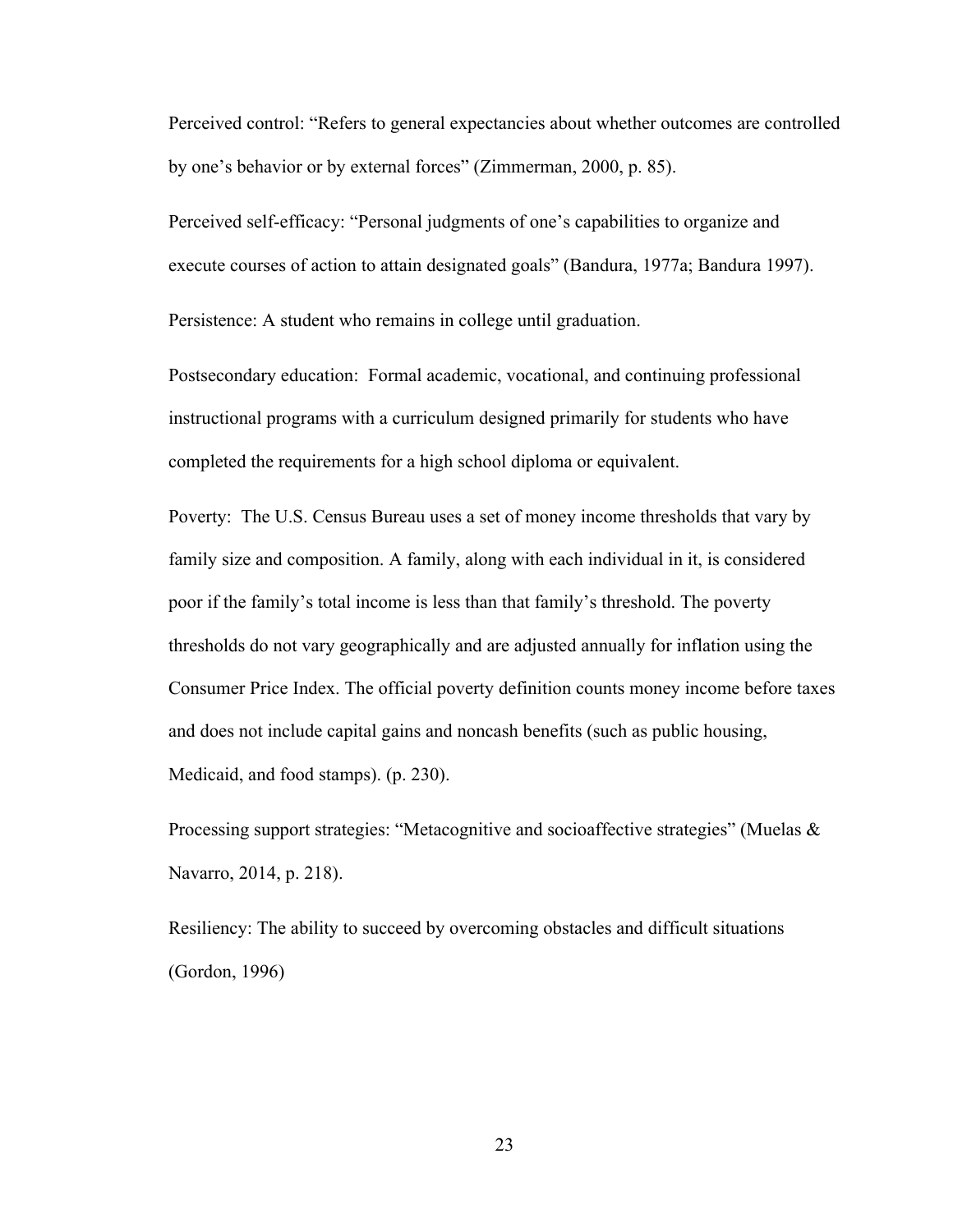Reverse Acculturation: "Refers to the cultural practice wherein a fully acculturated U.S. born minority member introduces the heritage culture to the U.S. society" (Kim  $\&$ Park, 2009, p. 359).

Second-generation immigrants: "Were born in the United States and have at least one foreign-born parent" (Baum & Flores, 2011, p. 173).

Self-efficacy: The belief that one can do what one has set out to do (Bandura, 1997). Self-regulated learning strategies: Processes that utilize self-observation, self-judgment, and self-reactions (Zimmerman, 1989).

Social integration: The development of a strong affiliation with the college social environment both in the classroom and outside of class. Includes interactions with faculty, academic staff, and peers but of a social nature (e.g., peer group interactions, informal contact with faculty, involvement in organizations)" (Kraemer, 1997, p. 163). Socioeconomic status: A combination of family income, occupation, and education (White, 1982).

Social self-efficacy: The belief that one can do what one has set out to do to communicate well with others (Bandura, 1997).

Strength of perceived efficacy: "Measured by the amount of one's certainty about performing a given task" (Zimmerman, 2000, p. 83).

Stress: a state of psychological arousal that results when external demands tax or exceed a person's adaptive abilities (Zacova, Lynch, & Espenshade, p. 678, 2003).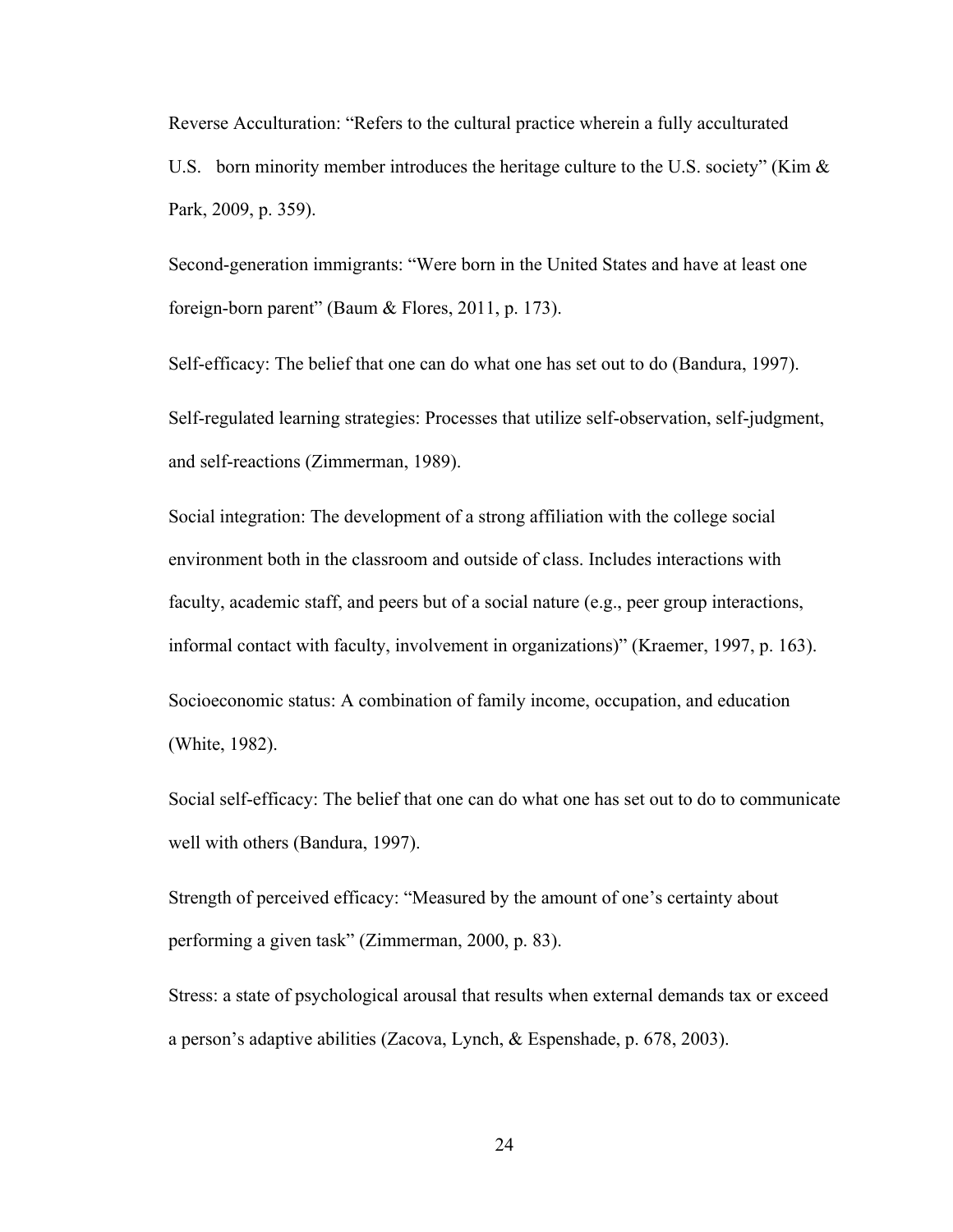Stress buffering: "When the negative impact of stress exposure on health is weakened at higher levels of coping resources and/or is magnified at low levels of coping resources" (Aneshensel, 2009) (Gayman et. al., 2013, p. 198).

Stress process model: "Exposure to chronic stress has negative health consequences and the coping resources buffer negative health outcomes associated with social stressors" (Gayman, Cislo, Goidel, & Ueno, 2013, p. 198).

Tacit theory: The lack of awareness that one possesses a theory regarding one's learning process (McCutcheon, 1992).

Test of English as a Foreign Language (TOEFL): Assessment used at the post-secondary level to exit ELLs from the ESOL program.

Transculturation: "The newcomer immigrants and the Americans are changing, adapting to each

other." (Stepick, Grenier, Castro, and Dunn, 2003, p. 144).

Tuition and fees: A payment or charge for instruction or compensation for services, privileges, or the use of equipment, books, or other goods. Tuition may be charged per term, per course, or per credit (p. 232).

Two-year institution: An institution legally authorized to offer and offering at least a 2 year program of college level studies which terminates in an associate degree or is principally creditable toward a baccalaureate degree. Also includes some institutions that have a less than 2-year program but were designated as institutions of higher education in the Higher Education General Information Survey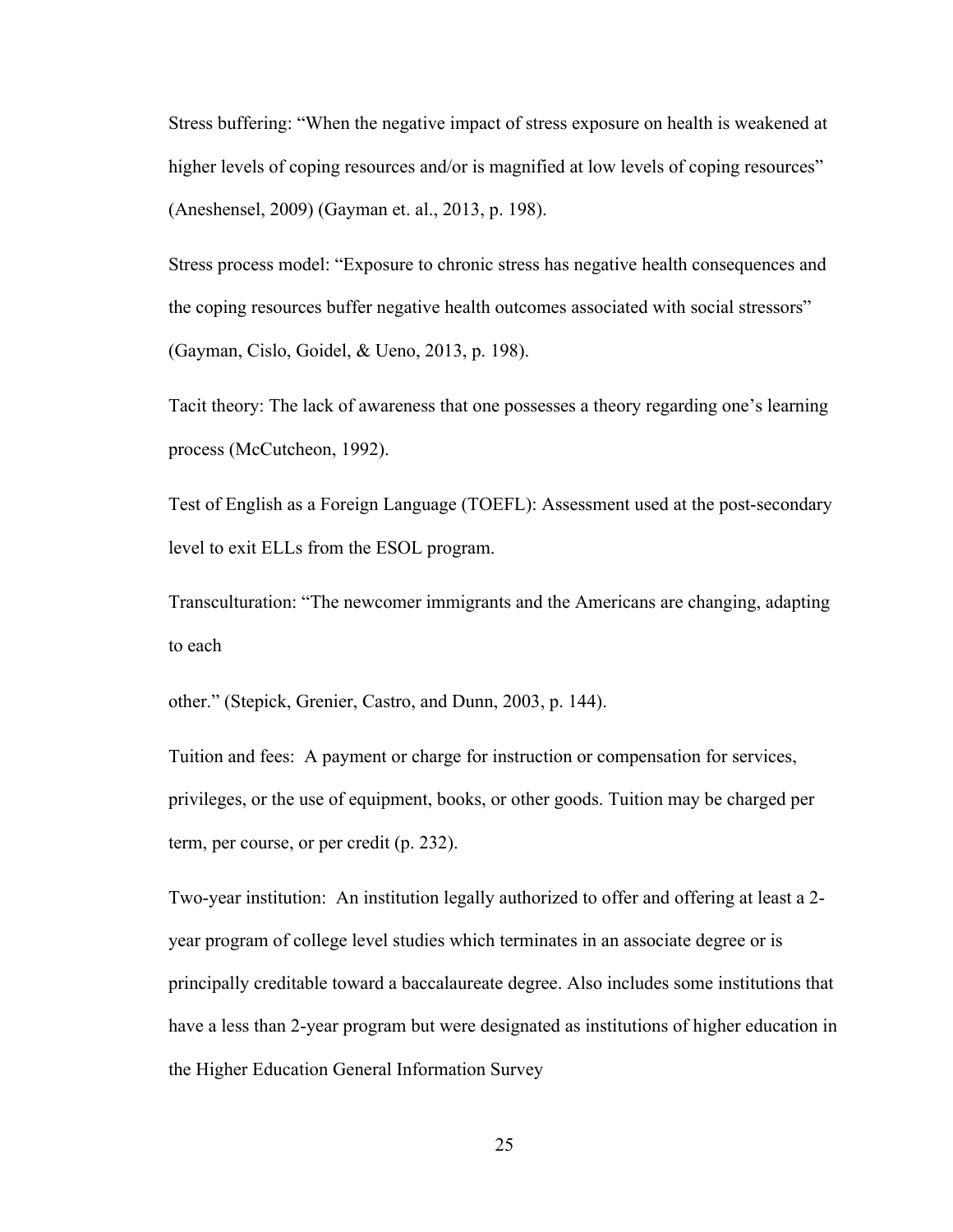Undergraduate students: Students registered at an institution of higher education who are working in a baccalaureate degree program or other formal program below the baccalaureate, such as an associate's degree, vocational, or technical program. (p. 232).

#### **Organization of this Study**

This study is organized into five chapters. In the first chapter, the background for the topic of persistence in English language learners in college was introduced, along with the problem statement, and the purpose of this study. The characteristics and struggles of Hispanic first-generation students were followed by the theories of Bandura, Astin, Tinto, Zimmerman, and Knowles. The significance of the research, the delimitations and limitations of this study, and the definition of terms are included in this chapter as well.

For the second chapter, a review of the literature was conducted to examine in greater depth the topics which were first introduced in chapter one. Studies that were both qualitative and quantitative in nature and related to persistence, andragogy, Bandura and the above-mentioned educational researchers, in addition to Hispanic first-generation college students were discussed.

The third chapter consisted of the phenomenological framework utilized in this study. The researcher included her autobiography and assumptions made regarding the study. The procedures used for sampling criteria, data collection, data analysis, data management, and integrity measures were reviewed. For the fourth chapter, the findings and the themes that emerged from the study were discussed. The fifth chapter examined the implications and the recommendations for future research.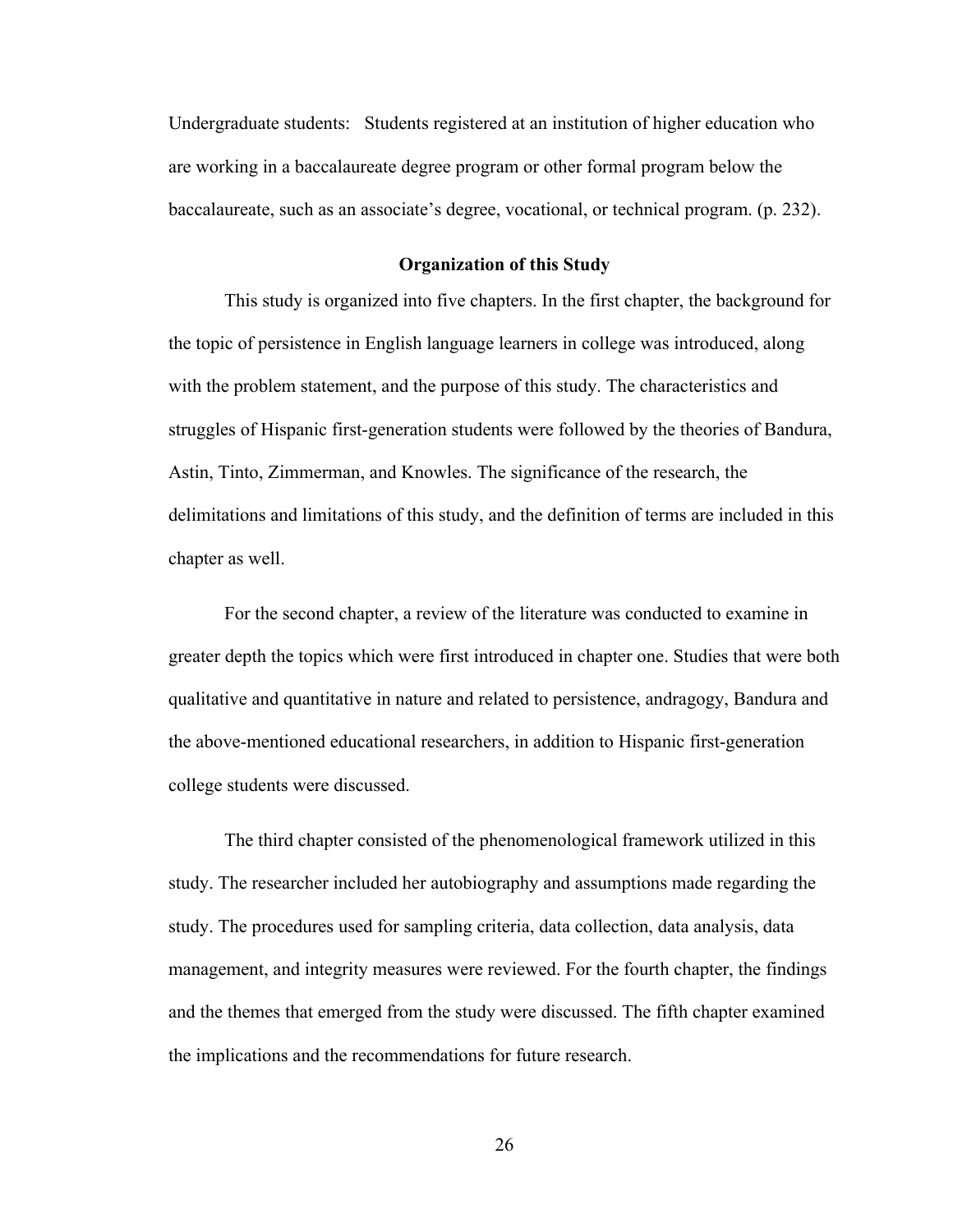#### **CHAPTER II**

# **REVIEW OF THE LITERATURE**

 This chapter will review the literature on Hispanic college students who are learning English as a second language, and how their culture, background, and socioeconomic status helps and challenges them in the world of higher education. In addition, the attributes of academic self-efficacy and self-regulated learning strategies and the roles they play in persistence to graduation will be explored to determine what links have been observed in previous studies, especially regarding English language learners. The history of academic self-efficacy and self-regulated learning strategies and their relationship to persistence is found in Bandura's social cognitive theory, Tinto's theory of student departure, and Astin's theory of student involvement. This chapter is comprised of eight sections: Hispanic ELLs' Characteristics, Hispanic ELLs' Obstacles to Persistence, Self-Efficacy and Self-Regulated Learning Strategies and their Relationship to Persistence, Bandura's Social Cognitive Theory, Tinto's Theory of Student Departure, Astin's Theory of Involvement, Application to Higher Education, and Summary.

#### **Hispanic ELL's Characteristics**

This research study is primarily focusing on the Hispanic ELL population in Southwest Florida, who share many, but not all characteristics in common with Hispanics in other parts of the United States. Most of the Hispanic students in this area are firstgeneration immigrants, as well as first-generation college students, who speak Spanish as their first language. First-generation immigrants are defined as being foreign-born,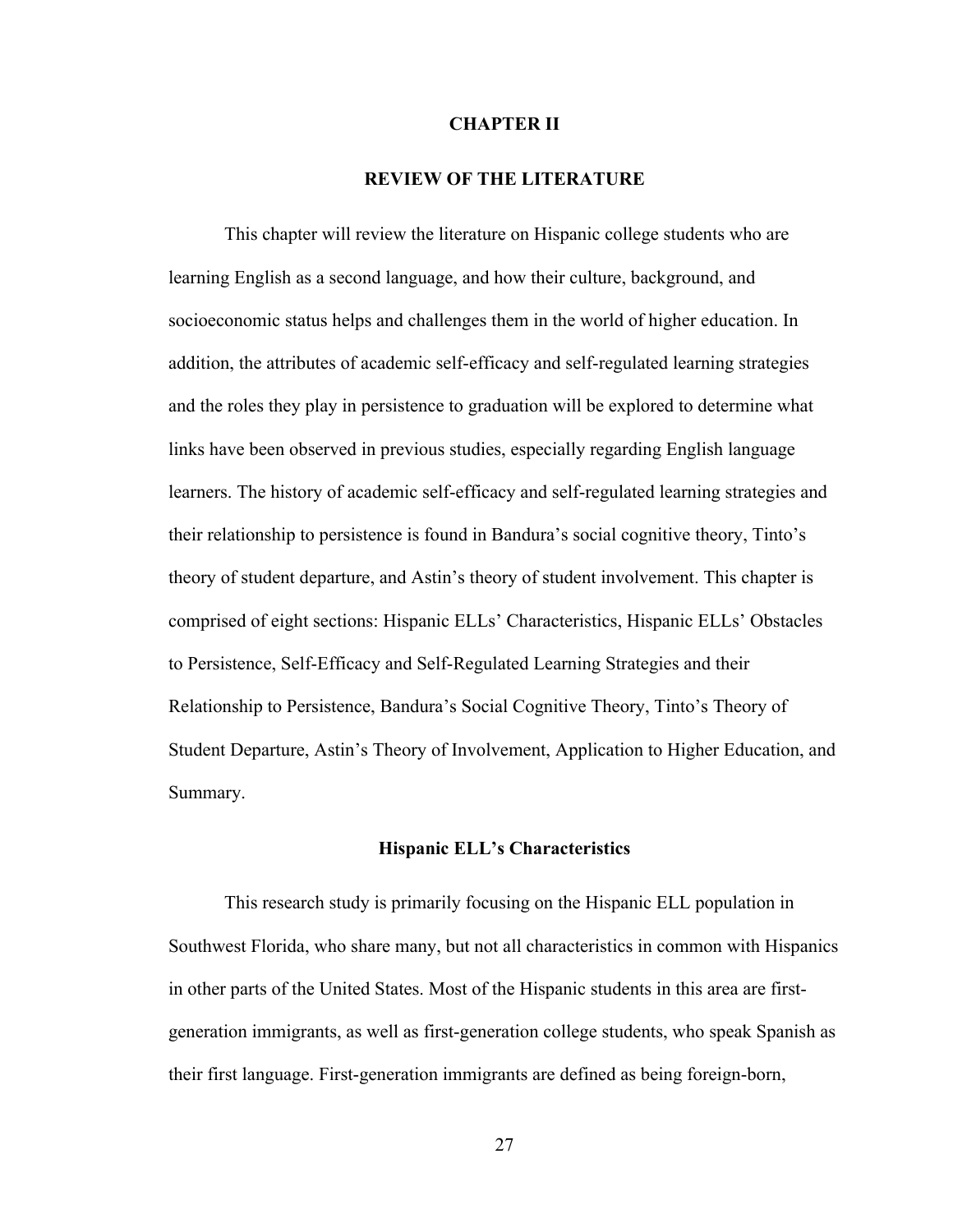second-generation immigrants are those that were born in the United States, but have at least one non-native parent, and natives are those who were born in the United States and whose parents were both born in the United States as well (Baum  $\&$  Flores, 2011). However, an individual may be a native of the United States, yet still be considered a first-generation college student because he or she is the first one in the family to attend college (Ishitani, 2006). Although the percentage of Hispanics in higher education has increased (Arana et al., 2011), only 9% of first-generation Hispanics have earned a Bachelor's degree compared to 54% for whites, 63% for Asians, and 30% for blacks who are also first-generation immigrants (Baum & Flores, 2011).

Parental achievement, academic preparation, and age at immigration are also significant factors that determine the likelihood of ELLs' academic achievement. Studies have shown that Hispanics whose parents had not attended college and/or immigrated when they were older than thirteen were much less likely to attend college themselves (Barbatis, 2010; Baum & Flores, 2011; Kim et. al., 2015). The parents of these English language learners often had two or more jobs to make ends meet, and had difficulty communicating with their children's teachers due to time constraints and the language barrier (De La Cruz, 2008). In addition, many first-generation college students find that they must learn to navigate the college application process by themselves and visit the school's counselor's office to obtain updates on college entrance exams such as the SAT and ACT, financial aid and scholarship information, etc. (Crisp & Nora, 2009; Treviño & De Freitas, 2014; Zalaquett, 2005).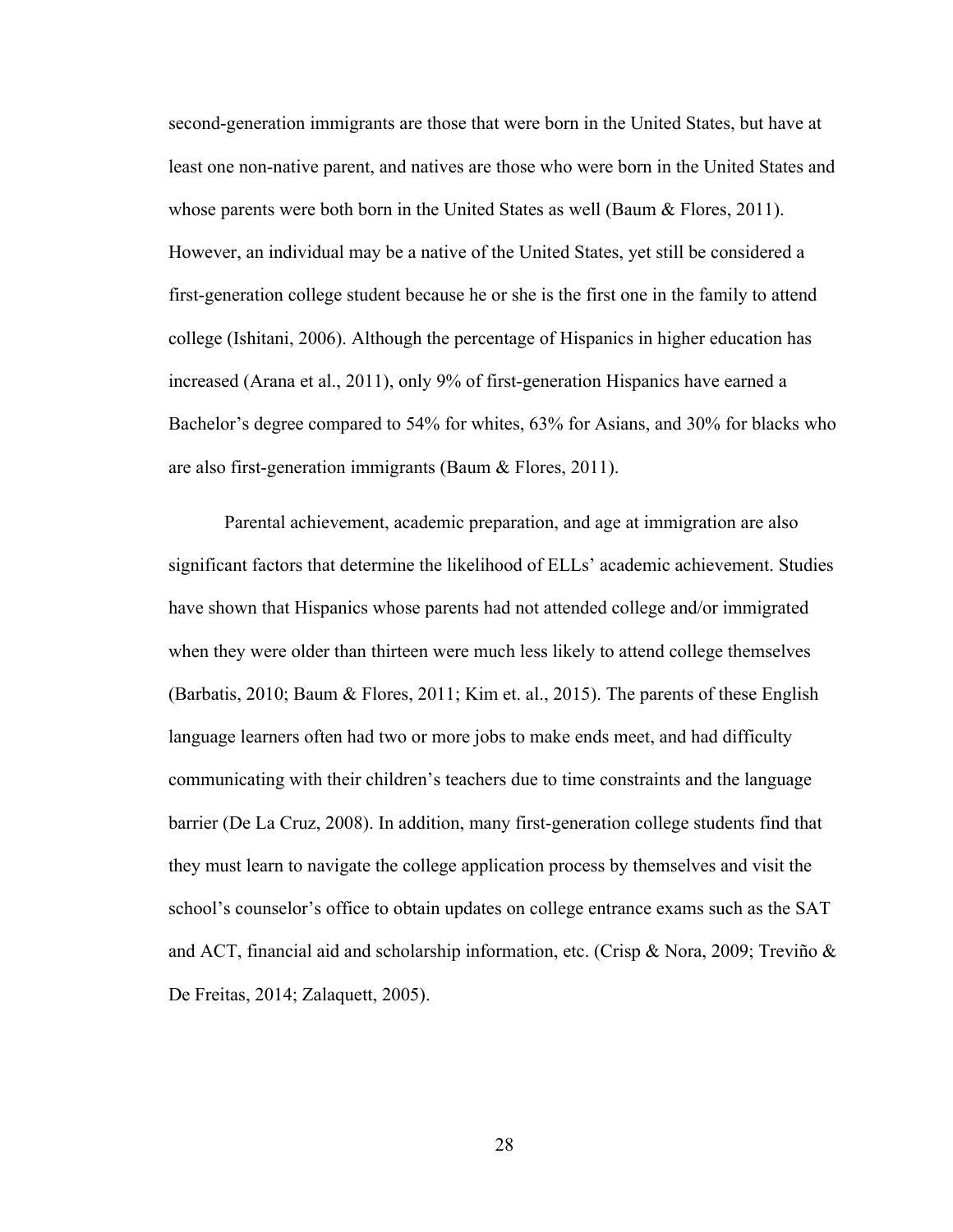Hispanic ELLs whose parents had graduated from high school and attended college were much more likely to graduate from high school and continue with higher education, especially if their mothers were the ones who had attended college (Kim et. al., 2015). Another positive influence in the lives of Hispanic ELLs are teachers and professors who serve as mentors for these young people and provide encouragement and support (Barbatis, 2010; De La Cruz, 2008; Kim et. al., 2015; Reyes & Garcia, 2013).

 Of those Hispanic ELLs who do decide to pursue higher education, most of them find that it is best to attend a community college for various reasons: they have an opendoor policy on admissions, are more affordable than universities, and offer remedial and EAP (English for Academic Purposes) courses (Liao, Edlin, & Ferdenzi, 2014). Moreover, more non-traditional students enroll in community colleges because they are smaller and located closer to home so that older students with familial obligations can work full-time and attend school part-time (Bliss & Sandiford, 2003; Hu & Driscoll, 2012). While community college students benefit from the convenience and open-door policy of these institutions, many of them begin their college experience underprepared for this undertaking (Hu & Driscoll, 2012). They may also suffer from a disconnect from the college experience due to the short duration of time they spend on campus, as compared to their peers at the universities who tend to become more involved in college life (Bliss & Sandiford, 2003).

 Much of the literature in this study describes Hispanic communities in California, Texas, and New York, and these populations differ in some ways from the Hispanic population in South Florida, namely Miami (Arana et. al, 2011; Gonzalez, Stein, & Huq,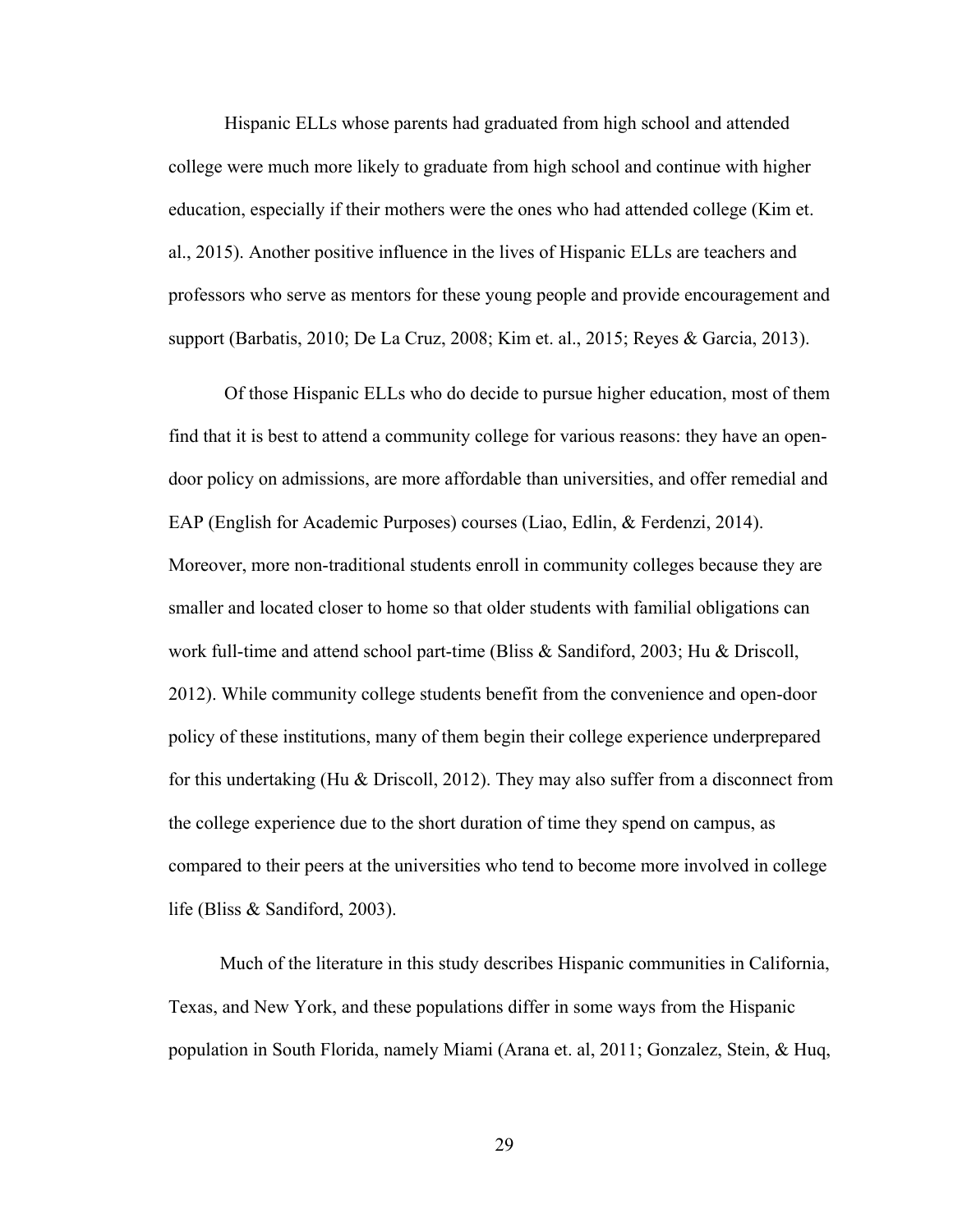2012). In the southwestern United States, for example, there is a large Mexican-American community, whereas in Miami, the preponderance of Hispanics originates in Cuba, along with Colombians, Nicaraguans, Dominicans, Peruvians, and Puerto Ricans (Bliss  $\&$ Sandiford, 2003; Zalaquett, 2005). The Hispanic population in other parts of the United States has a greater population of second-generation immigrants who have had to learn the English language and adapt to mainstream culture (Gonzalez, Stein, & Huq, 2012; U.S. Census Bureau 2010). The Hispanic community in Miami is newer compared to many of these older communities. Due to its geographical location as one of the southernmost cities in the continental United States, Miami has become the northernmost city of Latin America (Schwartz, Benet-Martinez, Knight, Unger, Zamboanga, Des Rosiers, Stephens, Huang, Szapoczanik, 2014). In addition, the Hispanic community living in Miami tends to be more politically conservative than other Hispanic communities in the U.S., despite suffering many of the same hardships. A minority of Hispanic ELLs who move to Miami are surprised to discover that they are being asked to adapt to a predominantly Hispanic community which is well-established and mostly bilingual, instead of mainstream American culture. This fact attracts a large group of Hispanics to Miami because they feel that it will be much easier to adapt to their new country, especially because the subtropical climate is also reminiscent of their homelands (Schwartz et. al, 2014). In Miami, some of the Hispanics feel comfortable with the mainstream White culture, while others identify with both cultures, and others only embrace their native cultures (Barbatis, 2010; Gonzalez, 2010; Schwartz & Zamboanga, 2008). Studies have demonstrated that Hispanics' level of support by their peers and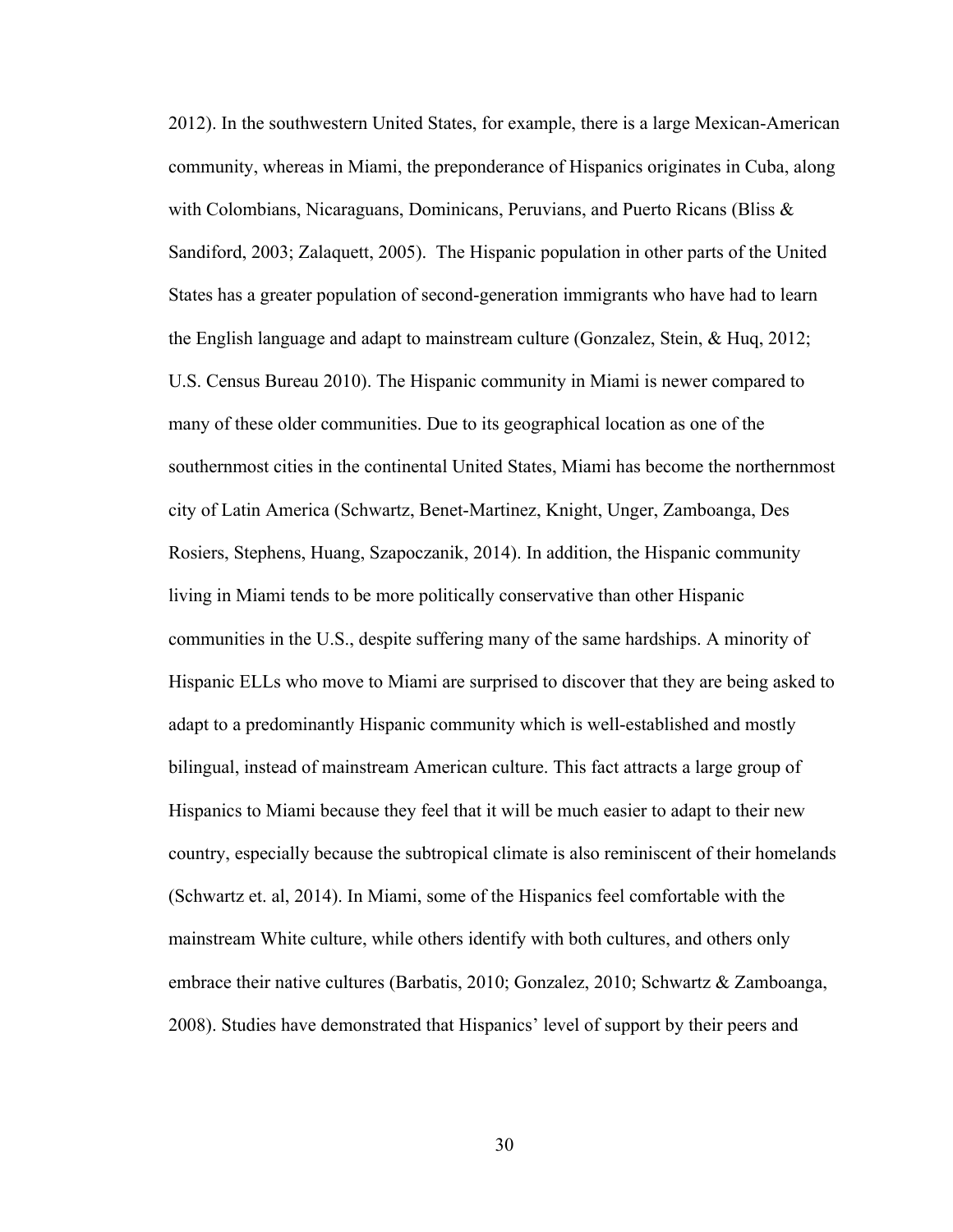families will depend on their level of acculturation and socioeconomic status (Gayman et al., 2013).

 However, it must be noted that the acculturation experience undergoes a unique transformation in Miami, Florida. One acculturation theory, Berry's Model of Acculturation consists of four attitudes: assimilation, integration, separation, and marginalization. Assimilation describes the individuals as being willing to adapt to the mainstream culture, while shedding aspects of their own culture. With integration, the individual or group wants to blend characteristics of both cultures. Separation means that the person wants to maintain his or her cultural identity without interference from the mainstream culture. Finally, individuals who choose marginalization want nothing to do with any culture at all (Berry, 2006)

Rather than follow the steps delineated in Berry's Acculturation Model, biculturalism or ethnogenesis, which is considered the birth of a mixed-heritage "hybrid culture" Schwartz & Zamboanga, p. 281, 2008), is greatly encouraged in Miami. Therefore, the acculturation process as described by Berry's Model of Acculturation in Miami favors biculturalism or integration to a significant extent, although the other attitudes are present as well.

In addition, Hispanic cultures, though they have many characteristics in common, particularly the language, differ in some ways. The Hispanic culture in Miami is represented by more countries than other cities in the United States. Miami, where this research study takes place, is predominantly a blend of Caribbean, Central, and South American countries (Bliss & Sandiford, 2003; Gonzalez, 2010). Additionally, Stepick,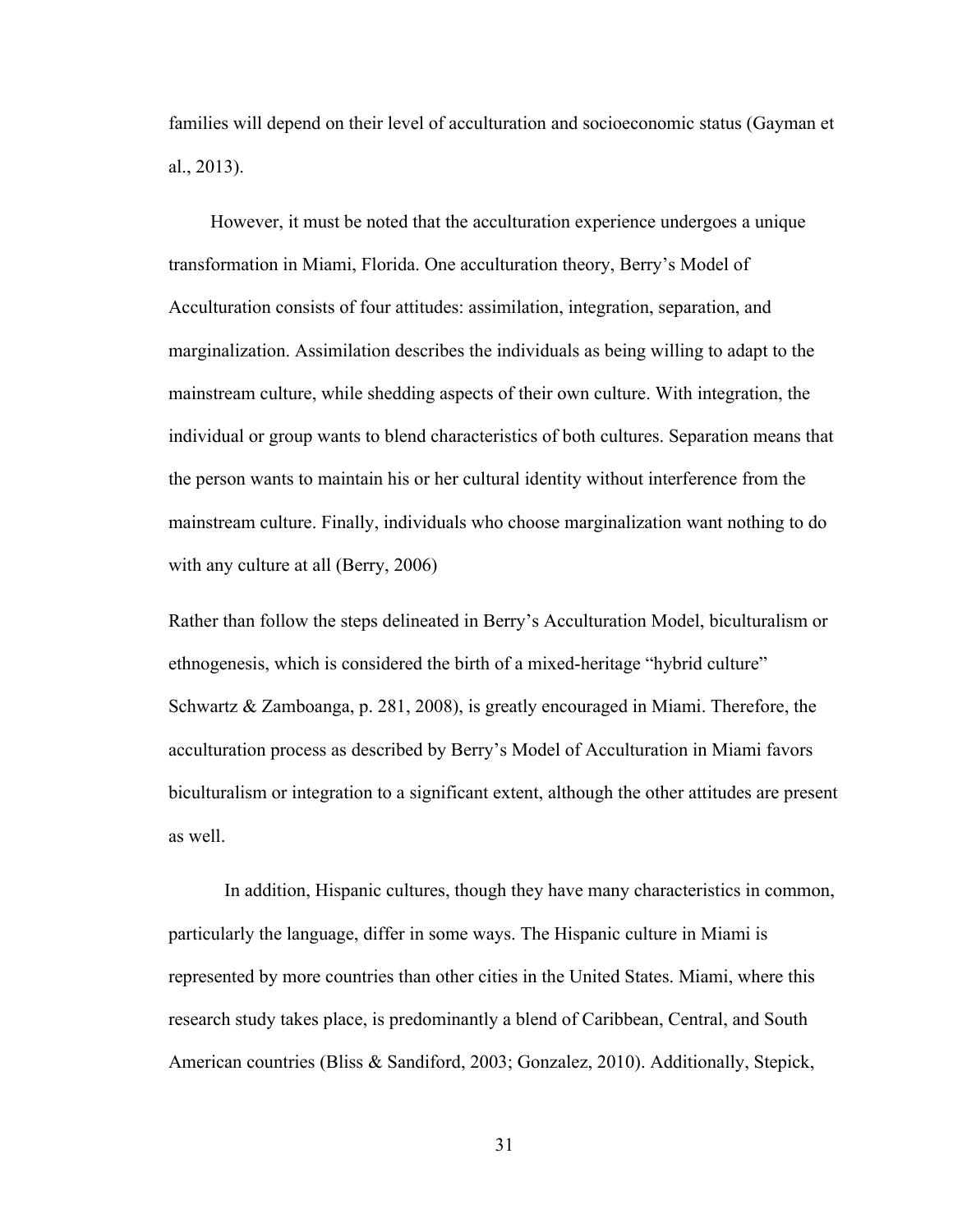Grenier, Castro, and Dunn (2003) came across an interesting phenomenon in their Miami research study: that of reverse acculturation, which is described as Whites adopting the Miami Cuban and Latino culture and learning the Spanish language, but they felt that it was not just limited to reverse acculturation. "Transculturation, in which the newcomer immigrants and the Americans are changing, adapting to each other" (p. 144) is occurring simultaneously as well. Transculturation is similar to Berry's integration, because both of these terms address the exchange between cultures. The study conducted by Gonzalez found that three main themes played recurring roles in his research: typical food and its role in celebrations, how the degree of cultural appreciation affected conflict in families, and how language was utilized (English only, Spanglish, bilingual) (2010). The implication of this study was that an institution should not make assumptions regarding students' ethnic identities, and allow students to identify themselves (Gonzalez, 2010).

#### **Hispanic ELLs' Obstacles to Persistence**

Hispanic ELLs immigrate from their countries for varying reasons, such as finances, better opportunities, and fleeing government repression (Zalaquett, 2005). Although many Hispanics enter college at higher rates than other ethnicities, researchers have found that there is a low level of persistence whether it be at a two-year or four-year institution (Bliss & Sandiford, 2003; Tovar, 2014). First-generation immigrants are willing to work hard to improve their socioeconomic status and provide for their families. Many of them also hope to provide their children with the opportunities they never had and facilitate the way to higher education (Arana et al., 2011). Parental support was also viewed as encouraging persistence (Arana et al., 2011; Fiebig et al., 2010). Before many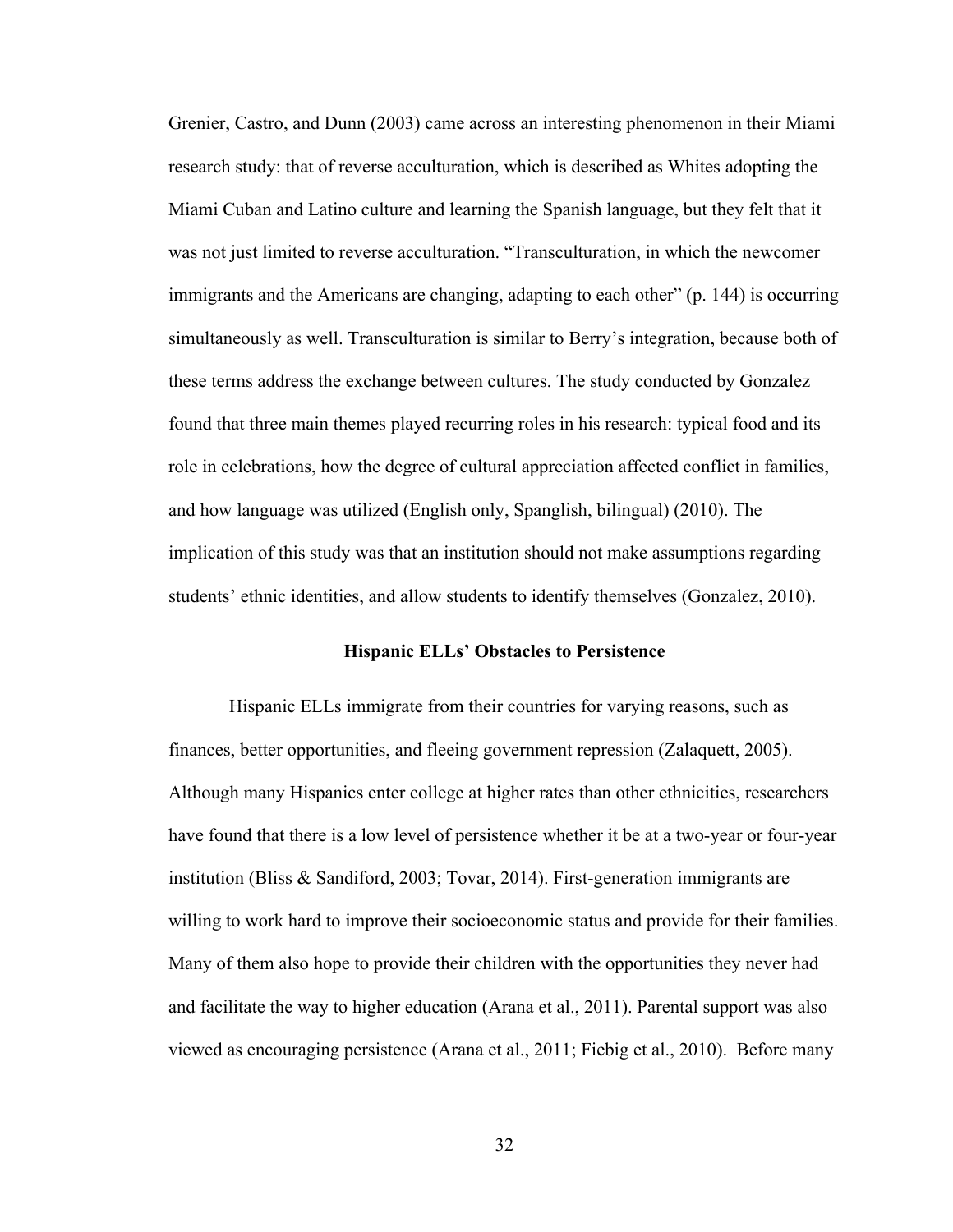Hispanic ELLs can think of their educational goals, they need to solve more pressing issues such as taking care of their immigration status, securing employment, and finding a place to live (Baum & Flores, 2011; Gayman, Cislo, Goidel, & Ueno, 2013; Muelas & Navarro, 2015). For instance, undocumented students must pay out-of-state tuition rates that are exorbitantly higher than in-state tuition rates (Baum & Flores, 2011; Siemons, Ramond-Flesh, Auerswald, & Brindis, 2017). The process of securing employment without a work permit or command of the English language can further hinder the pursuit of post-secondary education, along with the search for an affordable place to live, which has become increasingly more difficult in Miami-Dade County (Siemons, et. al, 2017).

Even supposing those students overcome those hurdles, to be successful in the college environment, it is necessary to assimilate into the mainstream culture, and commit to persisting (Arana et. al., 2011; Muelas & Navarro, 2015; Nakajima, Dembo & Mossler, 2012). According to Fiebig, Braid, Ross, Tom, and Prinzo, first and secondgeneration Hispanics, particularly women, experience less acculturation than their third or fourth generation peers (2010). Many Hispanic ELLs feel like outsiders in college and are afraid that they will be perceived as foreign (Muelas & Navarro, 2015). This perception has such an impact, that the more Hispanic ELLs believe that there is a disparity between their culture and the institution they are attending, the less likely they are to persist (Arana et. al., 2011). An increasing number of Hispanic ELLs enroll in 2 year Hispanic-Serving Institutions or (HSIs) because they are closer to home, and they feel more comfortable attending an institution with a greater number of students from similar backgrounds (Arana et al., 2011; Nuñez & Bowers, 2011). One of the implications of these findings is that the institution should attempt to create a familial,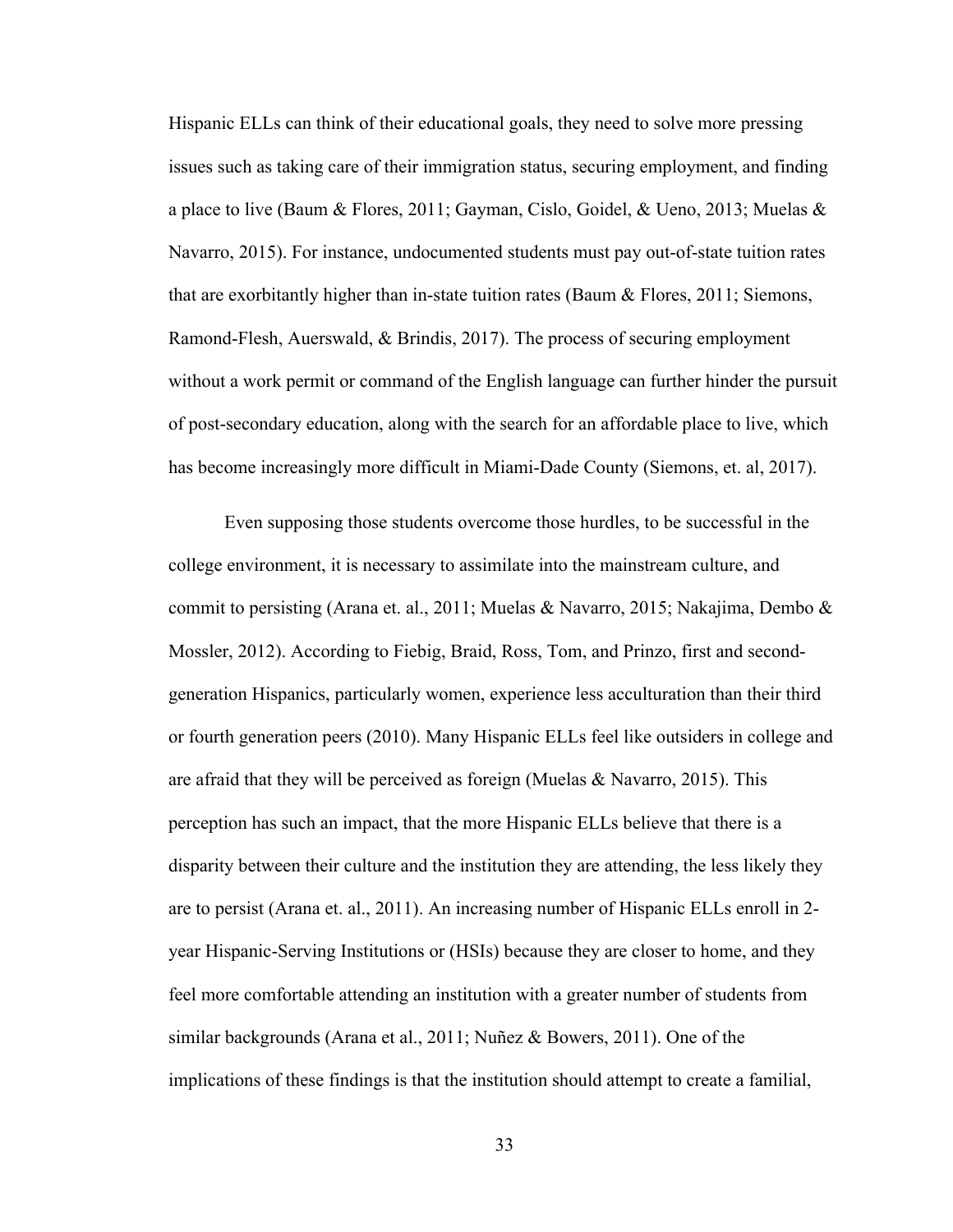supportive atmosphere as well as create intervention programs (Almon, 2015; Fiebig et al., 2010; Gayman et al., 2014).

Lack of English proficiency is one of the main reasons that Hispanic ELLs feel like outsiders in higher education (Baum & Flores, 2011; Nakajima, Dembo, & Mossler, 2012). Background variables such as gender, age, socioeconomic status, numbers of hours worked, and financial aid also figured prominently as factors, with high school and freshman GPA being directly associated with persistence (Baum & Flores, 2011; Nakajima, Dembo, & Mossler, 2012). In fact, students whose parents have not attended college are much more likely to not attend college or persist, especially because their parents cannot assist them with the college application process (Almon, 2015; Baum & Flores, 2011; Fieberg et al., 2010). They will also demand more from themselves and have planned for their careers (Fiebig et al., 2010).

 First-generation students tend to not seek support from their families, peers, or faculty members (Fiebig et al., 2010). However, academic integration is considered crucial to students' success and persistence (Fiebig et al., 2010). Interaction with faculty members outside of the classroom setting is extremely influential in student persistence, but is not as common in community colleges due to the part-time status of adjunct professors (Barbatis, 2010; Tovar, 2014). Because the transition from secondary to postsecondary student can be stressful, it is important to be aware of the stress-process model or the stress-buffering hypothesis. This model is based on the belief that chronic stress can negatively affect health and the individual should possess "coping resources" as a "buffer" for these stress-induced illnesses (Gayman et al., 2014, p. 198). The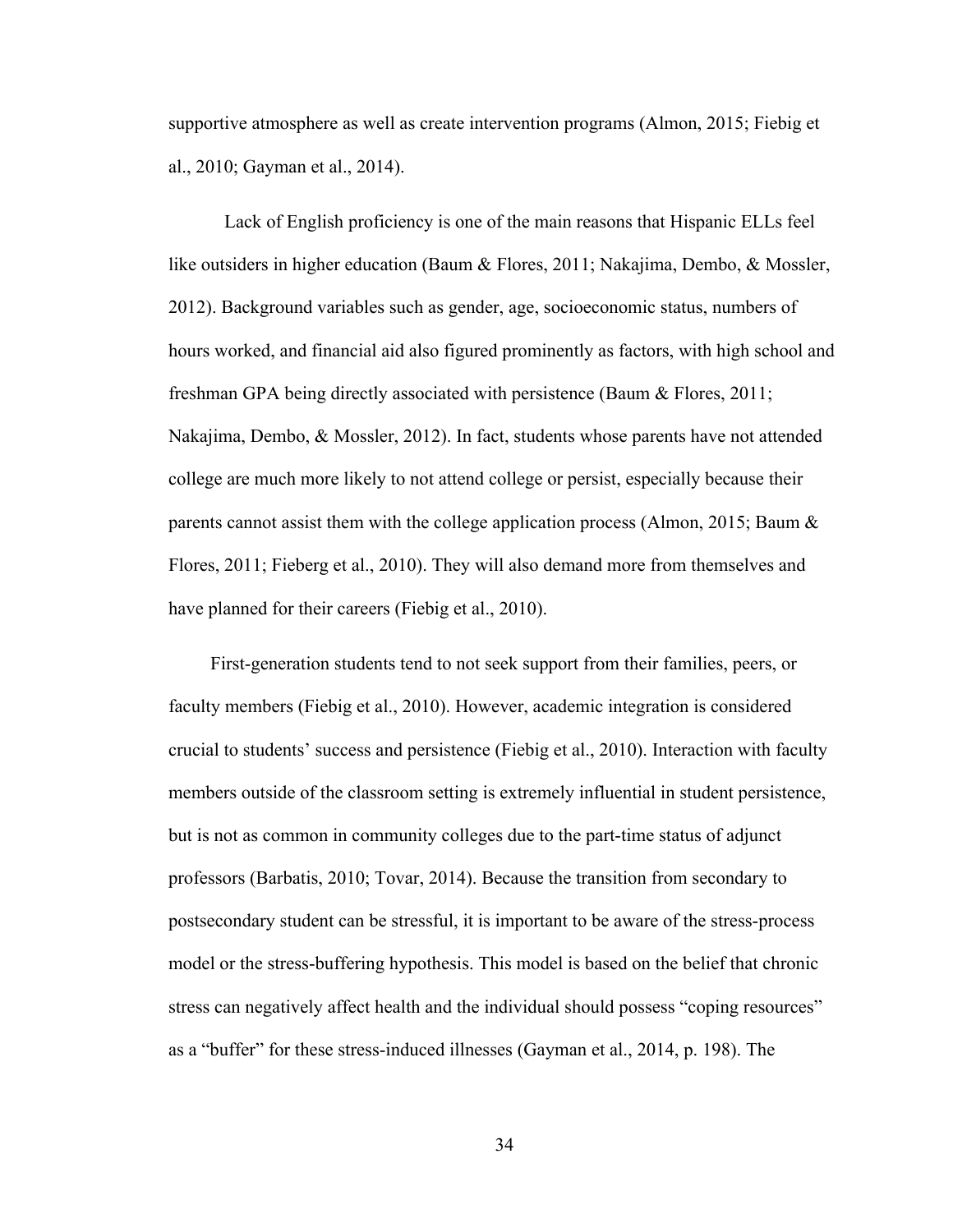researchers found that the disparity among ethnic groups' differing coping mechanisms were due to culture, and not to socioeconomic status. A quantitative study conducted several years ago indicated that non-Hispanic Whites possess more social coping mechanisms or stress buffering, whereas African-Americans possess more self-esteem when compared to Cubans and Nicaraguans in Miami (Gayman et al. 2014). Another study found that immigrant Hispanics or first-generation Hispanics had more parental support than those young adults who had at least one parent born in the U.S. (Moilanen  $\&$ Raffaelli, 2010). Despite this parental support, first-generation college students need to navigate the world of higher education, which includes everything from applying to financial aid to organizing their study time effectively. Unfortunately, their parents cannot assist them in this regard, in contrast to the parents who are college graduates, and are recipients of cultural transmission as pertains to higher education (Espinoza, 2013). Cultural transmission is defined as the "group-level transmission of coping resources and coping strategies" (Gayman et al., 2014, p. 211). It is believed that this cultural advantage is passed down from generation to generation, and greatly facilitates how individuals experience college and the real world after high school (Gayman et al., 2014). Therefore, first-generation college students can be very adept at survival skills, but struggle when it pertains to succeeding in higher education (Espinoza, 2013; Ishitani, 2006, Treviño & De Freitas, 2014).

 Additionally, with nonpersisters, or students who did not graduate, researchers found that having full-time employment was detrimental to persistence (Arana et. al., 2011; Nakajima, Dembo, & Mossler, 2012). Furthermore, the responsibility of supporting minor dependents and elderly family members increased the probability of dropping out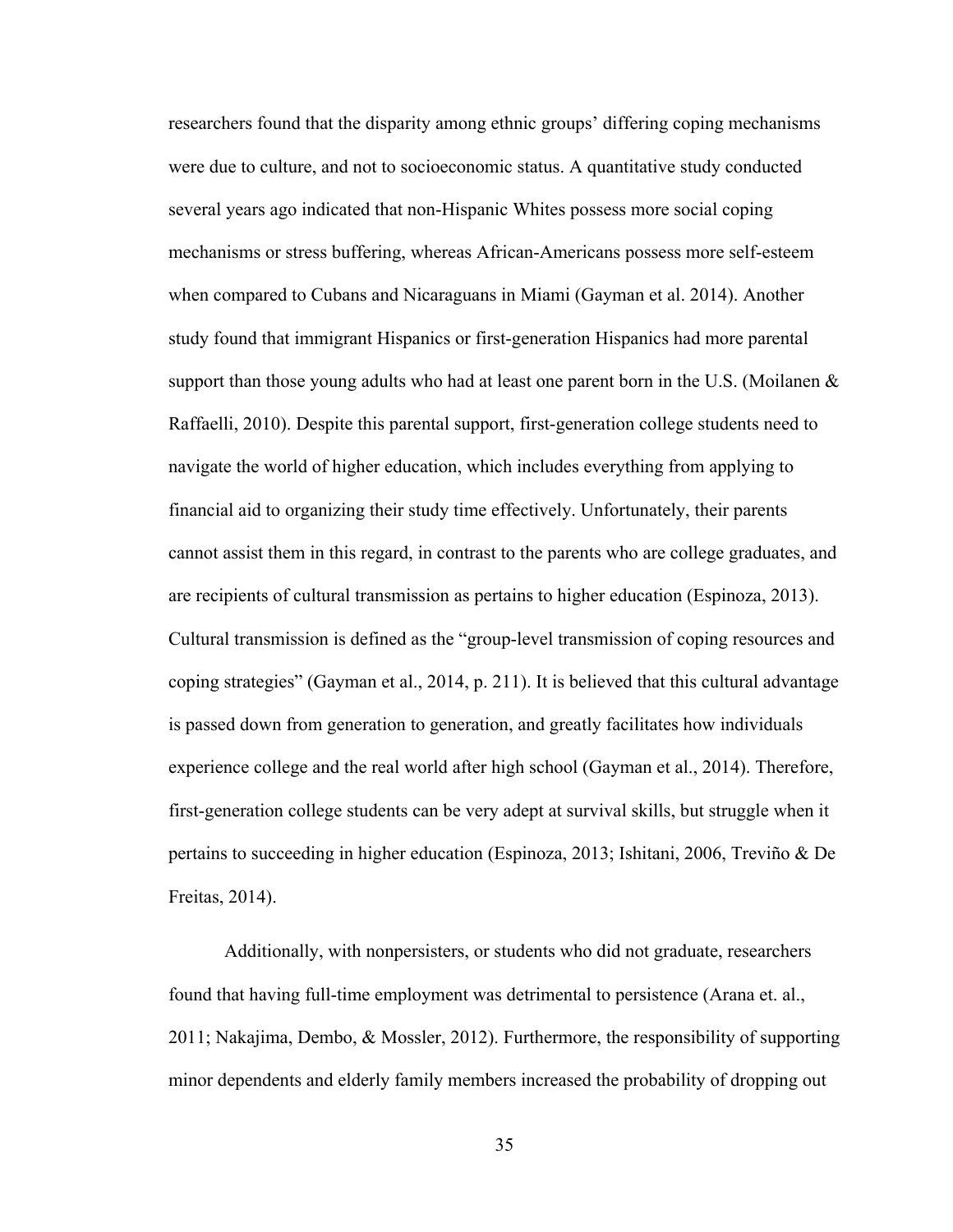(Baum, & Flores, 2011; Nakajima, Dembo, & Mossler, 2012). Students who did not persist also tended to identify more with their cultures than students who did persist (Barbatis, 2010). Finally, legal barriers, academic institutions, and communities in which students reside also play a role in persistence (Baum & Flores, 2011). In Almon's qualitative study, recurring barriers cited by the subjects were finances, full-time employment, and familial obligations. Some students qualified for financial aid, and some did not, so that was a persistent source of anxiety every semester. Many students found it difficult to find the time and energy to study and spend time with family (2015). Despite all the obstacles, researchers have found that first-generation students are more likely to enroll in college than third-generation students or native Hispanic students (Baum & Flores, 2011).

Moreover, most Hispanic ELLs attend college part-time, but full-time students consistently earn higher grades and are more likely to persist than part-time students (Hu & Driscoll, 2013; Kenner & Weinerman, 2011). These part-time students fall under the classification of nontraditional students, or students "who are older, attend school parttime, and are financially independent" (NCES, 2002b) (Zajacova, Lynch, and Espenshade, 2003).

#### **Self-Efficacy, Self-Regulated Learning Strategies and Persistence**

It is important to distinguish between generalized self-efficacy and academic selfefficacy because little to no relationship has been found between generalized self-efficacy and academic success, whereas research on academic self-efficacy has "consistently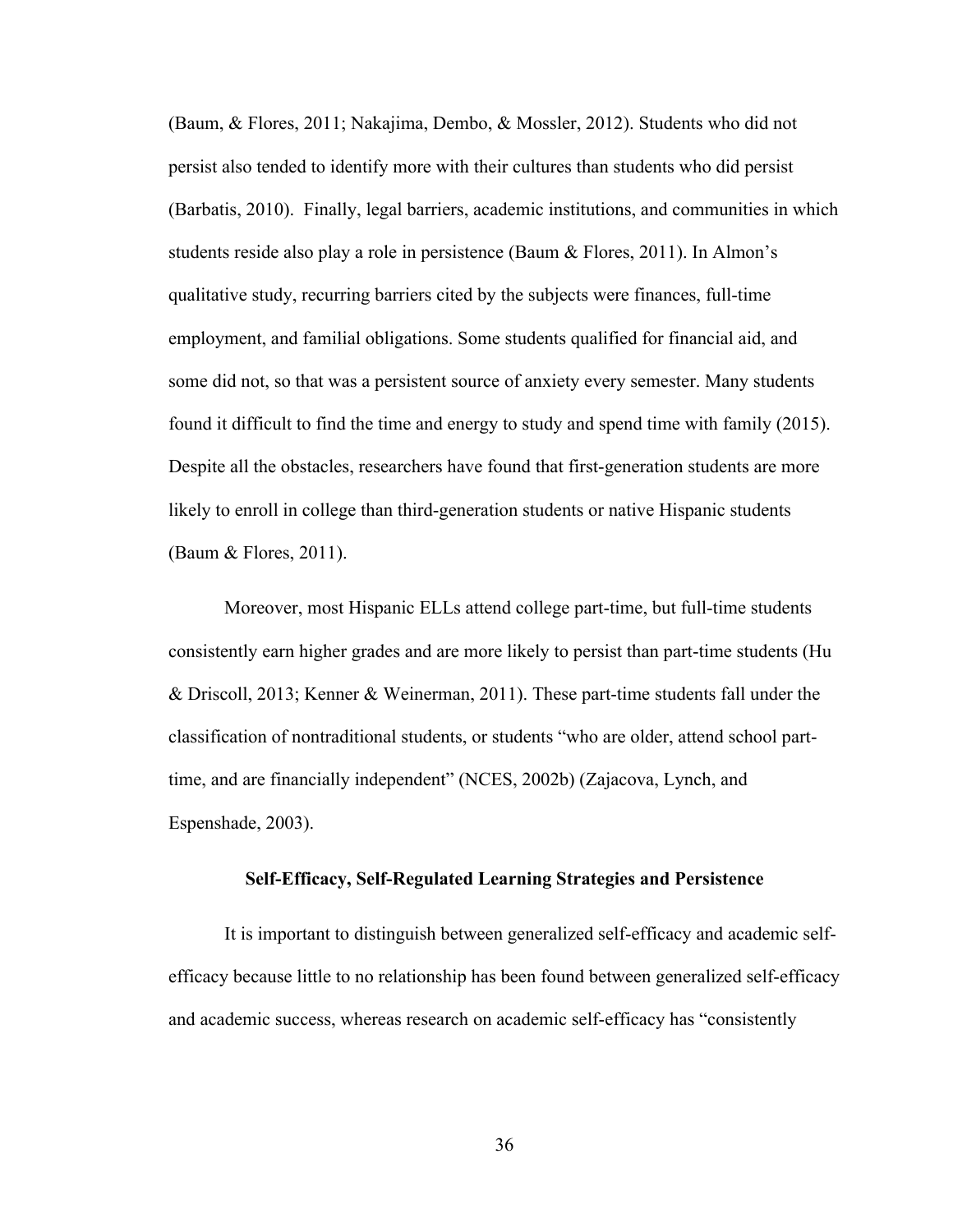shown to predict grades and persistence in college" (Zajacova, Lynch, & Espenshade, p. 679; 2003).

Most researchers have determined that even though adult college students experience stress, academic self-efficacy was a more consistent predictor of academic success than stress. For example, Torres and Solberg (2001) determined that Hispanic students' persistence was more correlated with academic self-efficacy than stress. However, academic stress, or college-related stress, is detrimental to the persistence of all students, but especially nontraditional students or students with nontraditional characteristics. When dealing with acculturative stress, or stress pertaining to the process of getting used to a new culture, nontraditional and minority students are more "predisposed" than native-born White students. This is especially true for new immigrants (Zajacova et al., p. 680; 2003).

According to McCoy (2010), academic self-efficacy is increased when students have access to a computer at home; this is especially true for the 25-and-over population. She suggests that providing students who cannot afford computers with laptop computers is an excellent way of ensuring proficiency in technology and self-efficacy because students can become more technologically savvy as well as enhance their learning through technological resources.

The decision to implement goals, or implementation intentions as a tool can make all the difference with goal achievement. To reach the desired outcome, the time, place, and circumstances for implementation must be specified (Bayer et. al., 2010; Gollwitzer, 1993, 1999). After a certain period, the behavior becomes automatic, or "hypo-egoic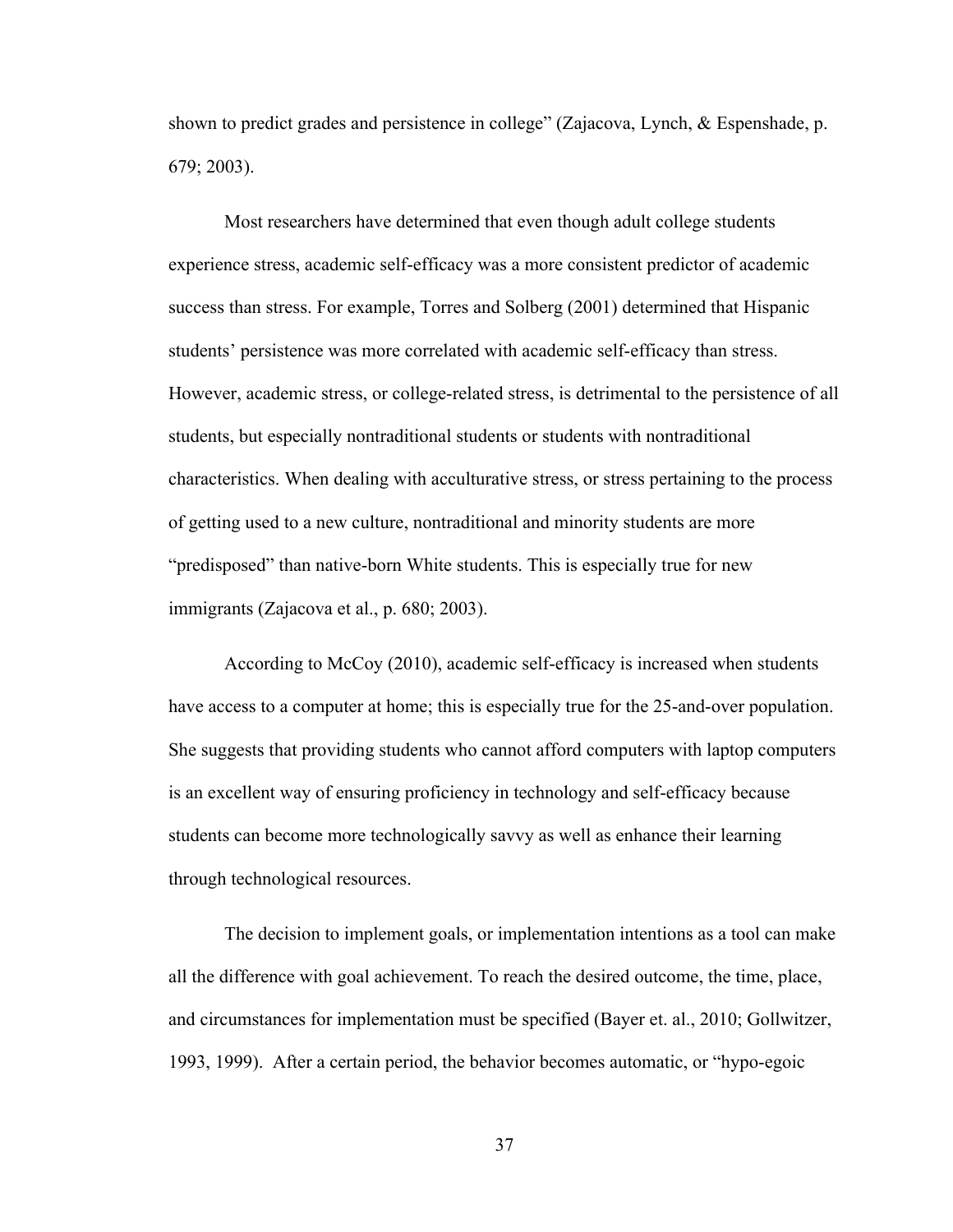self-regulation," because the subconscious mind automatizes behavior, so it does not require for that the individual make a conscious effort to behave as intended (Bayer et al., 2010; Leary, Adams, & Tate, 2006). Hypo-egoic behavior is defined as the state in which "people relinquish deliberate conscious action control so that they are able to respond more naturally, spontaneously, or automatically" (Bayer et. al., 2010, p. 513). At first glance, it seems like this automatic behavior is synonymous with a habit, but the distinction between the two is the deliberate pairing of the stimulus and the behavior (Aizen, Czasch, & Flood, 2009).

Nandagopal and Ericsson's (2012) study found that students utilized selfregulated learning strategies, such as organizing and reviewing their notes more frequently at specific times during the semester, such as midterm week. Students in the study with higher GPAs possessed certain characteristics in common because they employed self-regulated learning strategies more consistently as compared to those with lower GPAs. They also sought the help of their peers earlier on during the semester than low-achieving students who did so towards the end of the semester. "More informative and predictive" strategies were studied on an individual basis instead of grouping them into categories (p. 605). However, these researchers acknowledged that the population in their study consisted of upper-level science majors who were probably high achievers in high school because this applied to even the low achievers in the study (Nandagopal  $\&$ Ericsson, 2012).

 According to research by Muelas and Navarro (2014), learning strategies such as information coding and information recovery play an important role in academic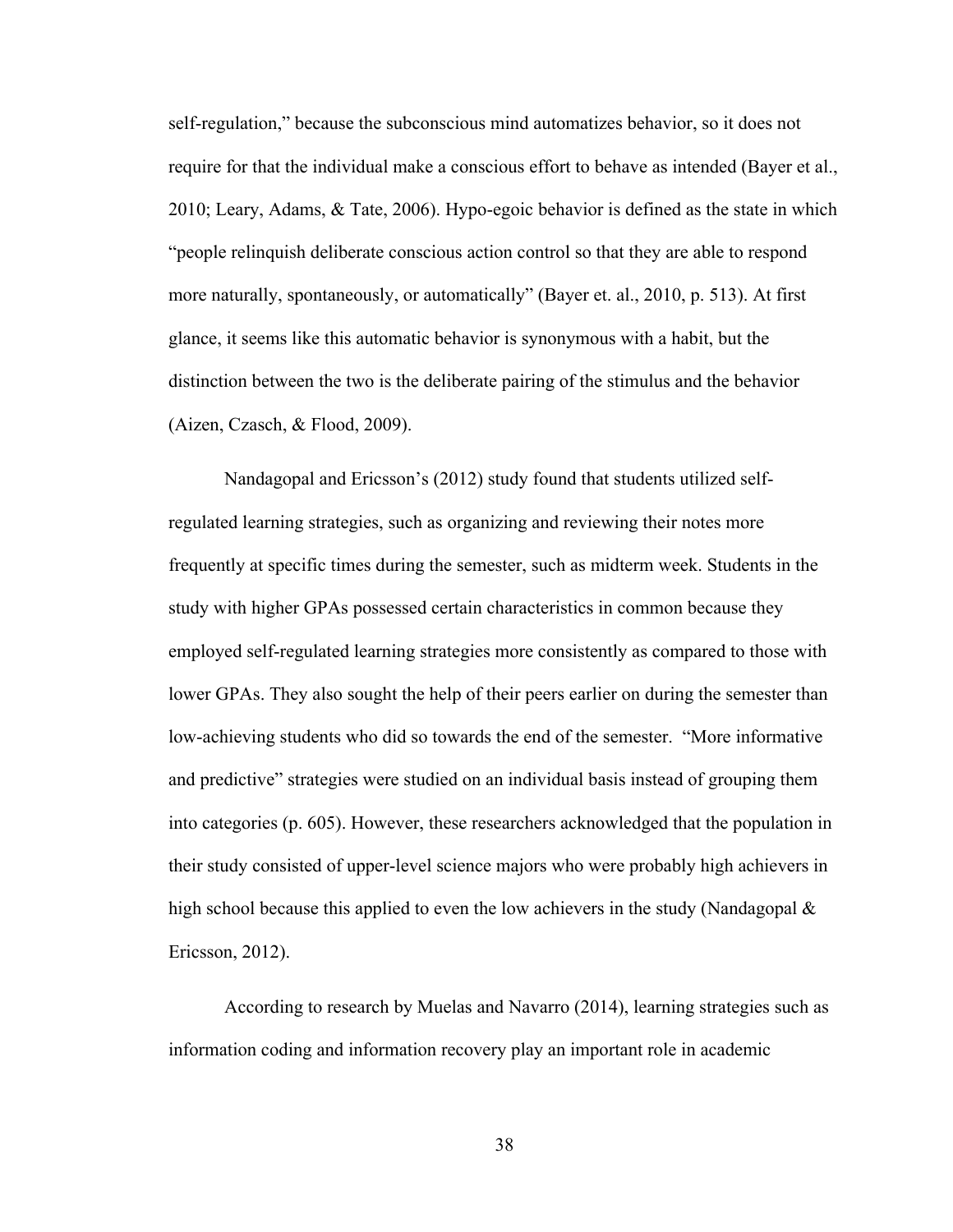performance. Beltran proposed that the strategies should be classified into three categories: support strategies, processing, and knowledge strategies. Further, Hu and Driscoll (2013) demonstrated that an intervention consisting of self-regulatory strategies on computer-based learning could positively impact both academic achievement and persistence. Similarly, a computer-based software program called A+dvancer College Readiness Online helped facilitate progress when Miami-Dade College students in need of remediation utilized it (Vassiliou, 2011).

There are other factors besides self-regulation which improve the odds of persisting. For example, socioeconomic status, rigorous college preparatory courses in high school, and the option to attend an alternative to community colleges such as state universities, research universities, and private colleges have been found to significantly favor persistence (Carter, 2006; Nakajima, Dembo, & Mossler, 2012). Two-year colleges have a problem with retention as well as attrition, especially when compared to four-year institutions (Nakajima, Dembo, & Mossler, 2012). However, researchers have shown that community college students with "educational objectives" are more likely to succeed and persist (Nakajima et al., p. 593, 2012).

 Socioeconomic status is positively correlated with achievement because the students are less likely to have to preoccupy themselves with paying for college; they tend to obtain assistance from their parents in the college application process. In addition, students who belong to a higher socioeconomic status are often encouraged to take honors or Advanced Placement (AP) courses because they prepare students for college coursework and equip students to do well on the SAT (Scholastic Achievement Test;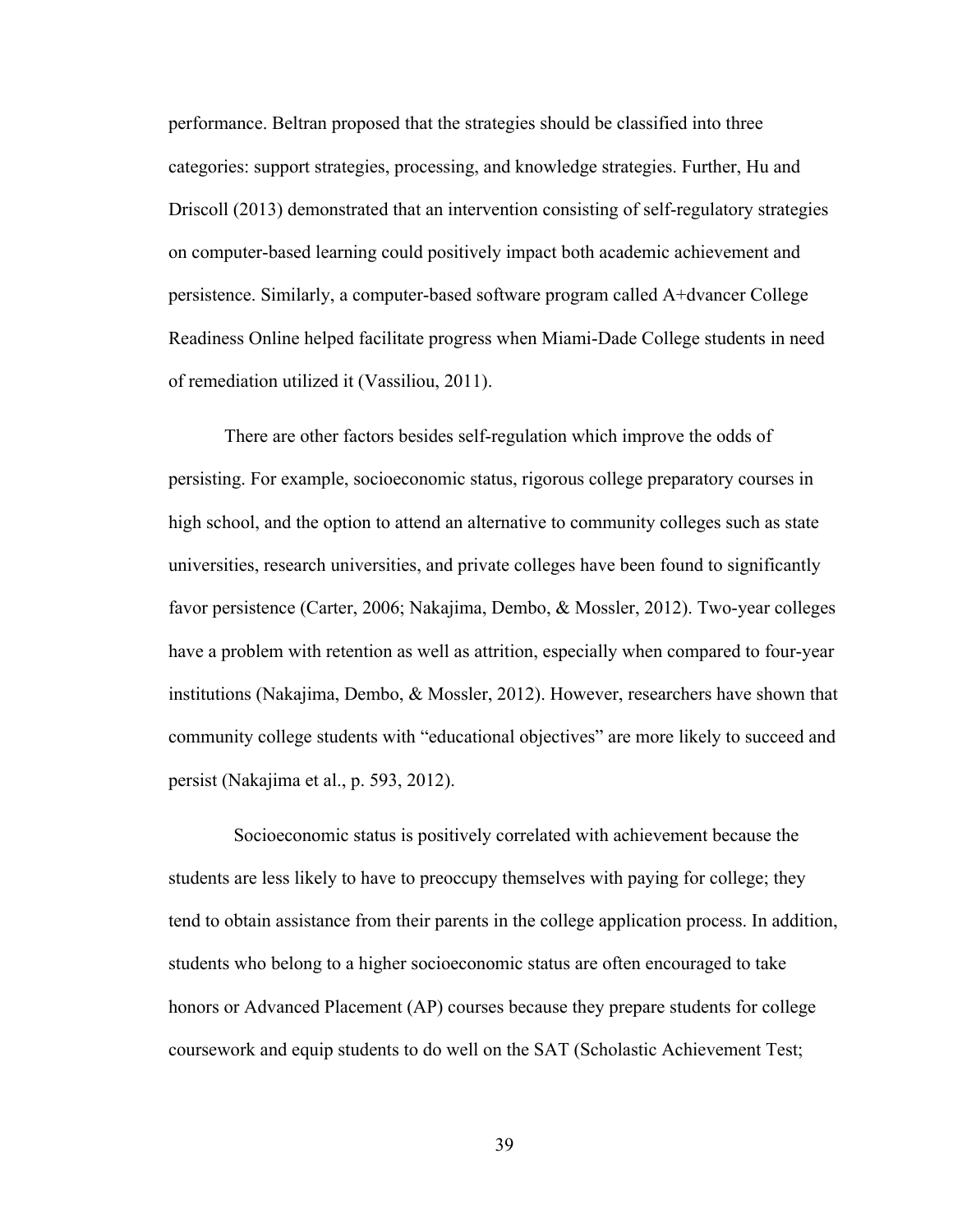Carter, 2006). As a result, they can attend a university or private college that promotes persistence as compared to two-year colleges because of the greater faculty-student interaction and student events found in these institutions (Carter, 2006; Chang, 2005; Tinto, 1982).

# **Bandura's Social Cognitive Theory**

 Bandura's social cognitive theory demonstrates how academic self-efficacy, outcome expectations, goals, and sociostructural factors play a role in influencing and predicting behavior (Bandura, 2012). Self-efficacy is defined as "the personal judgments of one's capabilities to organize and execute courses of action to attain designated goals (Bandura, 1997, p. 37). This type of efficacy is perceived self-efficacy because it is what the individual perceives about himself or herself. According to Bandura, many different types of self-efficacy exist; the one that is pertinent to this research is academic selfefficacy, which concerns itself with how students believe they will perform in a class or a test, for example. Students with high academic self-efficacy tend to perform better than with low academic self-efficacy because they are more motivated to take on and persist in challenging tasks, while employing effective self-related learning strategies to do so. The students' efficacious beliefs related to academic tasks and confidence in their ability to perform such tasks comes about in four ways, as a result of: (1) positive mastery experiences related to performing the task, (2) vicarious experiences (observation of others successfully performing the task), (3) verbal and social persuasion (encouragement from parents, teachers and peers can boost confidence), and (4) emotional and physiological state (strong emotional reactions to school-related tasks can provide a hint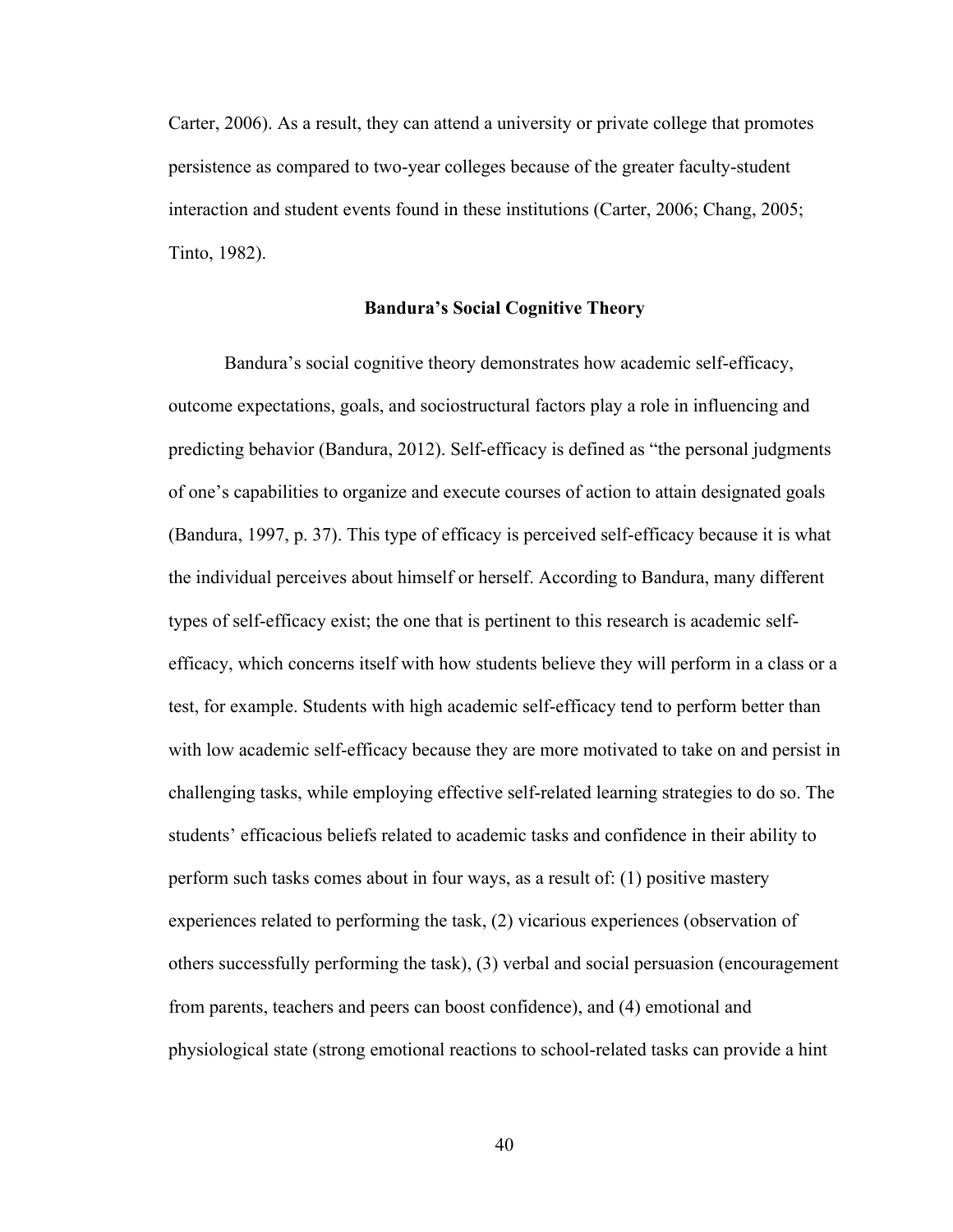to expected success or failure; high anxiety and stress can dampen academic selfefficacy). Hispanics and other minorities tend to demonstrate lower academic selfefficacy because they tend not to have the multitude of positive mastery learning, vicarious, verbal and social persuasion, and emotional experiences, as compared to those in the majority culture, required to build academic efficaciousness levels (Bandura, 1997).

Bandura (1997) believes that people influence themselves, others to act for them, and collectively as a group to shape their circumstances. He calls this the agentic perspective (Bandura, 2002). "To be an agent is to influence intentionally one's functioning and life circumstances" (Bandura, 2002, p. 270). The notion of "agentic perspective" plays a significant role in determining success because the belief system and skills are directly related to the behavior. However, Bandura (2001) believes that there is a "triadic relationship" between personal, behavioral, and environmental determinants, which means that they all influence each other to determine behavior.

 When students utilize self-regulating learning strategies to gain mastery (the most powerful source of self-efficacy) of a specific topic and thus increase their level of efficaciousness, it signifies that they employ techniques that will facilitate the learning process in some way, whether it be using tutorials, time management skills, and monitoring (Bandura, 1997). Of course, for self-regulation strategies to work, the teacher or the student needs to be aware of the schemata, or background knowledge the student possesses. Without this knowledge, it is difficult to achieve mastery because there is no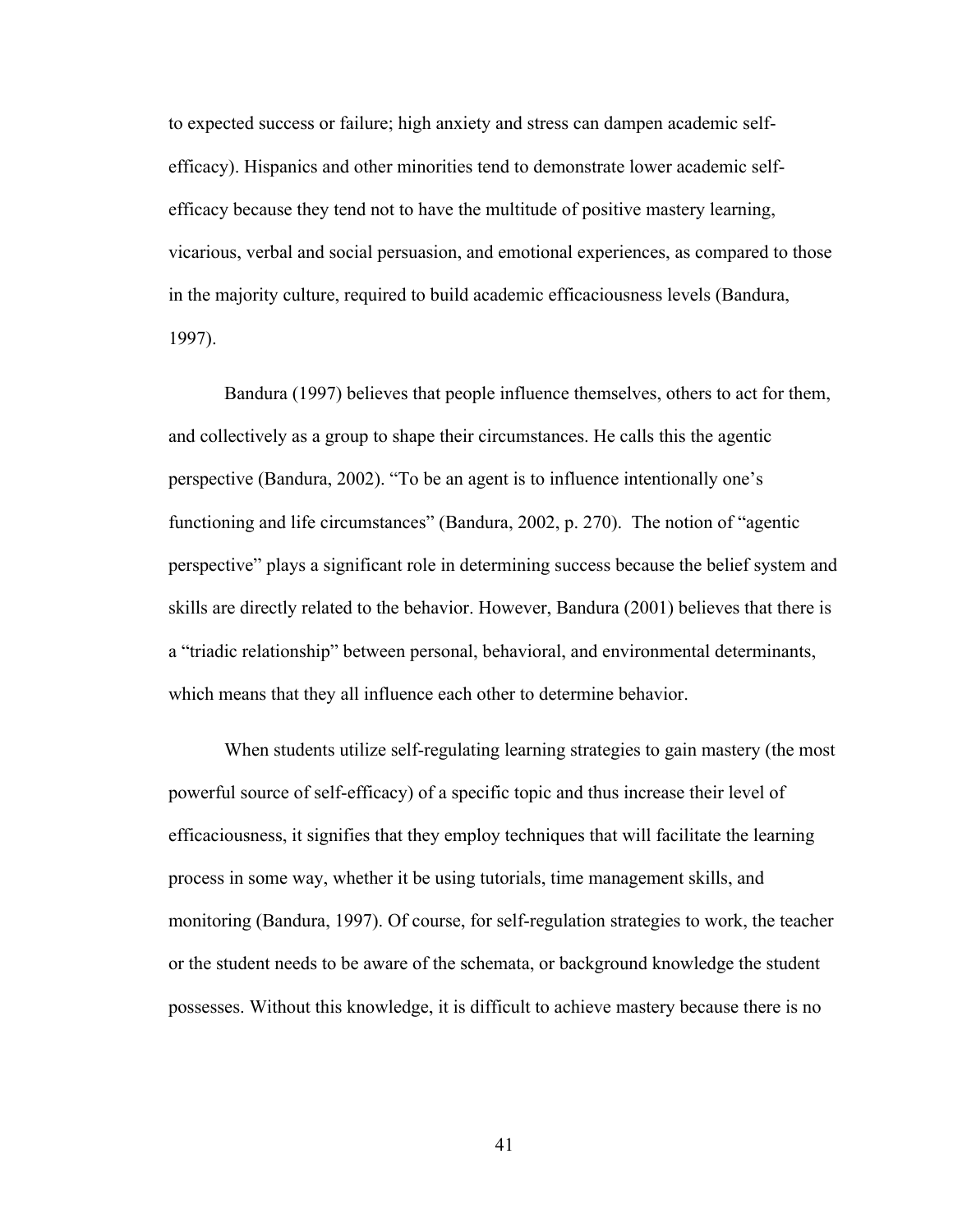sense of direction. Mastery of a subject depends on a correct evaluation of a person's skills so that progress can be made (Bandura, 1997).

## **Tinto's Theory of Student Departure**

Tinto's work on persistence emphasizes that students' precollegiate family and academic backgrounds influence persistence more heavily than the period where students are already enrolled in institutions of higher learning. Tinto identifies "ethnicity, level of family support, socioeconomic status, and secondary school achievement as primary characteristics" (Barbatis, 2010. p. 18). Tinto identifies three stages as contributing to persistence: separation, transition, and incorporation. He insists that these stages must take place so that students assimilate into the college environment and remain until graduation (Barbatis, 2010; Tinto, 1988). In Tinto's student departure model, the stage of separation is characterized by the students leaving the academic, social, and family communities they have become accustomed to for many years or even from birth. For the traditional students, this entails leaving their families, neighborhoods, and high school friends. However, Tinto explains that with regards to commuter students who stay at home, this stage might be easier in some ways and more difficult in others because the students do not have to leave the familiarity of their home environments, but they cannot benefit from incorporating themselves into the college community, which can be detrimental to persistence.

 The second stage is the transition stage in which the students adapt to their new environment. Students who attend traditional four-year colleges need to undergo the acculturation process to adapt to their new lifestyle. However, if the institution is a non-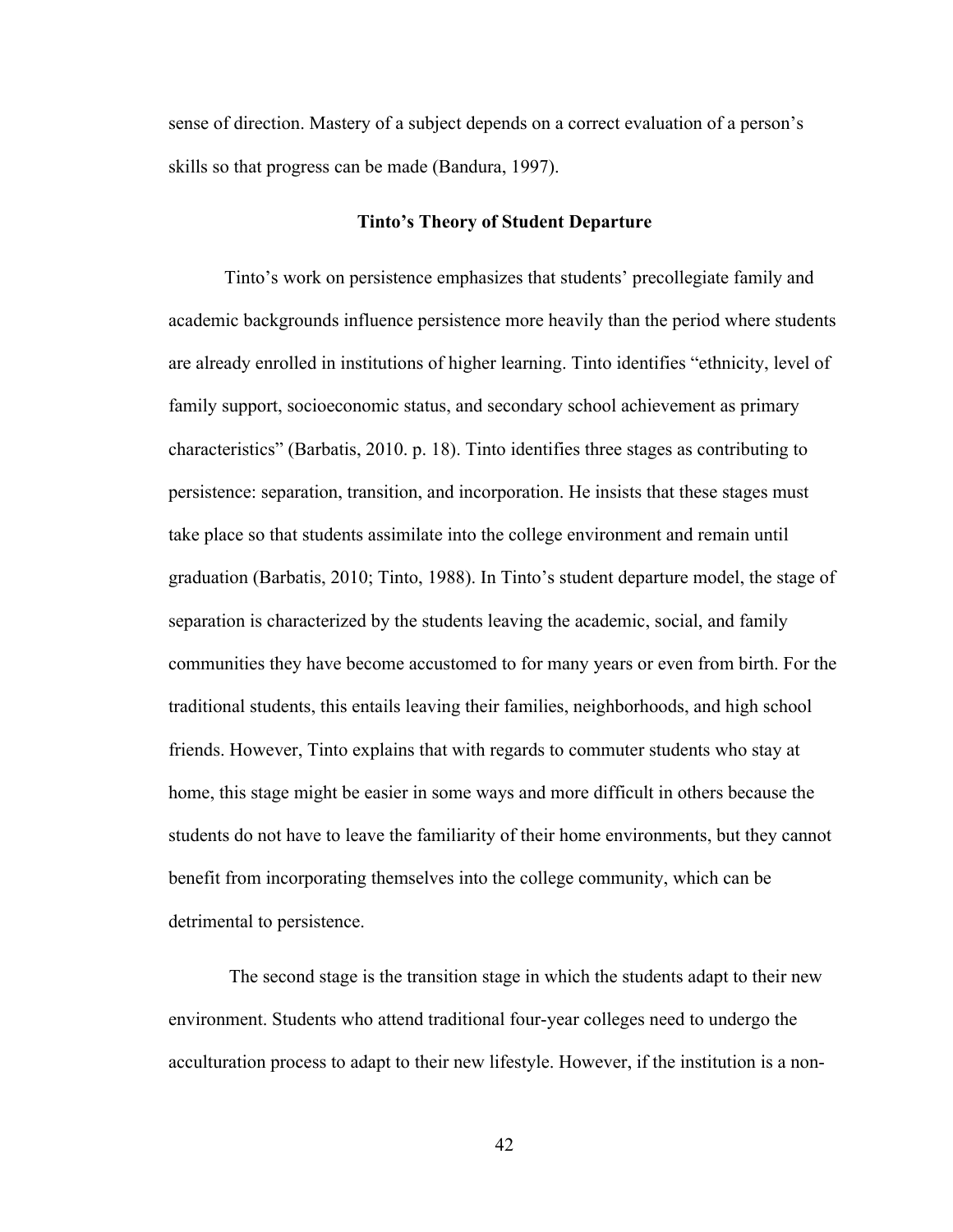residential two-year college, complete integration is not essential, but it would diminish the availability of student-faculty interaction, especially because most faculty members are adjunct or part-time professors (Tinto, 1988).

 The third stage is incorporation into college, which means that the students integrate into the college's community. At this point, the students must internalize the new rules and customs of their new environment and socialize with students and faculty members because their persistence in the institution depends on it. The alternative to this would be isolation and the negative repercussions associated with this. The students, like Hispanic ELLs, who attend commuter colleges or who live at home do not have to adapt per se, but they may find it difficult to remain focused on their goal to persist, especially if they are not supported by friends and family members (Tinto, 1988).

## **Astin's Theory of Student Involvement**

Being socially involved in the college experience while maintaining cultural ties has benefitted many minority students (Barbatis, 2010). In traditional students, Pascarella and Terenzini (1979) found that "lack of integration into the college environment, due to insufficient contact with members of the institution, as perhaps the most important predictor of student withdrawal" (Kraemer, 1997, p. 163). However, the bulk of Hispanic ELLs tend to be part-time commuter students. The results of Kraemer's study demonstrated that for commuter students, academic integration was more influential on persistence than social integration, regardless of whether it was a two-year or four-year institution (Chang, 2005; Kraemer, 1997). According to Chang (2005), there is a lack of research studies on faculty involvement in two-year institutions. The research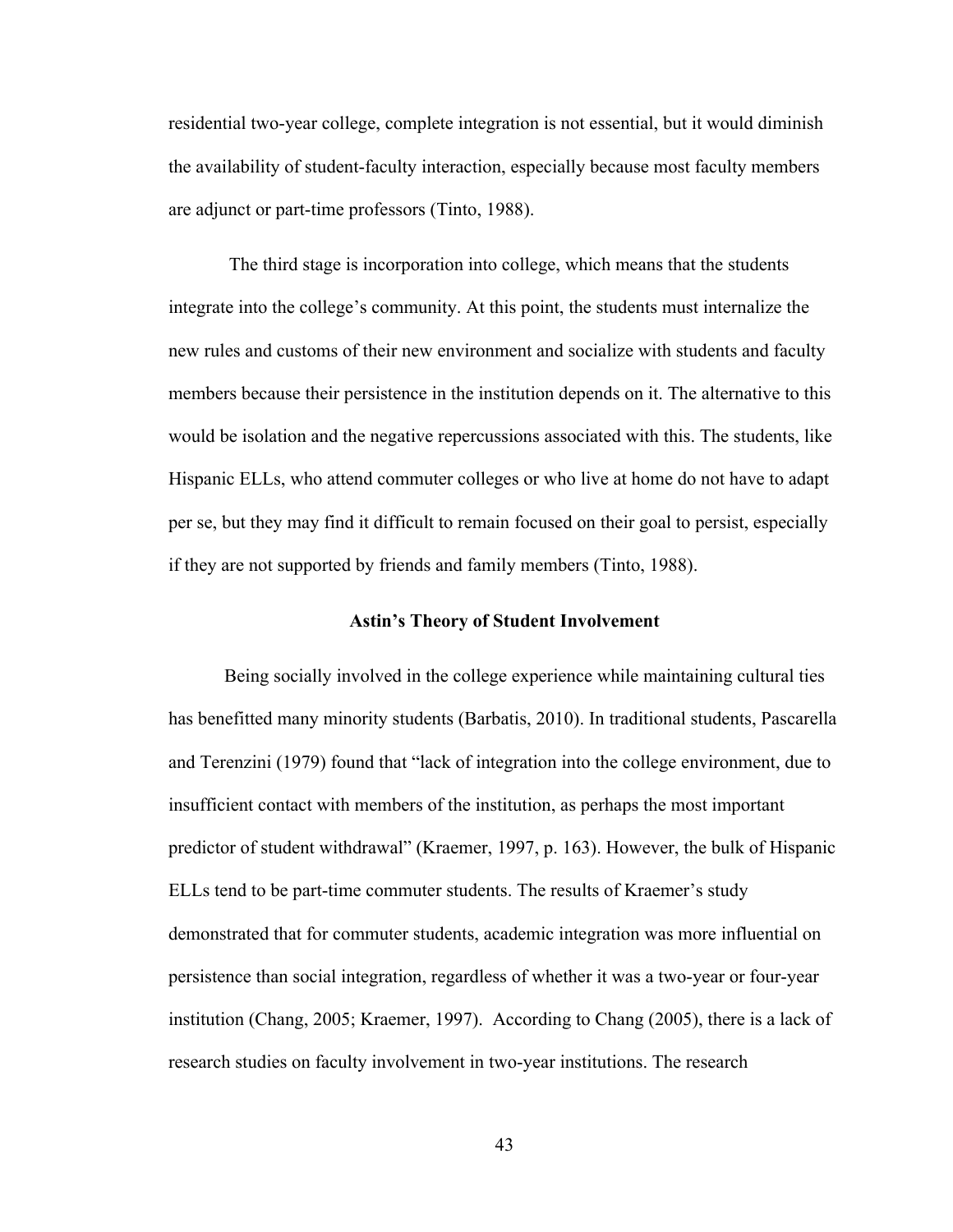demonstrates that as far as student club participation is concerned, that students overwhelmingly participate more in four-year institutions versus the two-year institutions.

# **Application to Higher Education**

Underprepared college students like ELLS often must take remedial or developmental courses before they begin their major requirements. Some researchers believe that these courses should not be taken in isolation, but as part of their regular coursework to demonstrate that there is a relationship among disciplines and make sure they also begin to earn college credits (Barbatis, 2010).

Although not a primary focus of this research, it may be useful for college professors to be knowledgeable about adult education methods to facilitate optimal learning among ELLS (Knowles, 1990; Knowles, Holton, & Swanson, 1998; Wang & Hansman, 2016). Many adjunct professors teach full-time in the K-12 educational system, and do not adjust their instructional methodologies to reflect the adult, nontraditional student population like ELLS (Barbatis, 2010: Knowles, 1990). College professors should devise methods to help ELLS develop a stronger self-concept about themselves as learners, which can be gained through designing mastery learning experiences to increase their competence and confidence as able, self-efficacious learners. Knowles also believed that self-directedness is what the andragogue, or adult educator should be striving for, whereas it is not a main goal of the pedagogue, or child educator. In fact, Knowles thinks that it is the andragogue's obligation to assist the adult, nontraditional learner to move from dependency to self-reliance (Knowles, 1990), which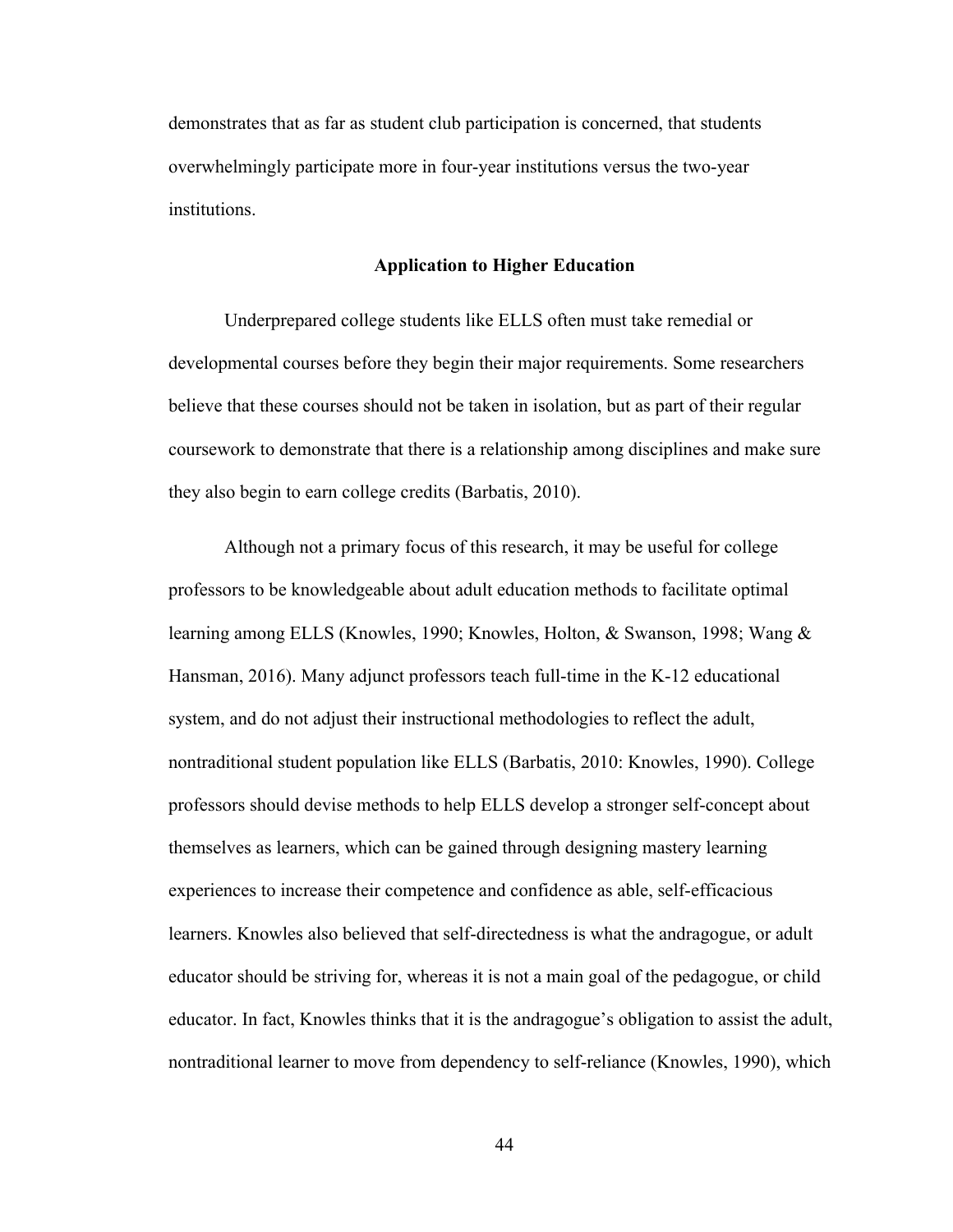means professors gradually transferring the responsibility and control of the students' learning from the professors to the students. Other educational researchers such as Rogers and Tennant also agree that adult educators should be facilitators who are genuine, understanding, and accepting of their students (Wang & Hansman, 2016). Selfdirectedness is a form of self-regulation and thus should be embraced as a learning strategy to promote optimal ELL learning (Bandura, 1997).

 In addition, honoring adults' experiences in the classroom is in alignment with Knowles's (1977) andragogical principles; that is, nontraditional ELLs or ELLs with nontraditional characteristics should be able to draw upon their own experiences to enhance their learning. Adult learners learn best when they can draw upon their personal experiences to make sense of and internalize academic learning. Further, the motivation to learn differs between children and adults. Adult learners, for the most part, tend to be more intrinsically than extrinsically motivated than children (Knowles, 1998). Whether they are enrolled in higher education because of their curiosity and love of learning, the need to improve their financial situation, or both, adult ELLs know why they are learning something new (Knowles, 1998; Tight, 2002). Thus, learning endeavors should begin with informing the ELLs why they need to learn a topic area by linking it to an important goal like a career or attaining their college degree.

Overall, if the adult, nontraditional ELLs or ELLS with nontraditional characteristics hope to persist in the challenging environment of college classrooms, they may need to be more academically self-efficacious and use more self-regulated learning strategies to become academically successful. Adult educators need to realize that despite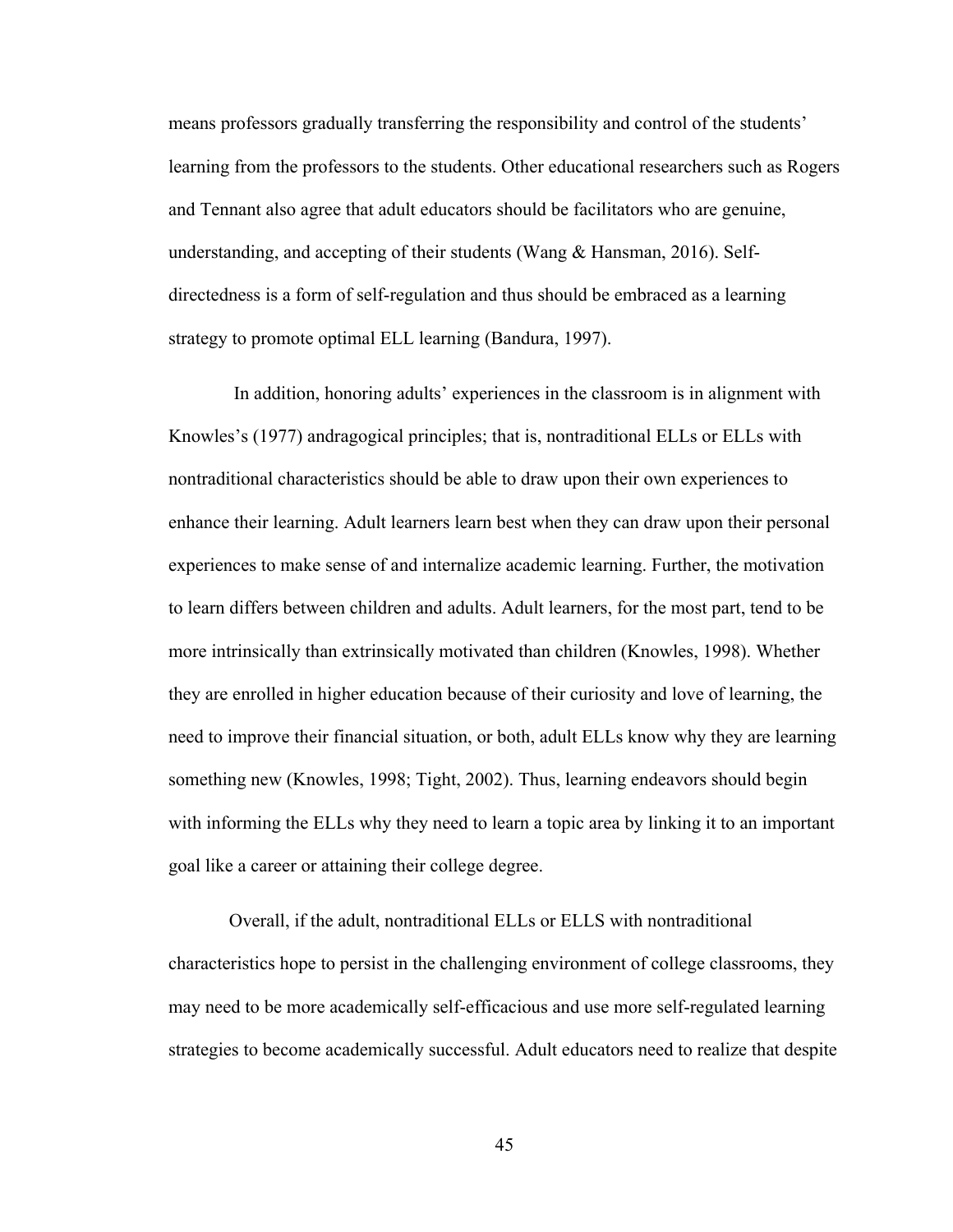generalizations made by Knowles and other education theorists, that individual differences and backgrounds play a significant role in learning styles, self-directedness, and motivation (Caffarella & Merriam, 2000; Tight, 2002). Professors who utilize Knowles' andragogical assumptions while keeping in mind that adult learners are individuals who have been molded by their own personal experiences with gender, race, ethnicity, and oppression can facilitate learning for the growing number of nontraditional learners (Caffarella & Merriam, 2000).

# **Summary**

 In this chapter, the characteristics of Hispanic College English Language Learners was discussed, along with the obstacles they face to achieve academically and persist until graduation. Bandura's (1997) social cognitive theory, Tinto's (1993) theory of student departure, Astin's (1985) theory of involvement, and Knowles's (1968) theory of andragogy provided a theoretical perspective on the variables involved in higher education as pertains to academic achievement, persistence, and the roles that the community play in this regard. The ways in which the findings can be applied to higher education are also discussed. Chapter three will explain why the phenomenological approach is best suited for the purposes of this study and gaining a richer insight with more detailed clarification. Upon approval of this proposal, chapters four and five will describe the results and the implications derived from the research.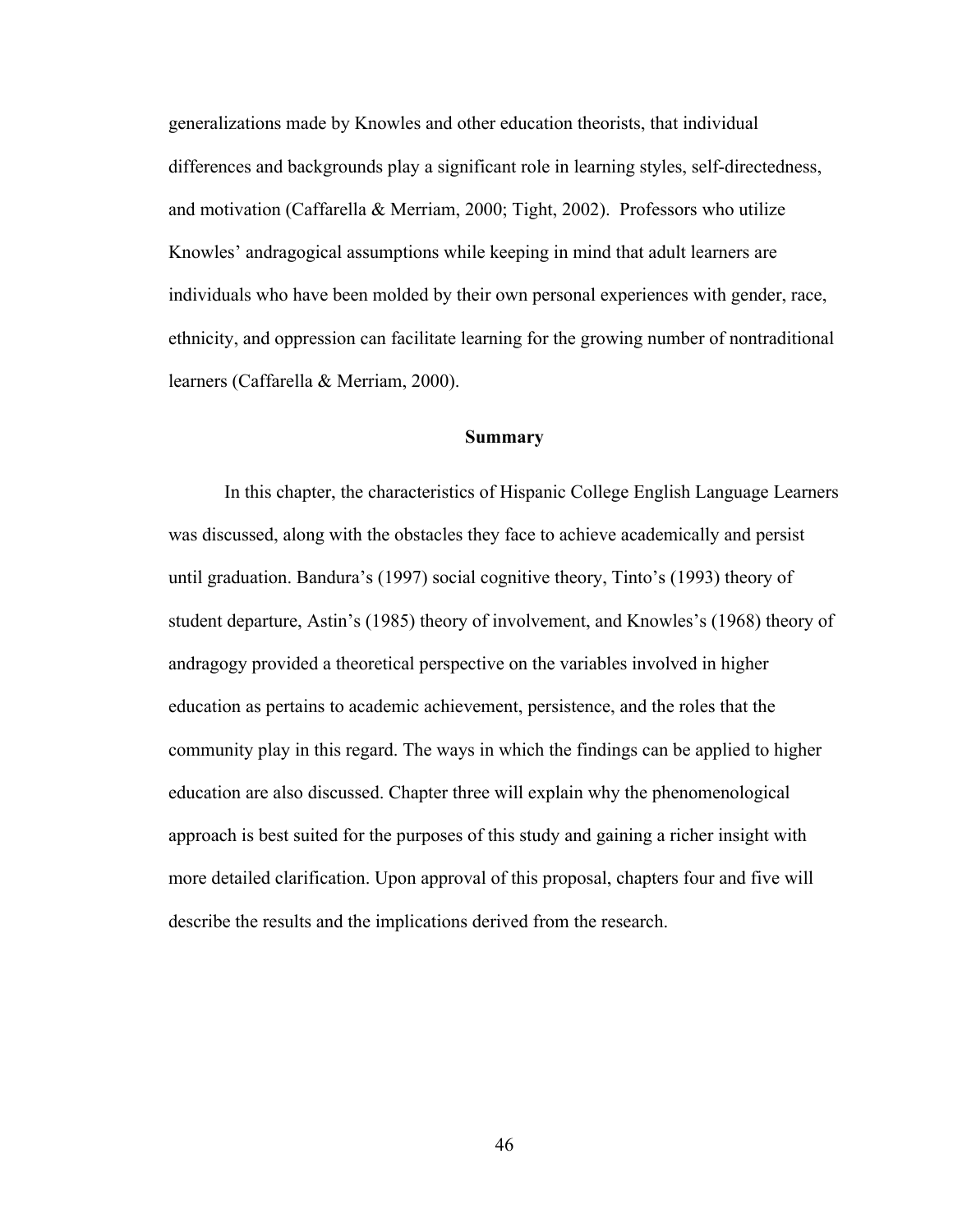#### **CHAPTER III**

## **METHOD**

The purpose of this phenomenological study was to understand the role of academic self-efficacy and self-regulated learning strategies as a learning process for 1<sup>st</sup> generation Hispanic English Language learners during their first year at a Hispanic-Serving Institution in their intent to persist.

# **Research Questions Guiding the Study**

The primary research question guiding this study is: What is the meaning of the phenomenon of persistence as it is related to academic self-efficacy for basic college academic tasks and self-regulated learning strategies for first-year ELLs at a community college in South Florida?

Secondary research questions are: How can academic self-efficacy and selfregulated learning strategies be applied to learning and persistence in the college experience of first-generation Hispanic English language learners? How does being selfefficacious and utilizing self-regulated learning strategies enhance the college experience of first-generation English language learners?

#### **Phenomenological Framework**

The phenomenological approach is defined as "a strategy of inquiry in which the researcher identifies the essence of human experiences about a phenomenon as described by participants" (Creswell, 2009, p.13). According to Adams and Van Manen (2017),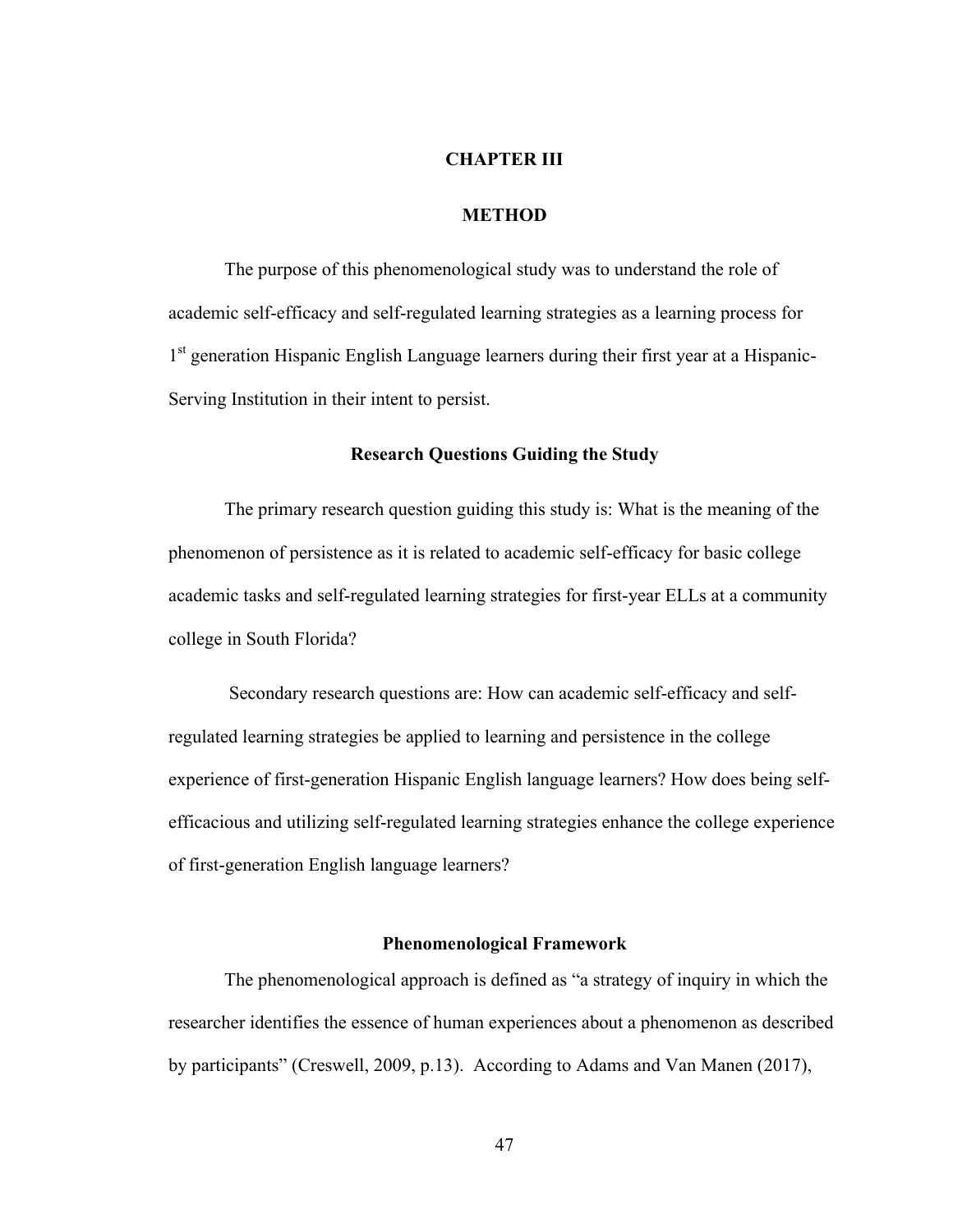phenomenology is concerned with "experience as lived, that is, as it is, was or may have been experienced in the lived moment" (p. 782). This approach is characterized by a researcher who attempts to be as objective as possible and who chooses to study a small sample of participants with the purpose of engaging with them in depth. The researcher then reviews the description of their experiences to determine what if any are the recurring themes (Creswell, 2009). According to Bogdan and Biklan (2007), phenomenology researchers seek to understand the people they are studying by searching for meaning in their shared experiences. They do not make any assumptions about what the truth is. With this type of approach, the researcher is supposed to state their own assumptions and bracket them to eliminate any personal belief, experience, or bias from the interpretation of the data (Creswell, 2009).

 In Tracy's (2010) article regarding the characteristics of "qualitative quality," she delineates the eight traits that must be present for excellence in qualitative research. These eight characteristics for quality are: "(a) worthy topic, (b) rich rigor, (c) sincerity, (d) credibility, (e) resonance, (f) significant contribution, (g) ethical, and (h) meaningful coherence" (p. 839). While each quality criterion is important and understanding that research should not and cannot be conducted unless it is ethical, the researcher will focus on the four most relevant for the purpose of this research. First, a topic can be considered "worthy" if it adds relevant information to the literature instead of simply restating what already exists. Second, a study may be considered rigorous if there are abundant details provided about the participants and the contexts, as well as a thorough investigation into theoretical applications. All relevant details must be supplied such as time, date, place, and participant background. Third, research is "sincere" if the researcher is honest about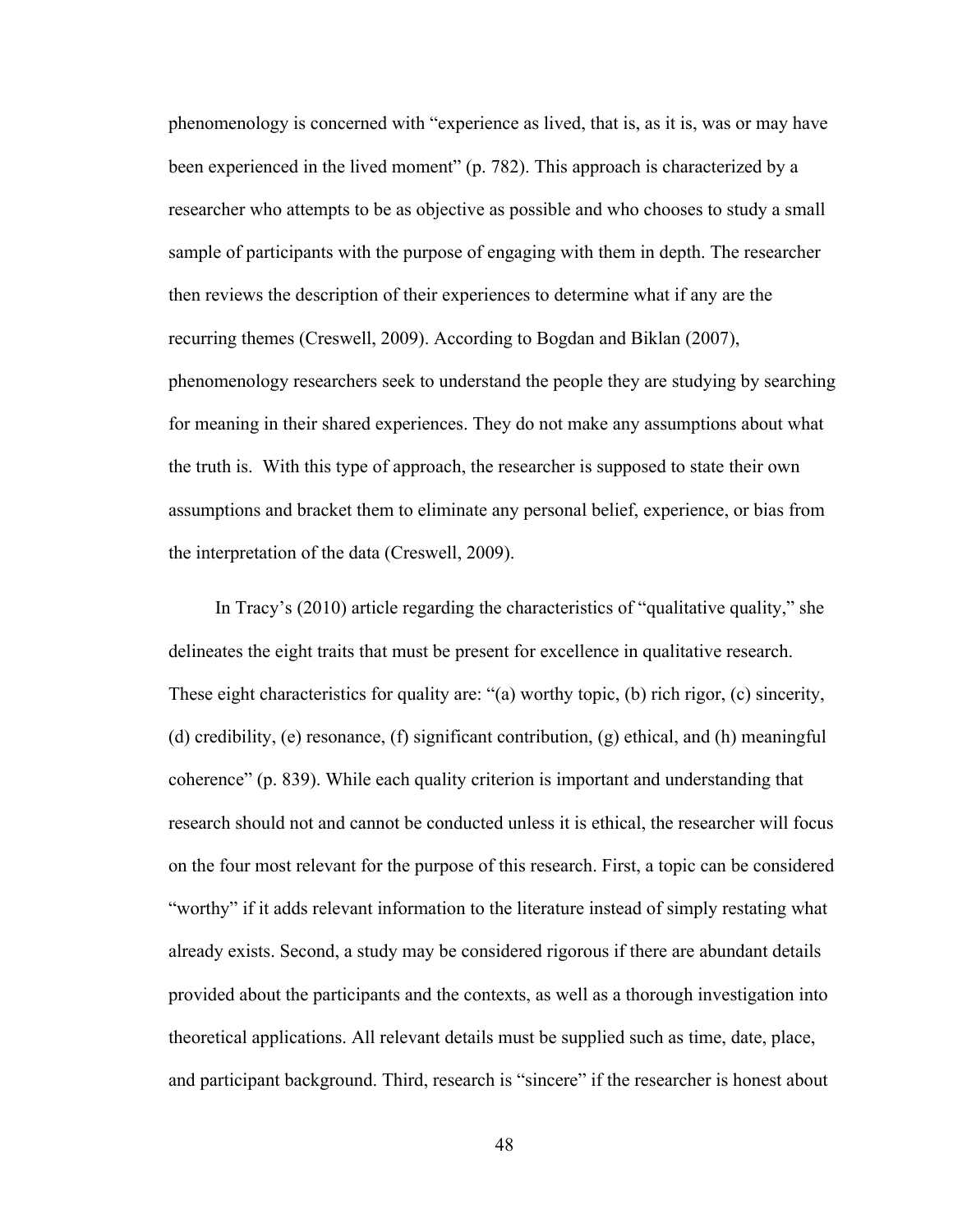the challenges that took place regarding the data collection, methods, and participants. The researcher also needs to be sincere and reflect on any personal biases and views (Tracy, 2010). Fourth, "credibility" is determined through rich description which attempts to "show" their observations from a neutral point of view, instead of "telling," where the researchers interpret their observations (Tracy, 2010, p. 843). Quality research also calls for the practice of triangulation. Triangulation is the research practice in which two or more researchers, data sources, types of data, or theories come to the same conclusion (Denzin, 1978). A similar practice that entails the use of multiple forms of data is called crystallization (Ellingson, 1978). In this study, the researcher used triangulation through the practice of member checking. The participants were sent summaries of interviews and the researcher's observations, and they verified the accuracy of the summaries sent to them. In addition, the researcher kept detailed field notes and a journal with personal opinions and perspectives to avoid bias and maintain transparency.

## **Researcher Autobiography**

 As the first-born daughter of Cuban immigrants who had settled in Paterson, New Jersey, I learned how it felt to be considered an outsider. When I first started kindergarten in a small Catholic school, I knew no English whatsoever. It was 1971, and back then, there was no such thing as English for Speakers of Other Languages (ESOL). There was a handful of other Hispanic children in the class, but I was the only one who did not speak English. I cried often those days, and my kindergarten teacher, Mrs. Dougherty, warned my mother that I would probably have to repeat kindergarten because of the language barrier. My mother decided that this was not acceptable, so she "hired" a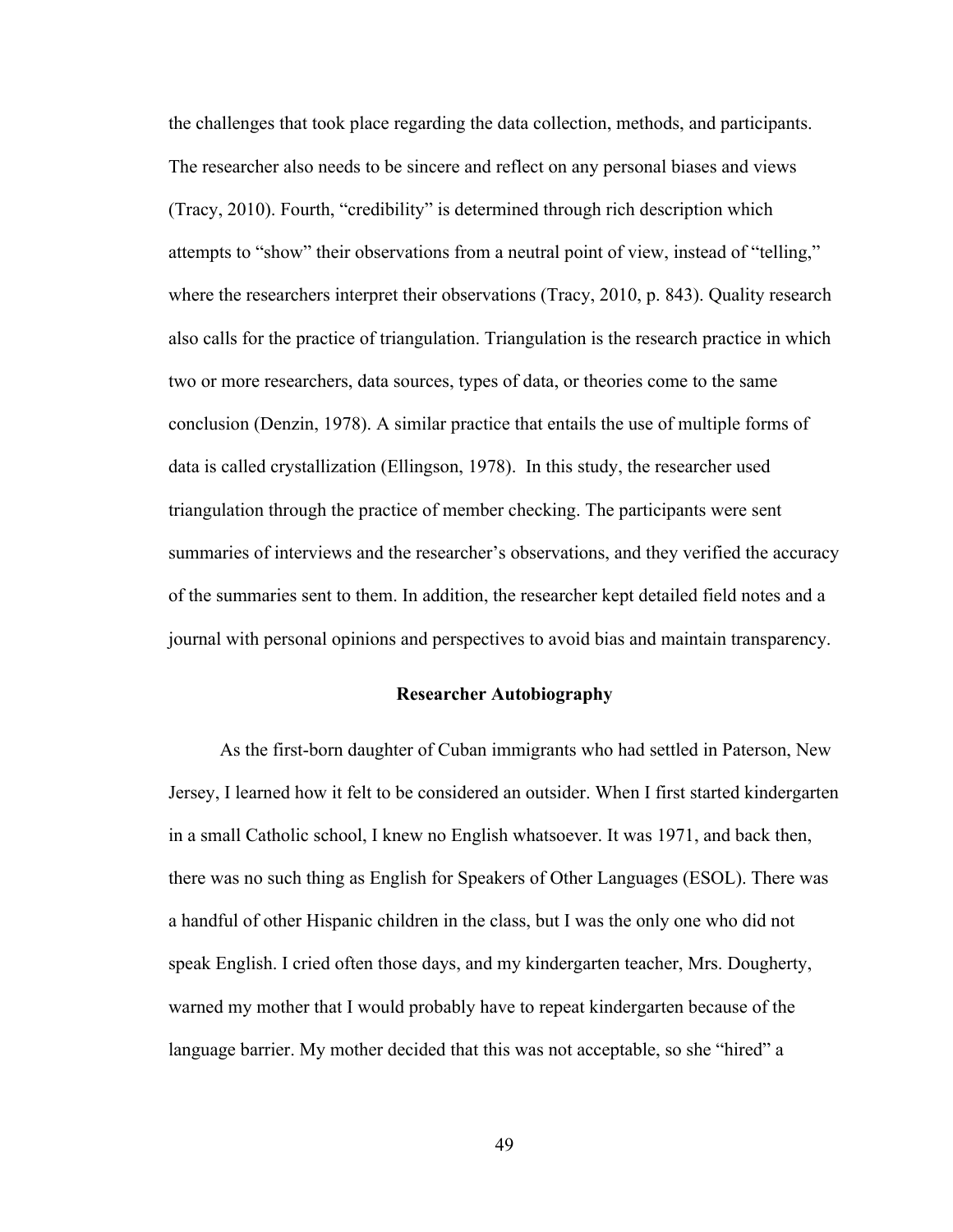bilingual 11-year-old Cuban girl to speak only English to my younger sister and me. She was paid with my grandmother's wonderful Cuban cooking. It might sound funny, but the strategy worked. By the end of kindergarten, I had learned enough English to be promoted to first grade, and my sister started kindergarten speaking fluent English.

 At home, my sister and I lived with our parents and maternal grandparents in a very large apartment building. My father worked at a chemical plant, Fisher Scientific Company and cleaned two banks and Townecraft, a fine china company, along with my mother, sister, and I. We would wipe the desks, ashtrays, and windows, and then sit down to complete our homework. My parents sacrificed so that we could attend private school and they would be able to afford piano lessons, painting lessons, and math tutoring.

In school, I did well academically, but socially, not so much. Since I was considered "different" I would often get bullied by my classmates. I had a few close friends, and they helped to make school a more positive experience. Reading provided an escape for me, and of course, it improved my vocabulary tremendously. At school, I found that I excelled in spelling, and was the school's Spelling Bee champion for seventh and eighth grade. I would memorize the words with my mother who did her best to coach me. For seventh and eighth grade, my teachers had me sit next to a girl who had just arrived from El Salvador. I spent those two years translating everything from English to Spanish for every class. I became friends with the girl and improved my translating skills, so I benefitted from this too.

 In high school, I attended an all-girl Catholic school. The nuns had a lot of activities for us, and I participated in the Glee Club. I also helped a Cuban girl who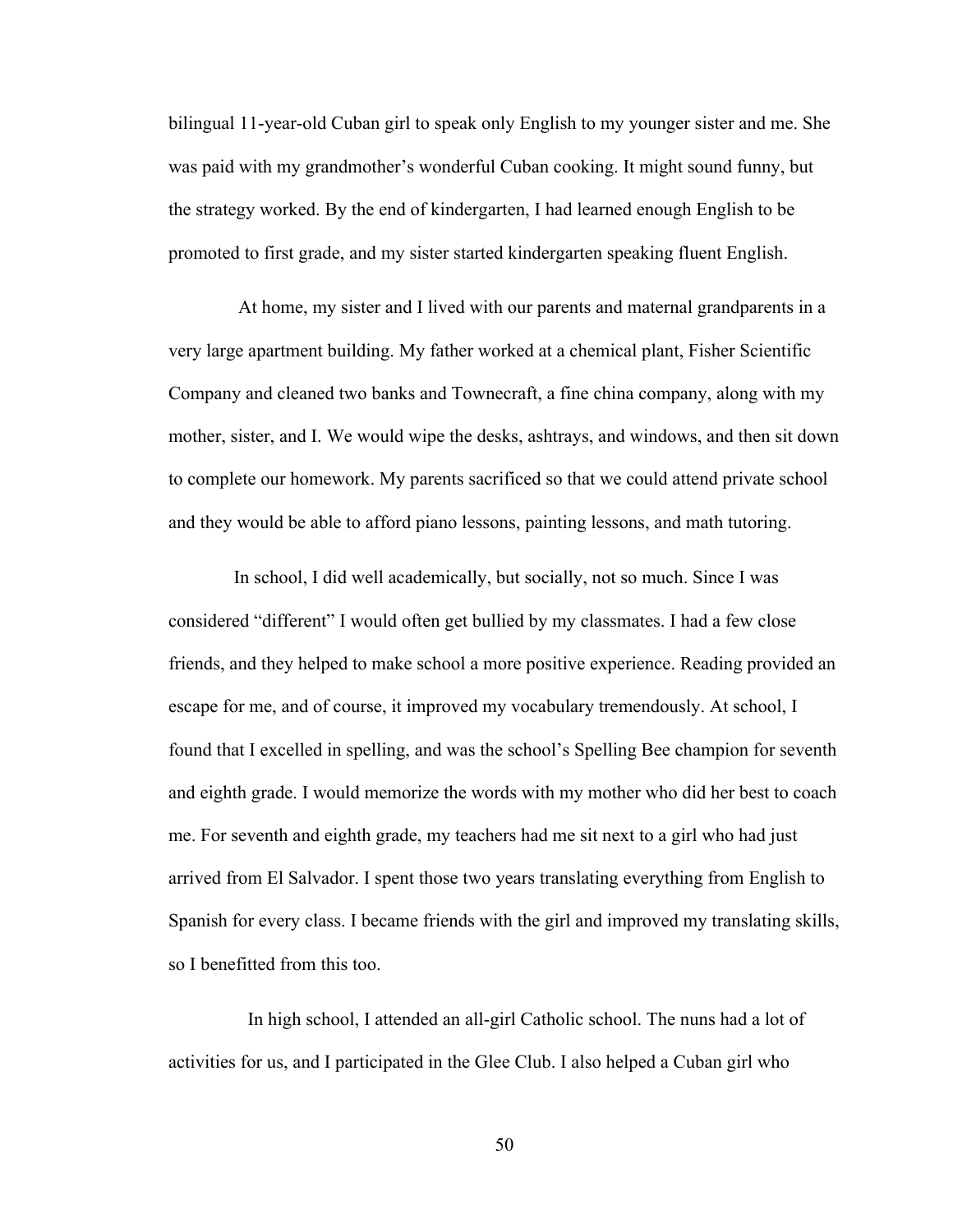became a good friend of mine with her classes because she knew no English. At this point, there still were no ESOL classes available. At home, my parents were very strict and overprotective, so my sister decided to write to my aunt and uncle in Miami and ask them if they would be willing to have us live with them. We were surprised that my parents agreed to it. They decided that they would move to Miami in another year or so. When I began high school here in Miami for my senior year, it was quite a culture shock. I remember thinking that everyone was so "huggy-kissy," and I did not feel comfortable with the Spanglish either. I would often think that it did not make sense the way that Miami kids mixed both languages. By the end of the year, I had made many friends and adjusted to the way of life here. It was of great benefit to me that I had never forgotten my Spanish while I was living in New Jersey. I was happy to notice that it improved daily because I spoke it more frequently throughout the day.

 When I took my SAT during my senior year, I was never informed that prep courses existed, so I took the exam without any preparation whatsoever. Of course, I did not score well, but fortunately my high school GPA was good enough to get me accepted to Florida International University, University of Miami, Rutgers, and a few others. My great-aunt informed me about the Coca-Cola Hispanic Scholarship, and I applied. I was accepted, and the requirement was that I maintain a 3.0 GPA. Thankfully, it paid for all four years of university, including books. I changed my major a few times because it was difficult for me to decide. I was interested in many areas, but I finally decided to major in English, and minor in Spanish. I was enthusiastic about becoming an English teacher, but I majored in English instead of English Education because I loved my literature classes and the professors so much. To get certified in Education, I took the courses on the side.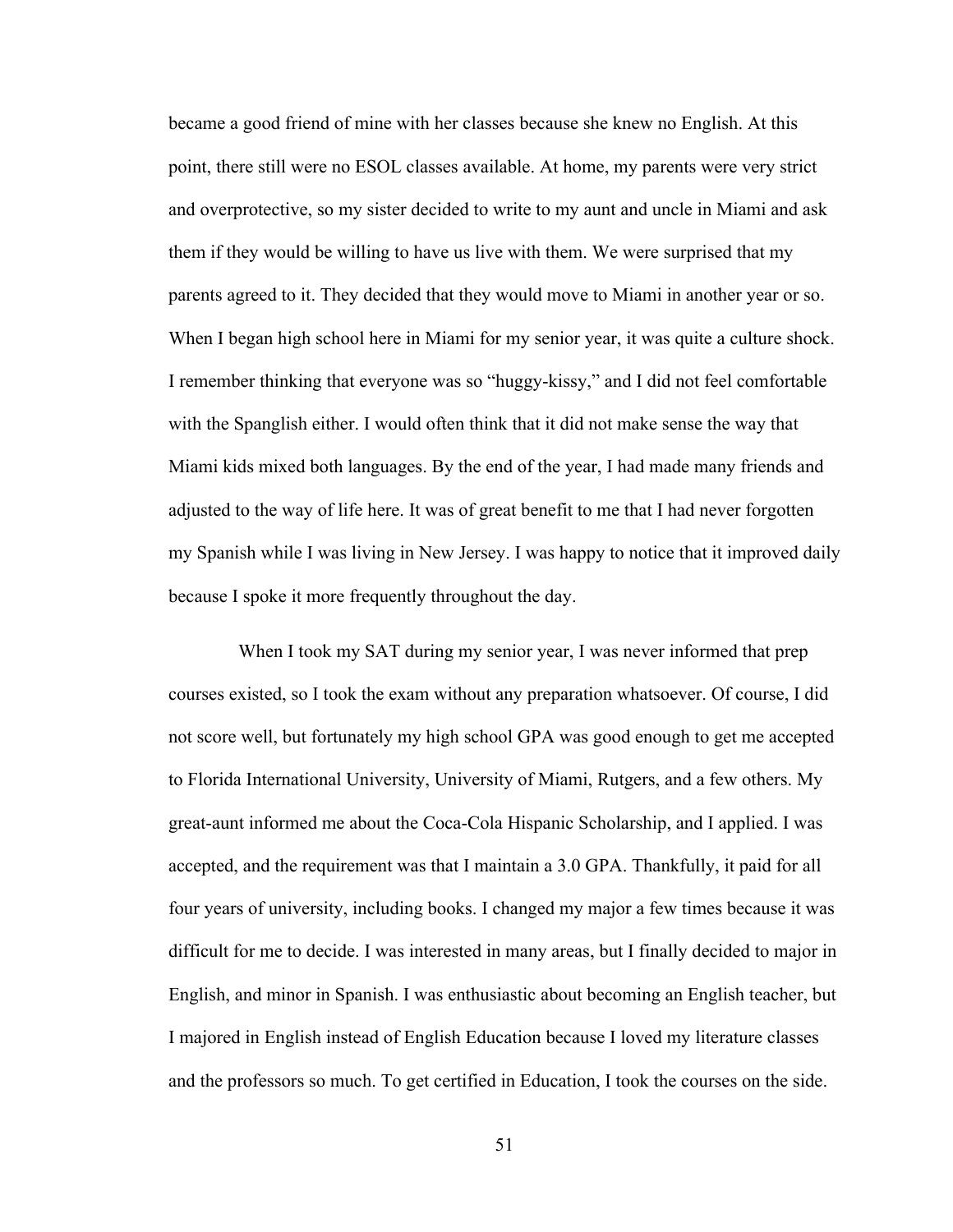At this point, I already had been working at a public junior high school as a teacher's assistant. A part-time Spanish teaching position opened there, so I taught Spanish for a year. Soon after, there was a full-time English teaching position at a nearby high school, so I transferred schools. After teaching there for three years, I was transferred to the ESOL Department at the same school. The University of Miami was offering study grants for individuals interested in obtaining a MSTESOL (Master of Science in Teaching English for Speakers of Other Languages) degree. I thought that it was a great opportunity, so I applied and was accepted. The university paid for everything including books and mileage. The only problem was that I was forced to take three classes at a time most semesters. After obtaining my degree, I kept on teaching at the high school for many years. During this time, I had a child, got married, and got divorced a few years later. It was very helpful to be able to supplement my teaching income by teaching ESOL to adults at the high school, and also at Miami-Dade College.

 At the age of 35, I started to feel sick and was diagnosed with lupus. I spent six weeks in the hospital, and everyone, including myself, was afraid that I was not going to make it. I tried to be strong and positive because I had a 9-year-old daughter who was depending on me. When I left the hospital, my perspective towards life changed in a positive manner. I knew that I wanted to spend the rest of my life helping people to improve their lives because I had been given the chance to continue living, and I wanted to be a positive role model for my daughter. After being on medical disability for a year, I recuperated enough to work full-time again. At this time, I suffered a devastating loss because I lost my father to complications from diabetes. Losing my dad plunged me into a deep depression, but I sought help and began teaching ESOL at a charter school. After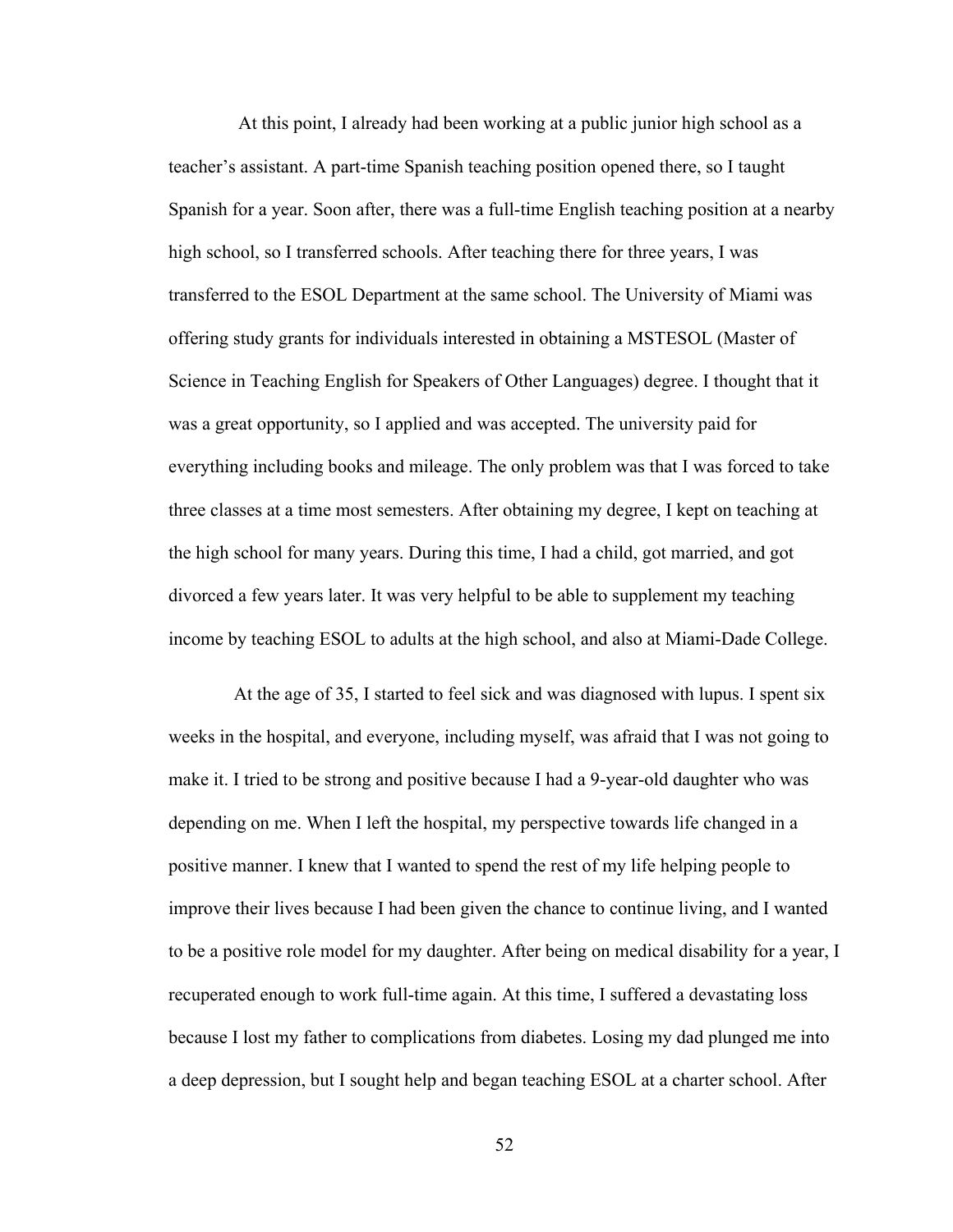two years of being at the charter school, I decided that it would be in my best interest to return to the public schools because they offer a pension and have a teachers' union. I switched to a public middle school and taught Spanish and English for six years.

 I felt that after this time, I needed to make the switch to a high school setting because I missed it. Thus, I applied for a position teaching SPED English and Journalism (Yearbook). I acquired new skills at this workplace that I never thought I would learn. For example, I did not know how to break classroom instruction down to adapt my lessons for students with learning disabilities, and I did not know how to put a yearbook together either. Consequently, these were years of growth for me as a professional. At the same time, I was working on my doctorate by taking one or two classes at a time. My daughter was in her senior year of high school, so that was a challenge as well. Despite all the challenges, I felt proud of myself at the end of the year because my students and I were able to publish a yearbook and my daughter obtained her high school diploma.

 Two years after my daughter graduated, my mother passed away from a cerebral hemorrhage. It was difficult to experience the emptiness following the death of my biggest cheerleader. She had always motivated me to follow my dreams and to be the best that I could be, and I felt lost without her support. I found the strength to continue through my faith in God and because I knew that she would have wanted me to never give up.

 After four years at this high school in Hialeah, I obtained an ESOL and Journalism position at an inner-city high school and taught Haitians and Hispanics from the Caribbean, Central American, and South America. I am still working at this high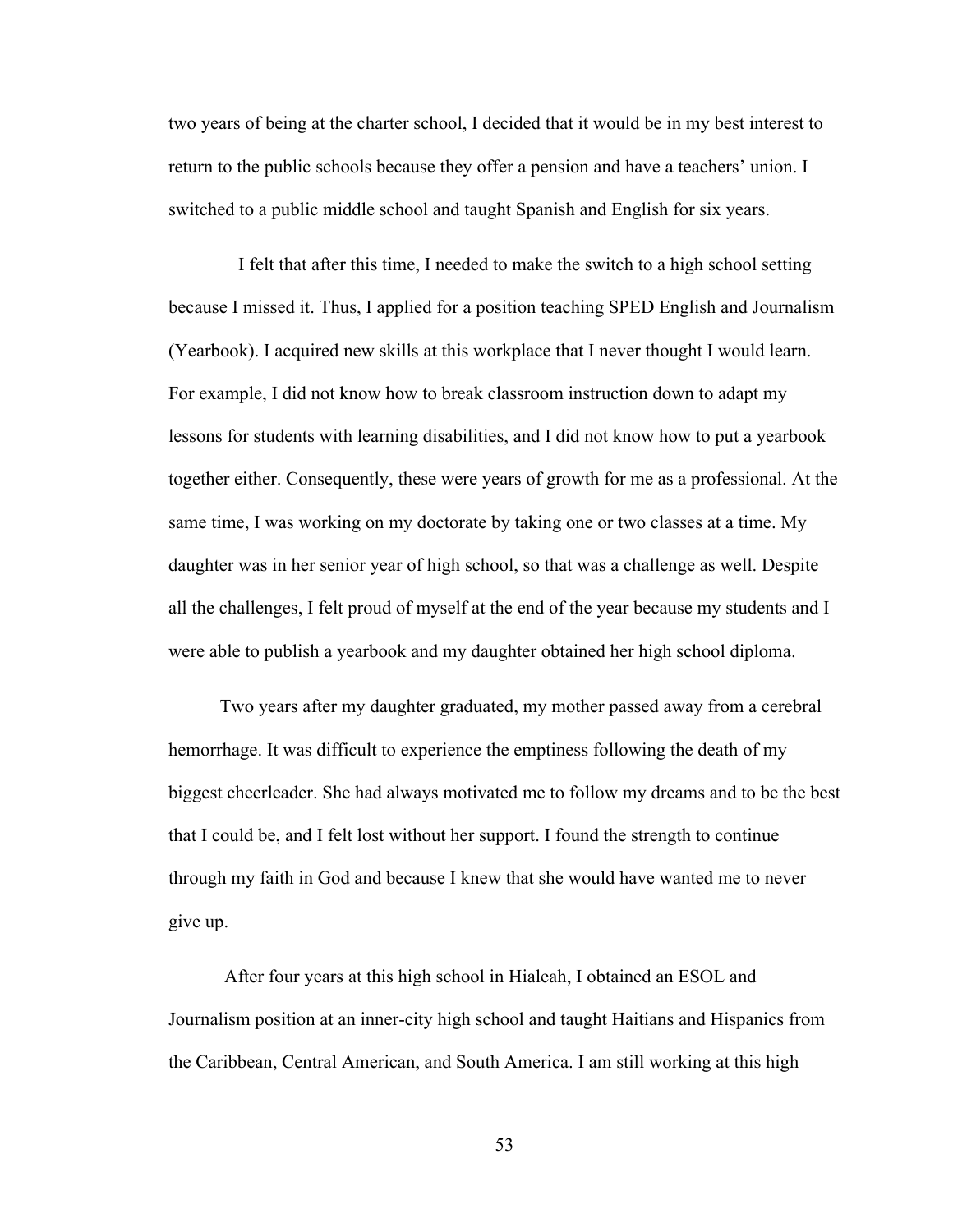school, and I have also learned many teaching strategies and how to adapt new technology for use in the classroom. I have discovered that I enjoy applying what I learn for the benefit of my students, my family, and friends. My family has expanded to include three new granddaughters and a grandson, and I enjoy seeing the world through their eyes. It is this enthusiasm and joie de vivre that I hope to apply from my research, so that students who are new to this country and aspire to succeed do not feel daunted by the challenges they face. It would truly bring me great satisfaction to witness the success of immigrant students because they realized that if they put their mind to it, nothing is impossible.

The researcher is aware that the findings could be influenced by my gender, culture, history, and socioeconomic background. For instance, due to traditional gender roles, especially in Hispanic cultures, it is not as easy for women to obtain opportunities to further their education. It has been my experience that women are thought to think of careers that are "family friendly" such as teaching, due to their hours and vacation days, when choosing a career. Women are also told to put "family first" if they choose to pursue a degree after they have started a family. As a Cuban-American, I was taught from an early age that college was important, but it also conflicted with my gender role as a woman. Throughout my life, I knew that I wanted to further my education, and the thought of not doing so never crossed my mind. I knew that the best way to ensure my future possibilities would be to study as hard as I could so that I would never have to work long hours at a minimum wage job. My parents instilled that in me, and I also believed in the American Dream too. My mother would always say that there was never an excuse to not study in this country because of all of the opportunities and the financial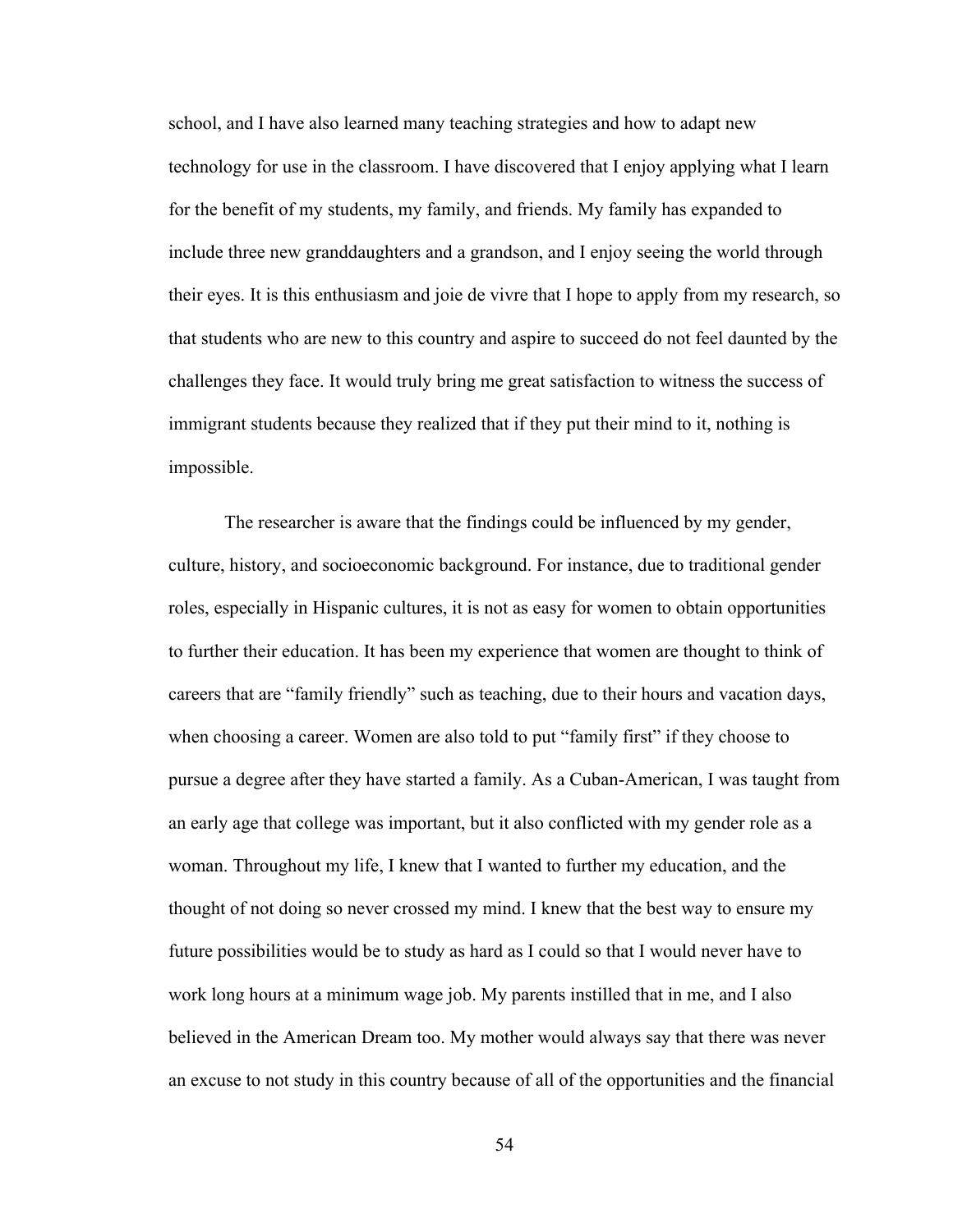help available. Due to my experiences as a first-generation Hispanic English language learner myself, I must set aside my biases and consider the experiences of the participants as unique and apart from what I experienced.

# **Assumptions**

 The assumptions that the researcher has for this study regarding how academic self-efficacy and the use of self-regulation learning strategies may be linked to persistence on ELLs have been the following:

- 1. The researcher is likely to learn something new that was not covered in the review of the literature.
- 2. Students who start college intend on completing a degree.
- 3. First generation students are more motivated to succeed than second generation students.
- 4. Students who are low in academic self-efficacy will struggle to persist, but the opposite is true of those students who possess academic self-efficacy.
- **5.** Students who lack self-regulated learning strategies are less likely to persist, but the opposite is true of students who possess self-regulated learning strategies.

# **Sampling Methods**

 After appropriate guidance by both Florida International University's and Miami-Dade College's respective Institution Review Boards, the researcher utilized criterion sampling to search for prospective participants, which is obtained by using participants who meet certain criteria (Creswell, 2009). If additional participants were needed, snowball sampling was utilized. In snowball sampling, current participants help the researcher by recommending other participants with the desired characteristics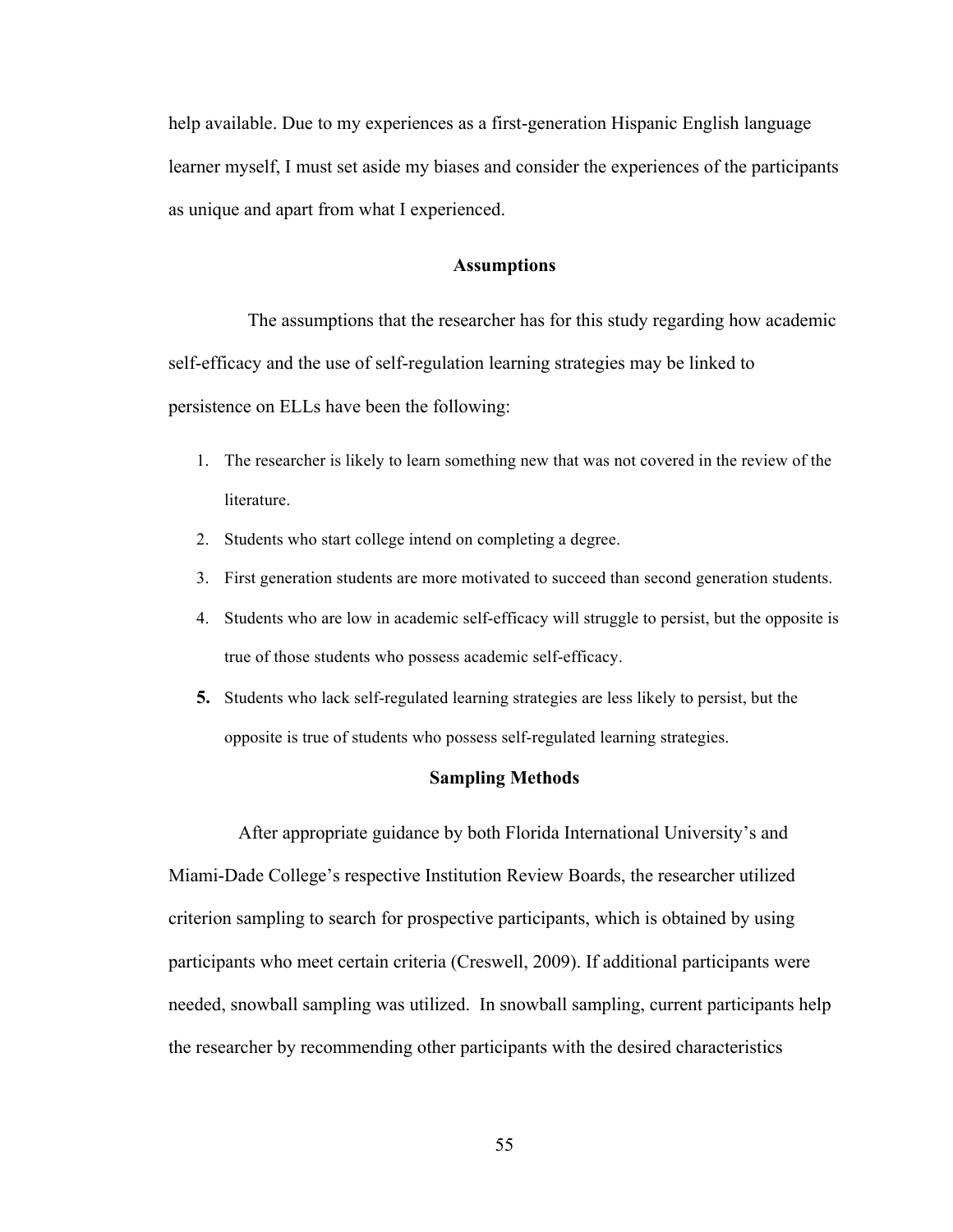(Bogdan & Biklen, 2006). For this study, the inclusion criteria included: 1) Hispanic male or female student (preferably first-year), 2) adults 18 or over, and 3) designated as an ESOL Level 3 or higher, (which is considered intermediate to advanced proficiency in ESOL) according to their college class to afford being interviewed in English.

In this study, I sought for participants through word-of-mouth and through the snowball method. Every time I found a new participant, I would ask him or her to recommend a friend or acquaintance whom they thought fulfilled the necessary criteria.

## **Participant Selection**

In a phenomenological study, the researcher's main concern regarding participant selection should be if the participant has the requisite experience (Englander, 2012). The participants in this study were Hispanic ELLs who attended college in South Florida and were 18 years of age and over.

Although Creswell (2014) recommends that the population size for this type of study be from 3 to 10 participants because data saturation is typically attained with this number of participants, the researcher sought and found 14 participants to afford better coverage of their experiences.

Almost all the 14 participants in this research were foreign-born, except for Estefanía and Gisela. Rosa arrived in the U.S. before the age of 2. Rosa, Estefanía, and Gisela were included in this study because they only spoke Spanish at home, so they also had to adapt to a new language at school. In addition, their parents were recent arrivals to the United States. The participants' arrival ages ranged from under 2 through 18 years of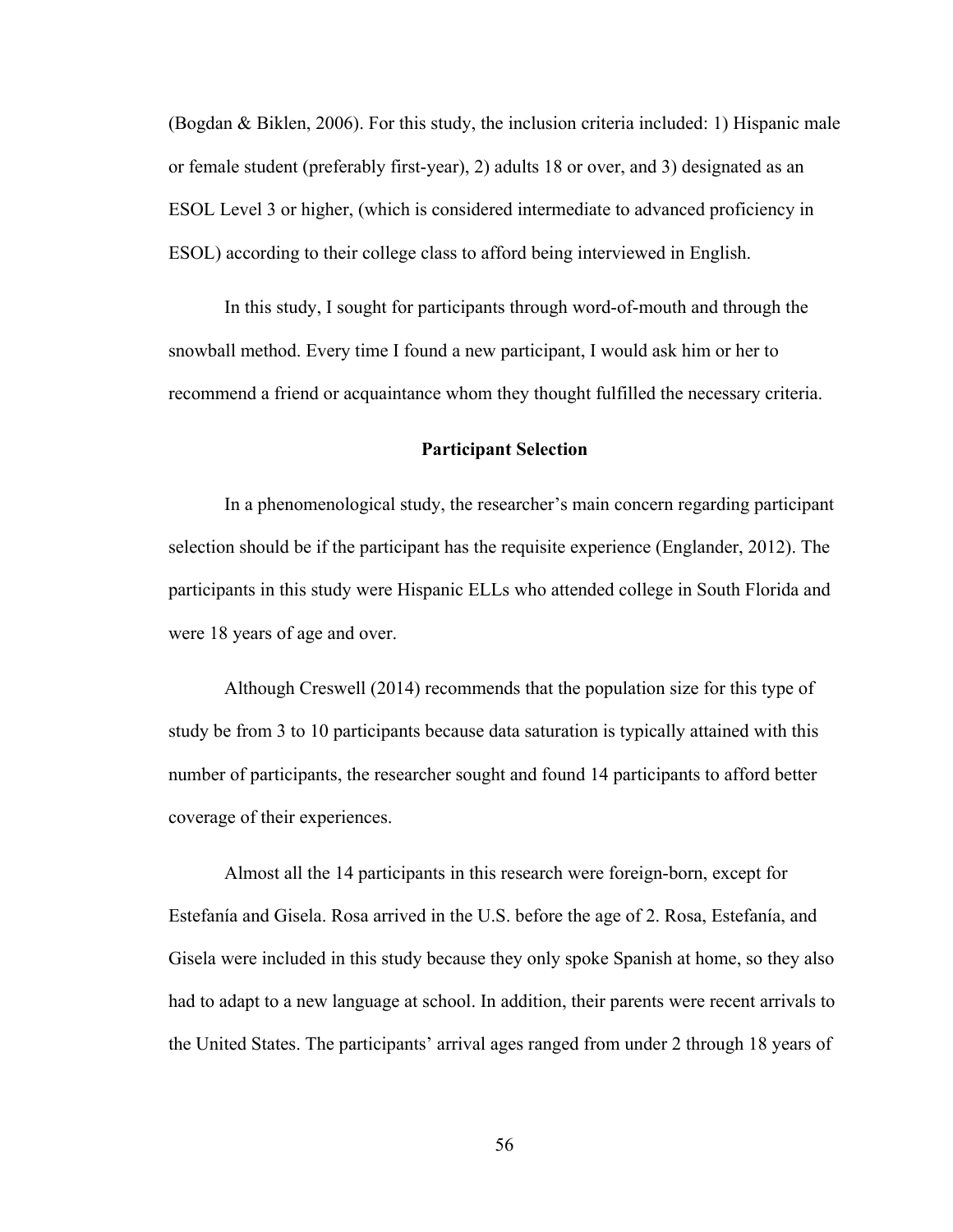age. Table 1 below presents the participants' age, nationality, age when arrived in the U.S., and if they entered a college or university when they began their studies.

# Table 1

# *Participant Information*

| Pseudonym | Age | Nationality        | Age When Arrived in the U.S. Coll/Univ. |            |
|-----------|-----|--------------------|-----------------------------------------|------------|
| Rosa      | 19  | Cuban              | Under 2                                 | University |
| Danilo    | 21  | Cuban              | 11                                      | University |
| Mayra     | 19  | Ecuadoran          | 14                                      | College    |
| Karina    | 19  | Honduran           | 14                                      | College    |
| Oscar     | 19  | Nicaraguan         | 13                                      | College    |
| David     | 24  | Cuban              | 11                                      | College    |
| Charles   | 20  | Dominican          | 18                                      | College    |
| Estefanía | 27  | U.S. (Mexico/D.R.) | Born U.S.                               | University |
| Cristóbal | 19  | Dominican          | 16                                      | College    |
| Lorenzo   | 19  | Mexican            | $\overline{7}$                          | University |
| Gisela    | 19  | U.S. (Cuban)       | Born U.S.                               | University |
| Gregorio  | 20  | Mexican            | 16                                      | College    |
| Sofia     | 32  | Peruvian           | 15                                      | College    |
| Rafael    | 29  | Peruvian           | 12                                      | University |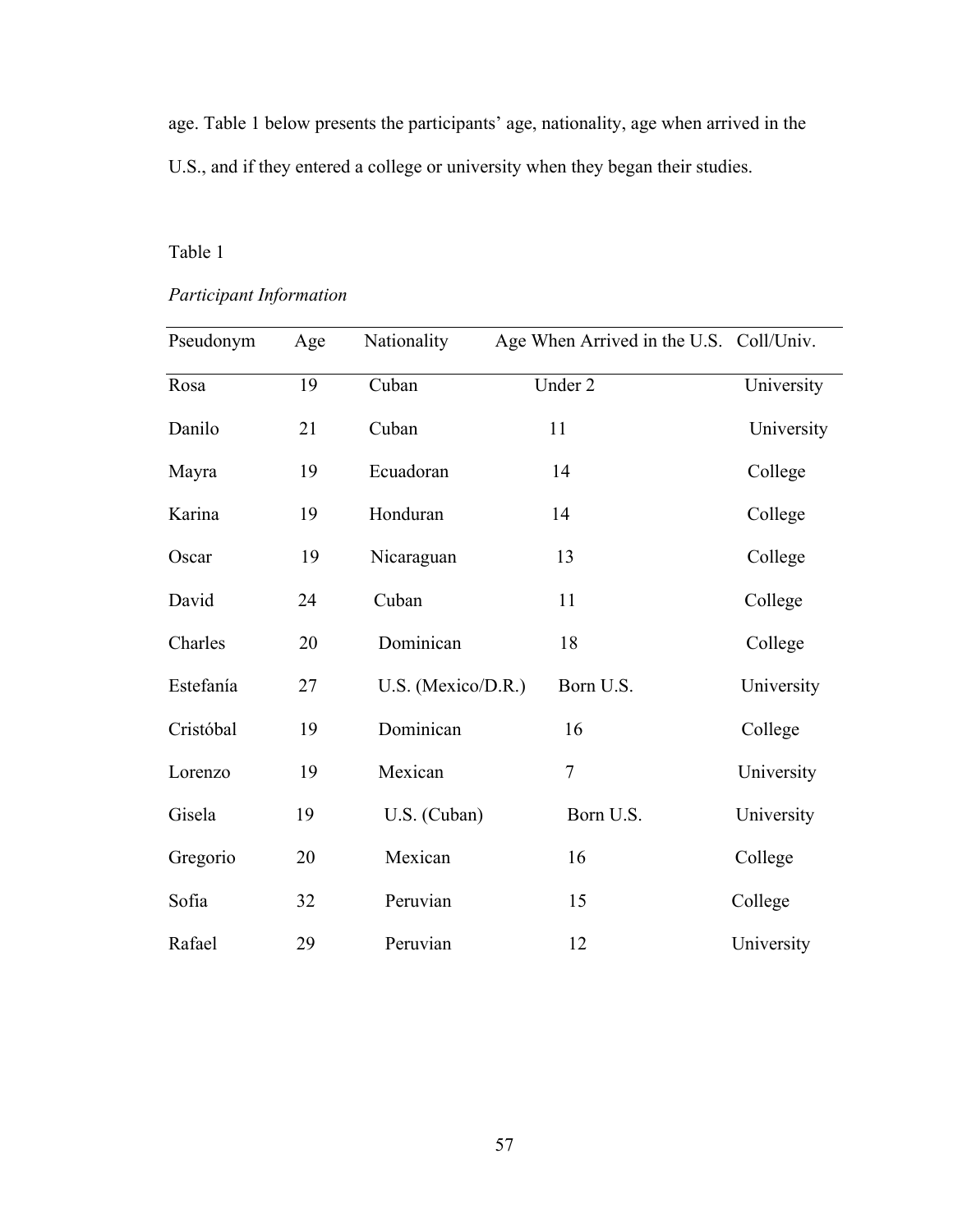### **Data Collection**

 The researcher conducted 14 in-depth, semi-structured interviews in English. Semi-structured, interviews are characterized by rich detail, open-ended questions, and these questions do not have to follow a specific structure (Rubin & Rubin, 2012). The semi-structured interview was used as opposed to a structured interview because it allowed for much richer exploration of the participants' lived experiences. In a semistructured interview, "the researcher has a specific topic to learn about, prepares a limited number of questions in advance, and plans to ask follow-up questions" (Rubin & Rubin, 2012, p. 31). After getting to know the participant for a few minutes, the researcher conducted the interview using a written guide of planned research questions along with appropriate probes and follow-up questions to facilitate discussion. The researcher used an iPhone to record the interview, and a digital voice recorder for backup. In addition, the researcher took field notes immediately after each interview to record the context of the setting and other pertinent observations. This took place immediately after the interview, to prevent the researcher from forgetting any observations made during the interview process. After collecting all the interview data, it was transcribed and was checked for accuracy (Rubin & Rubin, 2012). Once the themes were derived from the data, each participant was contacted for their feedback. The participants agreed that in general the six themes captured the essence of their experience as Hispanic first-year learners persisting in college. Some of these participants also wished to add extra comments about their experiences.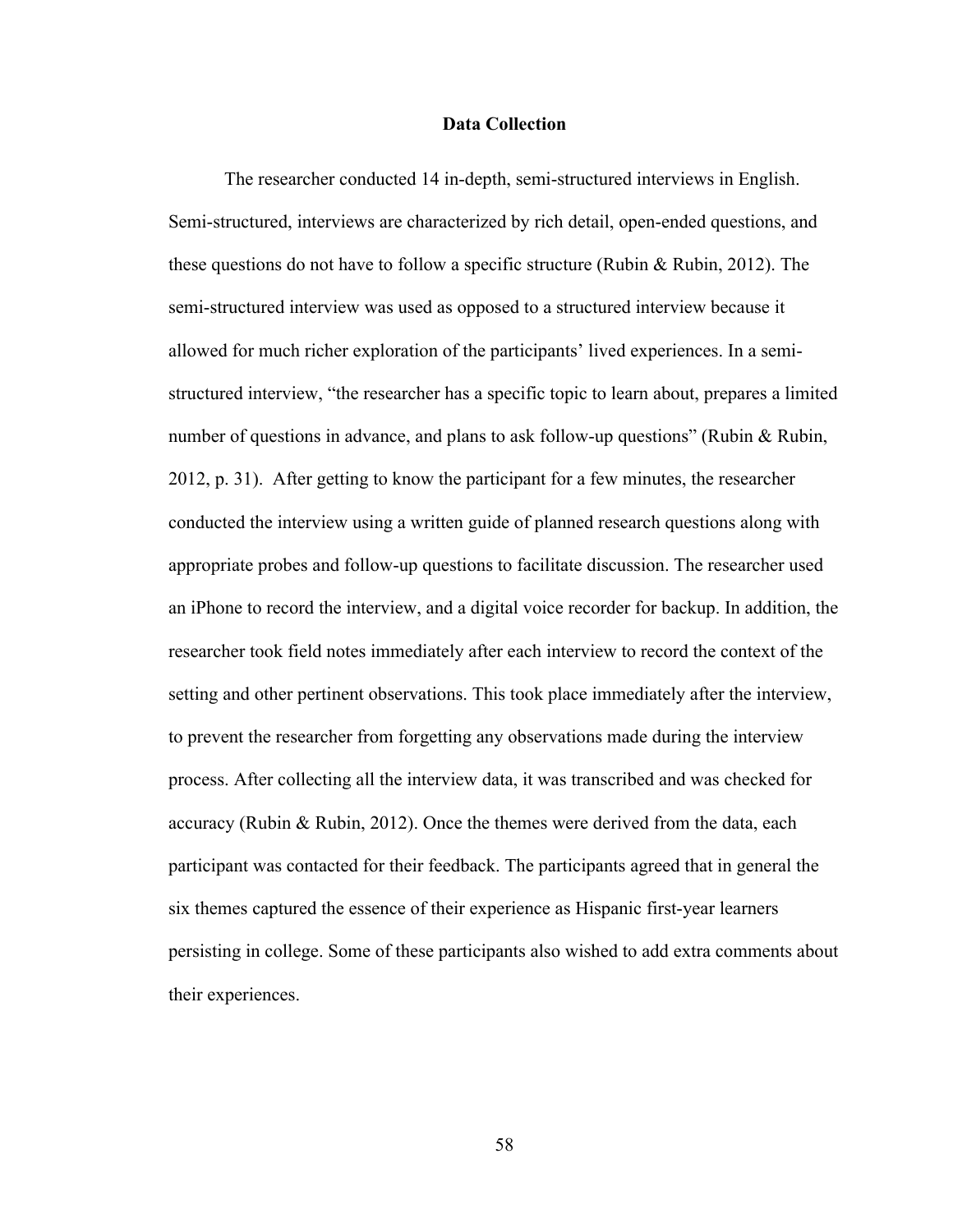#### **Data Analysis**

 For this phenomenological study, the researcher used Excel to code and identify themes in the data. "An Excel spreadsheet is essentially a database with each row being a record" (Meyer & Avery, 2008, p. 18). This coding method was chosen because it is easy to use, and the researcher can save time by not having to learn how to use a software program such as NVivo.

The researcher transcribed the interview data through rev.com, a professional transcription service. Additionally, the researcher maintained the integrity of the research by safeguarding the anonymity and privacy of the participants. Each participant selected a pseudonym to keep them anonymous. The researcher saved each transcribed interview in an online file with each participant's pseudonym.

The coding system utilized for this research study was developed through creating codes based on themes that recur in the data simultaneously with "coding families," a method that was created by Bogdan and Biklen (2007) to develop coding categories and sort data (p. 174). and Bogdan and Biklen's (2006) suggestions to develop a list of initial codes to assist making the data analysis more manageable. The researcher designated categories for participants' backgrounds, parental backgrounds and education, transition to this country, who helped with transition, age at time of transition, country of origin, etc. Bogdan and Biklen had suggested codes for setting, participants' views, activities, process, etc. because these generic codes could be applied to most phenomenological research. After this initial coding system was established, it would be easier to become more detailed and specific with coding, depending on what themes emerged.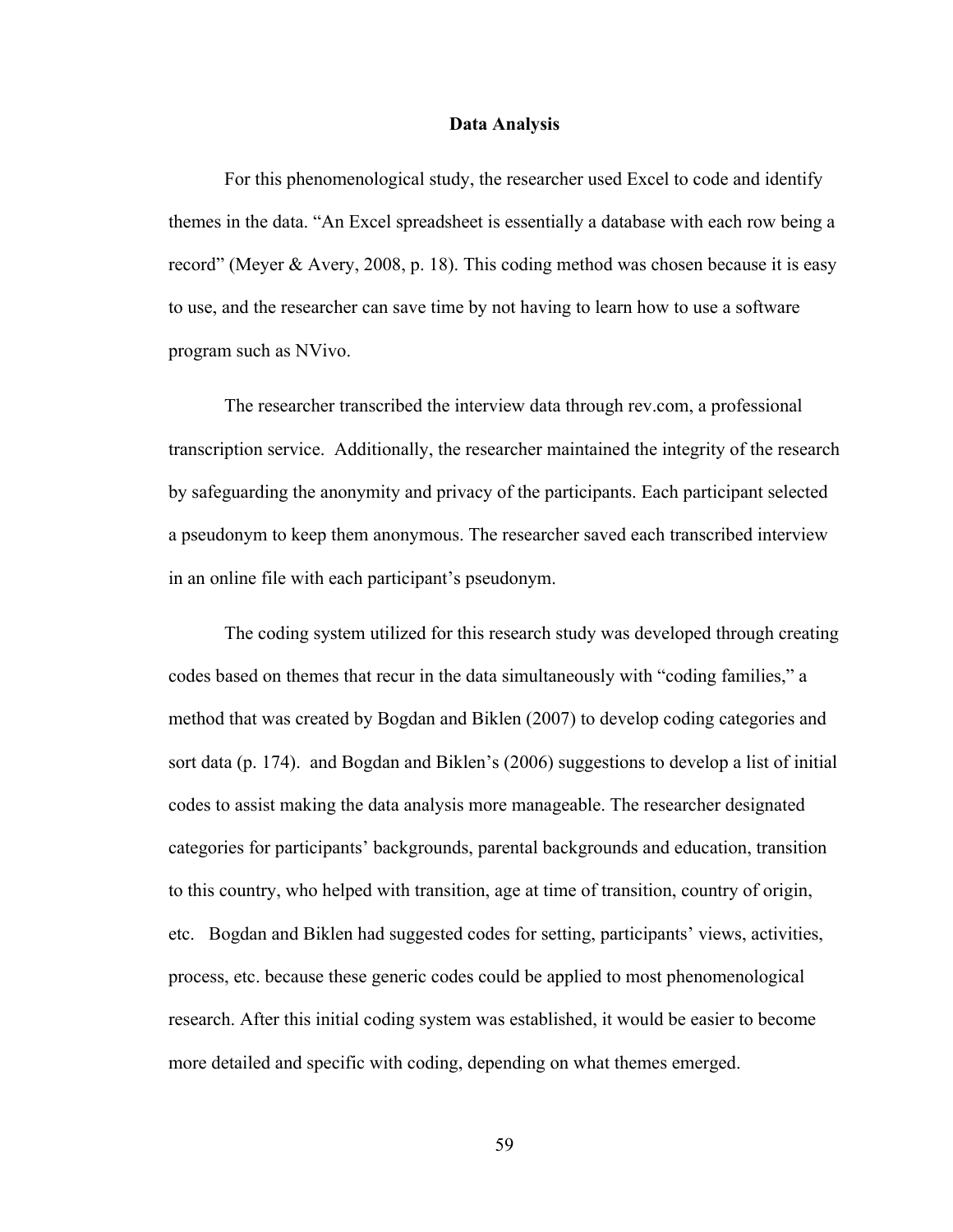The researcher prepared the transcription for transporting to Excel by doublespacing between sentences, the interviewer, and the interviewee (Meyer & Avery, 2008). Once the interview was transported to Excel, the researcher coded the transcription assigning letters to each code and by creating a separate tab with a code name. Then the researcher cross-checked the coded analysis with her field notes to determine whether any other observations could be added to the analysis.

#### **Validity and Reliability**

In qualitative research, validity refers to the researcher checking the accuracy of one's findings, while reliability indicates the researcher's consistency across different researchers (Creswell, 2014). Creswell (2014) recommends a number of strategies to check for the accuracy and therefore validity of the findings. The researcher used the following a number of strategies to check for accuracy. First, participants were sent the transcripts and asked to review the themes to determine the degree to which the participants felt they are accurate (i.e., member checking). Next, the researcher also used two additional different sources of data were used to build justification for the themes that emerged from the data. The three sources were data from the member checking, semi-structured interviews and field notes. Utilizing three different sources of data (data triangulation), if they converged, provided strong accuracy or validity evidence. Third, the researcher used rich, thick description to communicate the findings, including focusing on the setting, which made the results become more true-to-life and therefore richer. Fourth, the possible bias being brought into the study was clarified by the researcher (see bracketed autobiography) through discussing how interpretation of the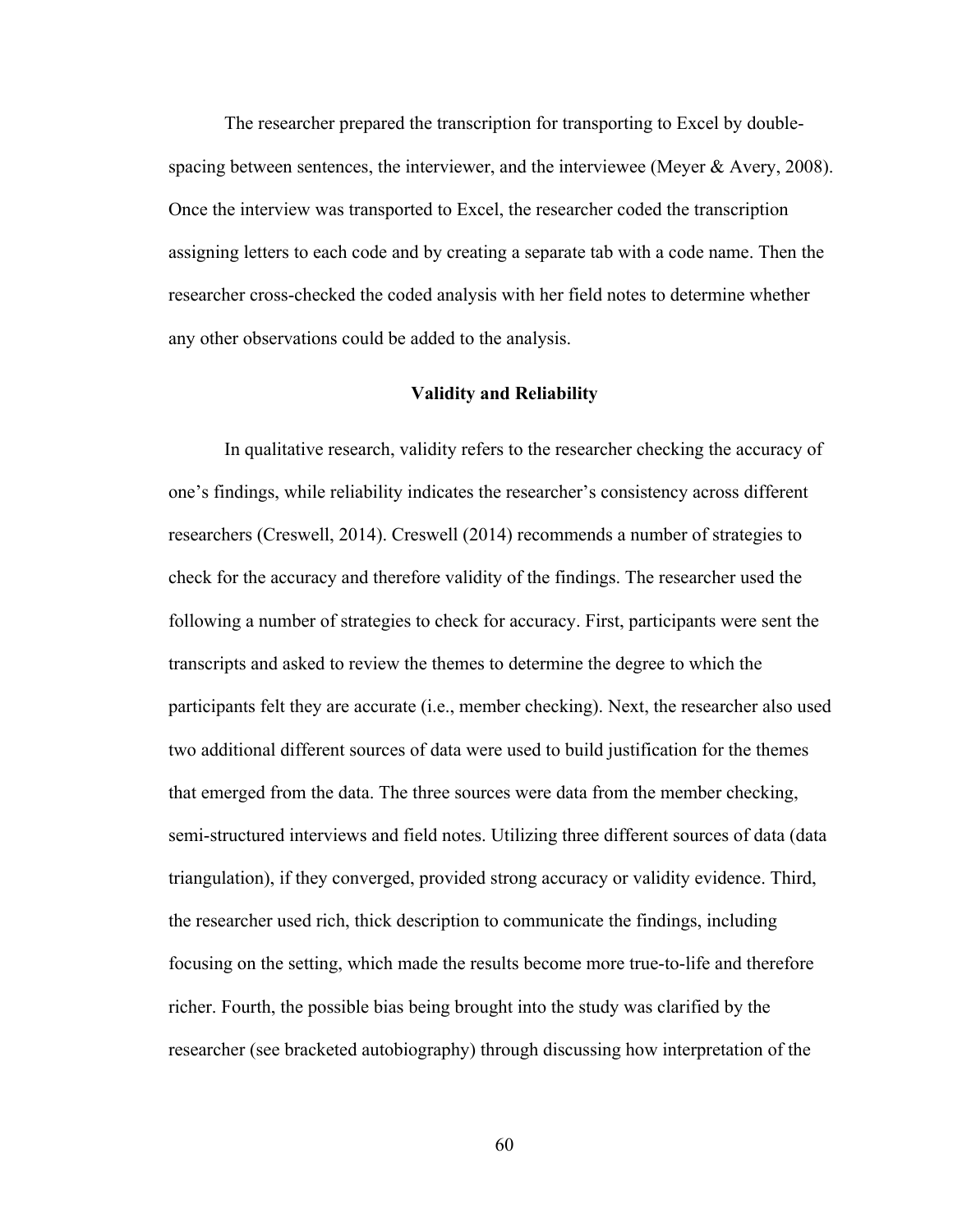findings may be influenced by her gender, culture, history, and socioeconomic background. On the other hand, reliability was handled through providing an account that describes the study's purpose, the researcher's and participants' roles, selection criteria, and constant comparison of codes with the data to make sure the meaning of the codes did not drift, and cross-checking the codes with a trained researcher (Goetz & LeCompte, 1984). In addition, a peer reviewer was used to cross-check the codes. As recommended by Creswell (2014), a minimum of an 80% level of agreement between the researcher, the trained researcher and peer reviewer was sought, but discussion of the theme continued until 100% agreement was attained.

# **Summary**

 In this chapter, the phenomenological method was presented as the type of qualitative research lending itself best to answering the research questions. Rich detail and description were utilized to highlight the similarities that the participants shared as ELLs, and also their diversity as individuals. Member checking, field notes and the semistructured interviews served as means to triangulate the data. The researcher's autobiography discussed how being a first-generation student influenced her to help others who are being challenged educationally as well, but also helped her bracket these personal experiences when attempting to interpret the findings. Finally, the researcher discussed how Excel was used to track and code the data and the efforts undertaken to obtain validity and reliability evidence.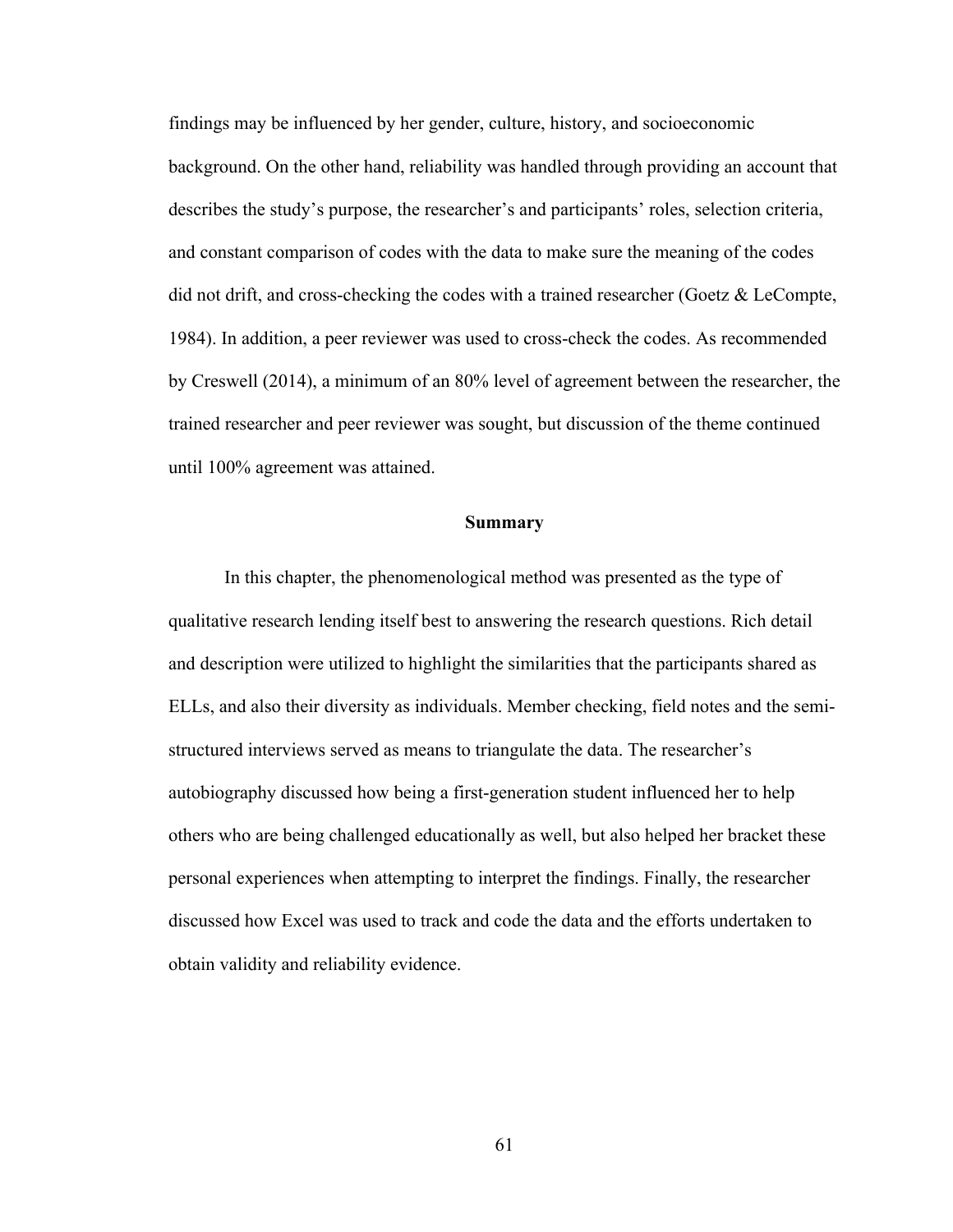#### **CHAPTER IV**

## **FINDINGS**

This chapter describes the experiences of 14 Hispanic college students who learned English as a second language when they were young children or adolescents. The purpose of this research was to understand the experiences of  $1<sup>st</sup>$  generation Hispanic English language learners during their first year at a Hispanic-Serving Institution. The researcher also sought to understand how their childhood and adolescent experiences helped them make it to college, which experiences from their childhood and adolescence posed a challenge to their academic success, what special people helped them along the way, if they had any role models, how anxiety affected them academically, and how their academic strengths and weaknesses helped or hindered them with their studies. An inductive approach was utilized to analyze the data for recurring themes. The five themes that emerged from the data were: (a) families and teachers encourage goal-setting and motivation, (b) the power of motivation in the pursuit of the seemingly elusive American Dream, (c) difficulties in navigating the higher education system as first-generation college students, (d) friendships and the role they play in the participants' lives, and finally, (e) uncertainty of the future and participants' expectations after graduation.

# **Families and Teachers Encourage Goal-Setting and Motivation**

One of the first themes that emerged from the data was the encouragement to set goals and the motivation that the participants received from their families and teachers, which mirrors Tinto's (1988) notion that level of support is a primary characteristic of students who persist in college. Many of them had stories to tell of parents who sacrificed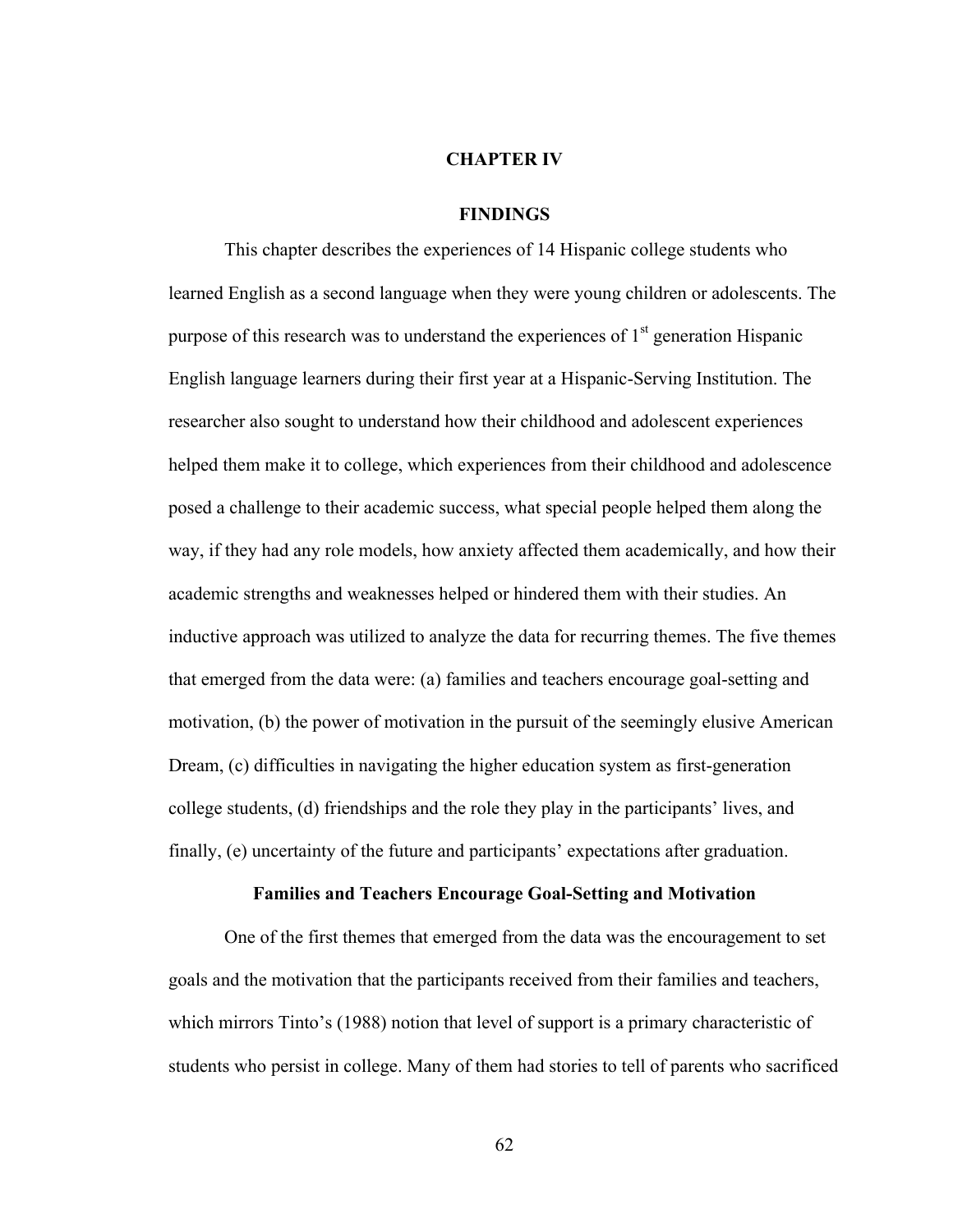their dreams and everything they had ever known for the promise of a better future for

their children. Some teachers who went above and beyond also stood out as having made

a significant impact in the lives of their students.

The participants provided many examples of parental support. Oscar noted how

he was helped with his transition to Miami (Nicaragua), he explained:

"Well, I think my parents were always ... to help me, always motivate me, always give me ... support me and everything. And, I think that they were the only ones with me, helping me get through the process of learning and going to school and all that."

When the researcher asked Cristobal about his educational goals in his home

country (Dominican Republic), he stressed how much his mother had discussed the

importance of working for your goals:

I was planning to finish my high school 'cause my mom teach me from the beginning: "Oh, you will be responsible for your stuff. If you wanna be nobody in the future, that's your problem. If you wanna be somebody that can do a change, it's your responsibility." So, I don't know, like from 2nd grade of middle school I'll be responsible for my own stuff, so she didn't tell me: "Oh, go to school." I go 'cause I want to, I wanna like learn and I wanna like study my own thing and learn. And that's the thing where you say: "Oh, you learn everything...something new every day." So, yeah, from the beginning I be responsible for my own stuff.

In another example, this was Lorenzo's response to what contributed to his

success:

I think, other than the hard work that I've applied, definitely my family has been hugely instrumental in my education, just simply as like ... earlier you mentioned was there ever a big change and the fact that I can say no, that through college and through my education, my family has been steady. Like I didn't have to go through a divorce or a separation of my parents or major health issue. I always had a house to live in and food at the table, so I don't have that sort of preoccupation or worry about it, so that's the major that. And also that part of working with my family, I was earning enough to be able to pay for school and I had to pay out-of-pocket,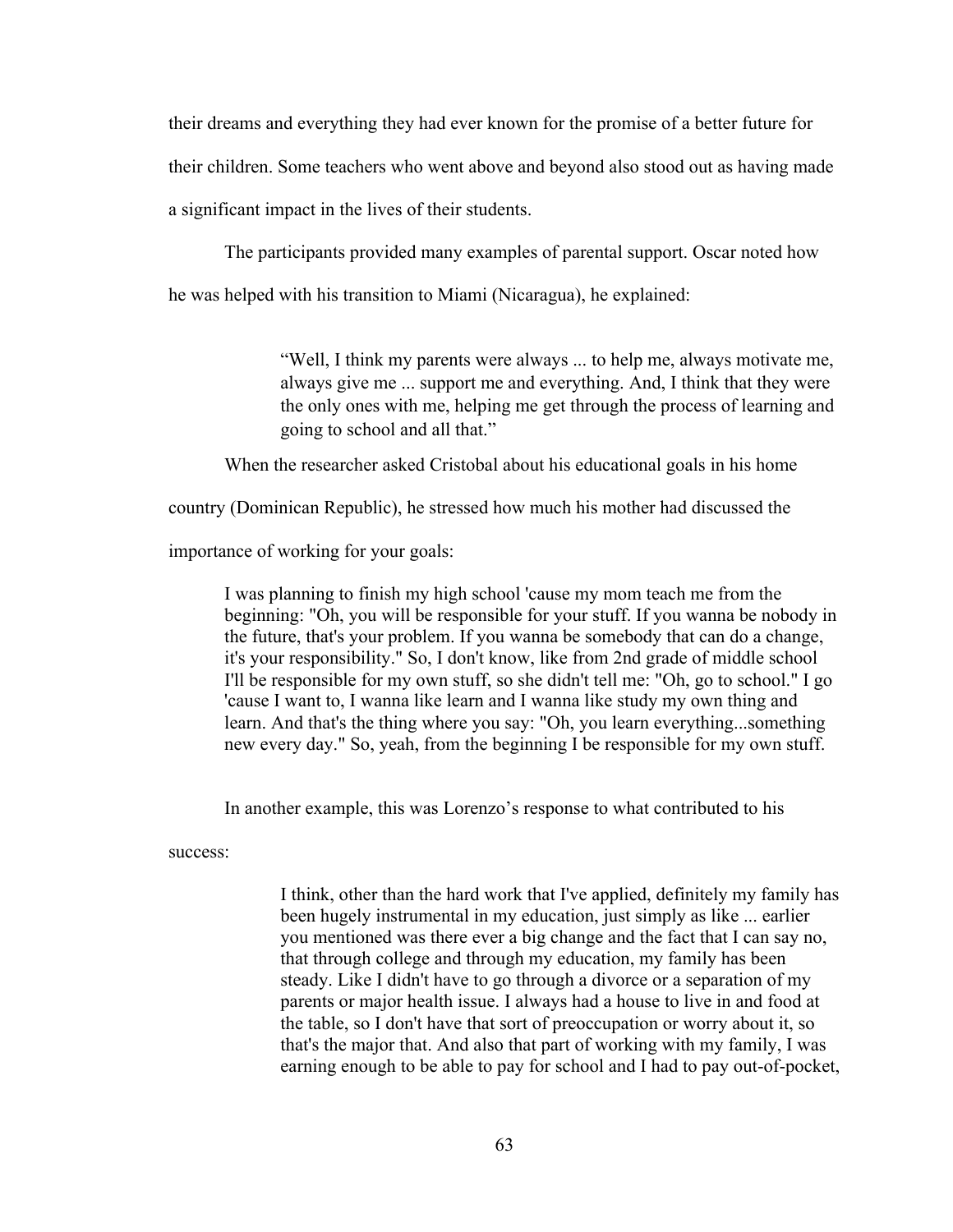because I'm not a U.S. resident or citizen, I don't qualify for financial aid or anything like that, so being able to work with my family and being able to earn enough to pay out-of-pocket was definitely the biggest thing that helped me.

When asked what her educational goals were when she was a child, Gisela

answered:

Well, my mom always had me getting good grades. Bad grades were just not acceptable in my house so my entire life pretty much has revolved around school. I think because of that I'm who I am today, like a hardworking person and student. My mom always wanted the best for me so because she was unable to get much out of her education in the Dominican Republic and she moved here kind of late in her life, she found it important for me to take advantage of the American education system and do as best as possible, and go to college and university. So that kind of led me to where I am now…

The participants had positive feelings towards their elementary, middle, high

school teachers and professors. A group of participants felt that they would not have

made it as far as they did without the help of these educators. Rosa had this to say when

asked about her first school experience:

In elementary school, I went to South Hialeah from 1st to 5th grade and I think that was a really good school. I had really, really good teachers. My teachers were very nice. I mean, they were nice when they needed to be, but strict and stern when they also needed to be. I had really good teachers, that some teachers were very encouraging. I remember my 2nd grade and my 5th grade teacher, they would just praise me a lot and just tell me, "You're a really good student." I think that kind of gave me confidence at such a little, young age to do better than my classmates.

Rosa felt that her elementary school experience had served her well because she was given support and structure at the same time, which helped her succeed in her future studies. Karina credits both her mom and teachers for encouraging her to continue: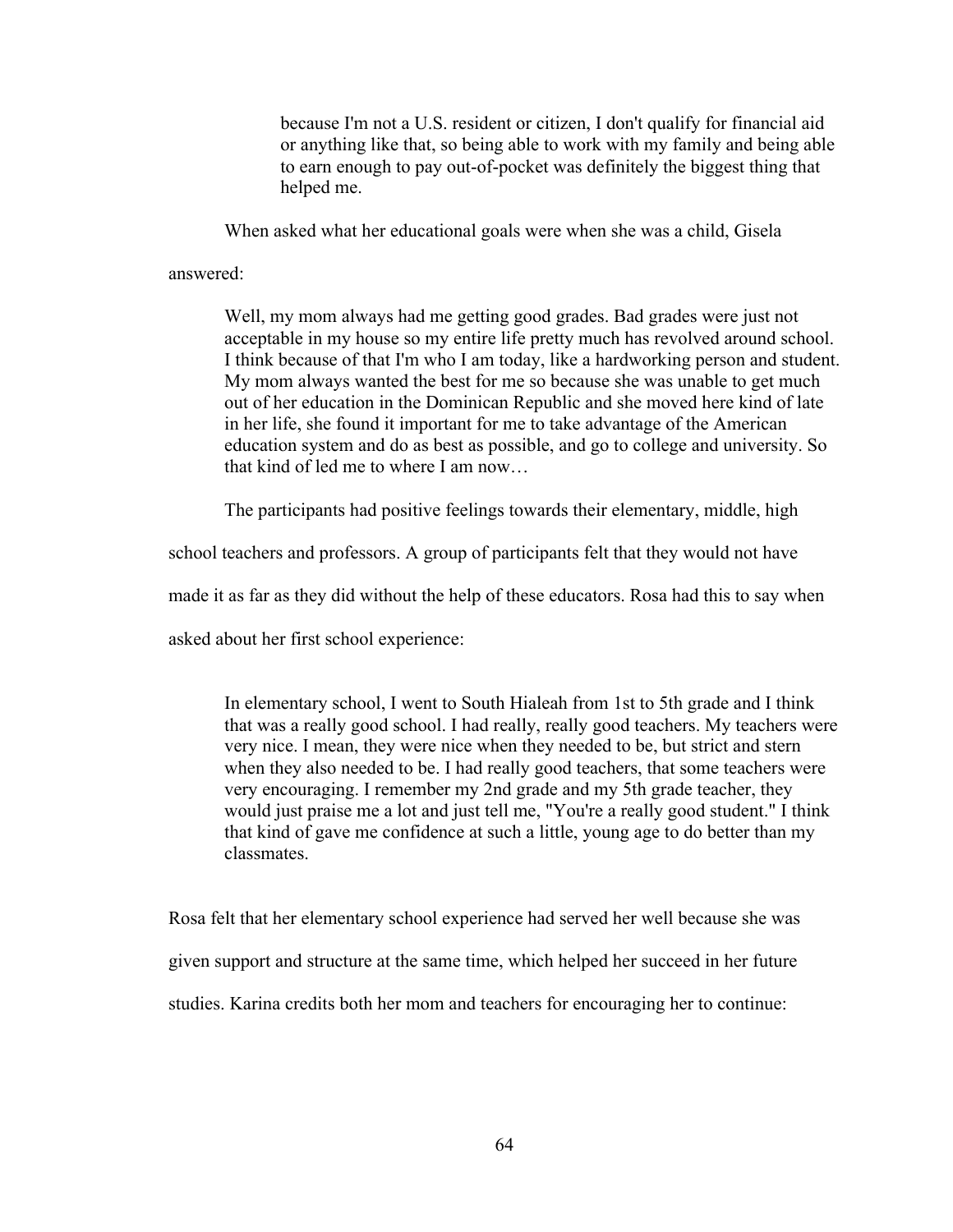First of all, was my mom. There were days when I didn't really want to go to school, and she would always be like "you need to go, you don't know what's gonna come ahead of you, you should go."

Second of all my teachers. Also, my cousins, they were always encouraging me to do better, to learn more, to adapt. It was okay if I failed. They would always encourage me to keep learning.

David talked about one of his science teachers, and how this teacher helped them

to look beyond the labels:

He used to work a lot with Mr. V. to try to get us to look outside the box, and I think because we labeled ourselves as ESOL kids and that's how we saw each other, but their whole point of view was you can't look at yourself that way, you have to look beyond. You're not an ESOL kid, you're a kid, you are developing in your studies you need to look forward to college you can't be labeling yourself now and put trust in yourself.

Some teachers helped the participants develop their writing skills and a love for

the subject matter. Gisela expressed it this way:

A teacher ... Oh, in fourth grade we have to take the Writing FCAT, and I remember my writing teacher Miss A., she was always very helpful with writing and stuff. She was probably one of the best writing teachers I've had because well, first of all she built the foundation that I have to write, which I love writing. So I think that it must have stemmed through her because she was the first person to teach me how to write a proper essay and get creative with my writing and such.

A few of the participants were inspired by their college professors. When asked

what teachers made her feel more comfortable, Estefania responded

A teacher that helped? I've had a lot of teachers. Well, as an adult. Professor M. has made me feel better about college. She's very helpful. I've taken English before at another college and I didn't do as well as I'm doing now. She is teaching me and she's a very patient person. I've learned a lot from her. And I kind of don't remember my teachers as much, so that's why I'm using Professor M. as an example.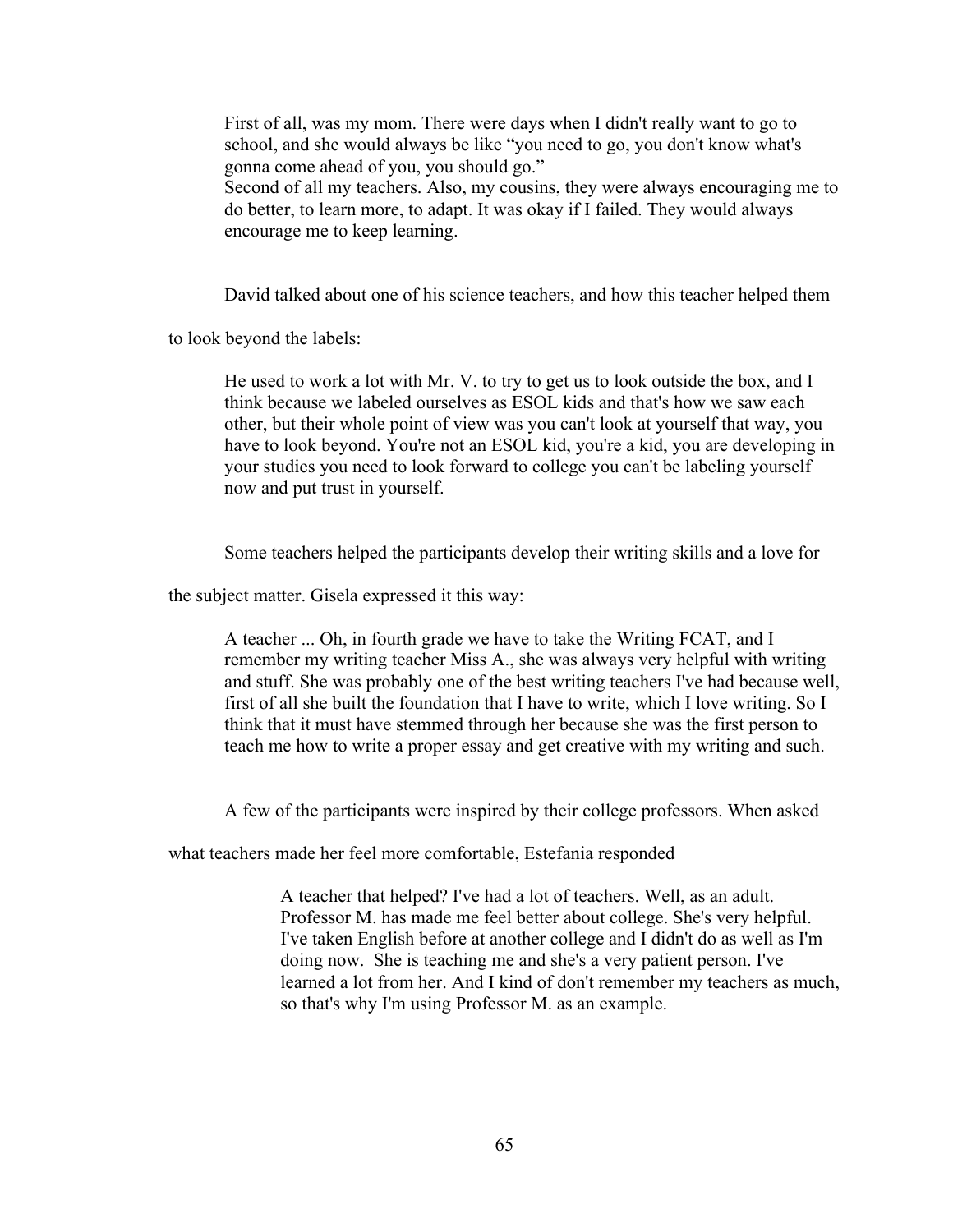As evidenced by the comments above, the support received from parents, teachers, and other family members, laid the groundwork for future success the participants spoke about how their family members and teachers motivated them to succeed and never give up, even if there were obstacles along the way.

All 14 of the participants had been inspired to succeed by adults in their lives whom they admired, such as a parent, teacher, older family member, significant other, and friend, which parallels Bandura's (1997) idea that role models could be powerful sources of efficaciousness beliefs about performing well academically and persisting in college. The participants described the positive impact these role models had on their **lives** 

Cristobal replied that his girlfriend was his motivation to continue his education:

Yes, my girlfriend. Well, by that time she was not my girlfriend but she was a nerd. And I will say: "Hey, she was a nerd." And she is. But she was always telling me: "Do your work, do your work," when I was lazy. And now she's going to UF and I try to break my neck in college so after two years I can go to UF and probably take classes with her.

Estefania looked up to her older cousin as a young girl because she was attending

university:

I did have an older cousin. I think they were in college at the time. I think it was my cousin. She was going to UM. I used to look up to her. I think she went to UM. I don't know, it was a long time ago. But she was my first cousin to graduate out of the family.

When I asked Gisela if she had someone had inspired her to continue her education, she replied:

To be honest, my mom is my role model. Although she didn't really get much of an education in college, she was always my inspiration because she made a lot out of what she had. She's always been a really hard worker despite not getting an education, like such a strong foundation in education. And when she went to school in the Dominican Republic, she went to school to be a secretary because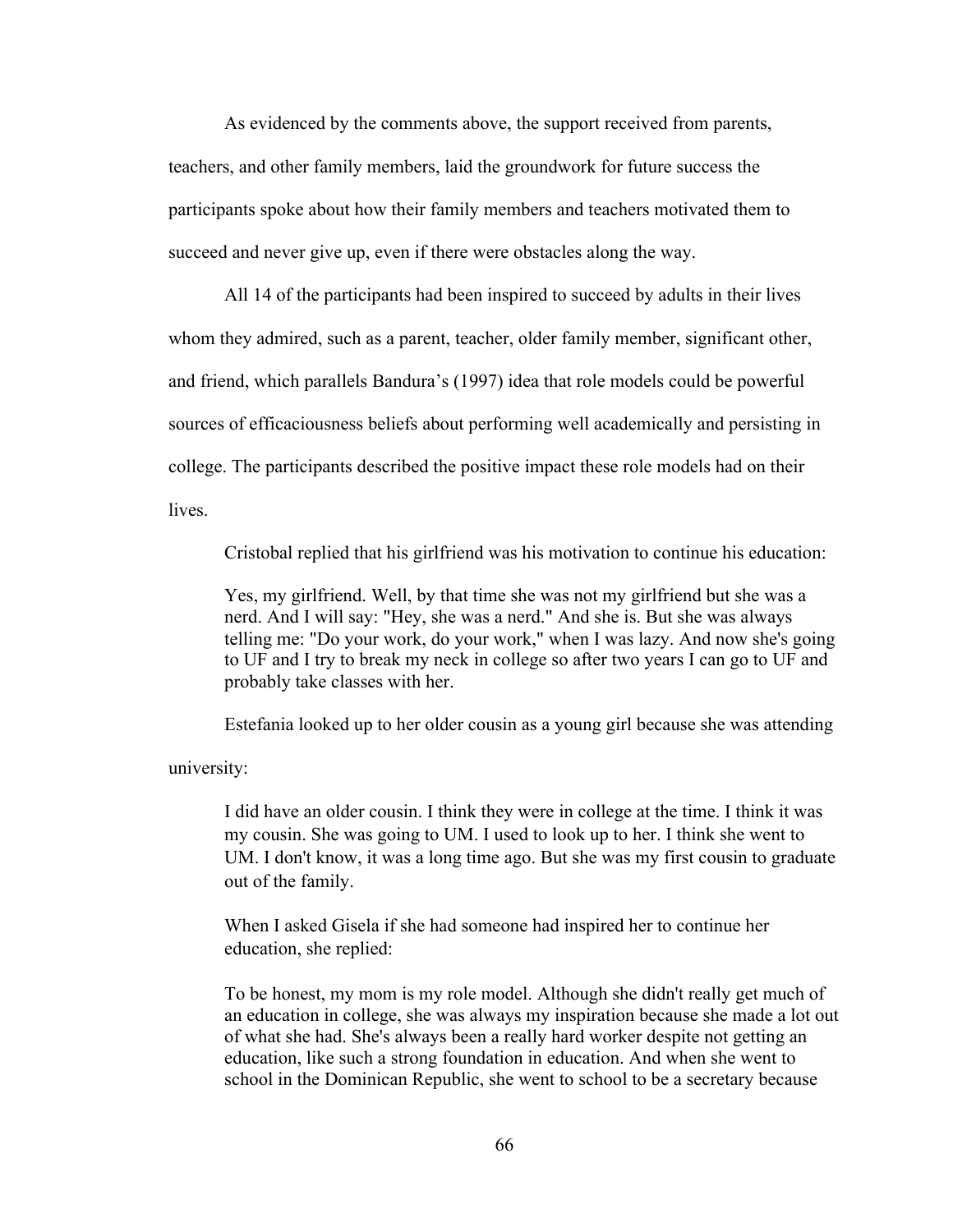that was really because of what her dad made her do, because that was kind of like a woman's job over there. She always inspired me to go beyond that and go beyond gender roles and stuff. So she was definitely my role model when it comes to school. And she always told me to get good grades. She was always very hard on me.

Sofia had a similar answer:

Yes. My Mom. My Mom. Definitely, my Mom. She's a role model. She went to University when I was a like around one. I remember her taking me to University with her. You know the teachers would take care of me while she was taking a test. For me, she was a super Mom and she's my role model. That's why I want to do this for her. I want a finish my college because of her. She is the only reason why I want to do this.

Rafael's father's advice made a lasting impression on his future career choice:

But he got so ... that is, his engineering degree, he worked his mind off, he was able to found himself four or five different companies some of which are still running over there. And even though he suffered financial setbacks and got divorced and what not, he was always the one that I'm like, 'listen you gotta go, it doesn't matter what it takes, it doesn't matter how long it takes you just gotta go get your degree even if you don't end up using it, you have something to fall back on, like that's something that you need to take care of that.'

These role models led them through their strong work ethic and desire for these

young people to succeed. This strengthened the participants' resolve to continue the

struggle because they would always be there to guide them.

The Power of Motivation in the Pursuit of the American Dream

The American Dream is defined as "the ideal by which equality of opportunity is available to any American, allowing the highest aspirations and goals to be achieved" (en.oxforddictionaries.com, 2018). All the participants or their parents arrived in the United States searching for a better life for themselves and their families. Reasons for leaving their countries of origin included improving their financial situation, obtaining a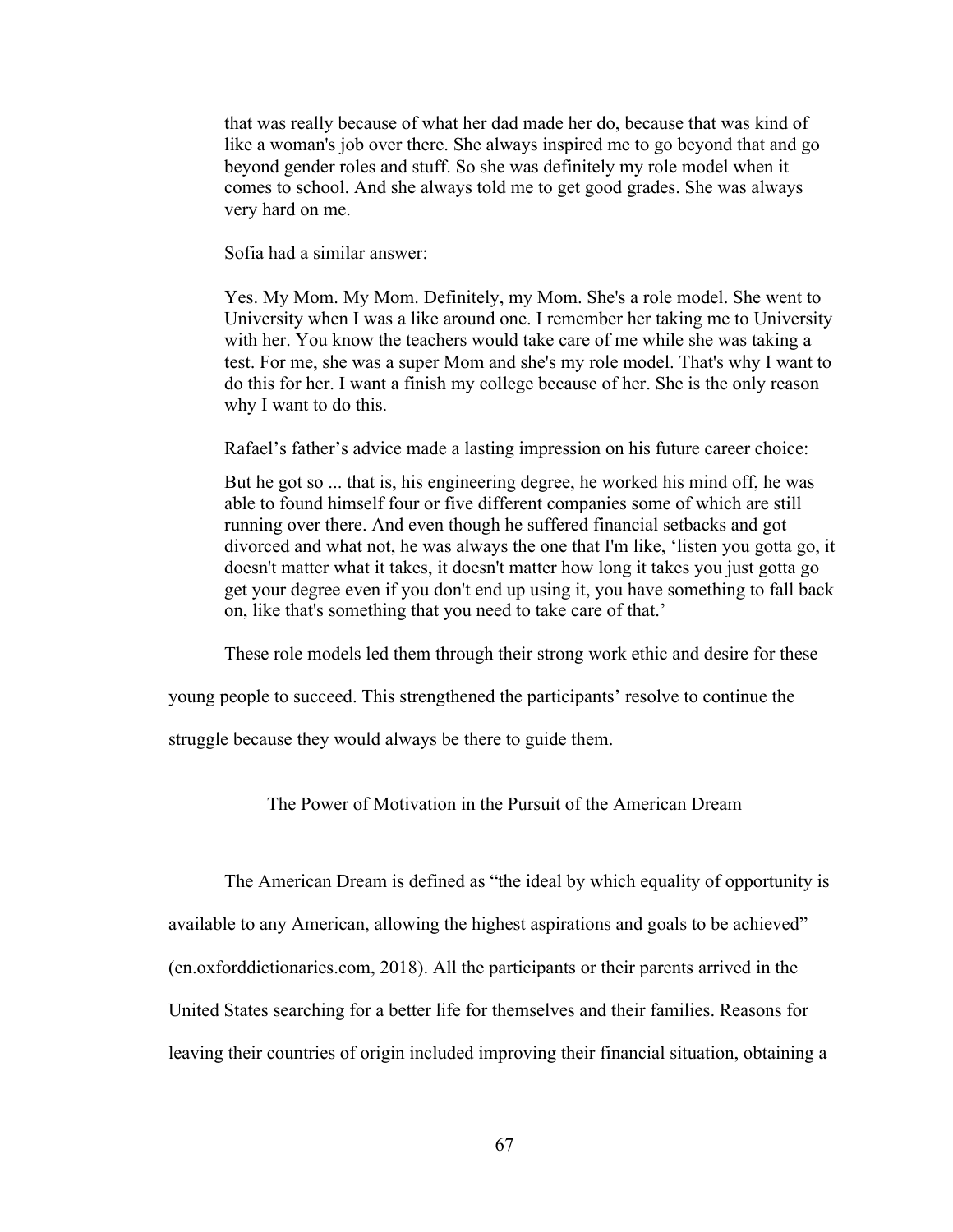better lifestyle, seeking educational and employment opportunities, escaping corruption, and following family to the U.S.

The pursuit of the American Dream was present in all of the participants' interview responses in some way or form. The researcher did not directly ask the participants about the pursuit of the American Dream, but the subject often came up as a response to "What were the reasons that brought you here?" In each case, the participants spoke of how either they or their parents left everything and everyone they knew in search of a better future. They also described the challenges they experienced when adjusting to their new lifestyles—learning a new language, finding a place to stay, searching for employment, going to a new school, and the process of documentation.

Rosa, whose family emigrated to Miami from Cuba during an extreme financial crisis in Cuba precipitated by the dissolution of the Soviet Union, remembered as the "Special Period" when she was only a toddler, describes it this way:

Yeah, I think financial reasons might've been the biggest motive. I was born during the Special Period in the '90s and my parents had applied for the visa in 1993. They applied before I was born. You can only imagine having twins, because I have a twin sister that would've added to their financial burden. I think it came at a good time in their lives. I think there weren't any issues with the government or anything like that, that I know of.

Danilo remembers leaving Cuba at the age of 11, and responded, "I just kind of migrated with my parents just in the search I guess of a better life." In contrast, Mayra's family simply followed her father to Miami. She explains: "You know he did the process to get the visa and everything? That was the reason, the major reason what I came to this country, to be honest." She admitted that even though she had moved here due to her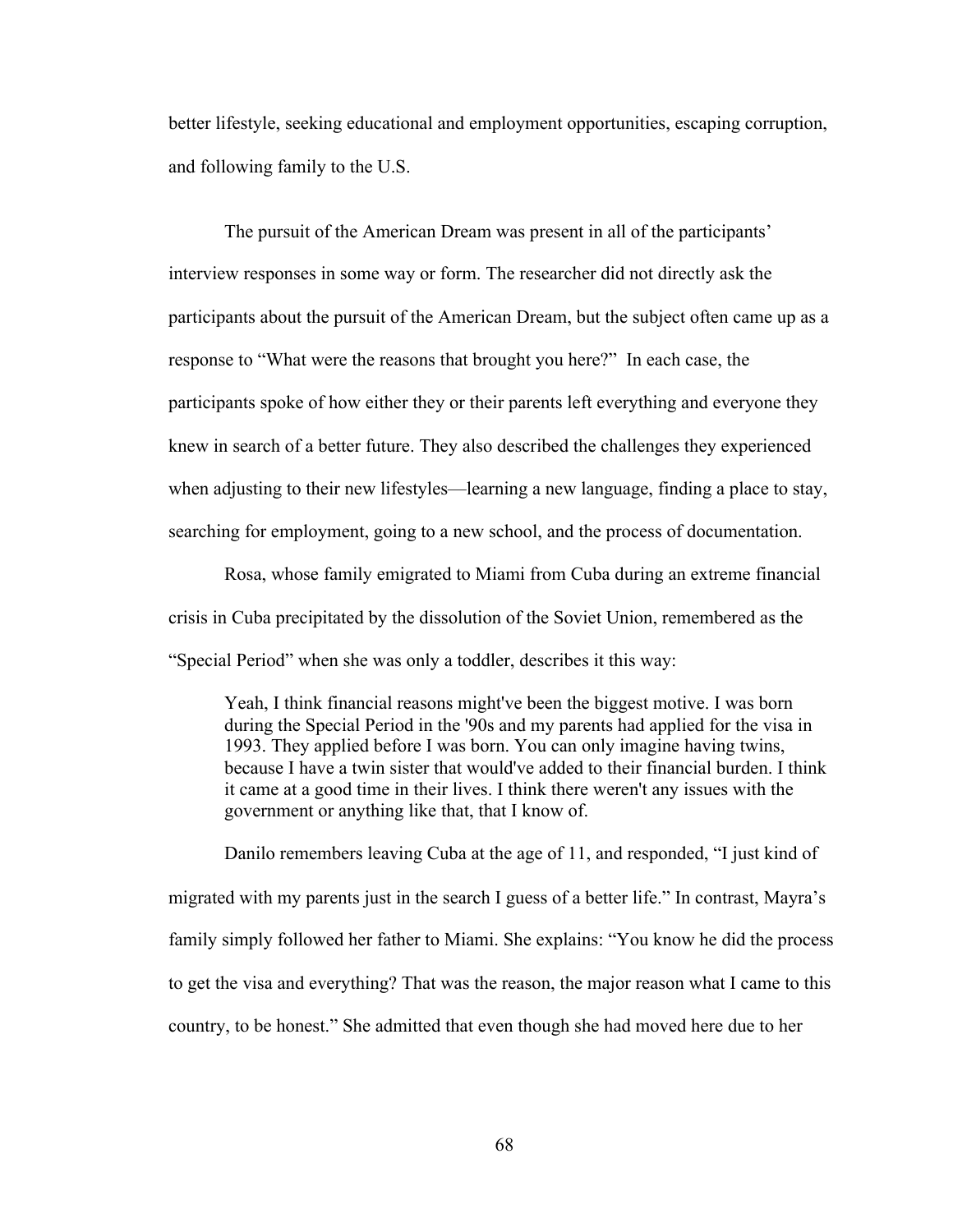parents' decision, she would not have had the opportunity to study medicine. She describes it this way:

Yeah ... Not really because my mother didn't have the money to pay me for Med school because in Ecuador after you do high school you go directly to Med school. So we basically were talking about if I'm going or not but I wasn't sure if I was going to Med school.

For Karina, there were several reasons for leaving Honduras: "…especially in the

financial area, it was very tough being over there. Also, wanted to see my mom too.

Different way to succeed. I got to study here." Due to financial difficulties and not

having her mother's support in Honduras, Karina knew that it would be difficult to go to

college if she stayed in her home country. For Karina, success is equal to a college

education. She stated:

As many people say, success is a path not a destination. Every day that I wake up and am reminded that that day I will go to college, I feel successful. All that I went through to high school, even though there were good and bad days, I just feel motivated to go.

Getting a good education motivated Oscar to come to the U.S. when he was 14:

"Well, first of all it was for my education. And yeah, that is basically why I came here to get better and study and be someone in life, a professional."

David's parents also left Cuba for the same reason as Oscar: "My parents wanted me to have a better education. I did not have an option obviously because I was 10 years old so that's the main reason because I wanted to like have more options for me and my sister."

Charles left the Dominican Republic for financial reasons: "Dominican Republic,

they are a good economy, so we come to here, a better economy."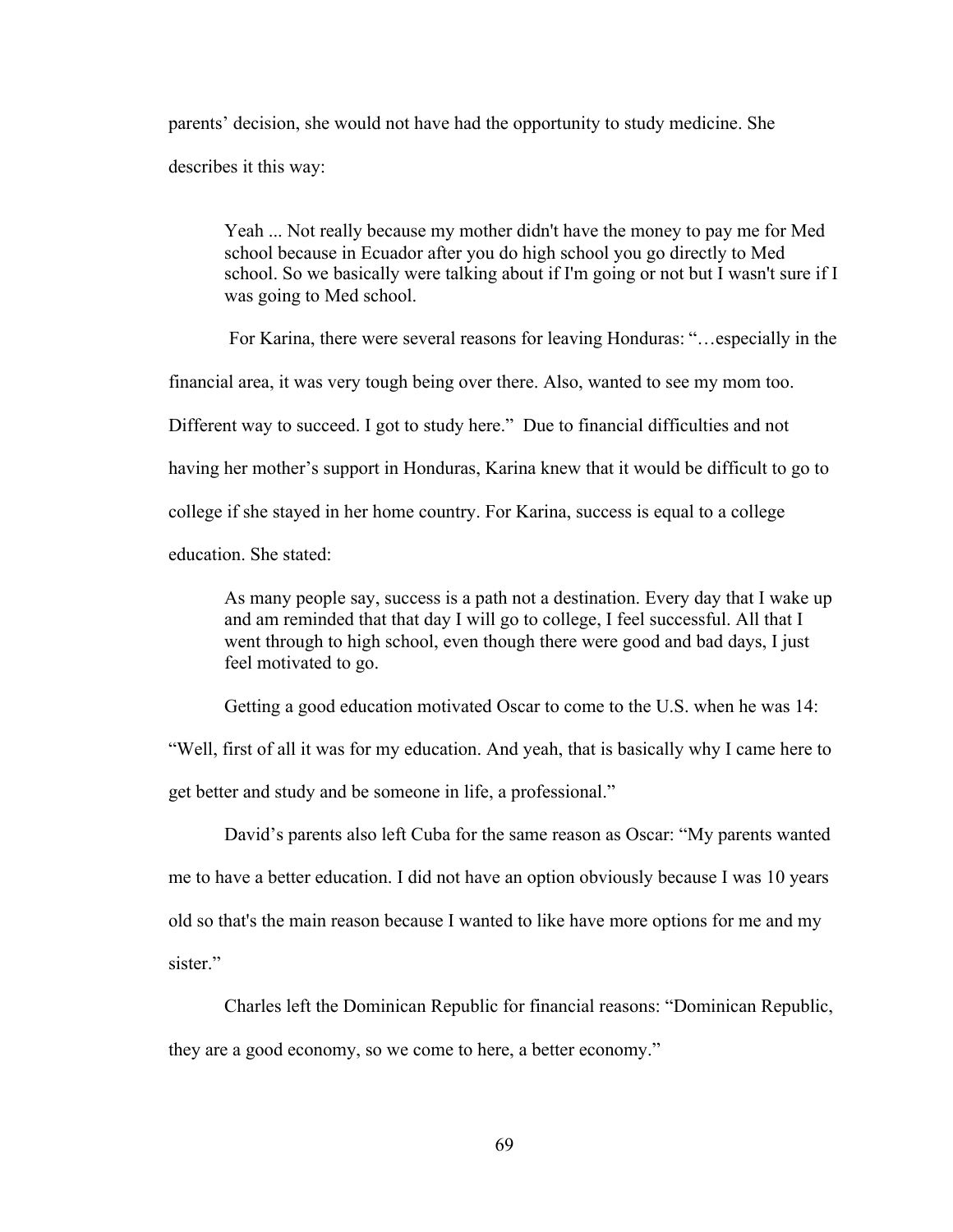Estefanía's parents are Salvadoran and Mexican; she was born here. Her parents

did not have it easy in their native countries, particularly her mother who has been

working from the age of six. She explained:

They left ... Well, my mom started working when she was like six years old. She didn't really go to school so she wanted to make more money, so I guess that's why both of them came over here. For a better future for themselves.

For Cristobal, there were various reasons why his family decided to come to

Miami:

Well, my mom got marriage with somebody that was living here, so he say: "Oh, why you guys don't came here to the US?" And we see it like a good opportunity for us 'cause there are more jobs and they take more serious the education here. So we say: "Oh, let's go there." So, now we're here.

Gisela was born in the U.S., but her parents sought a better life away from the

corruption in the Dominican Republic, as well as to remain together as a family:

I think it just was because ... well, obviously they wanted a better life here. 'Cause they're from Dominican Republic and although it's not as bad some other Latin American countries, there's definitely is a lot of corruption. Also, my mom's sister moved to Miami and her mom moved to Miami too so she just followed around.

In Gregorio's situation, his mom made the decision to leave Mexico for a better

future for herself and his family:

It's not my reason, right, the reason was that my mom, she want the better future for my brothers and for me and she moved to Miami because she say we really need money, the economy in Mexico is really bad so we moved to Miami for the economy reason.

Sofia's mother also sought educational opportunities and a new life:

Okay. So my Mom wanted a better teacher for me. She wanted me to go to college, go to university. She's wasn't gonna be able to live by herself over there in Peru, so that's the main reason why she brought me here. Why we moved here.

Rafael's family wanted to look for new financial opportunities in the U.S.: "I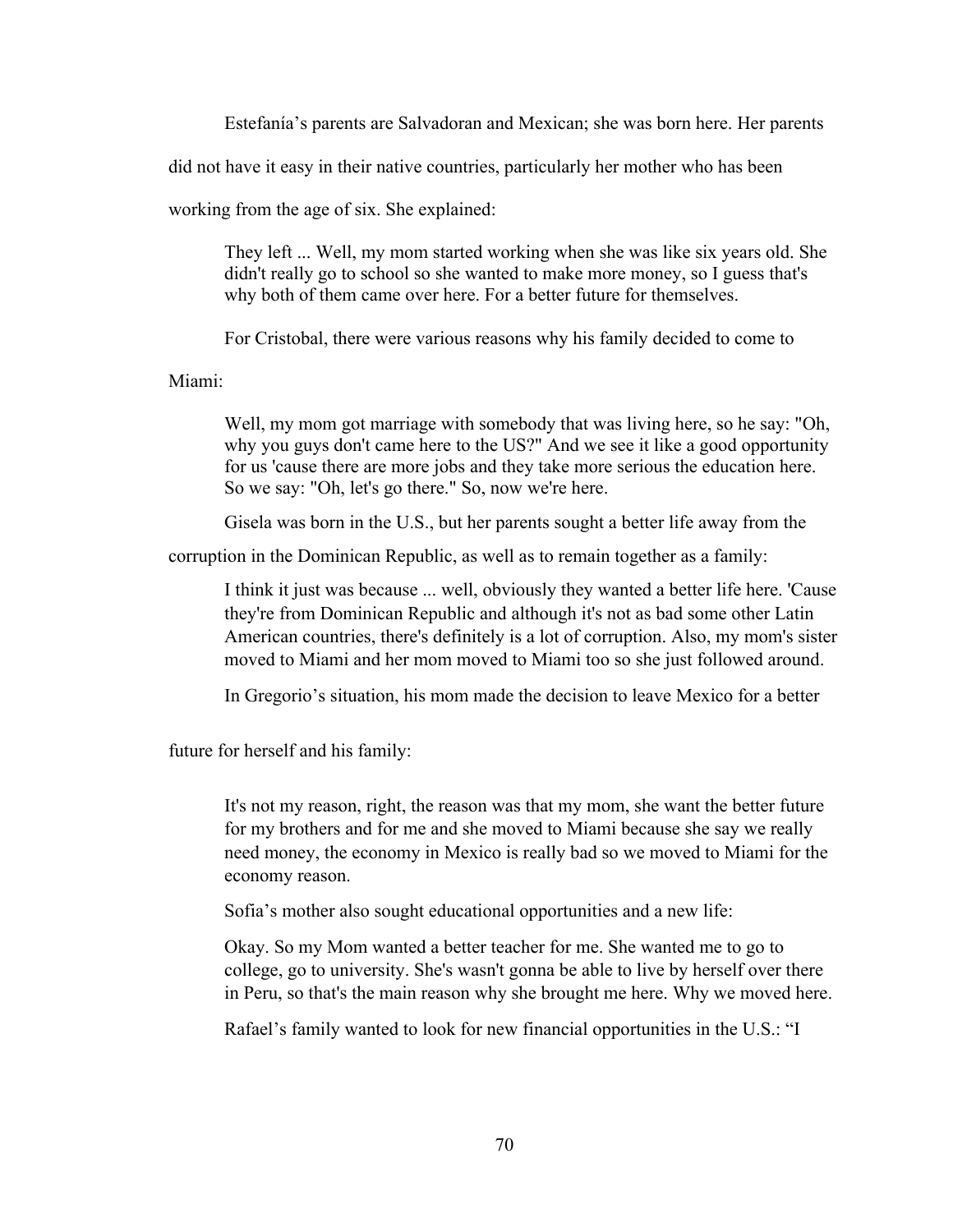know that for some Peruvian families, there was issues with terrorism back in the early

'90s, but for my family itself, was economic, the reason why we came here."

Because adjusting to the U.S. was such a significant undertaking, almost everyone

in the study had family members or good friends who helped them make the transition.

Karina was fortunate to have several family members help her financially and

emotionally to make the transition: "Yeah, my mom and also my dad, my stepmom and

my grandma. They support me financially and emotionally too."

Oscar believes that his parents also supported him not only financially, but through their words of encouragement as well:

Well, I think my parents were always ... to help me, always motivate me, always give me... support me and everything. And, I think that they were the only ones with me, helping me get through the process of learning and going to school and all that.

In David's case, family helped, in addition to the government assistance they received under the Cuban Adjustment Act. The Cuban Adjustment Act began to be called

the "Wet Foot Dry Foot" policy because it allowed Cuban refugees to stay and become

U.S. residents if they made it to land before they could be turned away at sea by the U.S.

Coast Guard (the policy was still in place at the time his family arrived). The policy,

which began in 1995 under President Bill Clinton, was ended in 2017 by President

Barack Obama (Gonzales, 2017).

We got ... I think we there was a wet foot dry foot something like that so I noticed there were some government incentives for us so we receive help from a church but that was associated with government package, A package or some reason and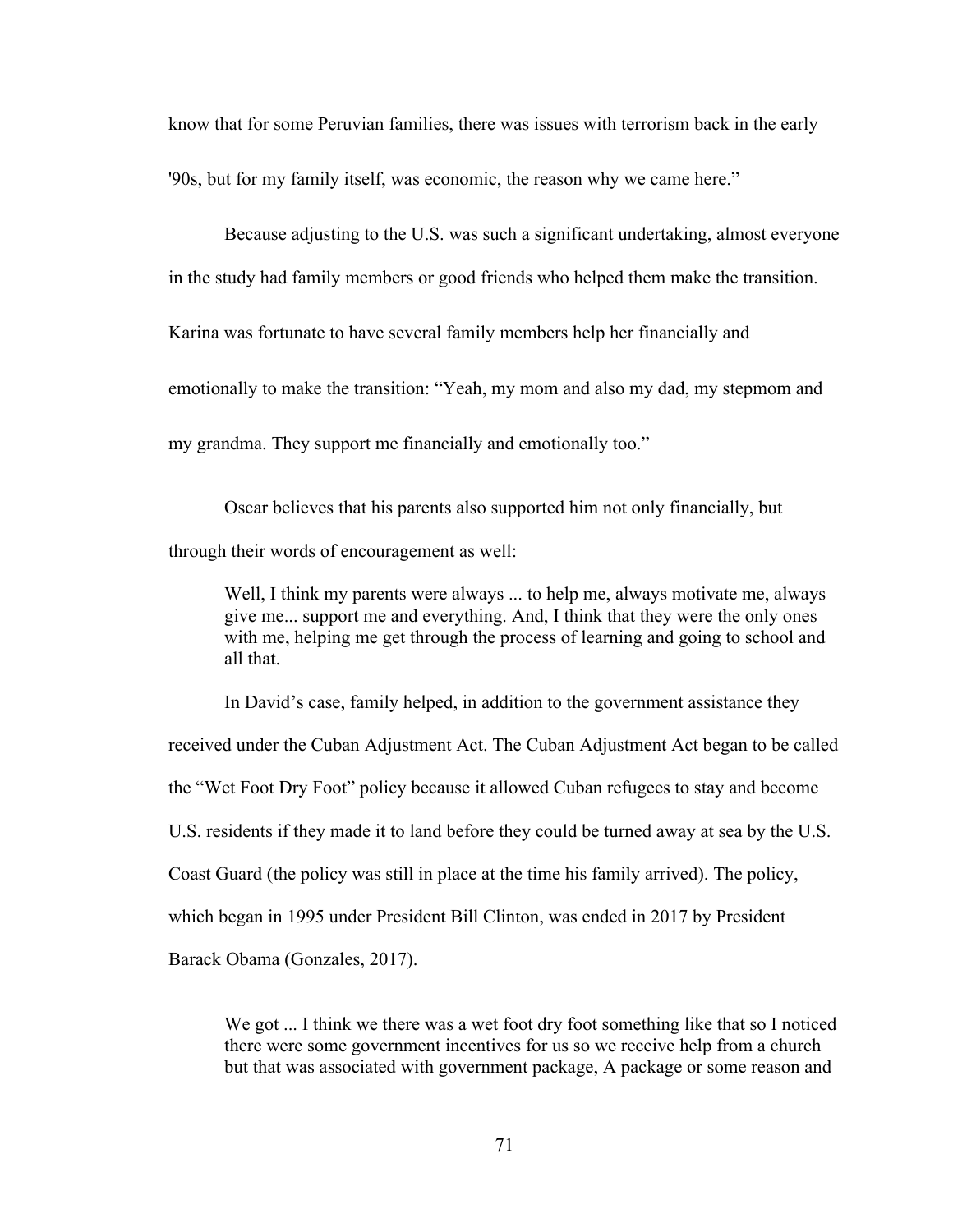then my grandparents live here and we have a big family here so they helped us move along and do all the paperwork and everything we needed here.

Rafael thinks that both his family and the Deferred Action for Childhood Arrivals

(DACA) were instrumental to his success:

Well, prior to having DACA, when I graduated high school, and for the most part of growing up, there was no DACA. There was also no in-state tuition. When I started college back in 2008, I had to pay ... No, I've always had to pay out of pocket, but I had to pay tuition at my immediate college. I was working and getting paid under the table. I didn't have a driver's license. As soon as DACA came in, as soon as we won DACA back in 2012, mine got approved in the summer of 2013. So, I was able to get a job that paid a decent wage. I was able to get a driver's license.

Learning a new language can be a difficult challenge, but the participants felt that

they were supported by their teachers and peers in this endeavor, for the most part. The participants felt that the existence of a large immigrant population in Miami made the learning environment welcoming.

Danilo's experience was somewhat different than most of the participants. He moved with his family to Orlando, whose Hispanic population is not quite as large as Miami's. He felt that he really began to acquire the language when he spent more time with friends who only spoke English. The following is what he had to say about his first educational experience in the U.S.:

Okay, well middle school. That was a little rough at first. Not too bad. I'm kind of a quiet person so it wasn't too hard for me to stay quiet until I got a better hold of the language. I made some friends with obviously at the beginning a little bit more Hispanics, but after that I kind of branched out a little bit and just because of sports and basketball and stuff like that I started hanging out with people who always spoke English and I think that was big in learning to socialize, learning to speak their language. And then transitioned in high school, it felt natural by the time I got to high school it was just ... Middle school was just the transition period and high school was just a normal time for me with normal friends and normal classes.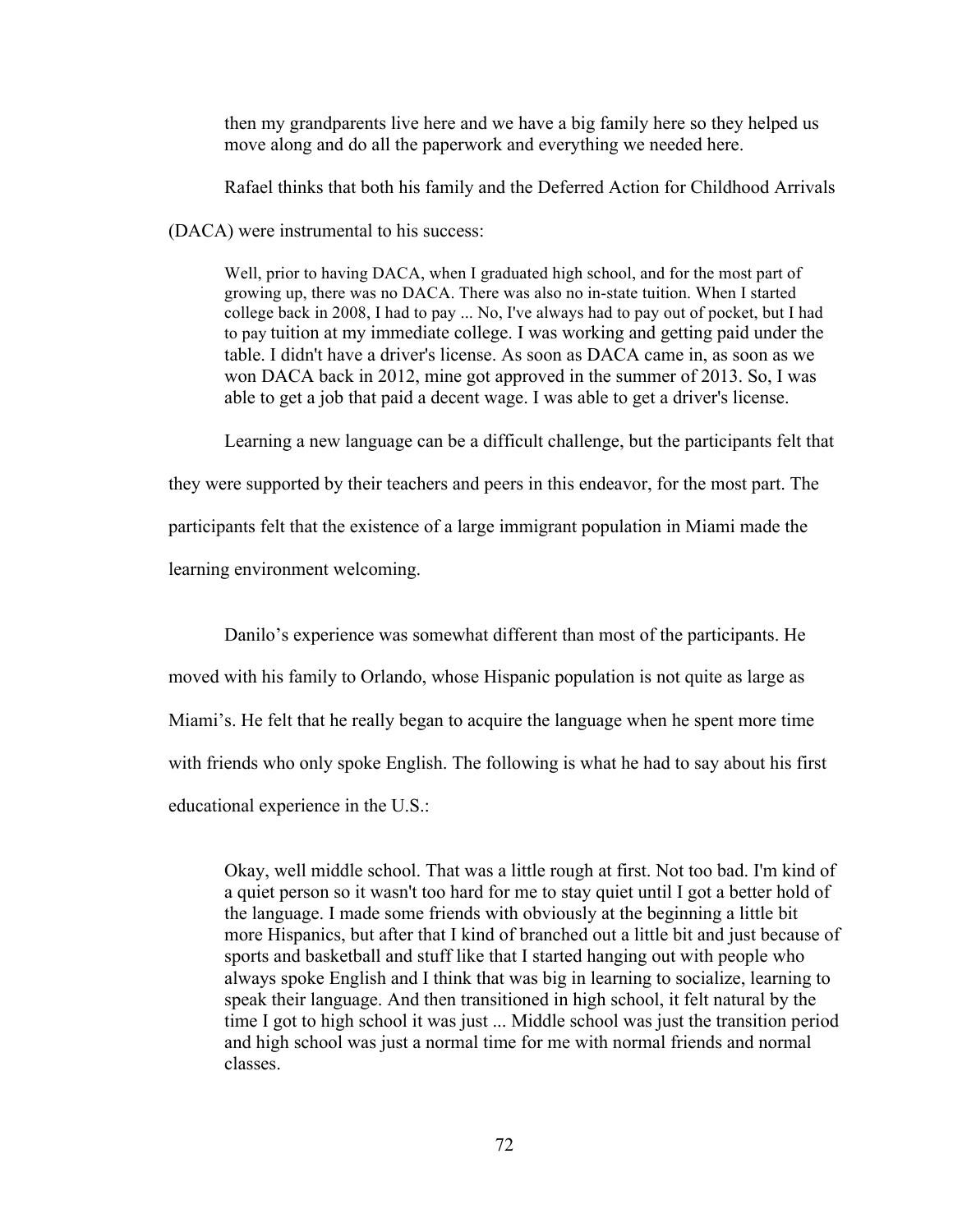Karina thought that her high school experience learning English led to her being capable of doing well in her classes in college, "Alright. Going to high school was challenging. Especially cause I overcame a language barrier. I got to take ESOL classes, which of course, helped me a lot. The language that I know is because of it."

Charles also felt the same way about learning English, especially because he was

older when he arrived in Miami:

Yeah. You know, I had some friends. I asked them ... those guys who talked Spanish 'cause it was really hard for me speaking English and understand the professor when they tell me something. They help me. They help me a lot. Those classes, learning English, I had a professor who ... Mr. A. He helped a lot. He was a good professor for me, and he helped me a lot.

Sofia was challenged not only by the language barrier, but also by having to begin

college after a seven-year gap. Although she had exited from the ESOL program in high

school, she felt uncomfortable with her English skills when she started at Miami-Dade

College:

Okay. I was very nervous and I was feeling insecure because my English. I understand and I can speak it, but it's not perfect probably like somebody who was born here. So I was feeling very insecure. I was thinking like people where gonna make fun of me in the way I talk, the way I say things, the way I pronounce, my accent, but it was actually a good experience. Nobody makes fun of you. They help you.

When the participants arrived in the United States, they had dreams of being successful in the future. They felt inspired by their parents' work ethic and how they struggled to offer them a better lifestyle. Regardless of whether their parents were college-educated or not, they either wanted to follow in their parents' footsteps or do their best to achieve so they would not have to struggle like their parents had.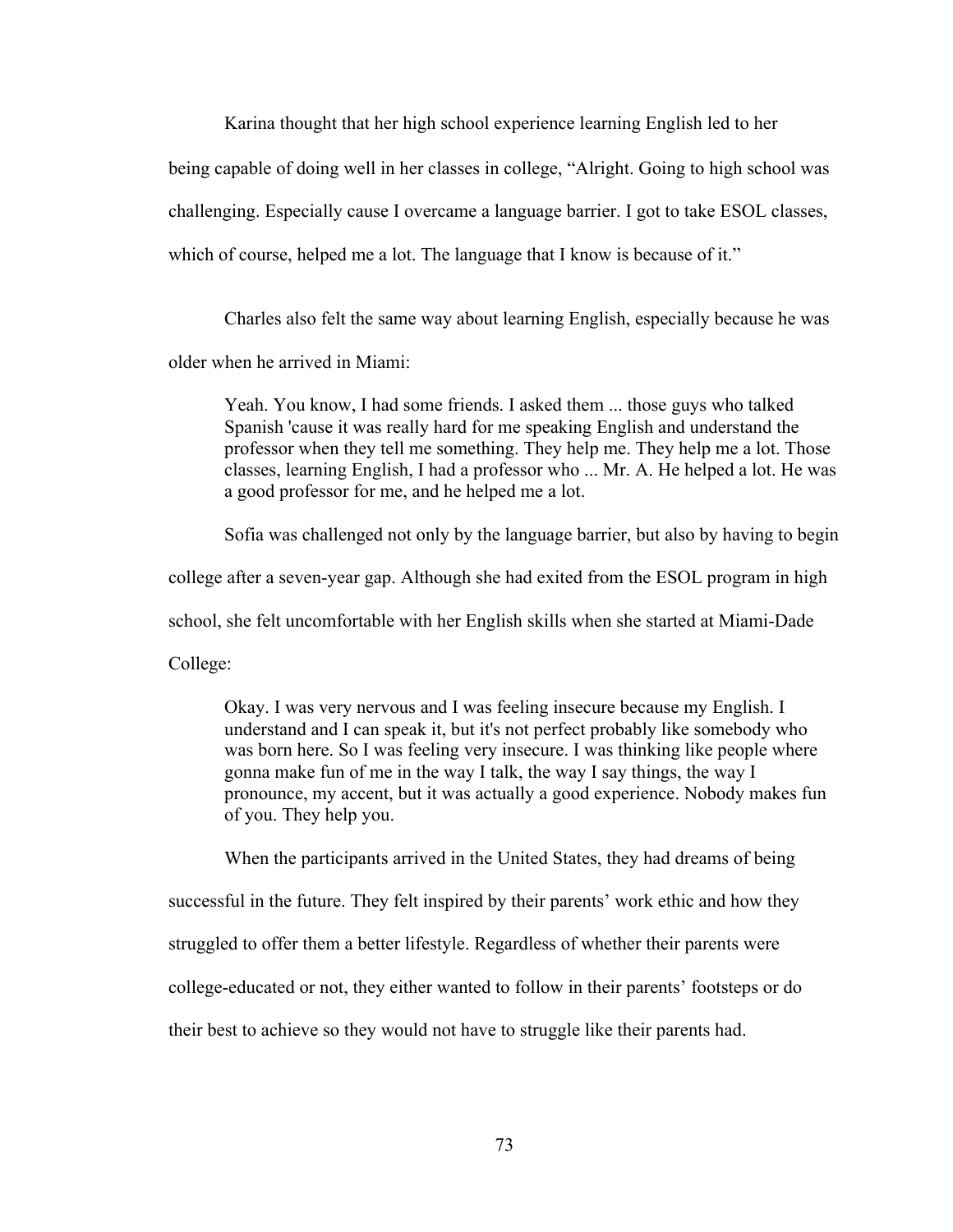Although Karina is still a young adult, she expressed that this has been her

experience with all the parents regarding their intentions for their children's futures:

Ask any parents that will put their kids to study, they will always say that they want a better future for their kids. That was my intention, getting something different from what my parents did and it has been like this ever since.

Gisela spoke similarly regarding parental expectations about education:

Well, my mom always had me getting good grades. Bad grades were just not acceptable in my house, so my entire life pretty much has revolved around school. I think because of that I'm who I am today, like a hardworking person and student. My mom always wanted the best for me so because she was unable to get much out of her education in the Dominican Republic and she moved here kind of late in her life, she found it important for me to take advantage of the American education system and do as best as possible, and go to college and university. So that kind of led me to where I am now.

## **Difficulties in Navigating the College System as First-Generation College Students,**

Despite the hardships and struggles to move to the U.S., the participants still had another large challenge to overcome. Each of the participants had to learn to navigate the higher education system and overcome barriers (Cross, 1992) to be able to attend classes, juggle work and family responsibilities, and pay their tuition or obtain financial aid.

The participants in this study all expressed the intent to persist until graduation,

with some of them intending on pursuing graduate studies. Cristobal expressed his

struggles with work and studying this way:

Yeah. In my family, 'cause I wasn't there whole day until 21:00. But in my employment status, I had to quit from my job 'cause I knew that my studies were more important. So I need time to do my work, so I say: "Oh, I'm gonna quit." Even though I can find another one but I need time to do my work, so I decide to quit from my work. And probably I will find another one in this semester or something, next week, probably. But right whenever I need time to finish my work, I prefer to quit from my job so I can finish my work and have good grades.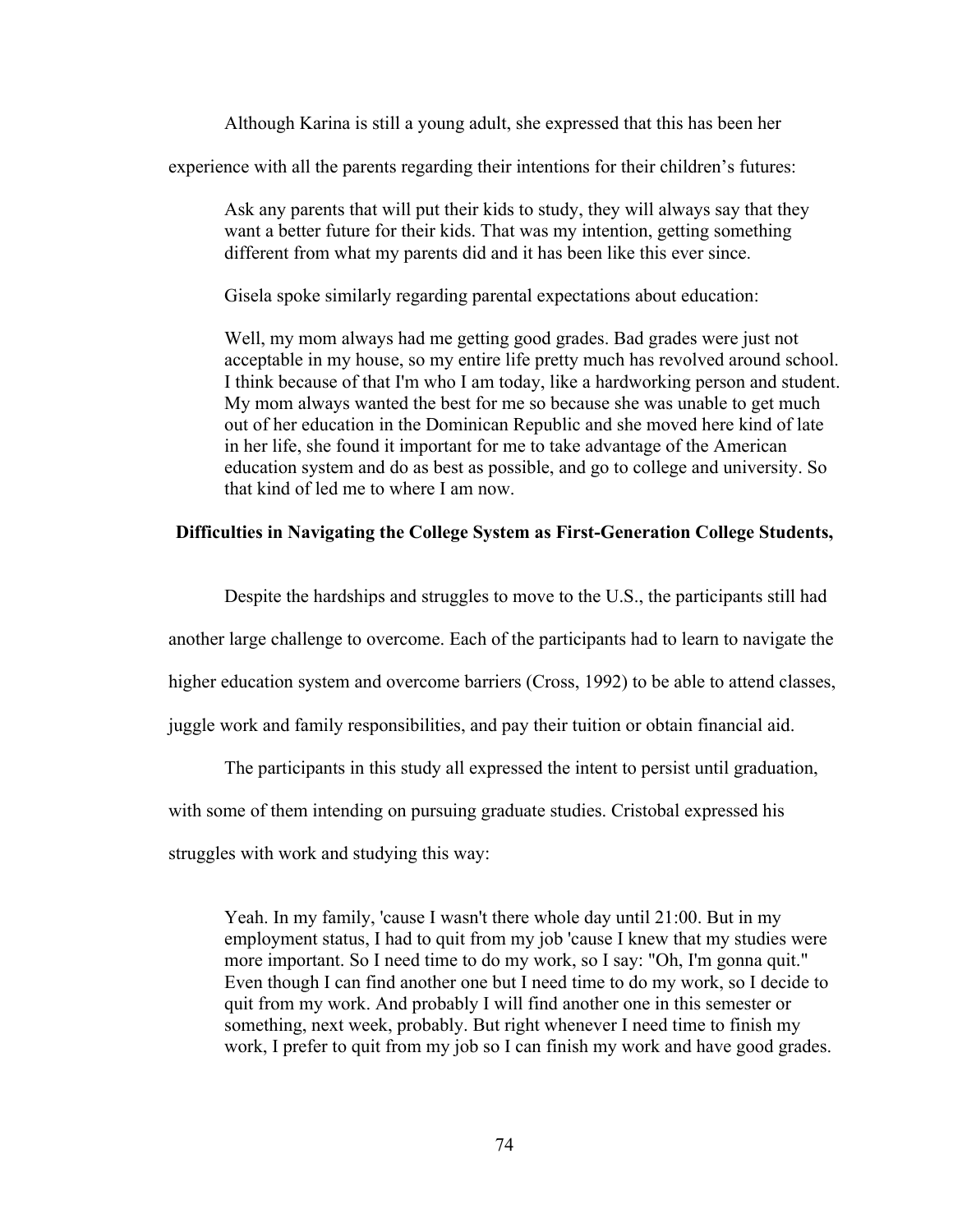Lorenzo believes that most of his struggles were due to his undocumented status:

I'd say no. I think the biggest obstacles was first not [inaudible 00:45:31] because I was documented and then I've managed to ... it has been difficult at times to pay for my tuition because I pay out of pocket. It has been difficult at times, but I've managed somehow to scrape something or pay with a credit card and make up, so I think definitely finance has been a difficulty, but I've managed to do it or managed a way around it, so, but I think that's really the only thing that's been a barrier to me and my studies.

Despite having been born here, Gisela and her family still struggle. She receives

financial aid, but it is not enough. To her, the main obstacle was:

My family doesn't have a lot of money, so I definitely have to work in college in order to get by, I think, and not be so deep into student debt. I'm currently working three days a week. All afternoon, which kind of takes the fun out of school. And compared to most of my friends who don't have to work during college to get by. They definitely have more time than I do so it kind of sucks that I have to work, but I've got to.

Sofia seems to struggle the most between juggling family responsibilities, full-

time employment, and college due to how her life has changed the third time she

attempted to go to college:

Yes. Actually, yes. I have to ask my Mom to help me with the kids because after get out of work, one I usually pick them up and take them home and do homework and do whatever I need to do with them. But since I'm going to school after work, I have to pick them up, drop them off at my Mom's house and she's the one who actually takes care of them after 6. And then the next day, I have to get up early so I can pick them up from my Mom's house and take them to school and then I can go to work. It's a lot. It's a lot. I'm tired. By Monday night, I'm already dead, but I have to do this. So yes, there were a lot of changes.

In Rafael's case, his undocumented status interfered with completing his degree in

four years. His hopes of attending the universities of his choice were also dashed. Due to

having to work full-time to pay for his classes, he has spent ten years trying to complete

his Bachelor's degree.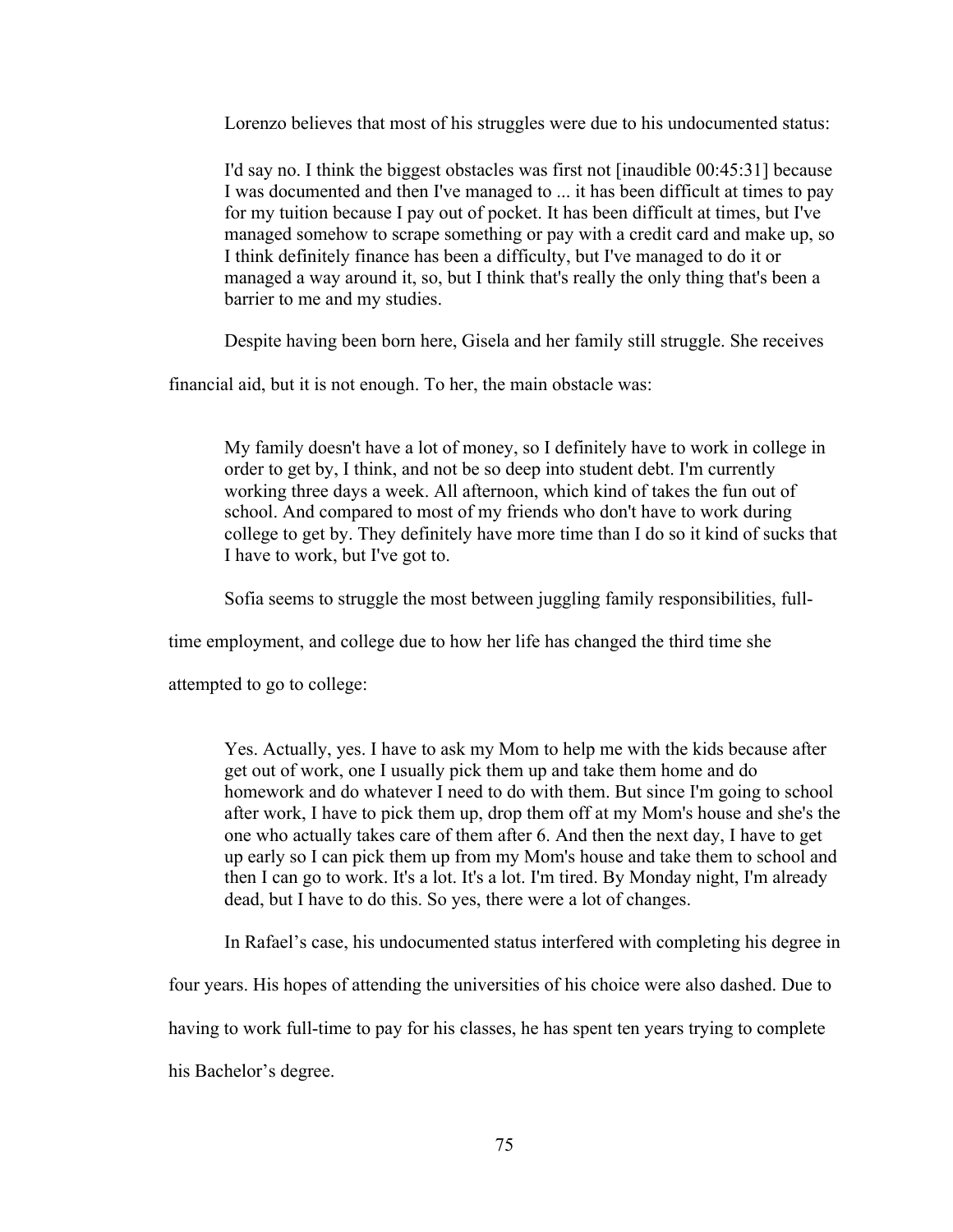My intentions when I started college was to finish in four years. I guess I hadn't come to full realization that me being a college student was not the same as my classmates, my high school classmates being college students, because I could not afford to pay full time. I have to work. I did not get any federal aid. I wanted originally to do two years and transfer to UCF and UF as soon as I was done, but given the reality of the situation where I had to work to pay. I was always working to pay the next semester. That unfortunately did not become a reality. Unfortunately, 10 years later, I'm still here, but I have decided as always to keep moving forward and finish my degree either way.

In addition to these challenges, the participants experienced difficulties with

subjects like mathematics and writing. Other challenges included time management and

procrastination. Zimmerman (2000) talked about how procrastination and time

management were major self-regulation issues for college students, especially for those

who are nontraditional and have to work to support their studies.

Rosa describes her difficulties with procrastination and math:

My academic weaknesses, I can tell you one right now is procrastinate. I don't know if that's a weakness, but I procrastinate a lot and that really hinders ... I could do so much better with my assignments and my work. I could be giving 100% but right now, I think I'm just giving like 75. That's been enough for me to get good grades, but I like to do better at my classes, but I could be giving more. I think that's just because I burnout very easily. If I have a lot of stuff to do in a week, then I'll just sort of ... Just I'd rather take a nap instead. I don't know if that's an academic weakness but it's definitely a weakness of mine. In terms of academics, like subjects, math. I'm not very good in math. Thankfully, the majors I picked don't really require much math, thank God, because I just ... the two last courses that I had to take required, I got Cs on both of them and that was enough to pass, I was very happy. Thankfully, I don't take that anymore. Yeah.

When asked if she had sought help for her procrastination, she responded:

No. I've so many things going on, to sit down and reflect on why I'm not as successful with something than with other, I just don't think I have time. I don't think I want to mentally sit down and think about that, because sitting down and admitting you have a weakness is something I don't many people want to admit that, you know? So.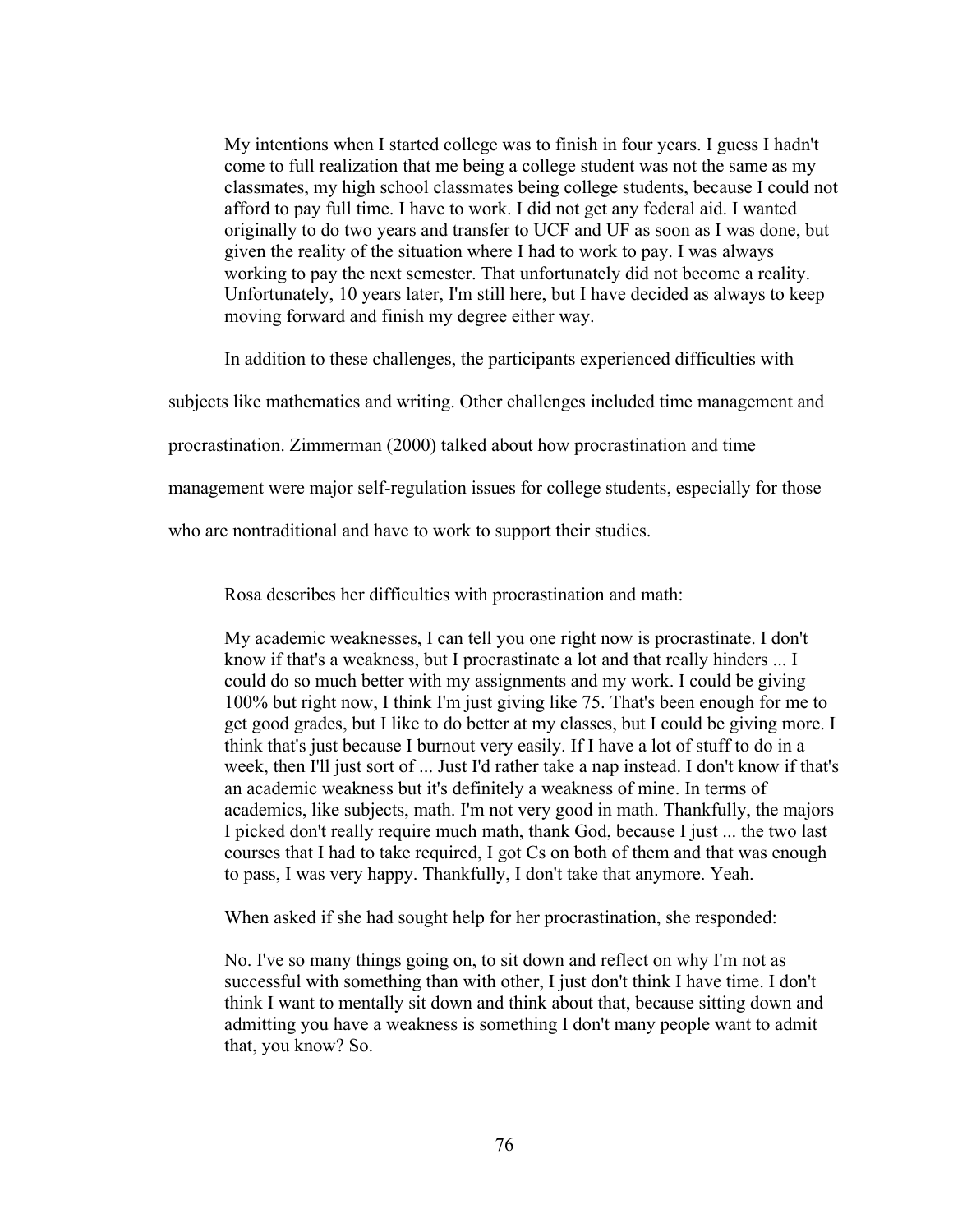Some of the participants like Sofia, Oscar, and Danilo felt they lacked time to obtain help with their weaknesses, acknowledging that it would be helpful, but perhaps some of them felt more like Rosa did. It could be they were unwilling to admit their weakness for fear it would cause others to change their impressions of them. This suggests that their efficaciousness levels may have been low. Those who are highly efficacious are more likely to take risks, making themselves vulnerable to someone else in a learning setting by admitting weakness, for the sake of learning (Bandura, 1997). This may also be linked to the participants' self-concept as a learner (Knowles, 1990) as well. It is not unusual for adult learners to have poor learner self-concepts and the thought of making oneself appear weak in front of their peers or instructors can be perceived as being problematic at best.

Mayra also felt that she had a problem with procrastination when asked about her weaknesses. When asked how it had hindered her, she answered:

Because last week, I needed it to do this math work and I was saying, "Oh, I'm going to later and later." Until the day after I realized I had to do a tons of work in just one night.

When asked how it had affected her test, she said,

"It didn't affect but I was then all night up and the next morning I was so much stress and everything because I didn't sleep well."

Danilo's response that his weakness was the subject that many of the

participants also struggled with: math. He explained:

I'd say mathematics. I guess that changed at some point during high school. It just became a little tougher for some reason and it's still the hardest subject for me ever since sophomore year high school.

When asked how this weakness in math had hindered him in school, he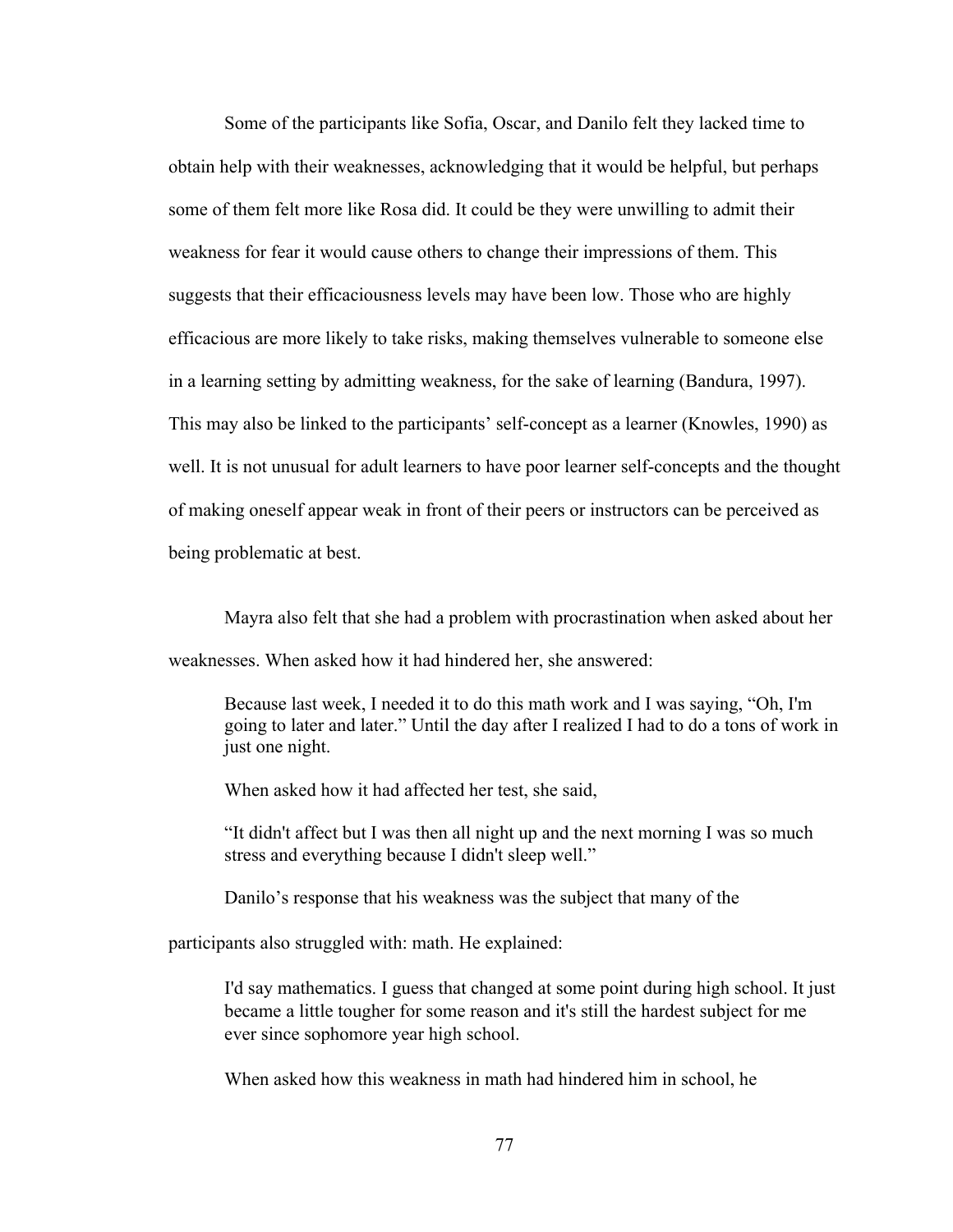responded "By lowering my GPA when it comes to math classes. And I guess also when it comes to certain areas of science and physics and chemistry."

The students had different reactions when they experienced college life for the first time. Most of the participants would be considered nontraditional students because they are commuter students who work and go to school part-time. Some of them are older than traditional students. For the most part, they felt both excited and anxious about beginning their studies in college because they did not know what to expect. Some of them felt that they would feel out of place due to their language barrier or because they would not fit in. Others were surprised to find themselves out of their comfort zone because they had been active and popular in high school.

Rosa described her experience adjusting to university life as a traditional student

like this:

It was a really overwhelming experience. Because I lived in Hialeah my whole life, I've never been in an environment where there's so many white people. It was really crazy to me. But, I was kind of thankful for the UF Housing Department because when I lived in my dorm, I was paired up with two other Hispanic girls. That sort of made the transition a bit easier, but I just remember noticing just how many white people there were in my class. Also, that transition from studying from high school to college was very difficult for me. I remember in my first semester, I had to drop a class because I hadn't developed good study techniques and that kind of didn't develop until my sophomore, junior year. I really did struggle a lot in my freshman year with that.

I just remember having no money, being poor. There's a really big contrast here at UF, especially coming from Hialeah. I remember having no money, but I think that can also be because of the way UF does its financial aid. I made a different process the next year and was able to get the direct deposit to my account. I have money now, so that's good. Out of the four years that I've been here, that was honestly the worst year for me. I think also, I didn't really have that many friends. The people I knew were just my classmates and the people that lived in my hall,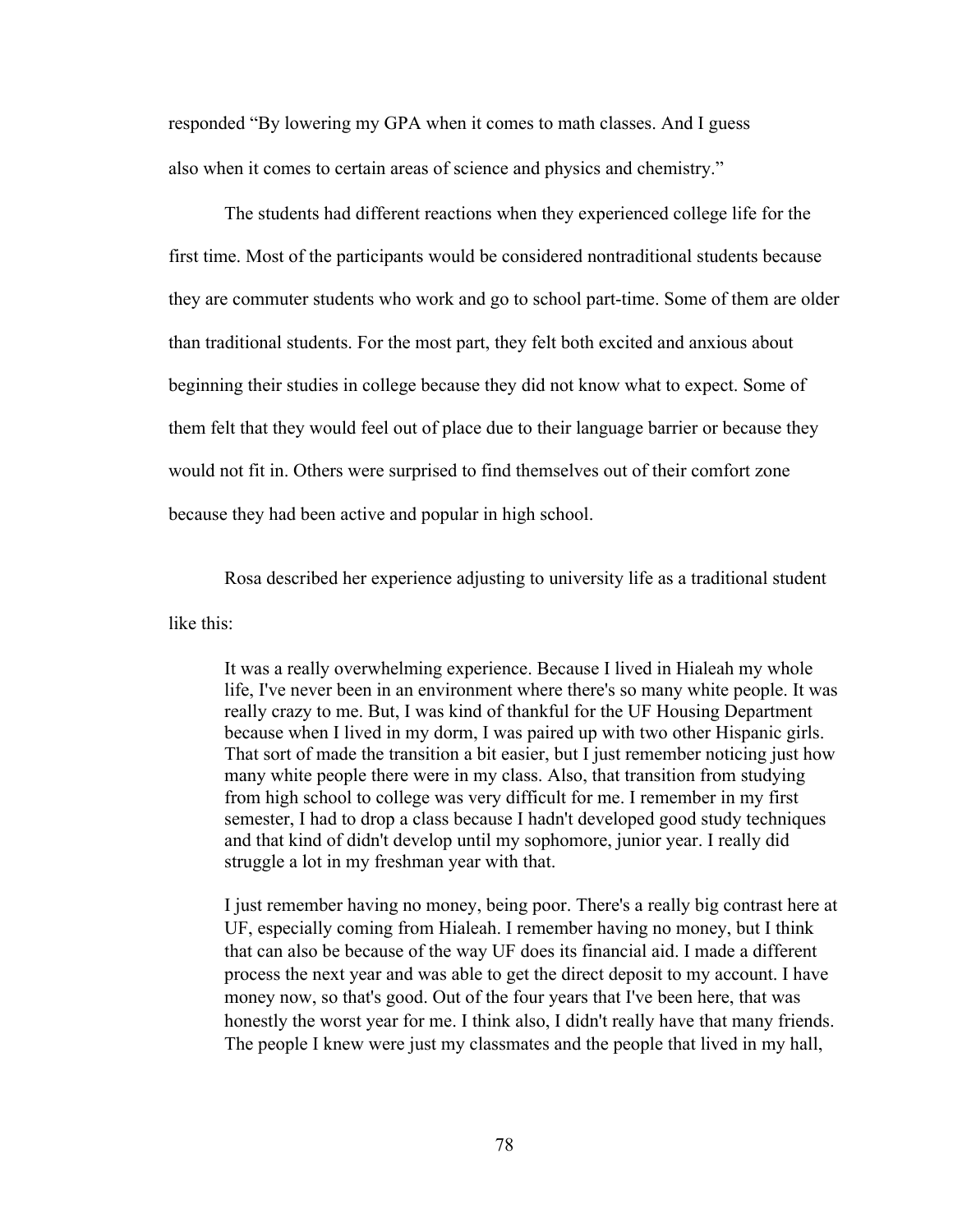but I think now that's different. I actually have a really good group of friends and stuff that I can go to. So, yeah.

In the interview Rosa spoke of not just having to adjust to a new culture, due to having lived in a predominately Hispanic culture all her life, but having to acquire time management and study skills, learning how to apply for financial aid, and making new

friends.

Rosa's experience contrasts with David's experience at Miami Dade College

because he felt that it was an extension of high school:

It felt very much like high school. It's just you had a little bit more freedom. I think there's less engagement by the students in college because High School ... I would consider college more like a senior year. Actually, no, I would consider the freshman time in high school and freshmen courses in college feel the same way it's like nobody really wants to talk to anybody. It's like the students are engaged with the professor and the professor tries but then every semester feels like freshman year high school.

Estefania explained why she did not feel comfortable in the college environment:

I felt nervous. Stressed out a little bit because after being at work all day and then going to school, sometimes my brain was fried because I'd been using it all day at work and then I'd come to school. So that's a little difficult. And sometimes I'm a little intimidated by the teachers because I don't know if I'm going to be able to have a ... I don't know how my relationship is going to be with them.

When discussing the participants' academic strengths and what led to their

success so far, the researcher received a variety of answers. It was important to discover whether they were aware of their academic strengths and if they believed that they were responsible for their academic success (Bandura, 1997; Knowles, 1990). In this study, the participants attributed their success primarily to their writing and communication skills in English, math skills, and tenacity, while some gave credit to their families and fellow students for helping them achieve.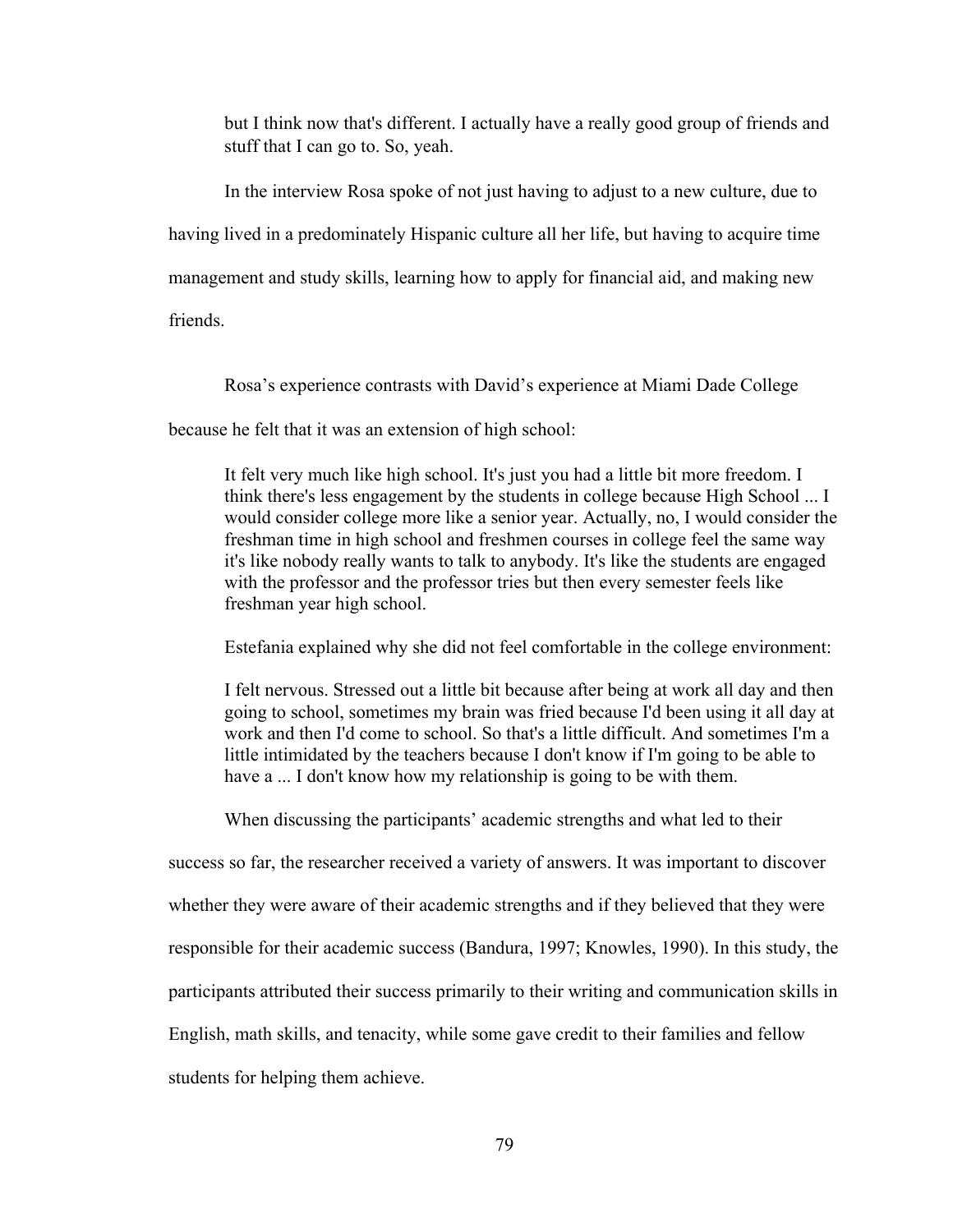When Rosa was asked by the researcher what she considered responsible for her success, she attributed it to her ability to plan. She replied:

I think my planning, I'm really good at planning and that's kind of difficult to do when you have so many things to get done and so many classes that require readings, and assignments, and project, and stuff like that. But, I think planning is the number one thing that everyone should learn how to do more, just have with them because we have three assignments due that day and you kind had to prioritize what's the most important.

Danilo, on the other hand, noted that he received help from his peers with handling class assignments and studying for tests. Danilo was not sure, but he noted that, "I guess I receive more from my peers than anything else?" Further, some of the participants, like Estefanía, Rosa, Cristobal, and Danilo mentioned the value of study groups as a method to be academically successful. Then the researcher probed, "Do you get together with them after class to study, to prepare for a test and projects and stuff?" Danilo replied, "Right if I have a test, after they're done and go over the answers, such things, yeah."

Oscar believed that his success was due to being responsible with his schoolwork. He explained that, "A thing that has helped me is always being responsible with my stuff, always being on time and never procrastinate." He also emphasized that he is strong academically in both math and science.

David believed that his reading comprehension skills and his ability to guide himself has been instrumental to his success. He noted:

I think reading in general, improving my skills in reading. Reading comprehension is probably the most important thing in college because a lot of the time you're going to class, the professor is a guide, is a resource you can treat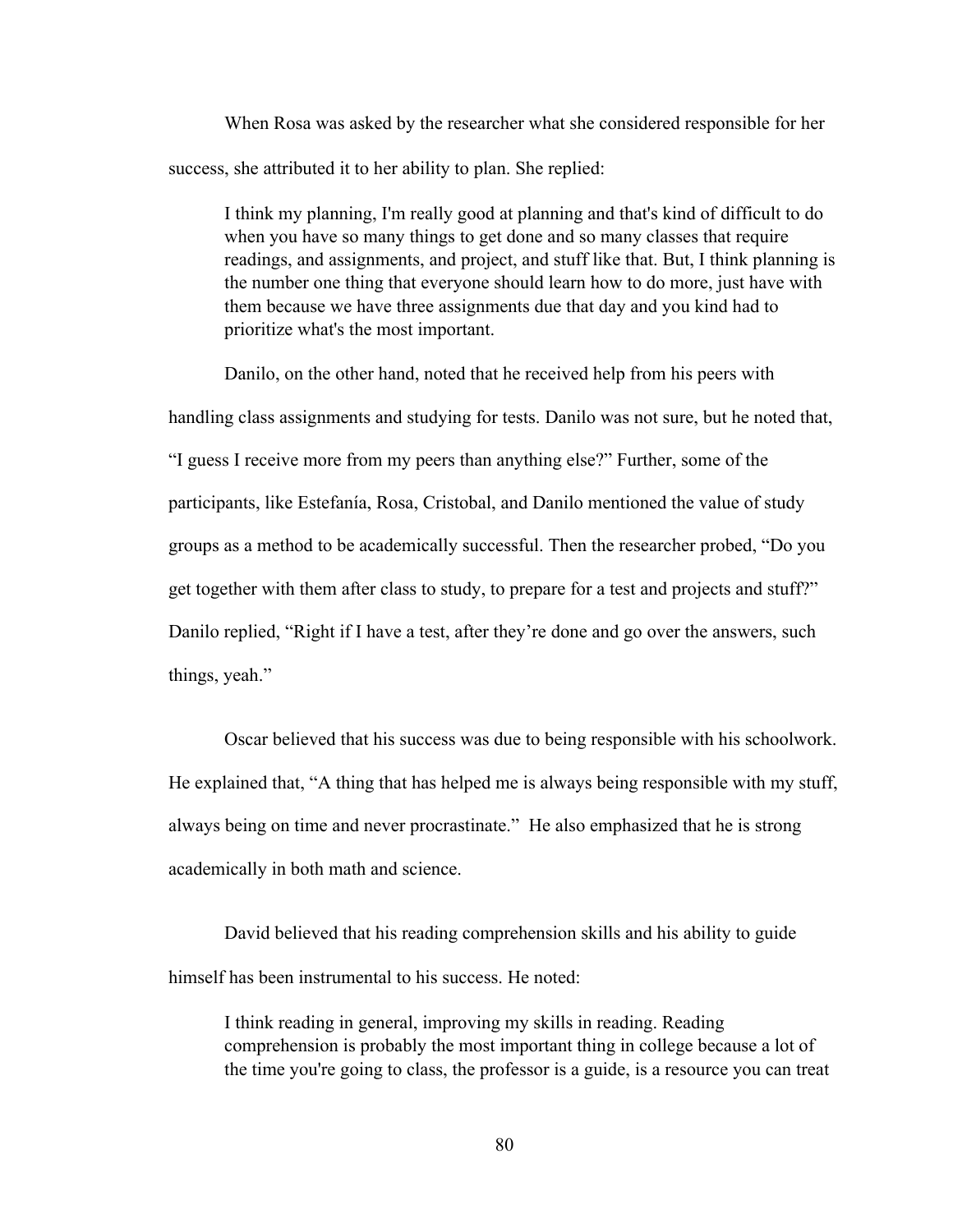it as to what the person is going to teach you so reading is where you do most of your learning and even then the more I progress through my studies and I'm not looking towards like graduate school. Your own research and your own ability to read and understand that's like the key factor.

Demonstrating his self-regulation skills (Zimmerman, 2000), David also noted,

"I've used the library, I've used like the counselor resources and I've used a little bit of

their research labs…" Gregorio was also self-regulated because he said, "[I] do my

homework, I study, [get] tutoring and ask questions."

Sofia believes that her effort has helped her succeed. She indicated:

My input. The effort that I put in my studying and taking time for me to study the lessons. To do good in the past and the present. You know, it's everything in my effort and also my mother. She helped me.

Exhibiting her self-regulated learning skills, Sofia also utilized the resources and

guidance the college had available:

Oh yes. Yes. We use the Library a lot. Sometimes when I have to study, I just go right there to the Library and print out information. Um what else. Oh any problem I have I talk to my counselor, she helps me a lot. And what else. Oh and the teachers, I'm always the person that if I don't understand something, I talk to the teachers, so that too. Yes that's pretty much it.

# **The Role of Friendship**

An important characteristic of students who persist until graduation is the amount of time, they have invested in the university culture by participating in extracurricular activities, becoming members of school clubs, and making new friends (Astin, 1975).

The participants spoke of how their friends shaped their lives as children,

adolescents, and in college. Some of these friends supported them and helped them reach their goals, while others had a detrimental effect on their lives. The participants felt that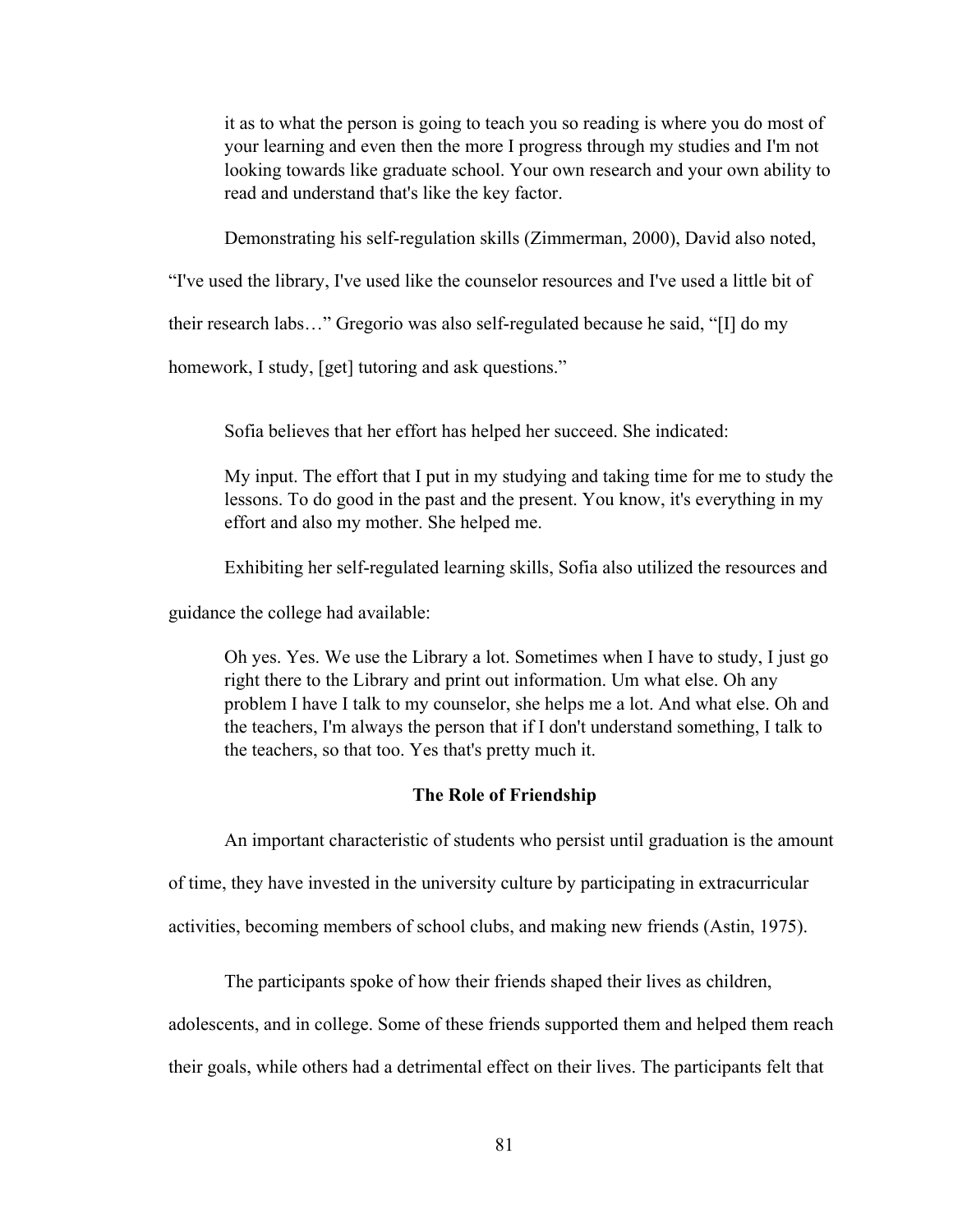often it was difficult to maintain high school friendships and interact with other people in college because of their work responsibilities and time constraints.

Rosa thinks that her friends unwittingly encouraged her to go to college because they were all competing against each other:

My friends, who were also kind of like my competition because we were also applying to the same colleges and kind of applying to the same scholarships, and you know, we all have the same aspirations, obviously to go to college. In that way, the encouragement, because they were my competition but not because they ever explicitly said, "I want you to go. You should go."

Gisela did not have a positive experience in high school either with the friends she

made in the honors program called Cambridge. She responded:

I couldn't really get out because I wanted to be in Cambridge. So even if I didn't really like the people so much, I had to learn to like them or learn to just hang out with them and stuff. And I found that although they were fun to hang out with and stuff they weren't really people I could rely on and trust.

However, Karina's experience with her peers was different. She felt that they

were supportive in high school and are still supportive to this day:

Yes, I had a lot. There were many people who helped me to feel more comfortable, especially when I didn't want to get out of my comfort zone and just to stay by myself. At lunch, there were a lot of peers who would get close to me and talk to me and share. It's all these experiences, they will always make classes more comfortable.

As a traditional student, Rosa's experiences changed in college. She participated

in activities and clubs, and interacted with her peers:

This week actually, I've been campaigning with my student government group and just been going up to students and just kind of motivating them to go vote, which our student government election [inaudible 00:46:58] next week. Also, I'm really, really involved with my church here in Gainesville. I found a really good church and I think the majority of my friend base comes from this church. I love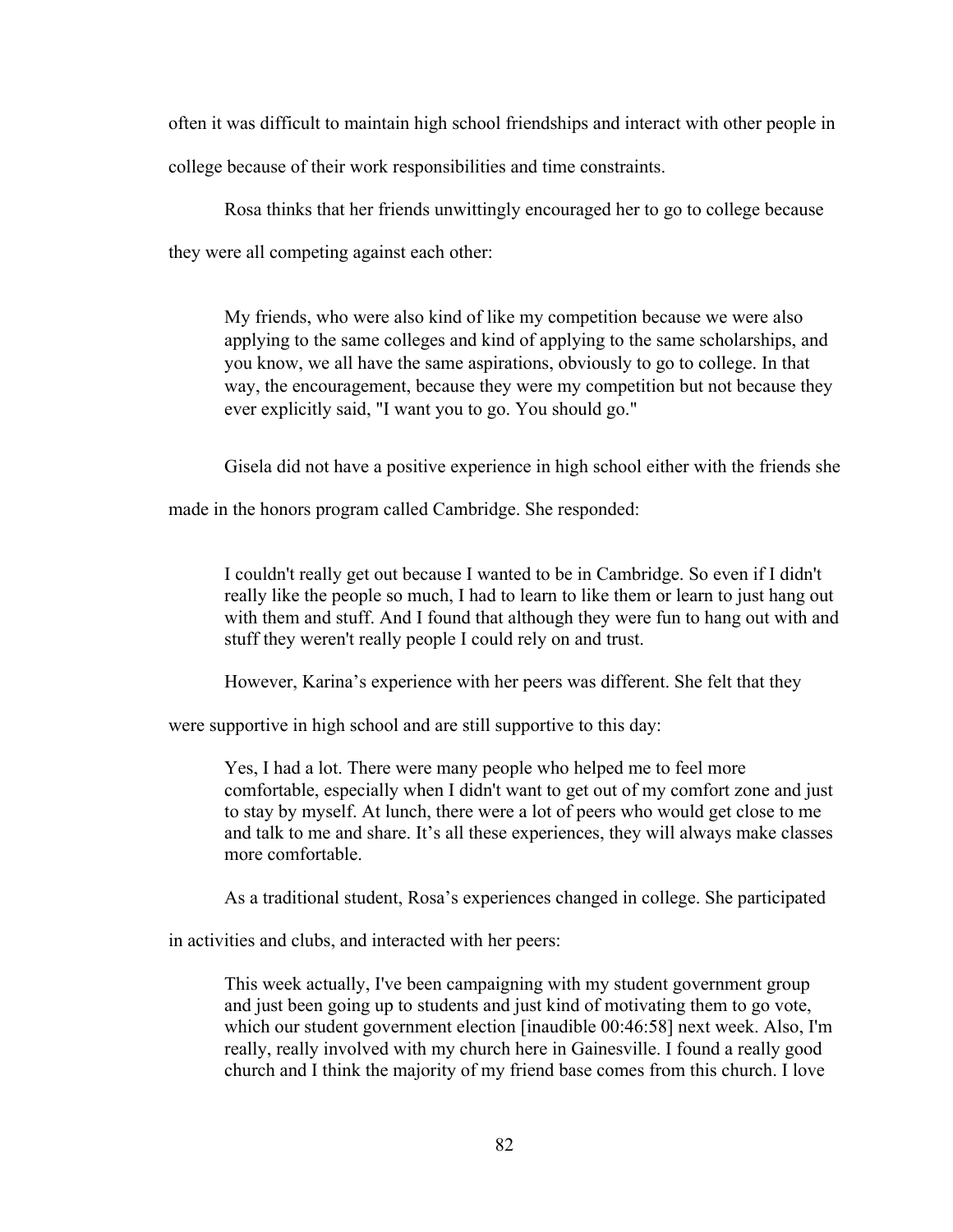my friends and I get involved with the church. Actually, tomorrow I'm scheduled to supervise the kids. I do that as well.

Then, what other thing I ... Actually, I didn't really get involved until last year and this year with activities. My freshman year and sophomore year, I didn't really do anything especially in my freshman year, I didn't do anything, like any school activities. But, in my sophomore year like I said, I worked in school. It took up so much of my time that I didn't really have time to devote to extra curriculars. But I think now because I am senior and I'm realizing that I'm going to graduate soon, I want to get involved and, you know, just meet as many people as I can. So, yeah.

When the researcher asked Rosa what friends she interacted with often, Rosa had

this to say:

Yes. My friend base, my group of girls that I see every week. I interact with my roommates even though they're just friends, kind of like strangers. But, I do interact with my roommates. Yesterday, I actually baked them cookies. There's people here at UF all around. There's like 55,000 students. There has to be someone I can interact with, you know? But yeah, I do have my group of friends and my classmates, even then, I'm really friendly with my classmates. We meet up to do homework like projects and stuff. So, yeah. I'm usually never alone.

When asked if he participated in any extracurricular activities, Rafael replied that

he is very active in a group that advocates for immigrants' rights:

I am very active with ... I've been for the last five years, there's been a college, it's not inherently college, but there's an organization for youth that was created by and it's led by, and it has been run by immigrant youth and allies for the advocacy of immigrants' rights that I've been active for the last five years and it's been a club many times at college, it was a club at Miami Dade, right now it's not a club officially but they are an extracurricular activity that are usually centered around colleges because a lot of the members are college aged folks.

As mentioned previously, some students simply interacted with their peers in

college for the purpose of studying or barely interacted at all. For Oscar, the college

experience was very isolating:

Well, it was very different from a regular high school. First day up, everyone was like in their business, like what they had to do, they were like that, they were not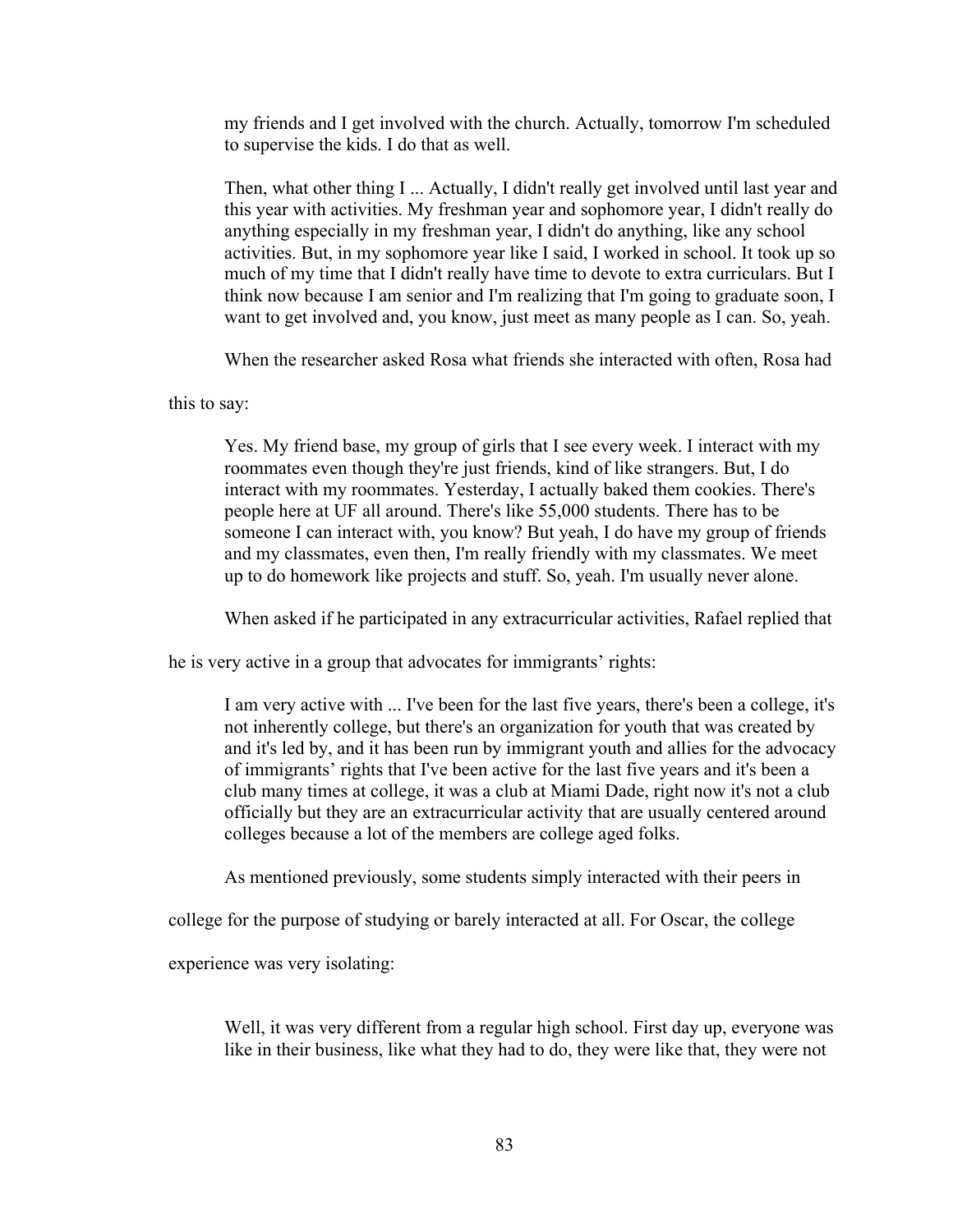like ...it is a really different experience from high school. I just went to my class and then I got out. I don't know, it is so different.

Cristobal felt the same way about his interactions in college:

I only have one friend and we don't talk too much about other stuff. We just talk about the work. And we have like a group chat, and so all the class he's there like: "Do you need help with this? So there's this, this, this and this." Yeah, he works, too. He work from 4PM to 4AM, and he go to college at 8AM, so-

In some cases, the participants were able to maintain the friendship with their high school buddies, but it was often the case that their lives took separate turns because they were following different paths. In other cases, the participants made the conscious decision to end the friendship because it was detrimental to their life goals.

#### **Facing an Unknown Future**

College students like to think that their hard work and dedication will reap rewards in the future. Naturally, they hope that after graduating, they will be able to find the job of their dreams or be accepted into the graduate school of their choice. Reio (2007) talked about the vital role that taking risks has in learning and developing across the lifespan. For example, without taking the risk of stepping outside of one's comfort zone by taking college classes as an ESOL student, despite the uncertainty and fear of failure, optimal learning and development can be delayed indefinitely or deterred completely (Reio, 2007).

The participants shared with the researcher where they hoped to be in five years' time. The responses to this question are indicative not only of what the participants' long term plans are, but also provide some insight on their intent to persist. They replied: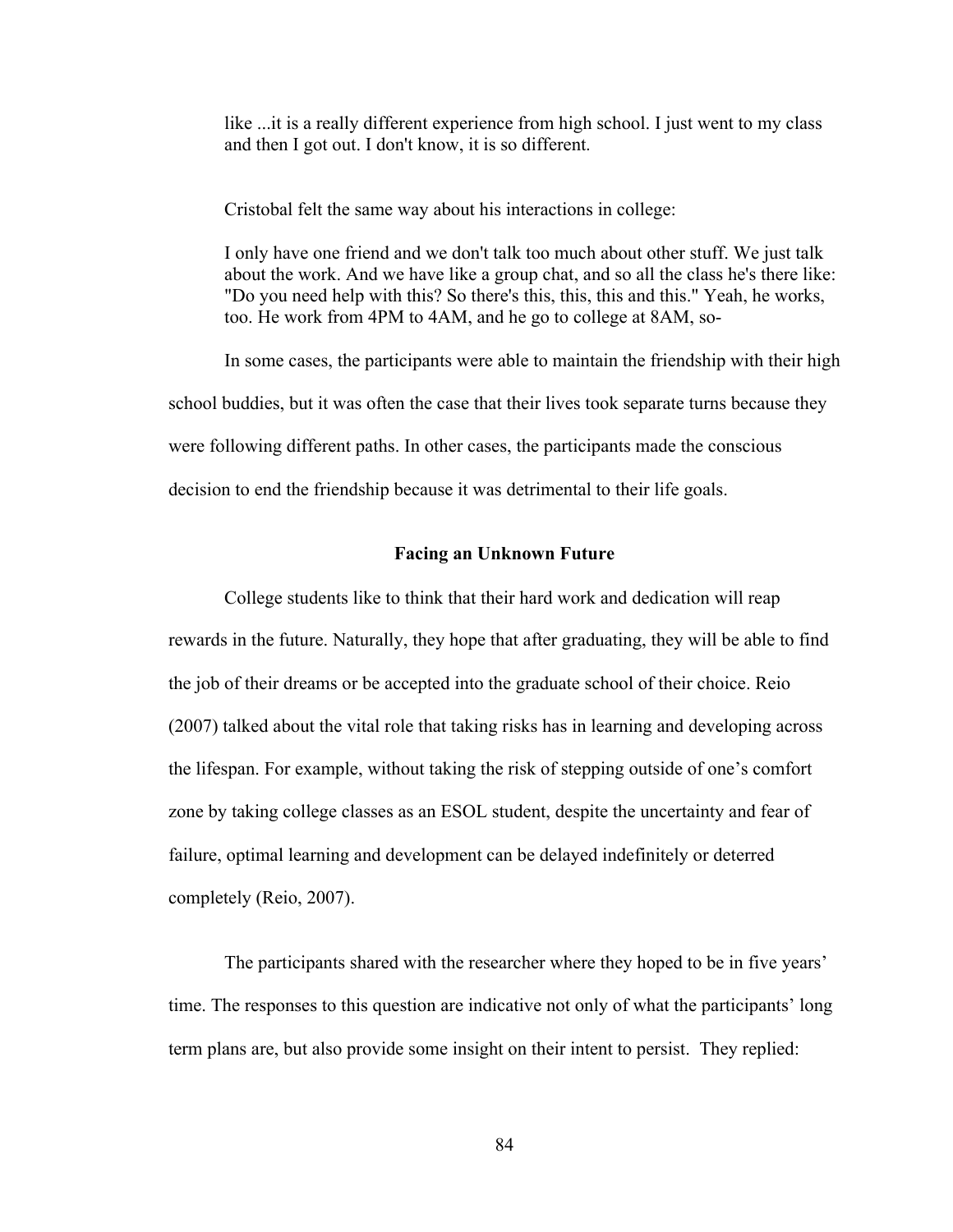Rosa said, "I really wanted to get a master's degree now. The question is, should I get my master's degree here in the United States or should I go to Germany and do my master's degree?

Danilo asserted, "Hopefully I'll be finishing school and I'll be looking to move to a state or a country that fits my needs and personality and looking through settle my life down."

Mayra answered, "Maybe working, but Med school and work, I will say."

Karina articulated, "Five years from now, I see myself having a bachelor's degree already and probably working forward in my studies. Financially different, better. Getting to know more people in my network and extend it."

Oscar said "I look myself in five years from now and I graduated and working in a company for building towers, if I call it. Buildings. For making buildings. Seeing myself working on there."

# David stated:

Five years from now, if everything works the way I want it, I should be working with the... I should be a clinical psychologist. That's not a concern for now, I learned as a counselor of mental health and I will be working with a population of like pretty much either schizophrenia or depressed anxiety people and helping them out and then probably starting a doctorate in neuroscience, which FIU is going to have to do some.

Charles disclosed, "Be an architect and have a family."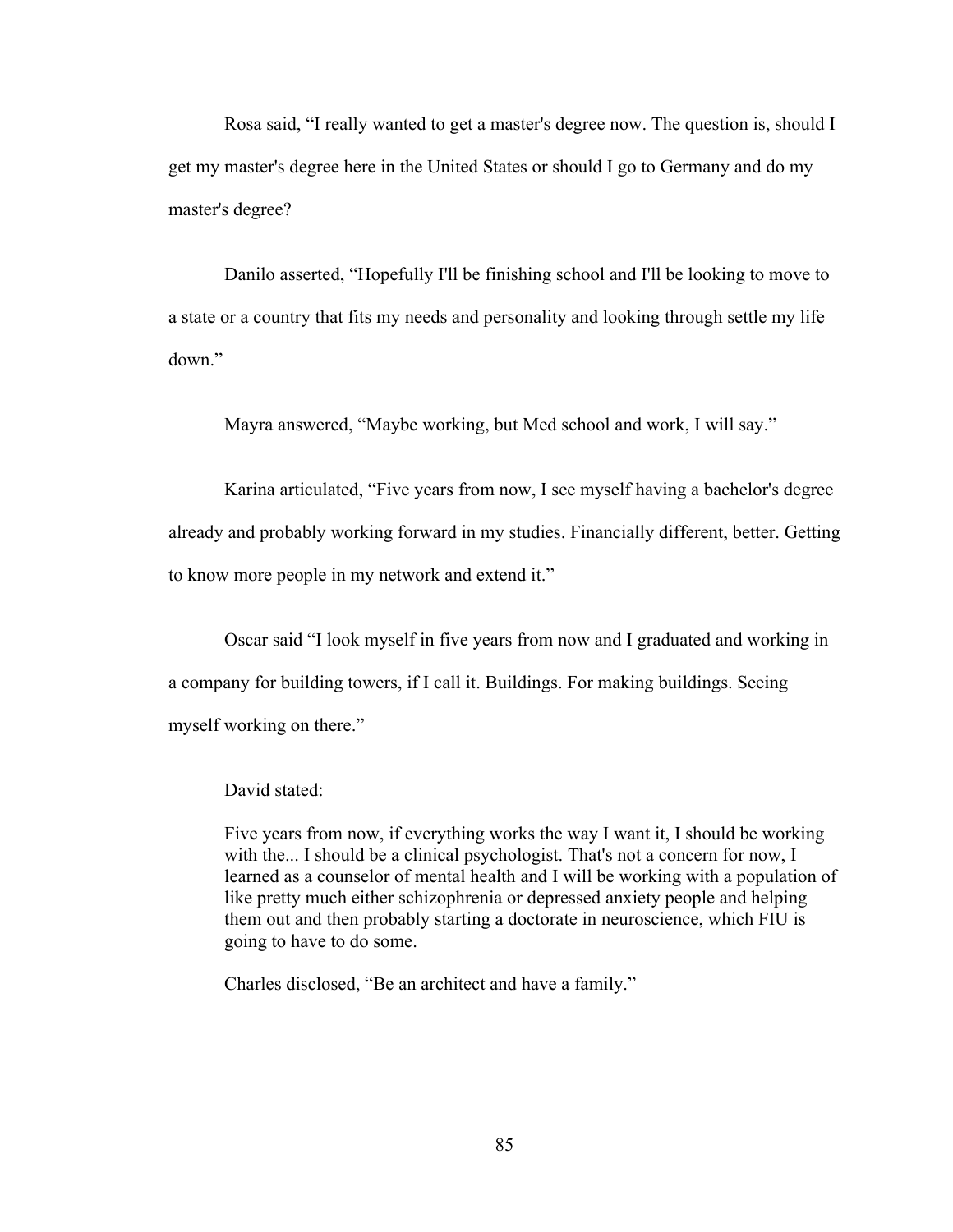Estefania said, "I hope to be graduated, working on my Master's, possibly even graduate with my Master's. Start working in my career and start a family. Get married and have kids."

Cristobal stated, "I will say that I will be in a big university, continuing my career. Probably working. It's like for sure 'cause I have to pay bills. And I'm not sure but I'll be probably living by myself.

Lorenzo revealed, "So I really can't tell what I'm going to be doing in five years, but I do see myself leaving south Florida and being somewhere else."

Gisela said, "I hope to be a graduate of UF and possibly working at an ad agency maybe in like New York or California. I have big dreams, but yeah, I hope to be doing what I love, which is like design and writing and selling.

Gregorio replied, "My future in five years... have my diploma, have good job, family, and a good man for my family."

Sofia disclosed:

Oh, five years from now I will be working at a hospital and I'm happy. Probably already bought my house and just not having to worry about, oh I need to save money to pay the bills or to pay the lights or pay the water. And I will be living good. Not rich, but it will be good. Five years from now.

Rafael said, "I'll be 34, so the plan is to be graduated and practicing engineering by that time sounds old to graduate but that's the plan."

All of the participants were looking forward to their future and persisting until graduation. Not one of them said that they would consider dropping out. In fact, Rosa,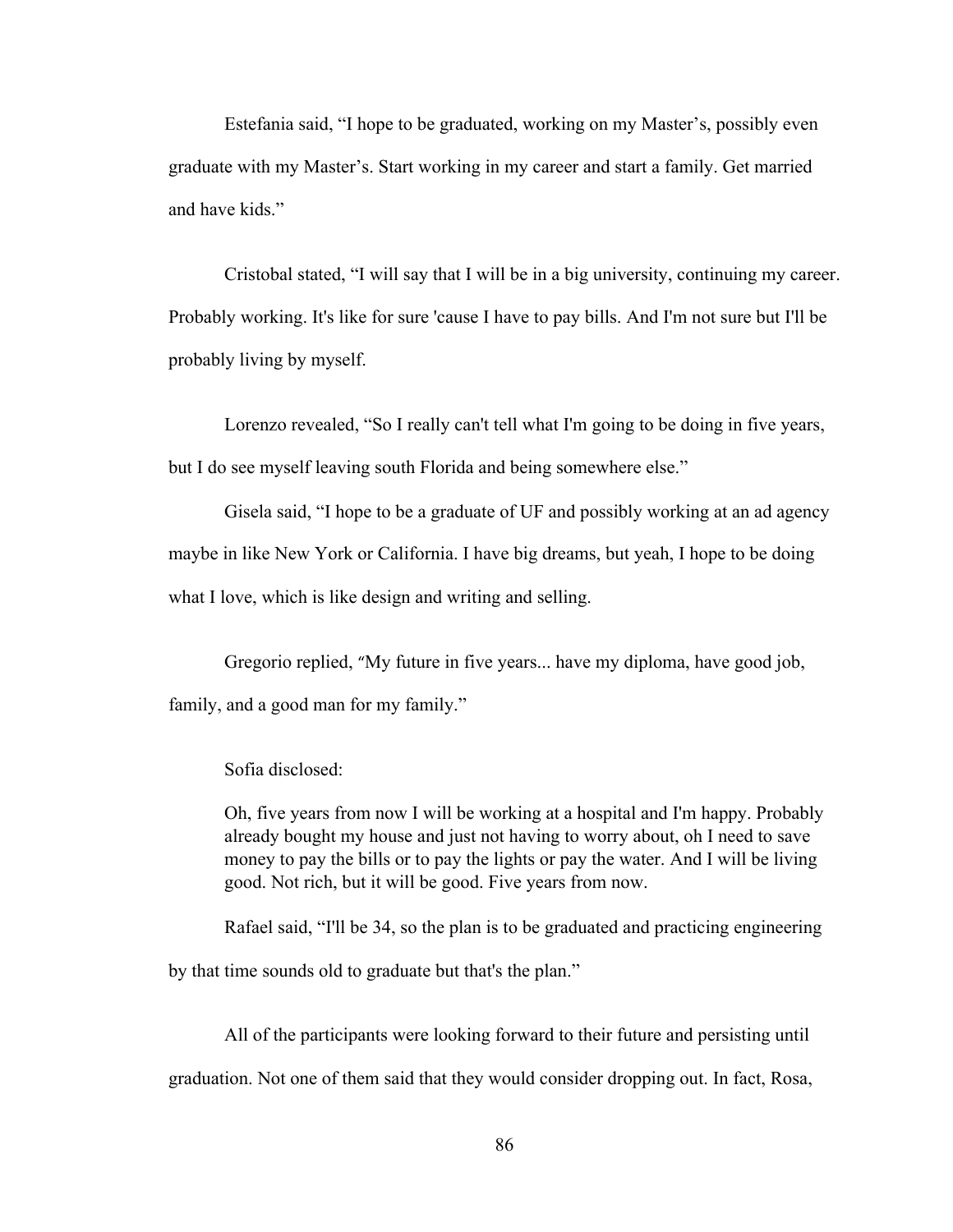Mayra, David, and Estefanía admitted encouragingly that they would like to begin working on advanced degrees in the future. In general, they wanted to achieve their dreams, but they also wanted to graduate so they could support themselves and "pay the bills," like Cristobal said. Gregorio, Charles, and Estefania also wanted to start a family in five years' time. Lorenzo, Danilo, and Rosa were not completely sure where they would be in the future because they thought about relocating to another city or country after graduation. All of the participants, without exception, hoped to enjoy an improved lifestyle due to their hard work and perseverance.

Finally, the participants offered some advice for future English Language

Learners who would like to attend college:

Rafael advised, "Find any way shape or form to practice the language."

Karina instructed:

I will say that if you want it that bad, you will get to do it. No matter if you [struggle financially, there's always family that will support you. There is always someone will encourage you to keep going. There's nothing impossible if you want to do it. Be open to learn. Be open to sometimes feel vulnerable and ask for help.

Estefanía counselled, "I would say not to be afraid and everything is possible. To study. Form themselves with people who can help them succeed and use their resources at

school." Last, Charles warned, "Study a lot…. [and] always stay motivated."

When the participants were asked to advise English Language Learners who wished to go to college, some like Rafael were adamant that they practice their English as much as possible. Others like Estefanía and Charles advised them to study and work to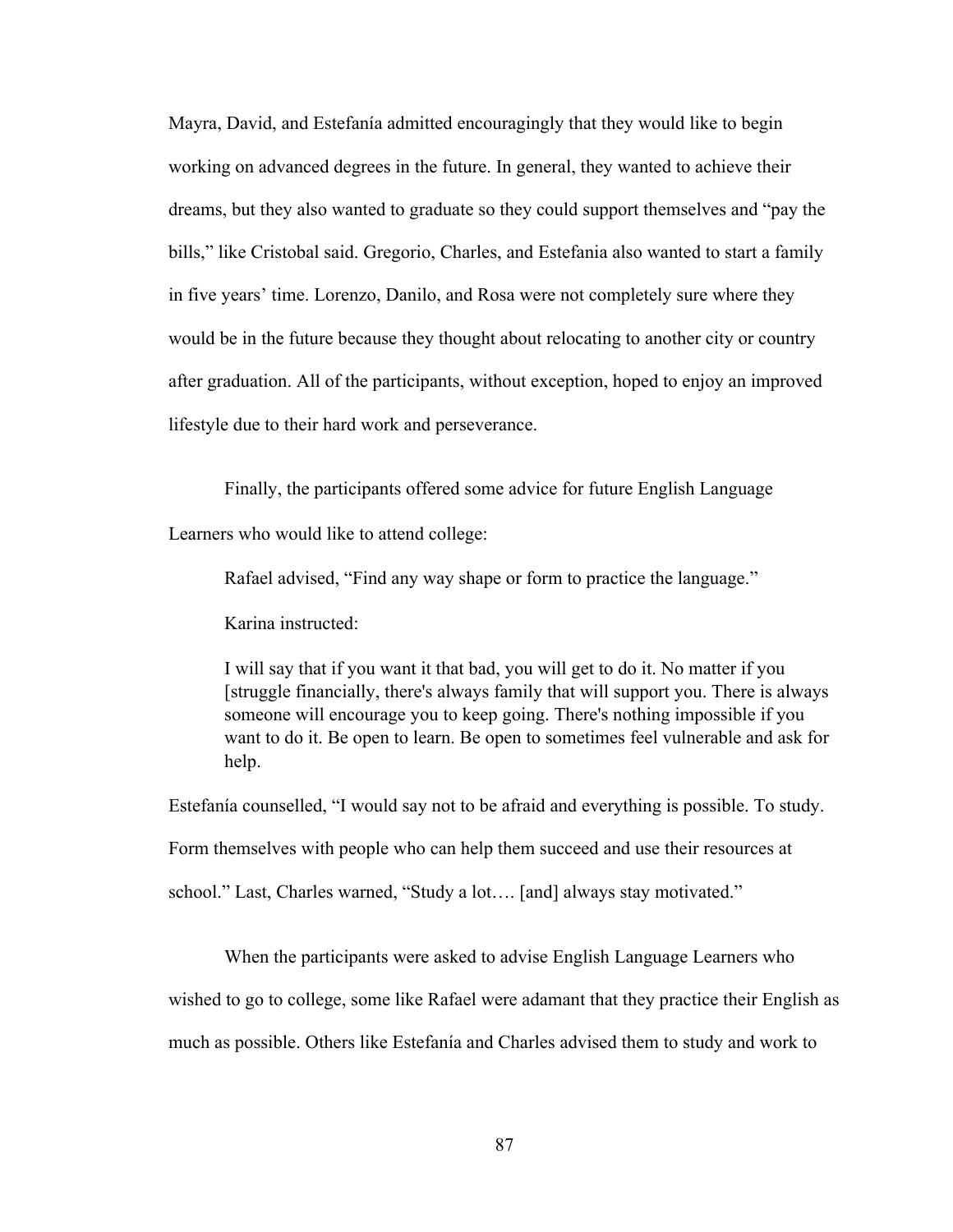achieve their goals. Estefanía summed it up best when she told them to not be afraid, that everything was possible, to keep company with people who could help them succeed, and

The participants were all aware that their futures could be planned to a certain extent, but they could be led in unexpected directions. They knew that at the heart of being successful it was necessary to be proactive and take risks in making your goals come to fruition. Like Karina advised, "…There's nothing impossible if you want to do it. Be open to learn. Be open to sometimes feel vulnerable and ask for help.

# Summary

This chapter reported the findings of the qualitative data and the themes that were produced using the inductive method. In delving into the participants' experiences, the researcher found the themes of (1) motivation, (2) the pursuit of the American dream, (3) the struggle to persist in college, (4) the role of friendship, and (5) facing an unknown future upon graduation. The participants' stories relating to (1) support from family, teachers, and friends, (2) their role models who inspired them, (3) the challenges they faced in learning a new language and adapting to a new country, as well as (4) their college experiences and aspirations became the themes for this research.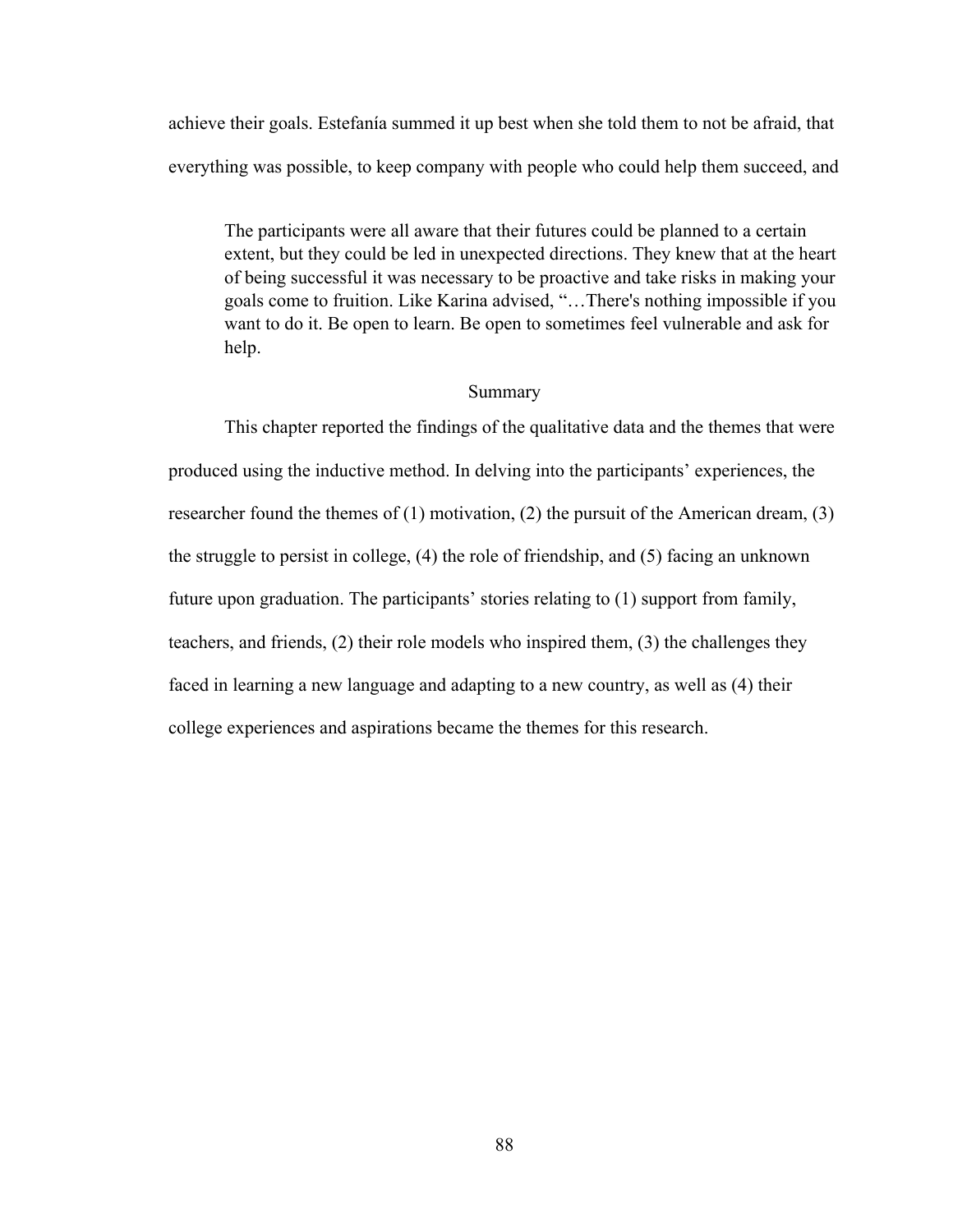### **CHAPTER V**

## **DISCUSSION**

In this chapter, the findings will be discussed and how they fit in with the theoretical framework. That will be followed with the theoretical and practical implications of the research study; in other words, how can the knowledge gained from this study be applied theoretically and empirically. The limitations of the study will be discussed, which will be helpful not only in delineating what the limitations are but also providing insight into possibilities for researching areas not covered in this study. That leads to the final section, the recommendations for future research, which will suggest possible angles or topics that can add to the literature on adult education.

#### **Research Findings**

The theme of encouragement and motivation from families and teachers finds support in Tinto's theory of student departure. In Tinto's theory, he describes the importance of this support so that students can make the difficult transition from high school graduation to college. If on the contrary, "the orientation of the family or local peer group does not support, indeed opposes, participation in higher education, early separation and transition may be measurably more difficult" (Tinto, 1988, p. 444). The participants responded that they had felt supported by their families and teachers, and especially their parents. Some of the participants indicated that they had felt welcomed in the college community, even if it was a two-year college or commuter institution. Tinto also emphasized the importance of students feeling welcomed by the faculty and their peers when they made the transition into college (Tinto, 1988).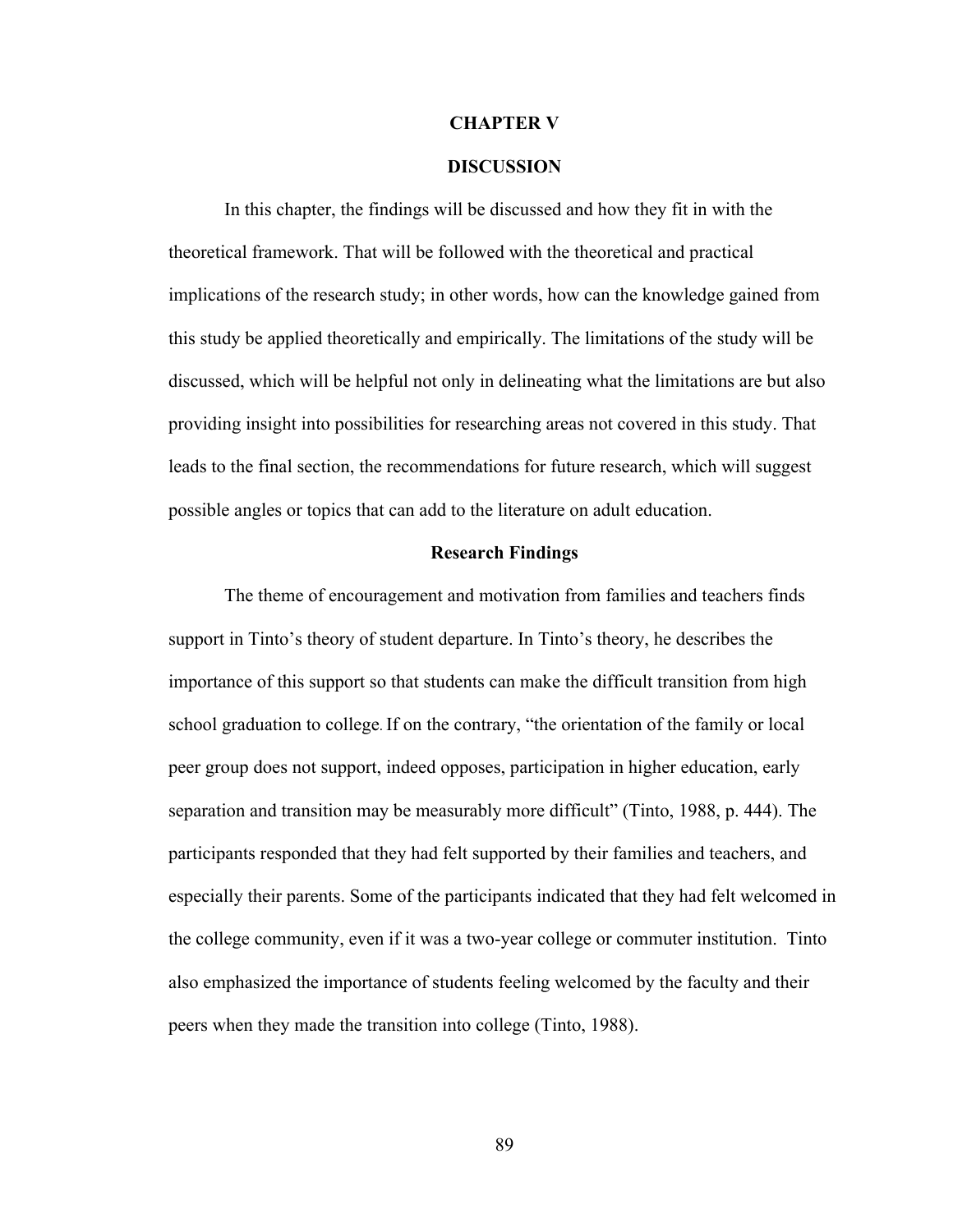In many cases, the inspiration felt by the participants was so strong, that they considered their parents and teachers role models. Role models is an essential part of Bandura's social cognitive theory, in which individuals learn through social interaction and imitation of people whom they admire. According to the participants, the role models in their lives were usually one of both parents or a favorite teacher who made a special impact on their lives. For instance, Sofia reminisced about how her mother would take her to the university when she was studying for her degree in dentistry. She believes that this inspiration is the reason why she is attending college now. Modeling can also take place in the form of instruction because some students felt that they learned how to perform certain tasks through observing or working on a project with assistance from their instructor. Cristobal believes that his architecture instructor helped him become better at his craft by focusing on the details of his architectural sketches.

The theme of the power of motivation in the pursuit of the seemingly elusive American Dream did not fit in with the theoretical frameworks discussed previously. Morales, Herrera,  $\&$  Murray (2011) describe how the "resiliency" factor determines whether these immigrants will succeed or not, especially if they are also undocumented. Garabino (1995) defined resiliency as "qualities that foster a process of successful adaptation and transformation despite risk and adversity" (p. 103). Morales et. al (2011) utilize Bonnie Bernard's (2004) framework on resiliency to describe the four internal factors and three external factors that determine resiliency. The internal factors are those factors inherent in the individual that are evidenced when the individual encounters hardships. These four internal factors are: "(a) social competence, (b) ability to solve problems, (c) autonomy, and (d) a sense of purpose" (Morales et. al, 2011, p. 7). External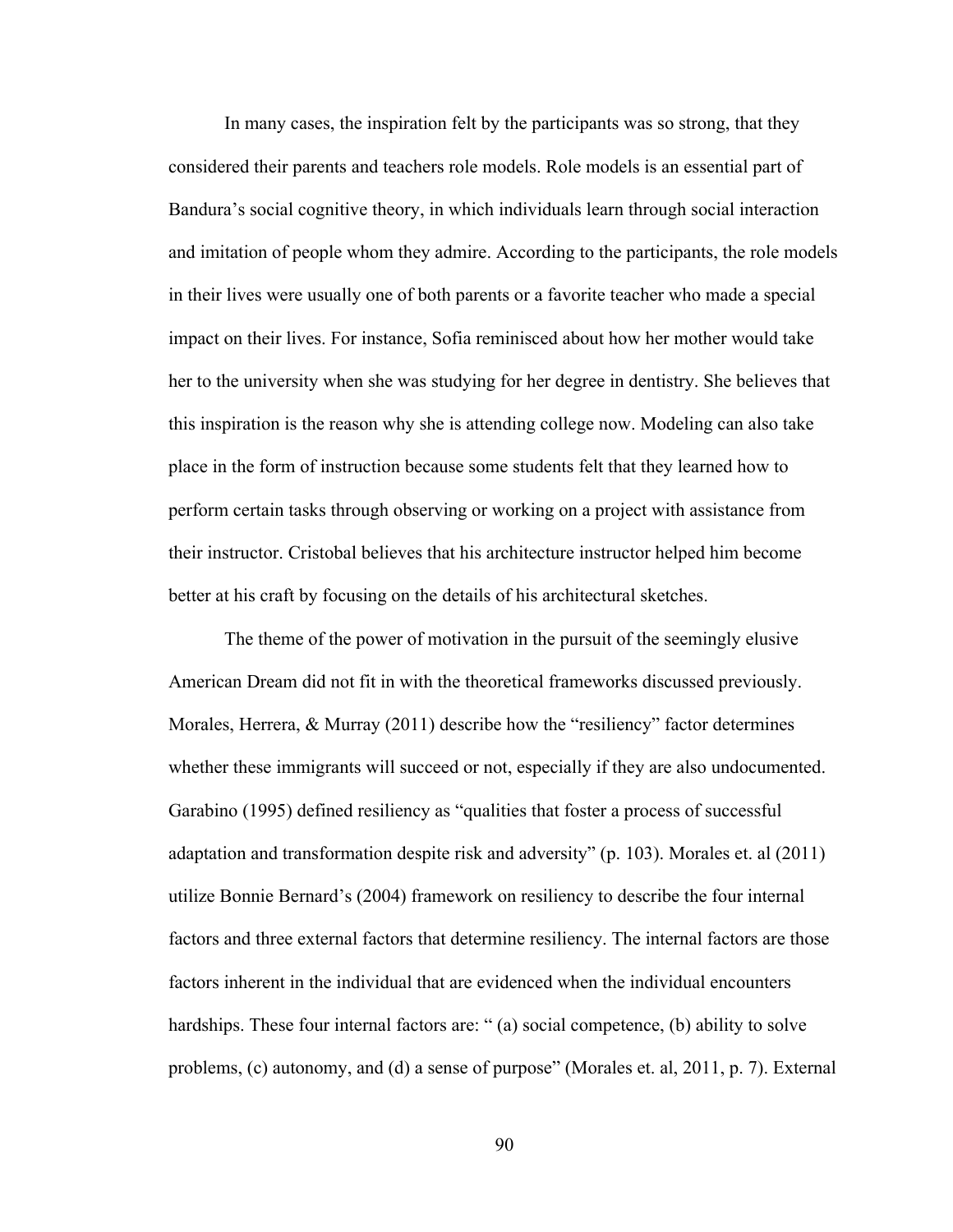factors are considered those characteristics that constitute the family environment in which the individual developed resiliency. "The three external or environmental/familial factors that are said to be protective factors for students are (a) caring relationships, (b) high expectations, and (c) opportunities for participation and contribution" (Morales et. al., 2011, p. 7). Internal and external factors are said to work cooperatively to produce resiliency in challenging situations. The theoretical framework of resiliency fills a missing gap in the researcher's findings and explains why most of the participants were able to overcome hardships that would cause many others to drop out. To illustrate, Roberto described how his family helped him to persist by providing stability and a livelihood despite his undocumented status.

For the fourth theme, the participants told their stories about their difficulties in navigating the higher education system as first-generation college students, and this was due in great part to their status as first-generation Americans. Tinto provided some insight into the nontraditional student experience because he explained that his student departure theory did not work the same in different contexts. For example, he stated that commuter students initially have an easier time adapting to college because the familiarity of home remains the same. However, he explained that this could also be a disadvantage because sooner or later, the students would need to adapt to the college environment, and because they had never fully detached from their familiar environment, this process could be much more arduous. He also indicated that first-generation students find it particularly difficult because they may lack support to make the transition to the higher education experience (Tinto, 1983). Astin's theory of student involvement is an integral part of this theme because of the nature of being a nontraditional, first-generation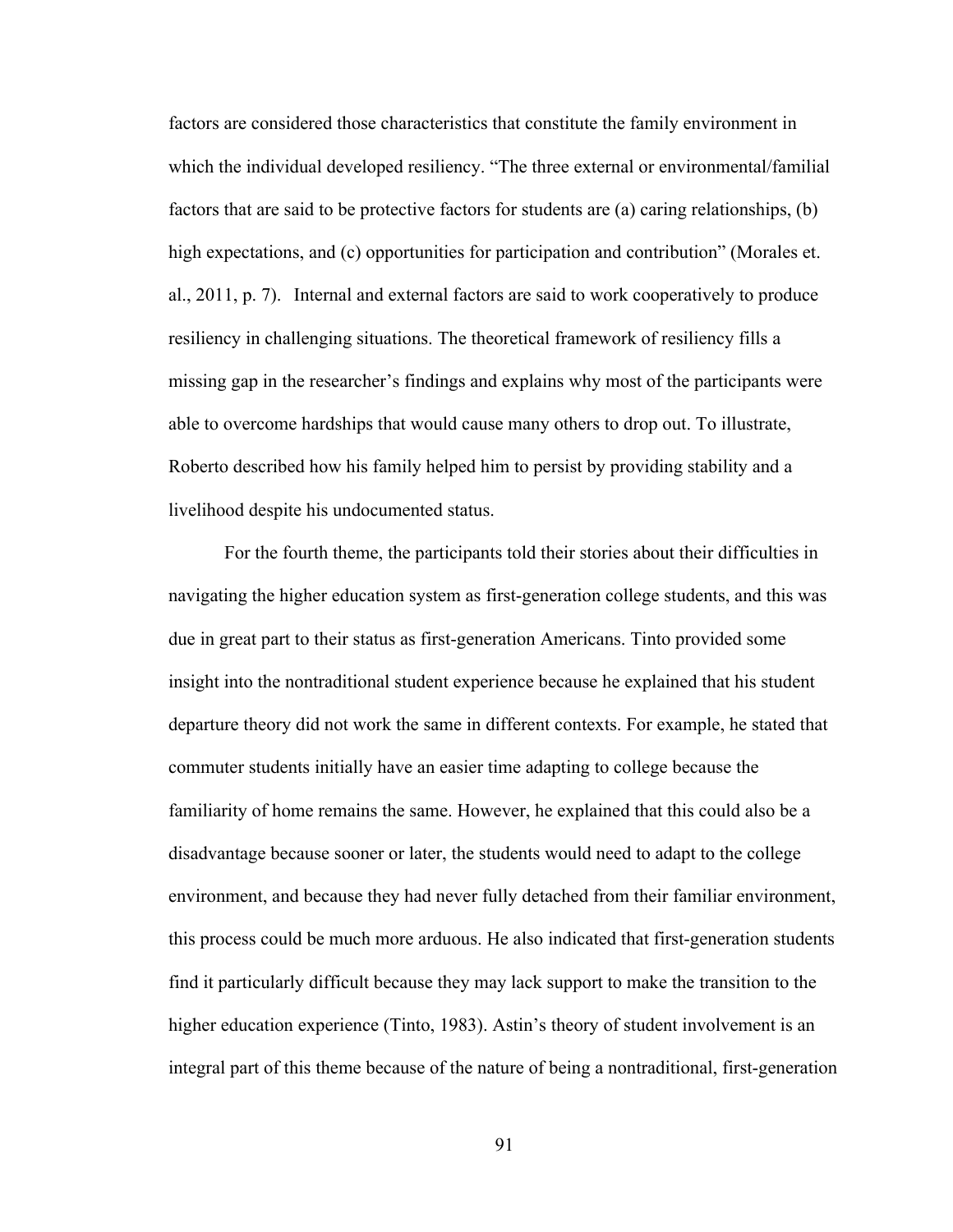student signifies that these students will not have the advantage of adapting fully to the college environment due to family, work, time, and budgetary constraints. Some of the participants voiced their regret in not being able to fully participate in college activities and spend time with friends due to these issues. Bandura's social cognitive theory and Zimmerman's self-regulating learning strategies both stem from self-efficacy, which is also related to Bernard's resiliency framework. Students who possess self-efficacy are resilient because they use self-regulating learning strategies. They believe they can succeed in uncharted territory because they have already successfully adapted to a new country; thus, they can be resourceful with time management and self-monitoring, and become more self-directed in their studies as described by Knowles's theory of andragogy.

The fourth theme of friendships and the role they play in the participants' lives is also related to Bandura's social cognitive theory, Astin's theory of student involvement, but especially to Tinto's theory of student departure. Tinto believed that students needed to distance themselves from family, friends, and the comfort of their home environment so that they could successfully transition to college. For some of the participants this was true, but not for all. Due to many of them being commuter students, they did not need to distance themselves from family and friends. Yet, many of them did not have time to spend with friends as they had been accustomed to in their high school days. Others were able to attend college or university with their friends and they helped each other academically and by providing moral support.

Finally, the fifth theme of uncertainty of the future and participants' expectations after graduation highlighted the need for the participants to be comfortable with risk-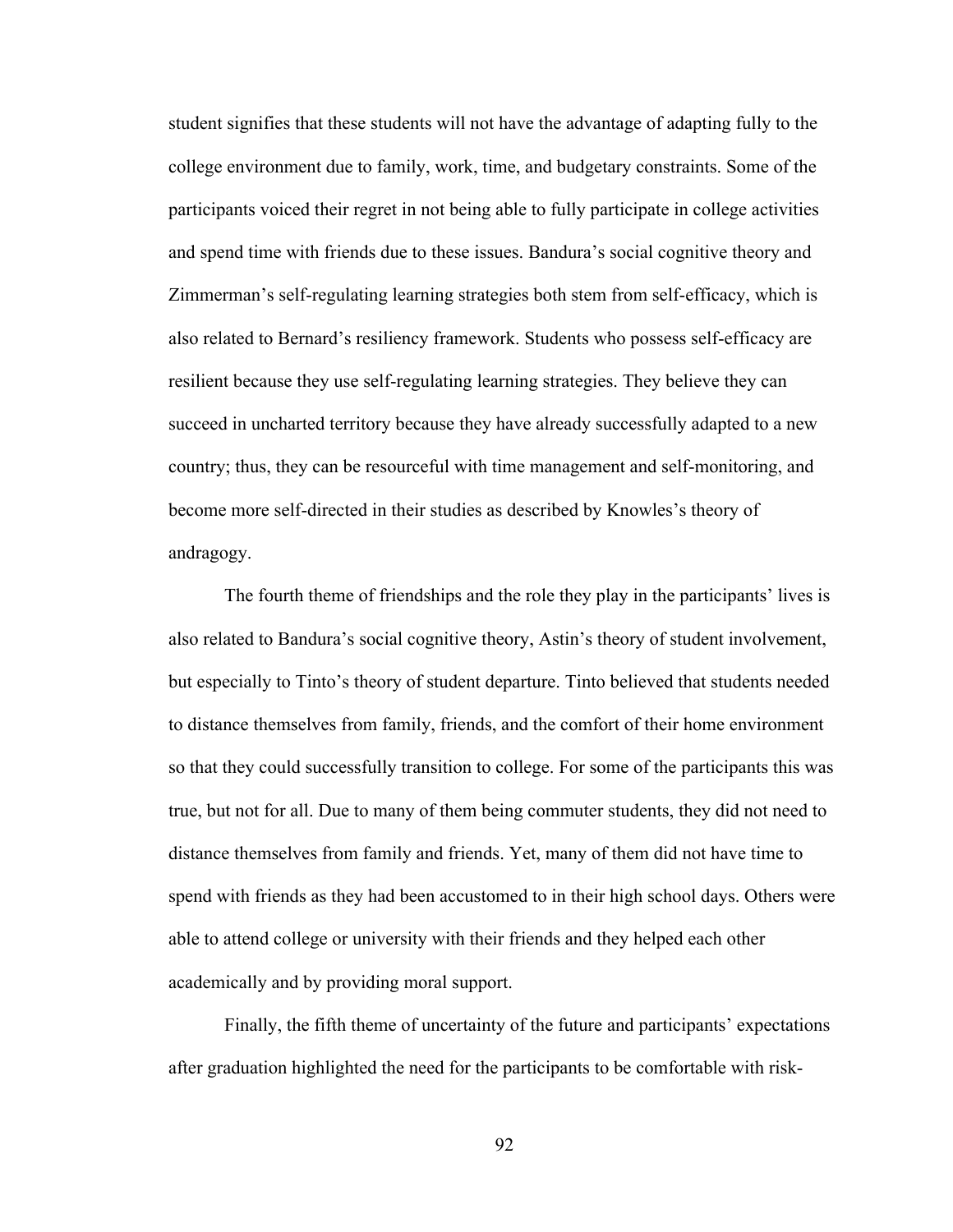taking. According to Reio (2007), educational risk-taking entails changing your world view or schema. Educational risk-taking is "imaginative, inventive, uncertain, and goes beyond the ordinary and predictable in ways that can titillate, excite, and very often frighten.... oriented toward some uncertain and wished-for future" (Lightfoot, 1997, p. 1). Bandura's social cognitive theory by the same token is inextricably tied to risk-taking and how the relationships individuals develop throughout their lives, first within the family, then the school, higher education, and beyond provide the impetus they need to dare to succeed.

#### **Theoretical Implications**

This study has theoretical implications for the adult education field. First, consider that Bandura (1997), Tinto (1993), Astin (1985), and Zimmerman (2000) developed their theories with more traditional students in mind. Thus, by utilizing firstgeneration college students whose English is a second language, the researcher broadened the scope of these theories by using them to interpret and make sense of the data derived from this study of persistence among a group of underserved, nontraditional students or students with nontraditional characteristics. This population faced a series of challenges that the traditional, native-born population typically does not; for example, they had a language barrier to overcome in addition to learning how to navigate the world of higher education on their own without parental guidance. This research enriches what we already knew about the theories in that they were useful in making some sense of the disparate findings, despite working with this unique group of learners. For example, finding that role models really matter regarding persisting in school with this underserved population is powerful support for Bandura's social cognitive theory. Likewise, finding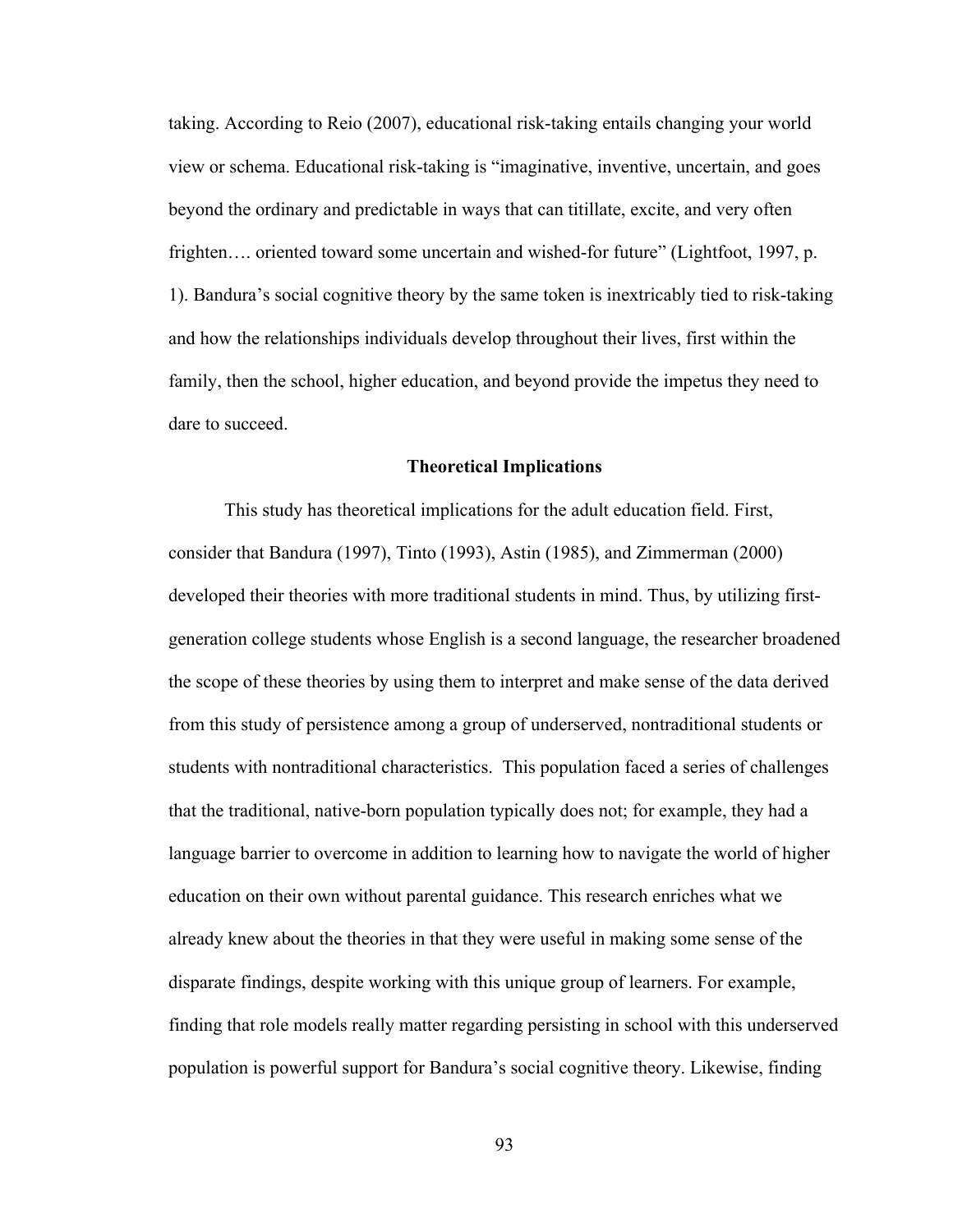that the participants had difficulties navigating the higher education system was consistent with Tinto and Astin's theoretical work. The powerful role of motivation is deeply intertwined in Bandura's social cognitive theory as it relates to self-efficacy. In contrast, the findings also suggest that Tinto's theory might be enriched further by integrating pursuit of the American Dream as a motivational variable into his theoretical models. The finding that self-regulated learning skill (e.g., note taking, planning) was acknowledged as being significant to the participants in their efforts to perform and persist strongly supported Zimmerman's theory, suggesting that his theoretical work could inform future research with nontraditional learners. Finally, uncertainty about the future, the last theme, was relevant to the participants because it highlighted the notion that risk taking is an important part of learning, performing and persisting in an academic setting, which supports Bandura's social cognitive theory and Reio's (2007) idea that intellectual risk taking is a vital part of learning. This research extends Reio's risk taking ideas in that risk taking is not only linked to uncertainty, learning and developing, but also extends to persistence in an academic setting. Thus, intellectual risk taking is a positive thing in academic settings in that taking risks exposes one to new learning opportunities. However, risk taking can be negative in that it is associated also with the possibility of being ostracized for even going to school in the first place. Working class families in Hispanic culture eschew academic endeavors in favor of working to support the family in their businesses and at home. The participants in this research knew they were risking being ostracized from the moment they announced their intentions to go to school, yet they took the risk to do something positive with their lives. Continually taking risks for the sake of learning, attaining a degree, and thereby improving their chances for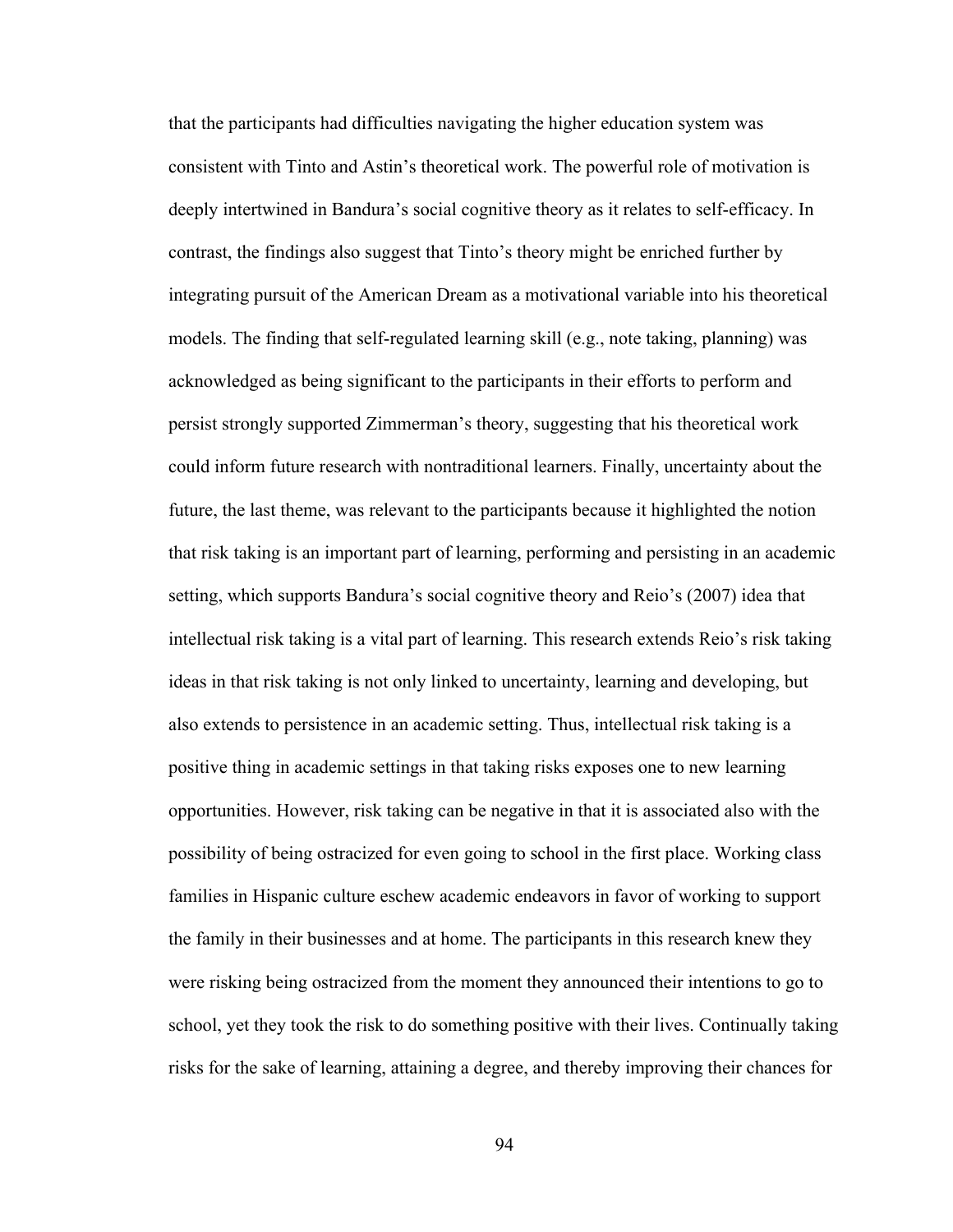success was a strong motivational component of persisting for the participants, despite all the obstacles.

Unlike the prior four theories (Bandura, Tinto, Astin, and Zimmerman), Knowles' (1990) andragogical theory does honor the nontraditional adult learner, but it has been used sparingly to work with underserved populations. Interestingly, Knowles' readiness to learn, learner experience, pragmatic orientation to learning, and self-directedness tenets were important considerations for this group of adult learners, but the need to know why did not emerge from the data. It may be that it was not natural for these Hispanics learners to ask why they needed to learn something in that it would be considered inappropriate behavior. This dynamic is common with learners in Asian, Middle-Eastern, African, European, and Central/South American cultures (Cross, 1992). Further, the motivation of each learner was especially high, but their motivations tended to be more extrinsic (e.g., I want to get a better job), rather than intrinsic as Knowles suggested. It may be that this may be more a reflection of the ELL learners in this research, who tended to be quite goal-directed toward degree attainment instead of learning for the sake of learning that adult learning endeavors tend to entail (e.g., take a French cooking course to satisfy one's curiosity).

Moreover, because these participants were mostly commuter students, they had to be even more self-directed and motivated than students who resided in college. Many of them lacked the social interaction and participation in extracurricular activities that would have assisted them in feeling like a part of their institution's community, and according to Astin (1985), this could be a hindrance for persistence. However, despite their lacking in this area, the researcher found that the participants were determined to persist, so perhaps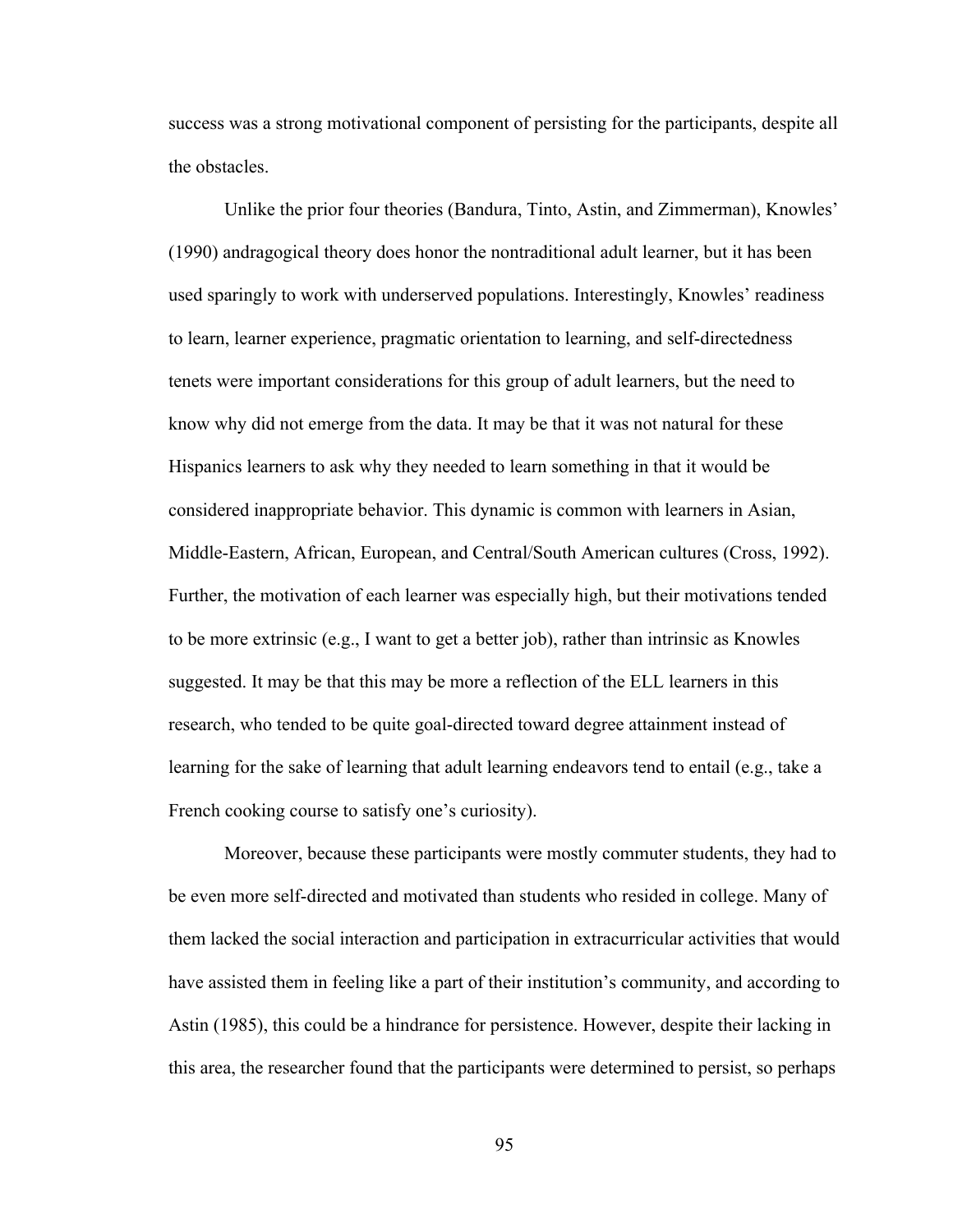this theory could be modified further with regards to nontraditional learners or learners with nontraditional characteristics like the ones investigated in this study. One way to accomplish this is through going beyond Astin's narrow views about what constitutes and facilitates or impedes engagement and acknowledging that culture can influence the choices to become more involved in school. It may be that Hispanic students like those in this research, many of whom were first-generation college students, had no idea that involvement in school was recommended and protective and how to do so remained unclear at best. Hispanic culture does necessarily embrace becoming involved in school at the expense of remaining involved with the family. Hence, Astin's theory could use refinement with regards to how culture can enhance or inhibit school involvement, particularly with Hispanics.

## **Implications for Practice**

The findings also highlighted areas where adult education practice could be informed. The participants in this study benefitted much from observing, imitating, and modeling parent, teacher, and professor behavior. Bandura's (1997) social cognitive theory, which emphasizes that people learn through observation, imitation, and modeling could be put to practical use in instructional methodology, curriculum development, and the use of mentors as role models. With instructional methodology, the students can be taught through observation of the instructor who is modeling the behavior that students need to learn. After observation of that behavior, the students can then imitate it on their own. This is known as the "I Do, We Do, and You Do" Gradual Release of Responsibility Model of classroom instruction (Pearson & Gallagher, 1983). This is widely used in teaching students in K-12 settings. Still, it might be beneficial for higher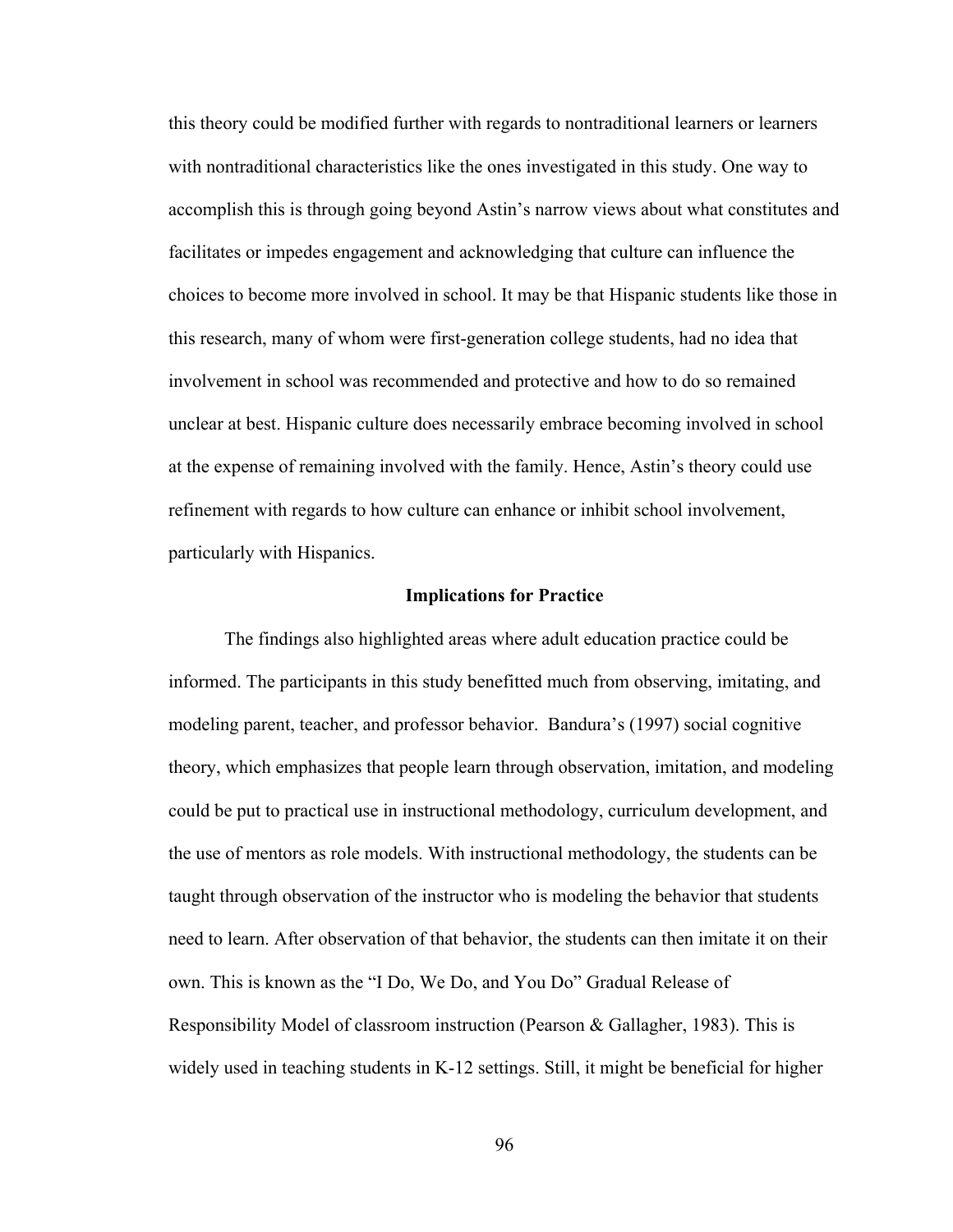education instructors to keep this in model mind when designing instruction with nontraditional adult students, like the ELL students in this research, because adult learners tend to respond well to instruction where they observe, and then imitate and especially practice the behavior on their own (Bandura, 1998). The experience of practicing the behavior allows the adult learner to draw upon their own prior experiences to make personal meaning of the task and therefore learn (Knowles, 1990). The curricula of college courses could be made more adult learner-friendly by taking this into account, and offer students many opportunities to observe, imitate, and practice the behaviors that professors expect to be assimilated.

The participants in this research benefitted from mentoring experiences with peers. The use of peer mentors could be emphasized more in higher education, especially for incoming Freshman students. These mentors could be assigned to work with them at least for two semesters, and assist with financial aid, helping them access tutoring, and simply providing them guidance. College advisors would also be available to provide support with remediation, and referrals for mental health counseling.

In keeping with Zimmerman's (2000) self-regulating learning strategies and Knowles' (1990) principles of self-directedness, Freshman Orientation classes could include strategies for planning and self-monitoring which are extremely helpful to students attending college for the first time, especially ELL students who sometimes lack the preparation for college-level academic rigor that their peers often enjoy. Workshops could be offered on a regular basis, at least every semester, which could provide strategies to avoid procrastination, manage time wisely, and monitor writing skills and math skills.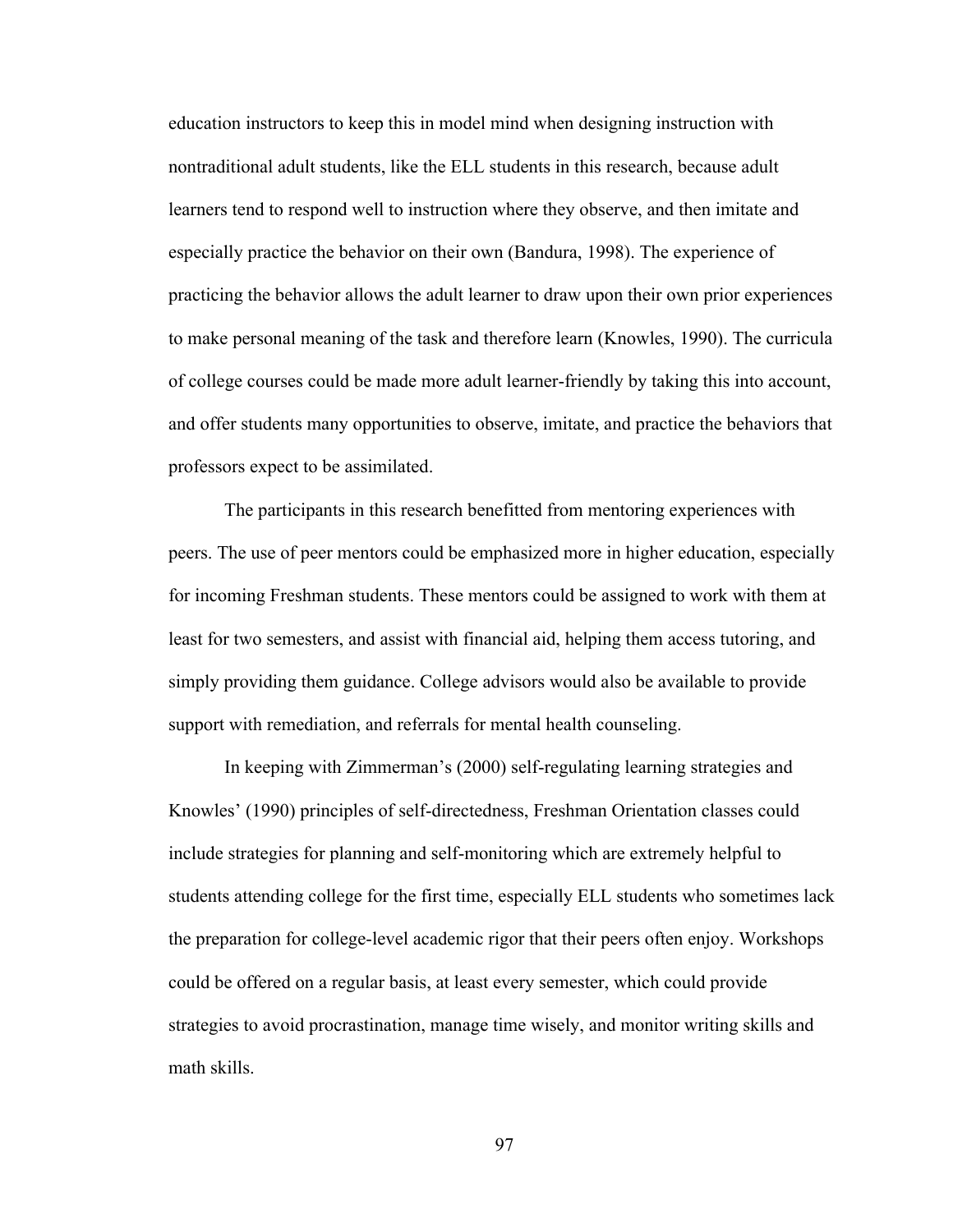The current research, as Tinto's (1993) theory of student departure suggested, revealed that the students could benefit much from minimizing obstacles that hinder students from progressing in their higher education studies. For example, navigating the labyrinth of the college system was especially troubling for the first-generation college students in this study. Minimizing and eliminating obstacles or institutional barriers in the higher education system is of upmost importance (Cross, 1992). First-generation students feel very frustrated when they do not know where to go or whom to approach for financial aid, registration, and advisement for classes needed for their majors. Due to being commuter students who often study part-time and hold outside employment, they have little time to waste taking classes that they do not need, or worse, dropping classes because of the lack of financial resources. Situations such as this overwhelm students and all-too--often lead students to withdraw from college. In addition, it is important that college professors be provided with workshops on teaching methodology to work specifically with nontraditional students or students with nontraditional characteristics. Too many times, students feel lost in classes when the curriculum, syllabus, or lesson is poorly executed. It is not enough for the professors to be experts in their subject matter; they need to be able to reach the students. Institutions of higher learning clearly risk losing their students when professors do not make instruction a priority.

Some of the participants did engage in and benefit from extra-curricular activities. If Astin's (1985) theory of student involvement is to be taken into account, it would be wise to help the nontraditional students to involve themselves more into college culture. For those nontraditional students or those with nontraditional characteristics who have families, they can provide family-friendly activities for these students, so they do not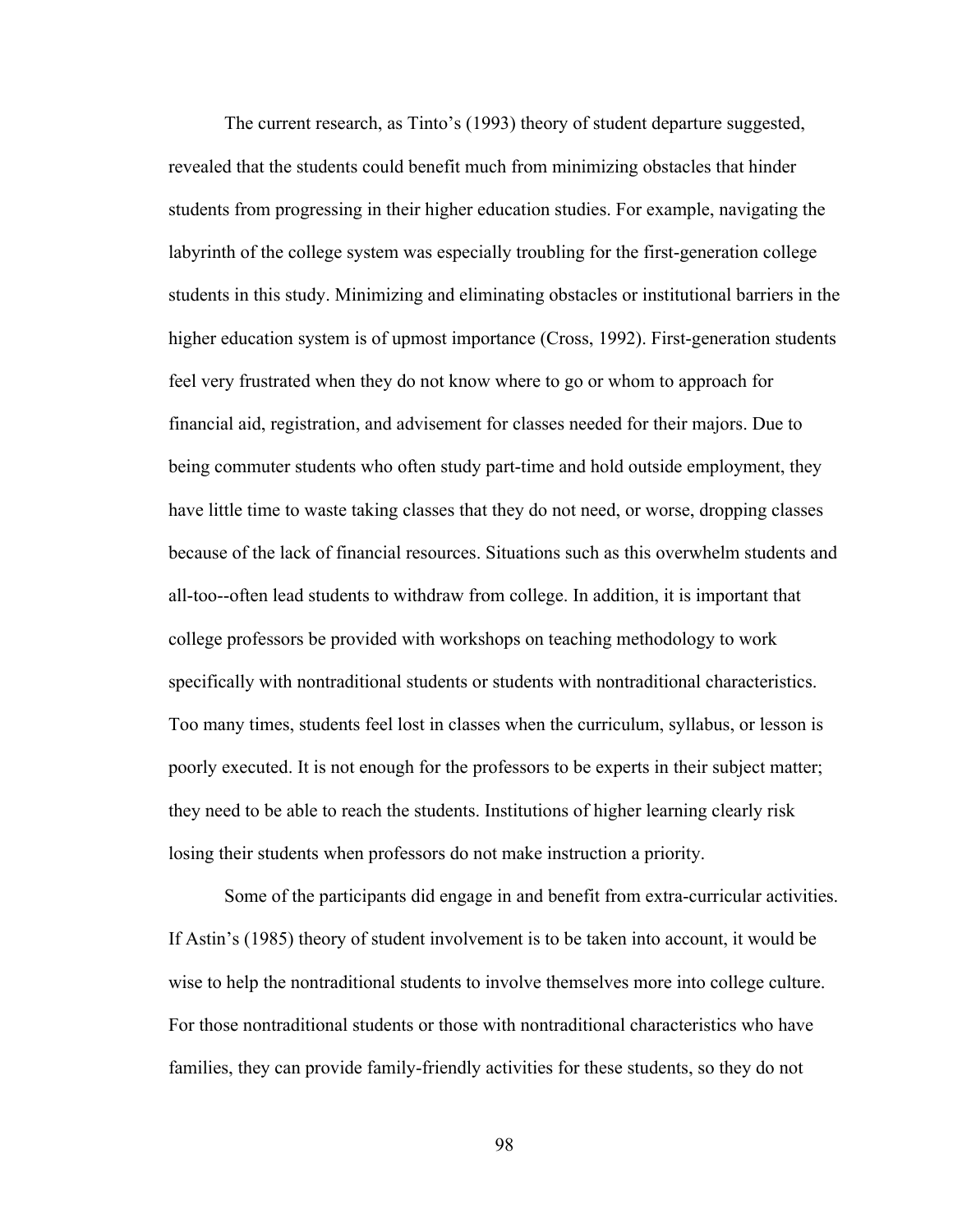have to feel that they have to choose between their social lives and their families. These activities could be attuned to generational differences and the Hispanic community in general. Reaching out to minority students who do not speak the language is beneficial for everyone. The students not only feel that they are part of their new college community and thus socialized into college life; it is also easier to become more proficient in the English language because they are interacting with their peers.

### **Limitations and Recommendations for Future Research**

While this study's findings have theoretical and practical implications, there are still limitations that need to be discussed. All of the fourteen participants in this study needed to meet the following criteria: be 18-years-of-age and over, Hispanic, English language learner, lived in South Florida, and enrolled in college taking classes in their respective majors. Due to adhering to these selection criteria and the relatively small sample size, it would be implausible and inappropriate to generalize these results to a larger population. Future research should be designed to first replicate this study in other geographic areas with a large Hispanic ELL population outside of south Florida to see if the same five themes that were discovered in this study emerge from this different population. In addition, it may be that data saturation around the five themes may occur either earlier or later or not at all with new research samples, but only additional research will tell. Another way to extend this research would be utilizing another immigrant population, such as the Haitian-Creole and Asian populations, to see if the insights gained from the current research are consistent as well.

For a study to be generalizable to a larger population, at least 150 participants need to be included in a study (Creswell, 2008). Of course, this does not mean that the

99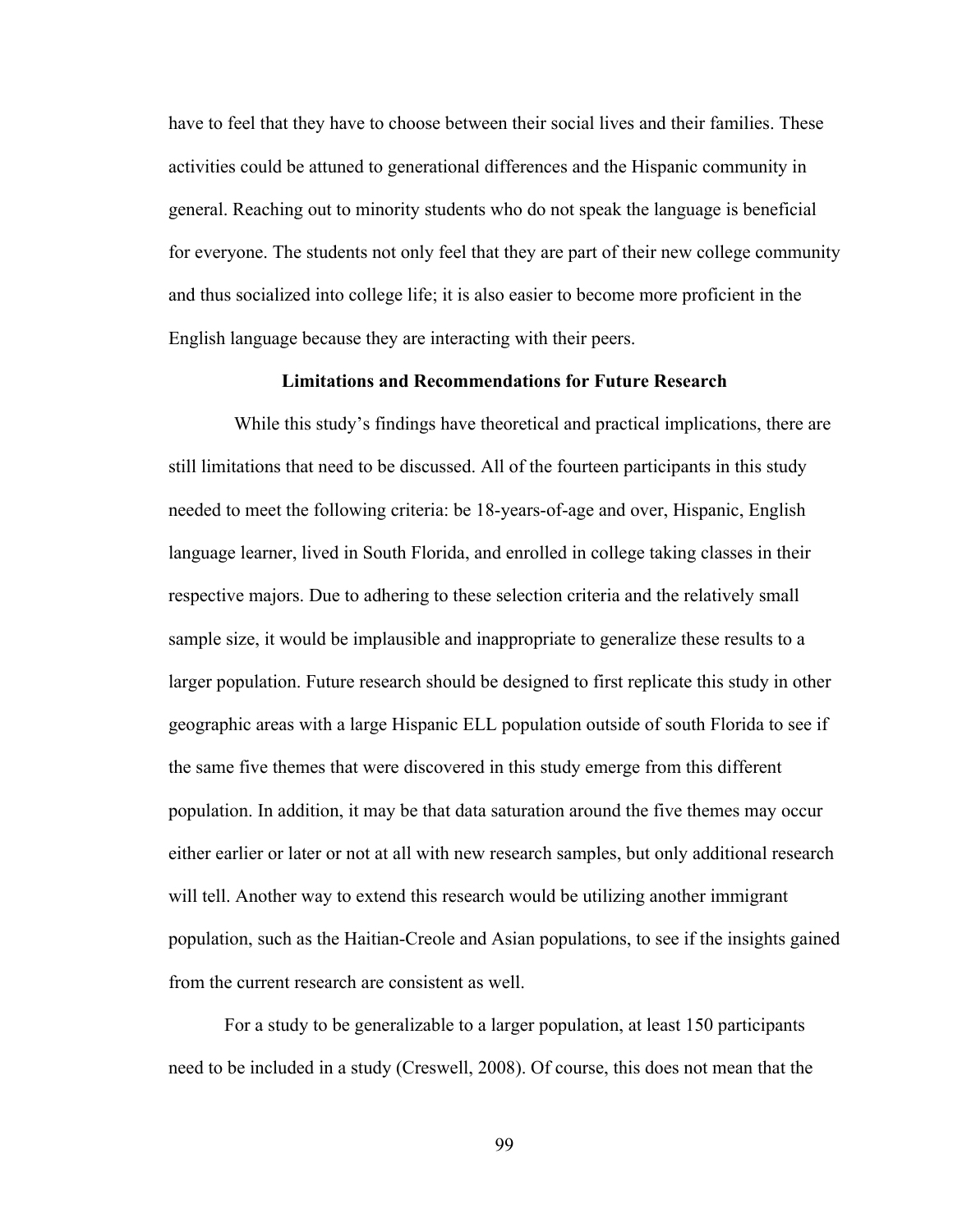information gleaned from this study of 14 participants is not useful; it simply is not generalizable. The benefit of having conducted a phenomenological study is that the researcher was able to glean a richer, more detailed sense of how this group of first-year Hispanic ELL students experienced their first-year of college than if a survey approach would have been utilized. From these experiences, the researcher was able to obtain insights into how and why these experiences were linked to persisting in college. Still, conducting qualitative research with large numbers of participants remains a possible means to increase generalizability (Creswell, 2008). Acknowledging that such a qualitative study could be time and cost prohibitive, it would be quite useful for teasing out further the insights gained from this research and generalizing beyond it. In turn, this new qualitative information would be very useful for further theory-building efforts (Reio, 2011).

Another approach to increase generalizability would be to first develop a new instrument based on the five themes to measure perceived likelihood to persist in college. The thinking is that if one indicates higher positive scores on the new measure, they will be more likely to persist in school. Instrument development would include generating a pool of items first to measure each of the six themes. Next, one would analyze the items for content validity (with experts in the fields of adult and higher education). Third, a pilot study with a focus group would be implemented to determine clarity of instructions and items, and finally conducting a study or series of studies ( $Ns \ge 150$  in each) where a battery of instruments that includes the new measure would be included to get discriminant, convergent, and construct validity evidence (Creswell, 2008). With sufficient evidence of construct validity with the new measure, it can be used

100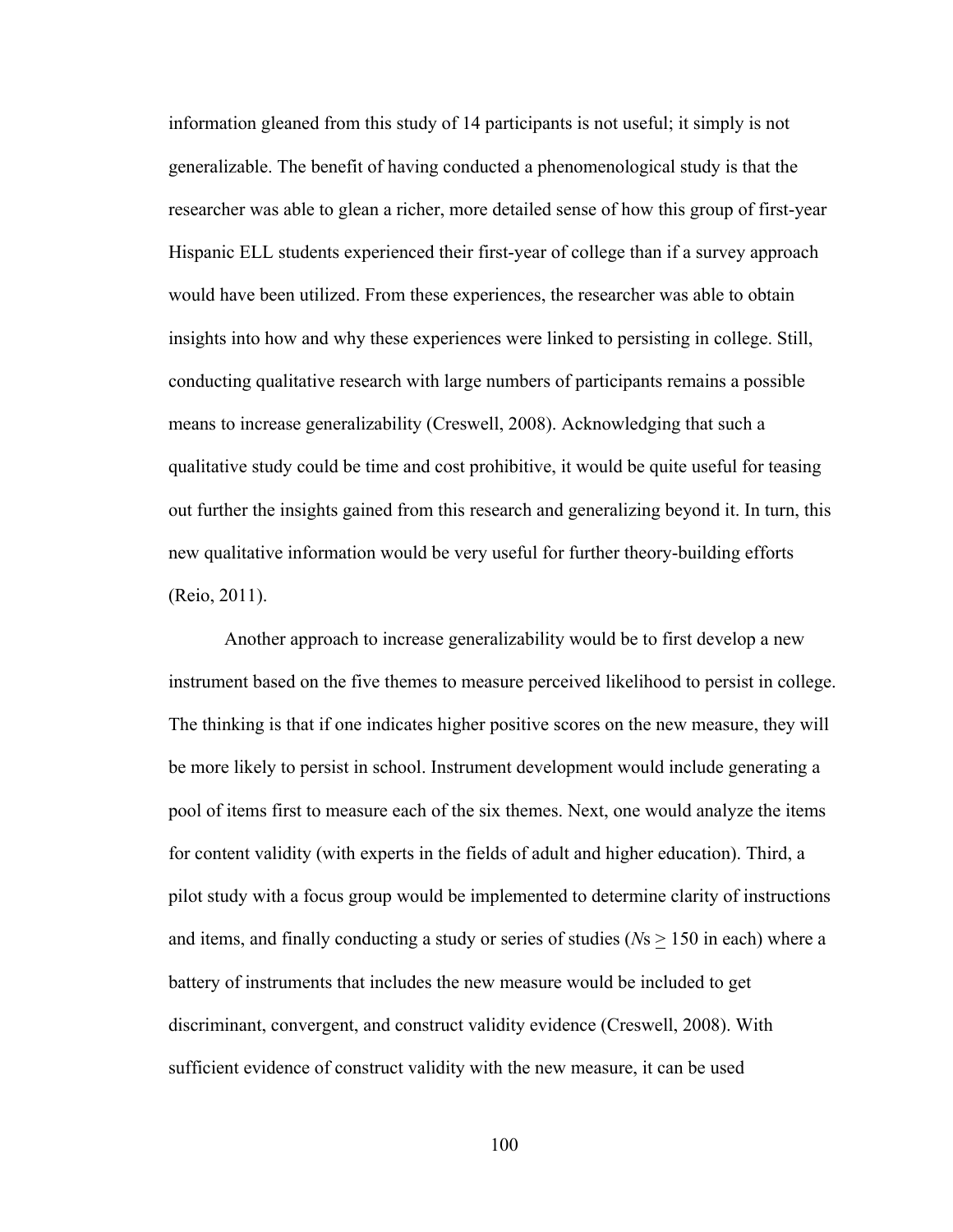subsequently in new large samples to predict actual persistence in college. The new findings could help determine which of the six themes are most salient for Hispanic ELLs and because of the large sample size, would be more generalizable.

Noteworthy was how pursuit of the American dream, not typically addressed in adult and higher education studies, motivated the participants to persist in college. New research could be designed to tease out this notion further. Case study research could be used with individuals highly motivated to pursue the American dream to get a better sense of how and why this motivates them so.

This study also eliminated those students who were not yet proficient in English, so the findings may have differed if students were included that were not English proficient. Future research should be conducted to ascertain if the findings would diverge based on differing levels of English proficiency.

Finally, because all of the participants were currently enrolled in their major classes in college, they indeed felt positive about their likelihood of persistence until graduation. In this case, the major hurdles of being accepted into college, taking remedial classes, and completing their ESOL classes may have been largely behind them, which may have influenced perceptions of their collegiate experience. New research should be designed that compares the likelihood of persistence of those who have overcome these three major hurdles versus those who have not.

#### **Summary**

In Chapter 5, the researcher analyzed the responses to the semi-structured interview questions by viewing them through the lenses of Bandura's (1997), Tinto's (1993), Astin's (1985), Knowles's (1990), and Zimmerman's (2000) theories. The

101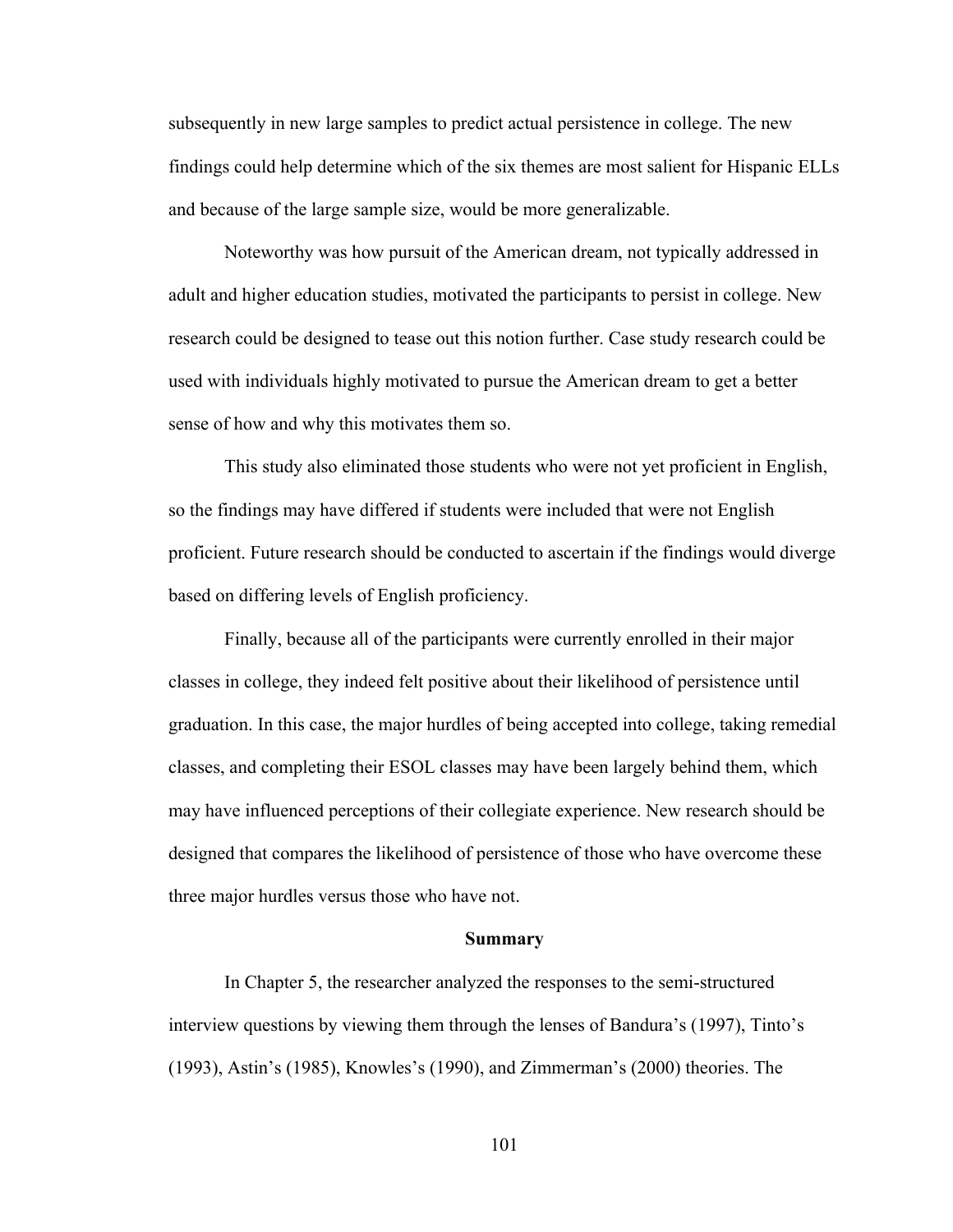researcher found a correspondence between the participants' experiences and each of these theories to some degree. However, the researcher also noted how all of the participants were either nontraditional students or students with nontraditional characteristics and even first-generation, yet some parts of these theories did not apply to them (e.g., need to know why did not emerge from the data which is in contrast to Knowles's andragogical theory). The theoretical and practical implications of this research, how they could be utilized to expand on the literature as well as the practical applications in adult education contexts were examined. Finally, the researcher limitations and recommendations for further qualitative and quantitative research were discussed.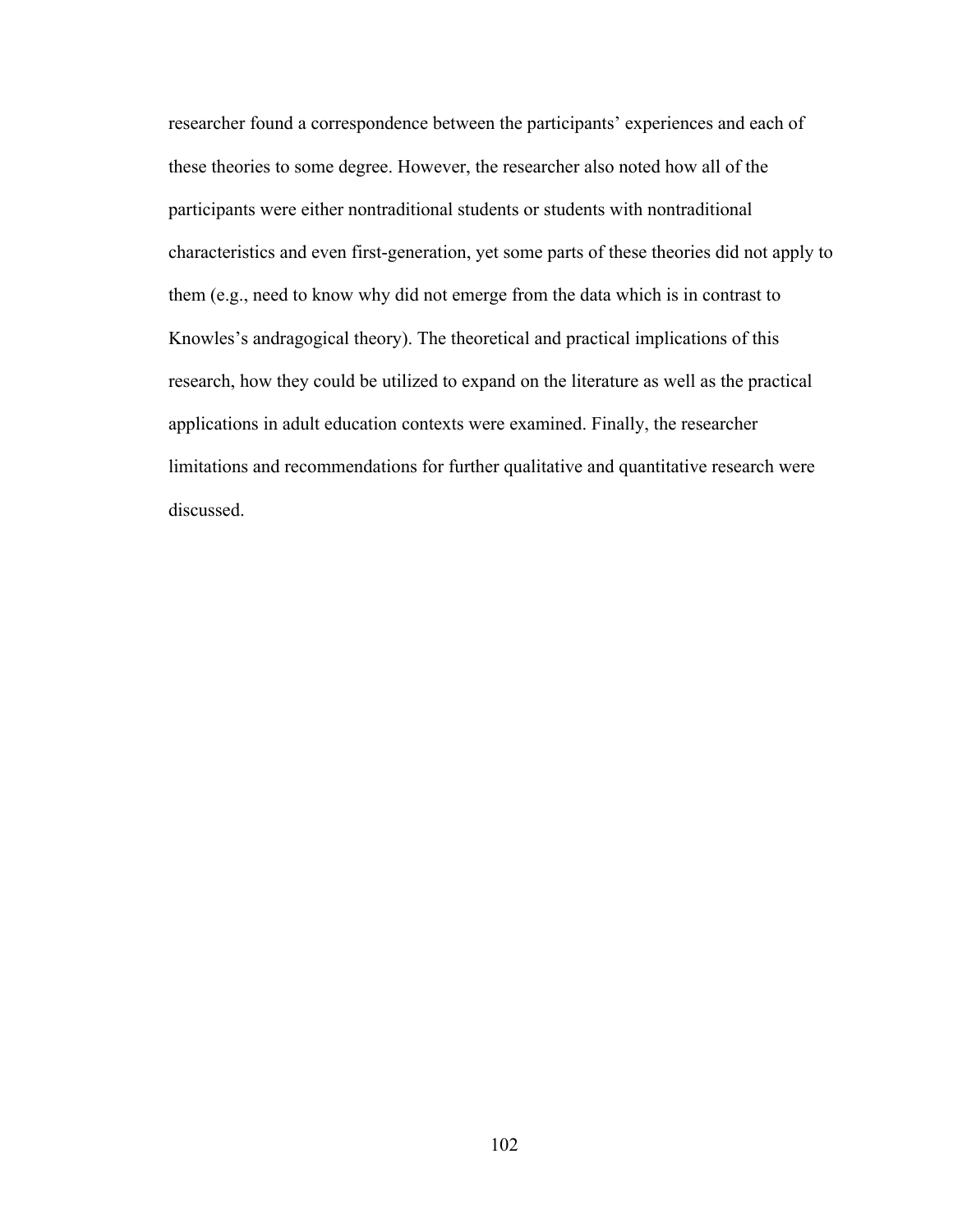### References

- Adams, C. & Van Manen, M. A., (2017). Teaching phenomenological research and writing, *Qualitative Health Research, 27,* 780-791.
- Ajzen, I. (2002). Perceived behavioral control, self-efficacy, locus of control, and the theory of planned behavior. *Journal of Applied Social Psychology, 32*, 665-683.
- Ajzen, I., Czasch, C. & Flood, M.G. (2009). From intentions to behavior: Implementation intention, commitment, and conscientiousness. *Journal of Applied Social Psychology, 39,* 1356-1372.
- Almon, C. (2015). College persistence and engagement in light of a mature English language learner (ELL) student's voice. *Community College Journal of Research and Practice*, *39,* 461-472.
- Arana, R., Castaneda-Sound, C., Blanchard, S. & Aguilar, T. (2011). Indicators of persistence for Hispanic undergraduate achievement: Toward an ecological model. *Journal of Hispanic Higher Education*, *10*, 237-251.
- Artino Jr, A. R. (2005). *Review of the Motivated Strategies for Learning Questionnaire*.  *Online Submission.*
- Astin, A.W. (1975). *Preventing students from dropping out*. San Francisco: Jossey Bass
- Astin, A.W. (1993). What matters in college. *Liberal Education, 79(4)*, 4-15.
- Bandura, A. (1997). *Self-efficacy: The exercise of control*. New York: W.H. Freeman and Company.
- Bandura, A. (1999). Social cognitive theory: An agentic perspective. *Asian Journal of Social Psychology*, *2*, 21-41.
- Bandura, A. (2012). On the functional properties of perceived self-efficacy revisited. *Journal of Management*, *38*, 9-44.
- Barros-Nock, M. (2017). The effects of DACA in young migrant's professional careers and emotions. *Estudios fronterizos, 18(37),* 131-148.
- Baum, S. & Flores, S. M. (2011). Higher education and children in immigrant families. *Future of Children*, *21*, 171-193.
- Berger, J. B. & Milem, J .F. (1999). The role of student involvement and perceptions of integration in a causal model of student persistence. *Research in Higher Education*, *40*, 641-664.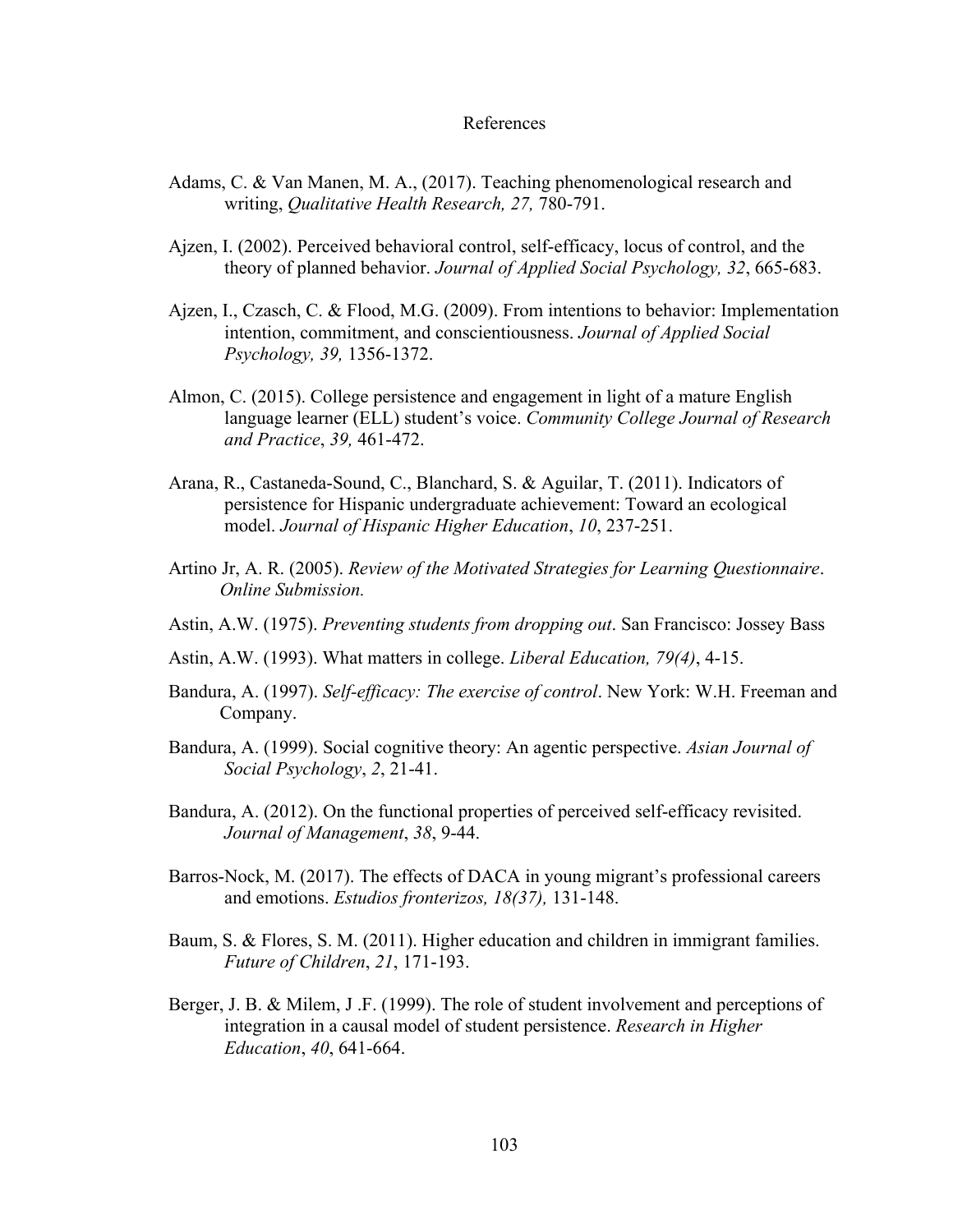Benard, B. (2004). Resiliency: What we have learned. San Francisco: WestEd.

- Bliss, L. B. & Sandiford, J. B. (2003). The effects of institutional culture on study strategies of Hispanic students as measured by the inventario de comportamiento de estudio, the Spanish version of the study behavior inventory. *Journal of Hispanic Higher Education, 2*, 203-220.
- Bogdan, R. C. & Biklen, S. K. (2007). *Qualitative research for education: An introduction to theories and methods* (5<sup>th</sup> ed.). Boston, MA: Allyn & Bacon
- Caffarella, R., & Merriam, S. B. (2000). Linking the individual learner to the context of adult learning. In A. Wilson & E. Hayes (Eds.), *Handbook of Adult and Continuing Education* (pp. 55-70). San Francisco, CA: Jossey-Bass.
- Cadenas, G. A., Bernstein, B. L., & Tracey, T. J. G. (2018). Critical consciousness and intent to persist through college and DACA and U.S. citizen students: The role of immigration, status, race, and ethnicity. *Cultural Psychology and Ethnic Minority Psychology, 24,* 564-575.
- Carter, D.F. (2006). Key issues in the persistence of underrepresented minority students. *New Directions for Institutional Research, 130*, 33-46.
- Chang, J. C. (2005). Faculty-student interaction at the community college: A focus on students of color. *Research in Higher Education*, 46(7), 769-802.
- Chun, H., Marin, M. R., Schwartz, J. P., Pham, A. (2016). Psychosociocultural structural model of college success among Latina/o students in Hispanic-serving institutions. *Journal of Diversity in Higher Education, 9,* 385-400.
- Coffman, S. (2011). A social constructionist view of issues confronting first-generation college students. *New Directions for Teaching and Learning*, *127*, 81-90.
- Collier, P. J. & Morgan, D. L. (2008). "Is that paper really due today?": Differences in first-generation and traditional college students' understandings of faculty expectations. *Higher Education*, *55*, 425-446.
- Coley, R. J. (2000). The American community college turns 100: A look at its student programs, and prospects*, Educational Testing Services,* Princeton, NJ (ED 441 553).
- Conway, K. M. (2010). Educational aspirations in an urban community college: Differences between immigrants and native student groups. *Community College Review*, *37*, 209-242.
- Creswell, J. W. (2009). *Research design: Quantitative, qualitative, and mixed methods approaches. (*3rd ed). New York: Sage Publications.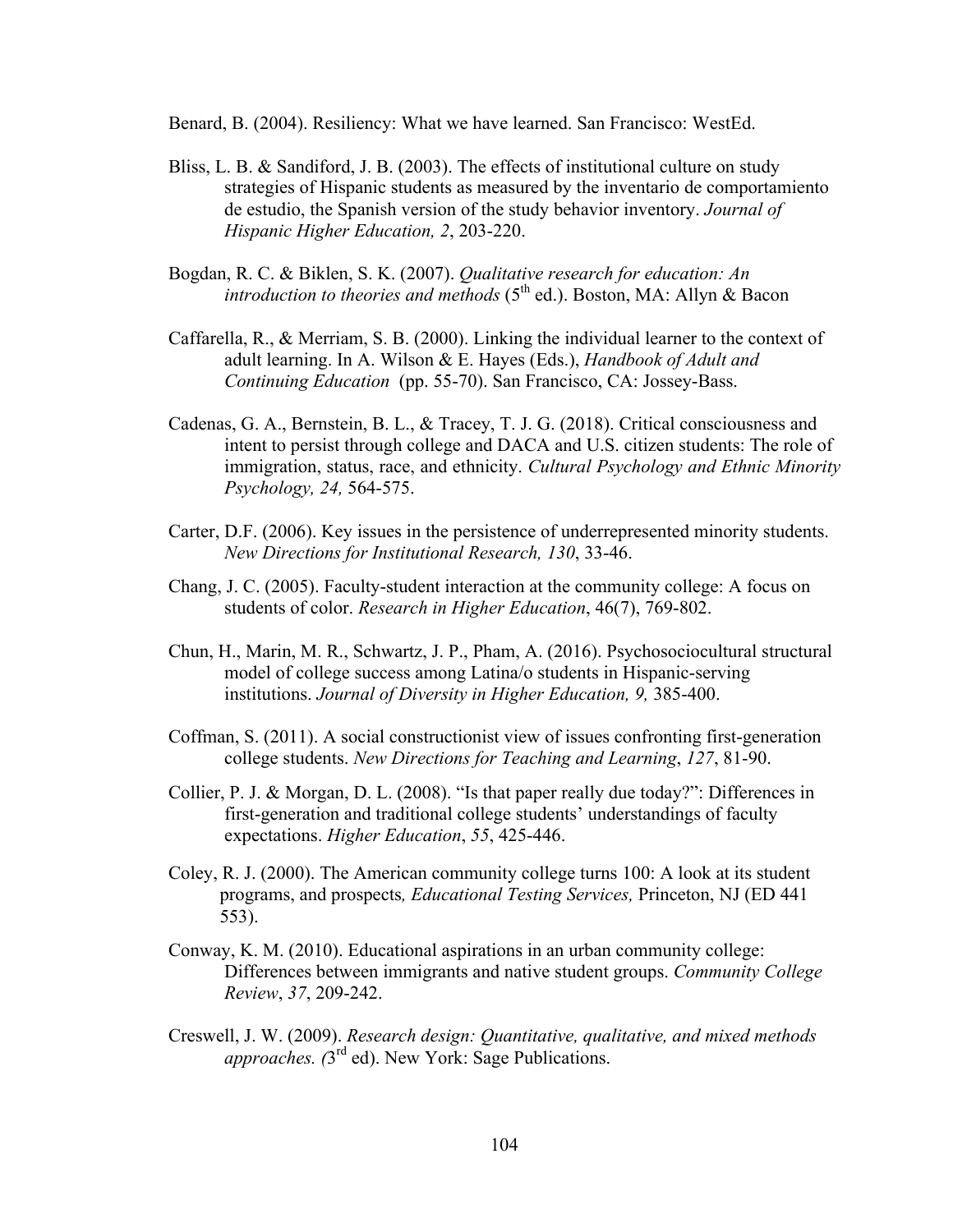- Creswell, J. W. & Miller, D. L. (2000). Determining validity in qualitative inquiry. *Theory into Practice, 39,* 124-130.
- Cross, K. P. (1992). *Adults as learners: Increasing participation and facilitating learning*. San Francisco: Jossey-Bass.
- Damewood, A. M. (2016). Current trends in higher education technology: Simulation. *Tech Trends, 60:* 268-271.
- De La Cruz, Y. (2008). Who mentors Hispanic language learners*? Journal of Hispanic Higher Education, 7,* 31-42.
- DeVon, H., Block, M., Moyle-Wright, P., Ernst, D., Hayden, S., Lazzara, D., Savoy, S., Kostas- Polston, E. (2007). A psychometric toolbox for testing validity and reliability. *Journal of Nursing Scholarship, 39*, 155-164.
- D'Lima, G. M., Winsler, A., & Kitsantantas, A. (2014). Ethnic and gender differences in first-year college students' goal orientation, self-efficacy, and extrinsic and intrinsic motivation. *The Journal of Educational Research*, *107*, 341-356
- Duque, L. C. (2014). A framework for analyzing higher education performance: students' satisfaction, perceived learning outcomes, and dropout intentions. *Total Quality Management*, *25*, 1-21.
- Englander, M. (2012). The interview: Data collection in descriptive phenomenological human scientific research. *Journal of Phenomenological Psychology, 43*, 13-35.
- Espinoza, A. (2013). The college experiences of first-generation college Latino students in engineering. *Journal of Latino/Latin American Studies*, 5(2), 71-84
- Feria, J., Valcke, M., & Schuyten, G. (2010). Judgments of self-perceived academic competence and their differential impact on students' achievement motivation, learning approach, and academic performance. *European Journal of Psychology of Education, 25*, 519-536
- Fiebig, J. N. et. al. (2010). Hispanic community college students: Acculturation, family support, Perceived educational barriers, and vocational planning. *Community College Journal of Research and Practice, 34,* 848-864.
- Garabino, J. (1995). Raising children in a socially toxic environment. San Francisco: Jossey-Bass
- Garza, K. K., Bain, C. F., & Kupcynski, L. (2014). Resiliency, self-efficacy, and persistence in higher education. *Research in Higher Education Journal, 26*, 1-19.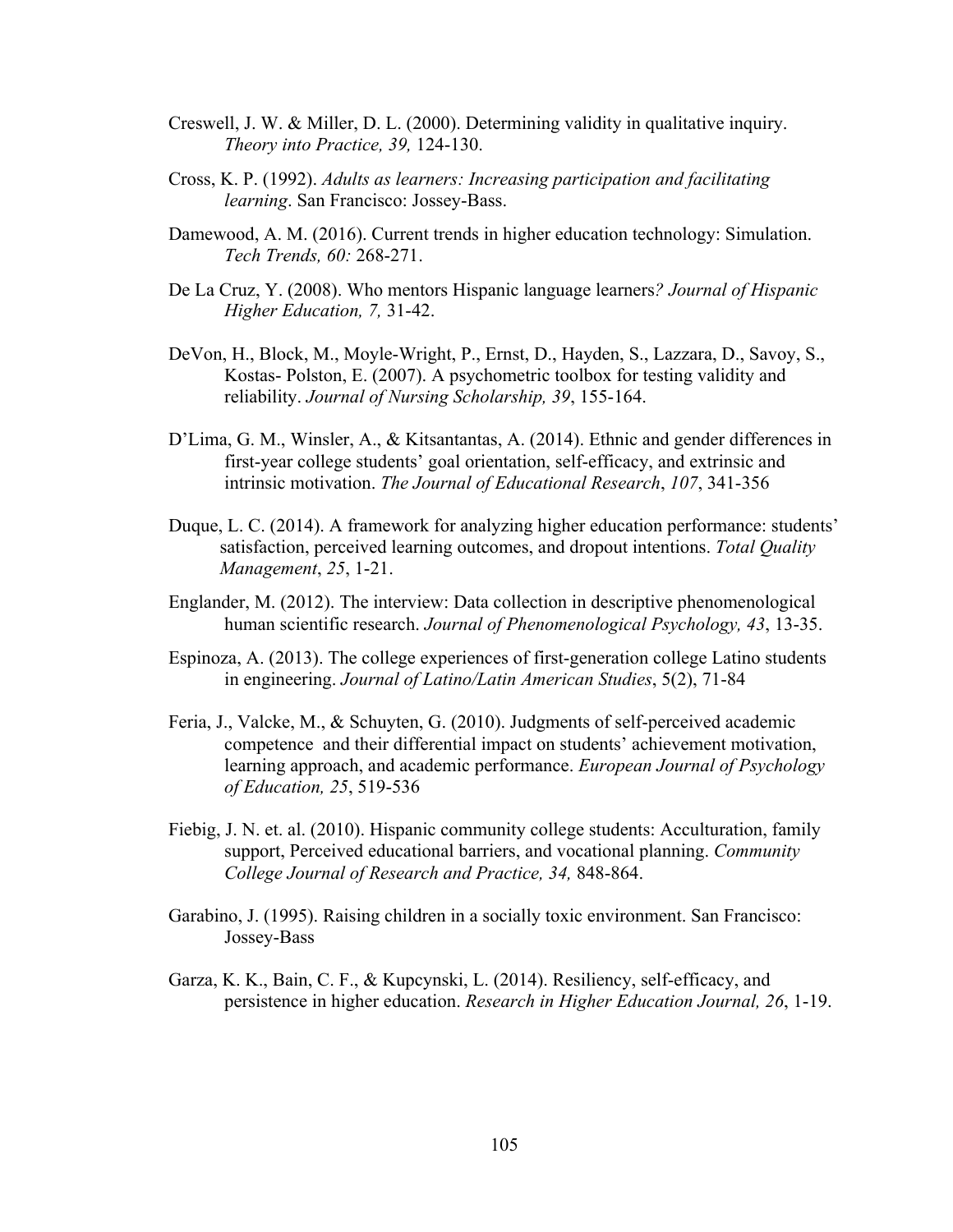- Gayman, M. D., Cislo, A. M., & Ueno, K. (2014). SES and race-ethnic differences in the stress-buffering effects of coping resources among young adults. *Ethnicity & Health, 19*, 198-216.
- Gilstrap, D. L. (2013). Why do we teach? Adult learning theory in professional standards as a basis for curriculum development. *College & Research Libraries,* 501-518.
- Gollwitzer, P. M. (1999), Implementation intentions: Strong effects of simple plans. *American Psychologist, 54,* 493-503.
- Goetz, J. P., & LeCompte, M. D. 1984. Ethnography and qualitative designs in ethnographic research. New York: Academic Press.
- Gonzalez, R. G. (2010). Ethnic identity at a majority Hispanic-serving institution. *Journal of Latinos and Education*, *9*, 284-302.
- Gonzalez, L. M., Stein, G. L., & Huq, N. (2012). The influence of cultural identity and perceived barriers on college-going beliefs and aspirations of Latino youth in emerging immigrant communities. *The Journal of Behavioral Sciences*, *35*, 103- 120.
- Gordon, K. (1996). Resilient Hispanic youths' self-concept and motivational patterns. *Hispanic Journal of Behavioral Sciences*, *18*, 63-73.
- Healy, M., & Perry, C. (2000). Comprehensive criteria to judge validity and reliability of qualitative research within the realism paradigm. *Qualitative market research: An International Journal*, *3,* 118-126.
- Howell, D. C. (2007). *Statistical methods for psychology (7th ed.).* Belmont, CA: Duxbury Press.
- Hu, H. & Driscoll, M. P. (2013). Self-regulation in e-learning environments: A remedy for community college? *Educational Technology & Society*, *16,* 171-184.

Huie, F .C., Winsler, A., & Kitsantas, A. (2012). Employment and first-year college achievement: The role of self-regulation and motivation. *Journal of Education and Work*, *27,* 110-135.

- Hyland-Russell, T., & Syrnyk, C. (2015). Challenging change: Transformative education for economically disadvantaged adult learners. *International Journal of Lifelong Education, 34*, 514-529.
- Iran-Nejad, A. (1990). Active and dynamic self-regulation of learning process. *Review of Educational Research*, *60,* 537-602.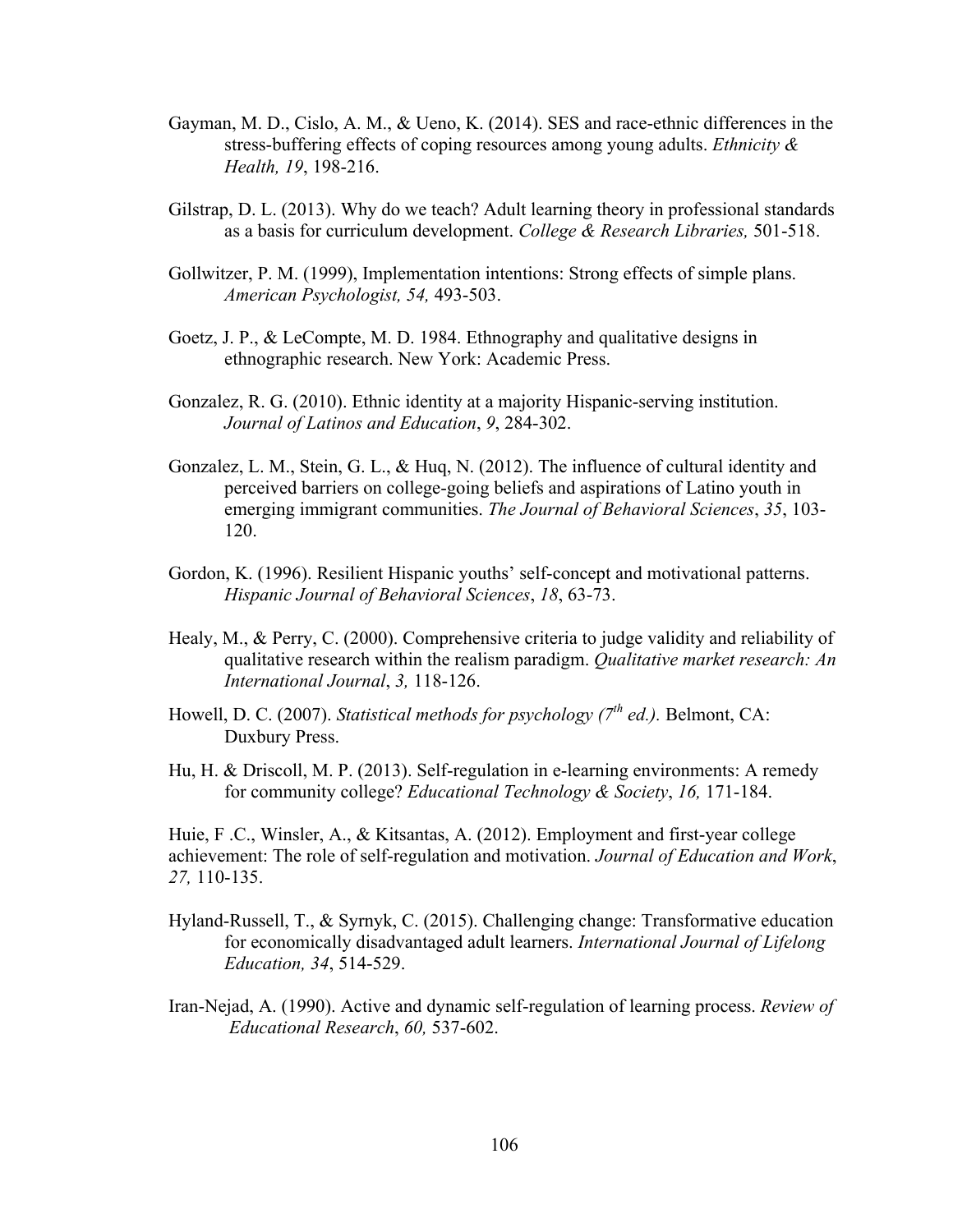- Iran-Nejad, A., & Chissom, B. S. (1992). Contributions of active and dynamic selfregulation to learning. *Innovative Higher Education, 22,* 125-136.
- Ishitani, T.T. (2006). Studying attrition and degree completion behavior among firstgeneration college students in the United States. *The Journal of Higher Education*, *77,* 861-885.
- Jarvis, P. (2010). *Adult education and lifelong learning: Theory and practice* (4<sup>th</sup> ed.), New York: Routledge.
- John, W. S., & Johnson, P. (2000). The pros and cons of data analysis software for qualitative research. *Journal of Nursing Scholarship*, *32*, 393-397.
- Kenner, C., & Weinerman, J. (2011). Adult learning theory: Applications to nontraditional college students. *Journal of College Reading and Learning, 41,* 87-96.
- Kesici, S., & Erdogan, A. (2009). Predicting college students' mathematics anxiety by motivational beliefs and self-regulated learning strategies. *College Student Journal*, *43*, 631.
- Kim, S., Chang, M., Singh, K., & Allen, K. R. (2015). Patterns and factors of high school dropout risks of racial and linguistic groups. *Journal of Education for Students Placed at Risk, 20*, 336-351.
- Kim, Y., & Park, S. Y. (2009). Reverse acculturation: A new cultural phenomenon examined through an emerging wedding practice of Korean Americans in the United States. *Family and Consumer Sciences Research Journal, 37, 359-375.*
- Kitsantas, A., Winsler, A., & Huie, F. (2008). Self-regulation and ability predictors of academic success during college: A predictive validity study. *Journal of Advanced Academics, 20,* 42-68.
- Knowles, M. (1977). Adult learning processes: Pedagogy and andragogy. *Religious Education, 72,* 202-211.
- Knowles, M. S. (1980). *The modern practice of adult education: From pedagogy to andragogy* (Revised and updated). Cambridge: New York.
- Knowles, M. (1990). *The adult learner: A neglected species. (4th ed.).* Houston, TX: Gulf Publishing Co.
- Knowles, M., Holton, E. F., & Swanson, R. A. (1998). *The adult learner: The definitive classic in adult education and human resource development. (5th ed.).* Houston, TX: Gulf Publishing Co.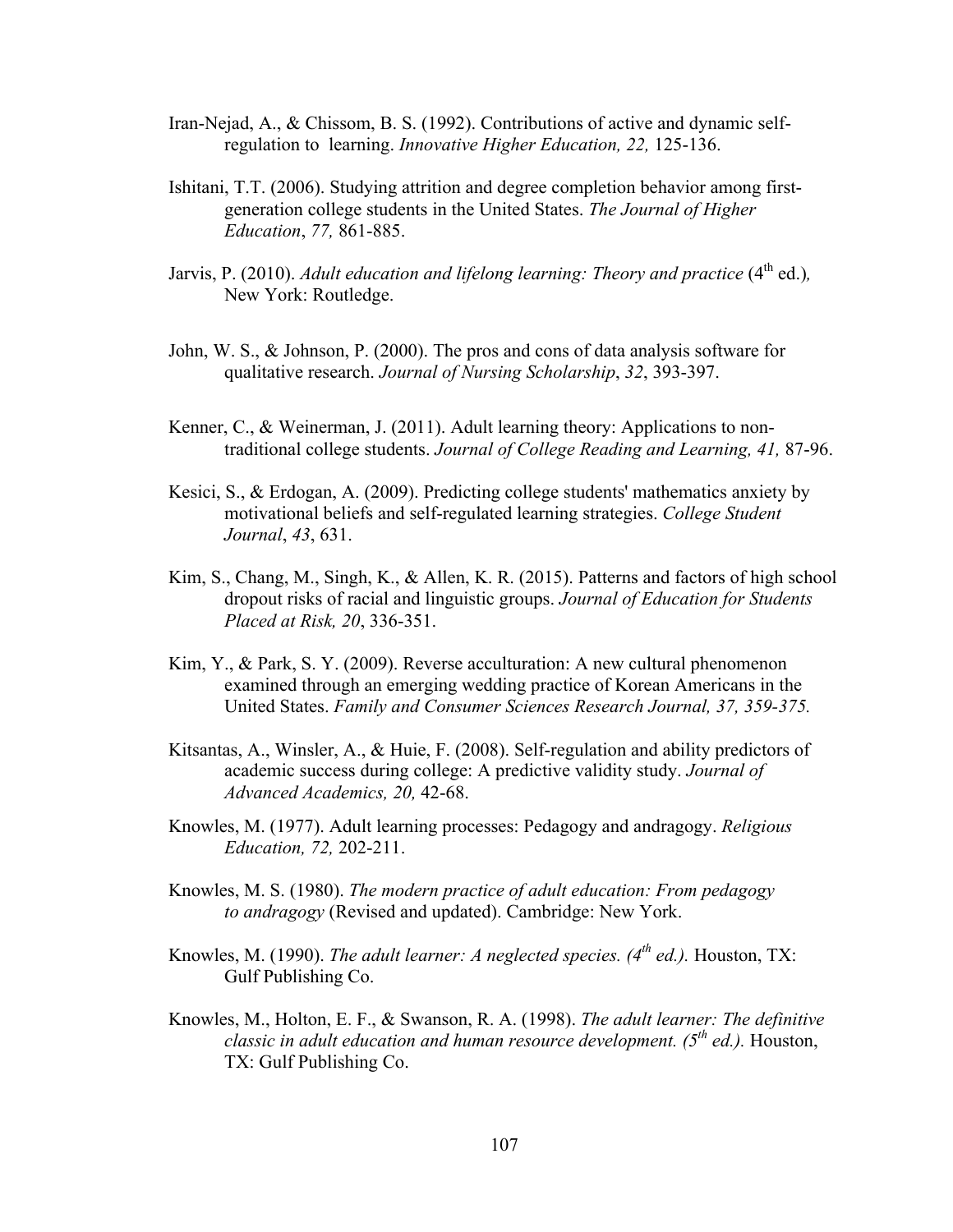- Liao, H. A., Ferdenzi, A. C., & Edlin, M. (2012). Motivation, self-regulated learning efficacy, and academic achievement among international and domestic students at an urban community college: A comparison. *Community College Enterprise*, *18*, 9-38.
- Lightfoot, C. (1997). *The culture of adolescent risk-taking.* New York: The Guilford Press.
- McCall, R. C., Padron, K., & Andrews, C. (2018). Evidence-based instructional strategies: A review of the literature. *Codex, 4,* 29-47.
- McCutcheon, G. (1992). Facilitating teacher personal theorizing. In Ross, E.W., Cornett, J.W., and McCutcheon, G. (eds.), *Teacher personal theorizing; Connecting curriculum practice, theory, and research,* State University of New York Press, Albany, NY.
- Meyer, D. C., & Avery, A. M. (2008) Excel as a qualitative data analysis tool. *Field Methods Online First, 20,* 1-22.
- Milem, J. F., & Berger, J. B. (1997). A modified model of college student persistence: Exploring the relationship between Astin's theory of involvement and Tinto's theory of student departure. *Journal of College Student Development*, *38*, 387- 400.
- Moilanen, K. L. & Raffaelli, M. (2010). Support and conflict in ethnically diverse young adults' relationships with parents and friends. *International Journal of Behavioral Development, 34,* 46-52.
- Morales, A., Herrera, S., & Murry, K. (2011). Navigating the waves of social and political capriciousness: Inspiring perspectives from DREAM-Eligible immigrant students. *Journal of Hispanic Higher Education, 10*, 266-283.
- Nakajima, M.A., Dembo, M. H., & Mossler, R. (2012). Student persistence in community colleges. *Community College Journal of Research and Practice, 36*, 591-613.
- Nandagopal,K. & Ericsson, K. A. (2012). An expert performance approach to the study of individual differences in self -regulated activities in upper-level college students. *Learning and Individual Differences, 22,* 597-609.
- Pajares, F. (1996). Self-efficacy belief in academic settings. *Review of Educational Research*, *66*, 543-578.
- Pascarella, E. T., & Terenzini, P. T. (1980). Predicting freshman persistence and voluntary dropout decisions from a theoretical model. *The Journal of Higher Education*, *21*, 60-75.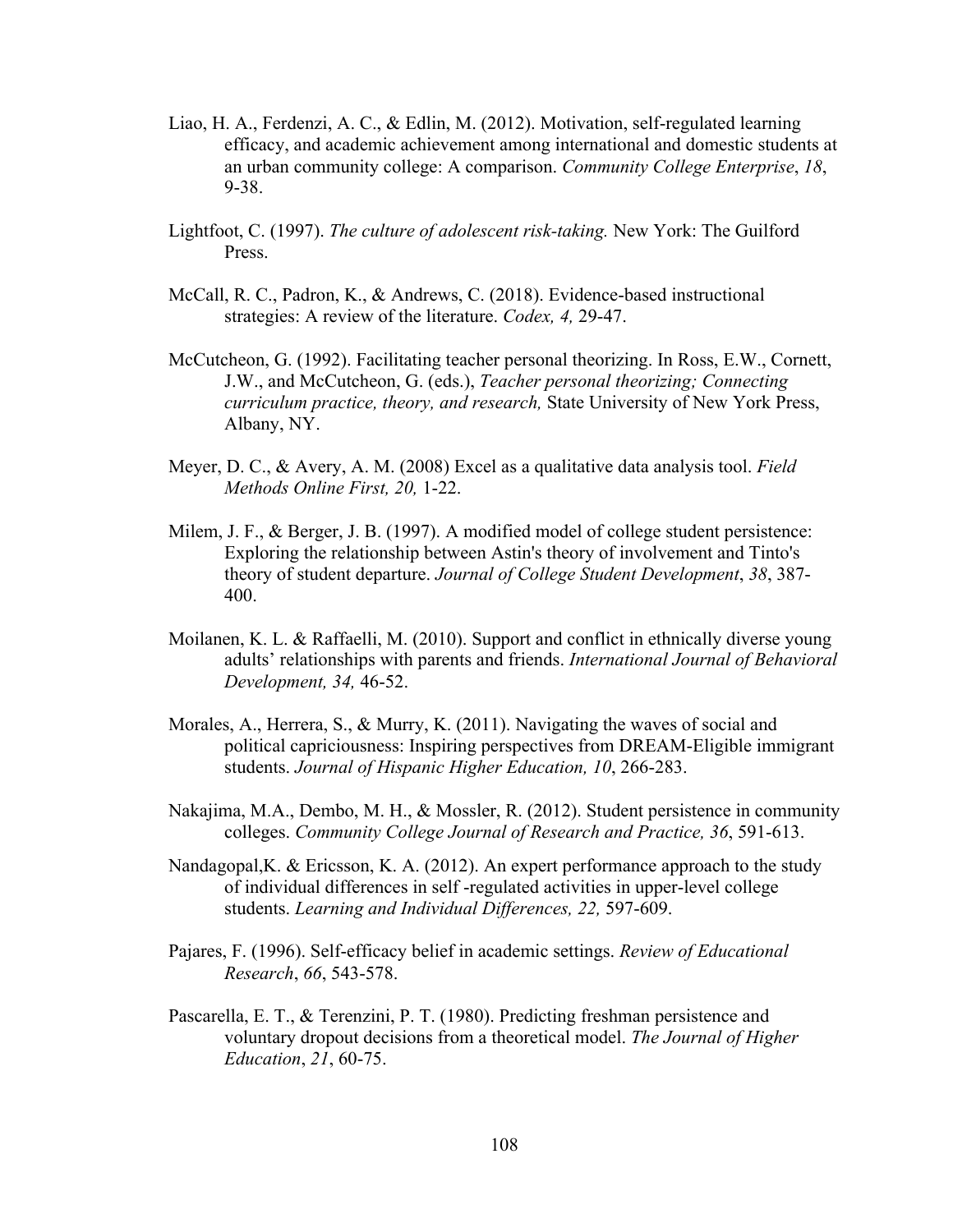- Pearson, P.D., & Gallagher, M.C. (1983). The instruction of reading comprehension. *Contemporary Educational Psychology, 8*, 317–344.
- Pintrich, P. R. (2002). The role of metacognitive knowledge in learning, teaching, and assessing. *Theory into Practice*, *41*, 219-225.
- Rance-Roney, J. (2011). ELLs: What's the endgame? *Educational Leadership, 68(7),* 74- 78.
- Reeves, T.D. & Stich, A.E. (2011). Tackling suboptimal bachelor's degree completion rates through training in self-regulated learning (SRL). *Innovative Higher Education*, *36*, 3-17.
- Reio, T.G. (2007). Exploring the links between adult education and human resource development: Learning, risk-taking, and democratic discourse. *New Horizons in Adult Education and Human Resource Development, 21,* 5-11.
- Reio, T. G. (2011). On stimulating curiosity and taking intellectual risks. *Human Resource Development Review, 10*, 3-5.
- Robbins, S. B., Lauver, K., Le, H., Davis, D., Langley, R., & Carlstrom, A. (2004). Do psychosocial skills and study skill factors predict college outcomes? A metaanalysis. *Psychological Bulletin, 130,* 261-288.
- Rubin, H.J. & Rubin, I.S. (2012). *Qualitative interviewing: The art of hearing data* (3rd ed.). Los Angeles, CA: Sage Publications.
- Schapiro, S. & Livingston, J. A. (2000). Dynamic self-regulation: The driving force behind academic achievement. *Innovative Higher Education, 25*, 23-55.
- Schwartz, S., Benet-Martinez, V., Knight, G.P., Unger, J.B., Zamboanga, B.L., Des Rosiers, S.E., Stephens, D.P., Huang, S., & Szapoczanik, J. (2014). Effects of language of assessment on the measurement of acculturation: Measurement equivalence and cultural frame switching. *Psychological Assessment, 26,* 100-114
- Schunk, D.H. (1989). Self-efficacy and cognitive achievement: Implications for student learning problems. *Journal of Learning Disabilities*, *22,* 14-22.
- Siemons, R., Raymond-Flesh, M., Auerswald, C.L., & Brindis, C.D. (2017). Coming of age on the margins: Mental health and wellbeing among Latino immigrant young adults eligible for Deferred Action for Arrivals (DACA). *Immigrant Minority Health, 19*, 543-551.
- Status of Current DACA Litigation. (2018, April 24). Retrieved May 2, 2018, from https://www.nilc.org/issues/daca/status-current-daca-litigation/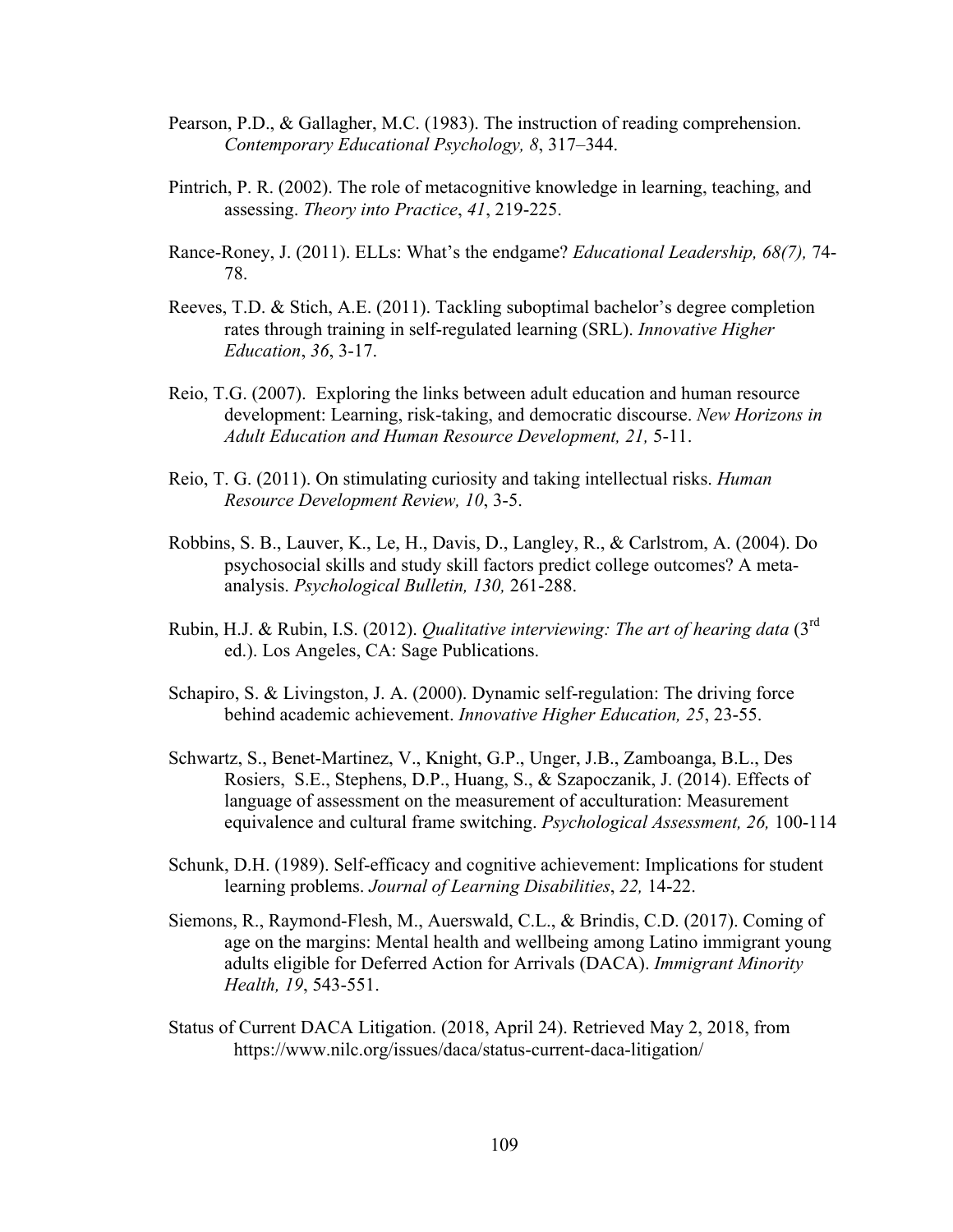- Stepick, A., Grenier, G., Castro, M., & Dunn, M. (2003). *This land is our land: Immigrants and power in Miami*. Berkeley: University of California Press.
- Thibodeaux, J. et. al. (2017). First-year college students' time use: Relations with selfregulation and GPA. *Journal of Advanced Academics*, *28*, 5-27.
- Tight, M. (2002). *Key concepts in adult education and training*. (2<sup>nd</sup> ed.). New York: Routledge Falmer.
- Tinto, V. (1975). Dropout from higher education: A theoretical synthesis of recent research. *Review of Educational Research, 45*, 89-125
- Tinto, V. (1988). Stages of student departure: Reflections on the longitudinal character of student leaving. *The Journal of Higher Education*, *59*, 438-455.
- Torres, J.B., & Solberg, V.S. (2001). Role of self-efficacy, stress, social integration, and family support in Latino college student persistence and health. *Journal of Vocational Behavior*, *59*, 53-63.
- Tovar, E. (2015). The role of faculty, counselors, and support programs on Latino/a community college students' success and intent to persist. *Community College Review*, *43*, 46-71.
- Tracy, S. J. (2010). Qualitative quality: Eight "big-tent" criteria for excellent qualitative research. *Qualitative Inquiry*, *16*, 837-851.
- Treviño, N. M. & DeFreitas, S. C. (2014). The route between intrinsic motivation and academic achievement for first-generation college students. *Social Psychology of Education, 17,* 293-306.
- Tuckman, B.W. (1972). *Conducting educational research*. New York: Harcourt Brace Jovanovich, Inc.
- Valle, A., et. al. (2003). Cognitive, motivational, and volitional dimensions of learning. An empirical test of a hypothetical model. *Research in Higher Education, 44,* 557-580.
- Vassiliou, J. (2011). Improved outcomes with computer-assisted instruction in mathematics and English language skills for Hispanic students in need of remedial education at Miami Dade College, Florida. *Community College Journal of Research and Practice, 35*, 191- 201.
- Vega, D. (2016). "Why not me?" College enrollment and persistence of high-achieving first-generation Latino college students. *School Psychology Forum: Research in Practice, 10,* 307-320*.*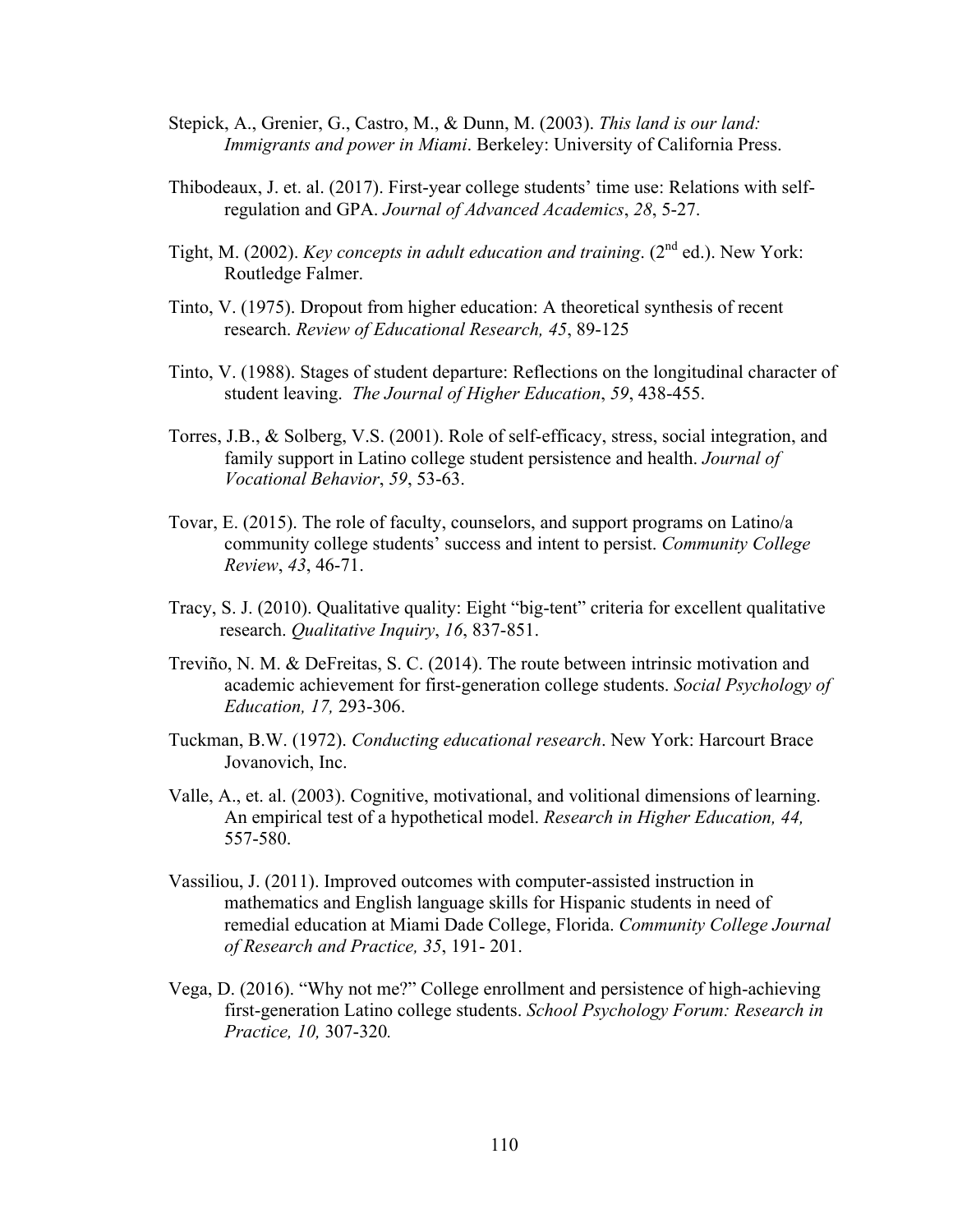- Walters, J. (2017). What is DACA and who are the Dreamers? (2017, September 24). Retrieved May 2, 2018 from https://www.theguardian.com/usnews/2017/sep/04/donald-trump-what-is-daca-dreamers
- Wang, V., & Hansman, C.A. (2017). Pedagogy and andragogy in higher education. In Wang,V. (Ed.), *Theory and practice of adult and higher education.* (pp. 87-111) Charlotte, NC: Information Age Publishing.
- White, K. R. (1982). The relation between socioeconomic status and academic achievement. *Psychological Bulletin, 91*, 461-481.
- Zajacova, A. Lynch, S.M. & Espenshade, T.J. (2005). Self-efficacy, stress, and academic success in college. *Research in Higher Education*, *46,* 677-706.
- Zalaquett, C. P. (2006). Study of successful Latina/o students. *Journal of Hispanic Higher Education*, *5*, 35-47.
- Zimmerman, B.J. (2000). Self-efficacy: An essential motive to learn. *Contemporary Educational Psychology*, *25,* 82-91.
- Zimmerman, B. 2008. Investigating self-regulation and motivation: Historical background, methodological developments, and future prospects. AmericanEducational Research Journal 45, no. 1: 166–83.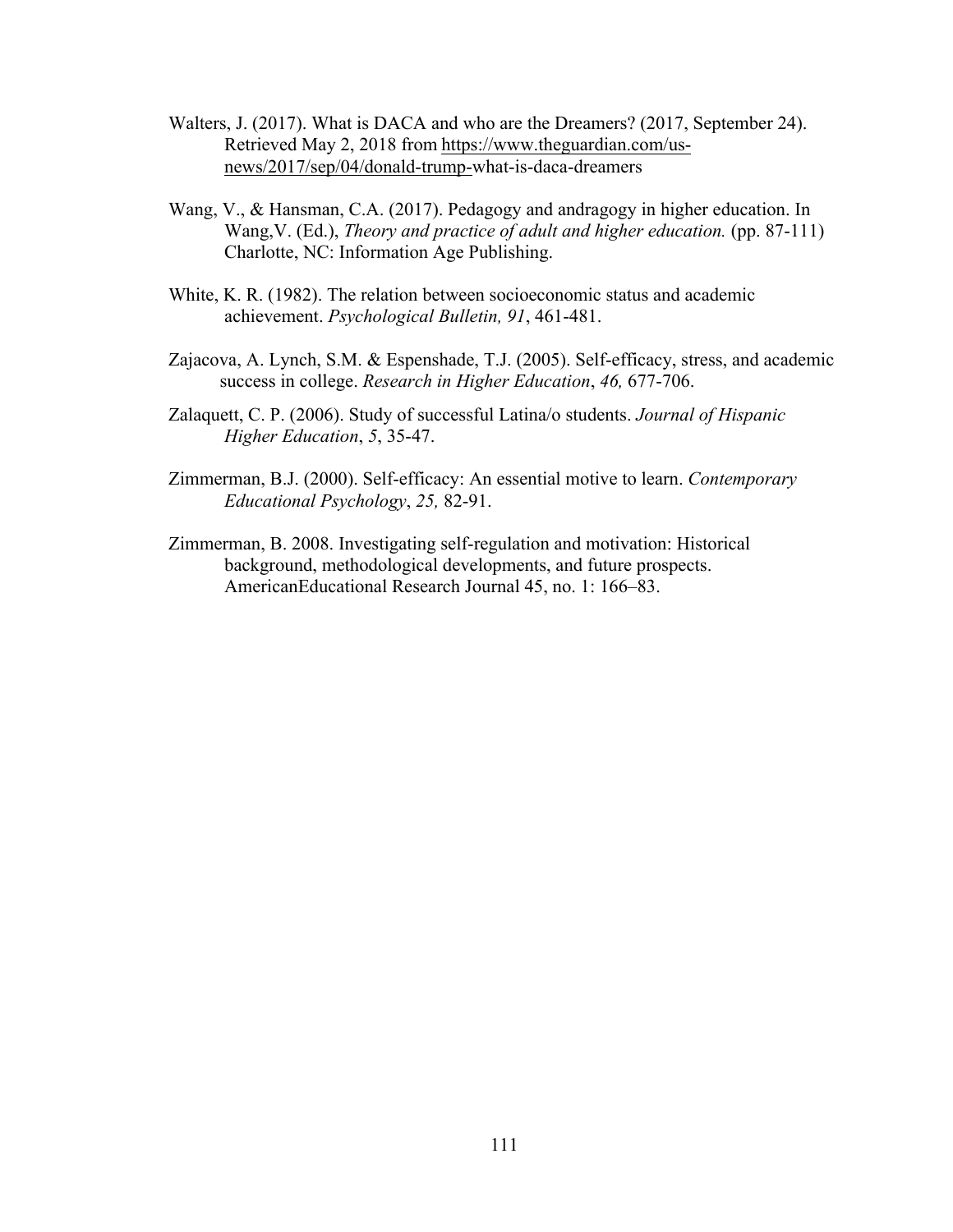## Appendix A

## Interview Protocol

## **Background Information**

- Tell me a little bit about yourself.
- 1. How old were you when you came to Miami, and what were the reasons that brought you here?
- 2. Did you have any family members living here already who helped you with your transition to Miami?
- Tell me about your family's school experience in  $_{\text{(insert)}}$ country here)
	- 1. What was the highest level of schooling your mother achieved?
	- 2. What was the highest level of schooling your father achieved?
	- 3. What was the highest level of schooling that you achieved in your country?
	- 4. Did you intend to attend college in your country?

# **School in Miami**

- 1. What school did you attend and what can you tell me about your experiences there?
- 2. Did you have any friends or teachers that helped you to feel more comfortable in school?
- 3. Did you speak any English when you arrived?
- 4. Were you taking regular English classes before you graduated from high school?

Tell me about your experiences in college learning English.

- 1. How old were you when you started college?
- 2. What ESOL Level were you when you started college?
- 3. Were you a full-time or a part-time student?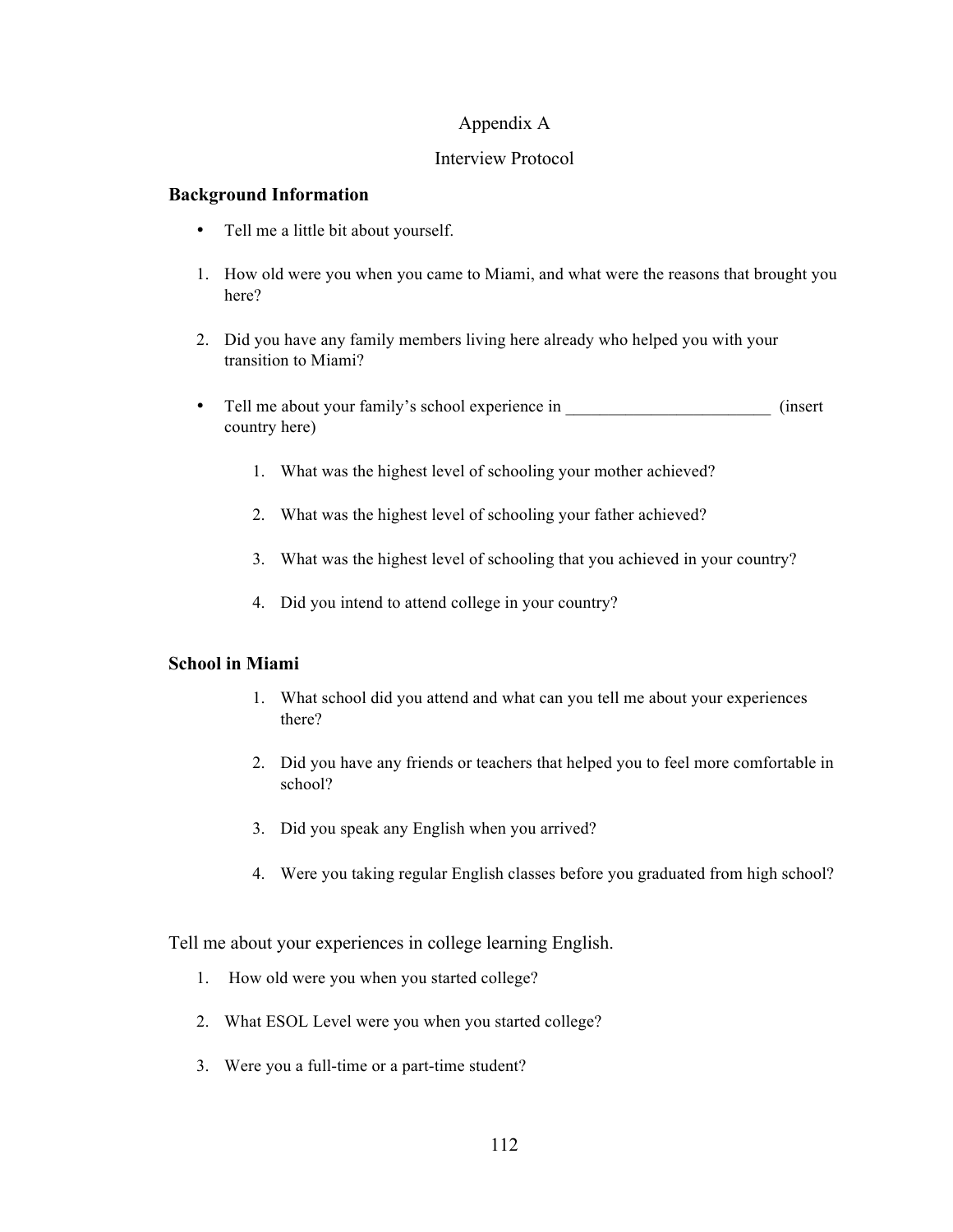- 4. Were you working full-time or part-time when you first started college?
- 5. What were your intentions when you started college?
- 6. Describe how you felt when you first started attending college?
- 7. How long did it take you to finish your EAP (English for Academic Purposes) or ESOL classes?
- Tell me about your experiences in college when you began your major studies.
	- 1. Have your intentions changed or have they remained the same?
	- 2. Were you able to start immediately with your major classes?
	- 3. Did anything in your life change at this point, like your employment or your family situation?
	- 4. How would you describe your transition after completing your ESOL classes?
	- 5. Did you feel that they prepared you for the classes that you are taking now?
	- 6. Do you intend to finish your studies? If so, when?

#### **Factors that Have Contributed to Self-Efficacy and Self-Regulation**

- Think about your college experience so far, and what has contributed to your success.
- 1. Do you feel that you have the necessary academic skills to complete your major?
- 2. What do you consider your academic strengths?
- 3. What do you consider you academic weaknesses? How do you feel they can be improved?
- 4. Has any instructor used any strategy that you feel has particularly helped you?
- 5. Are there any strategies that you have used in the past or present to help you study or learn the material better? If so what are they?
- 6. What people have you met in college who have helped you?
- 7. Do you participate in any college activity outside of your studies?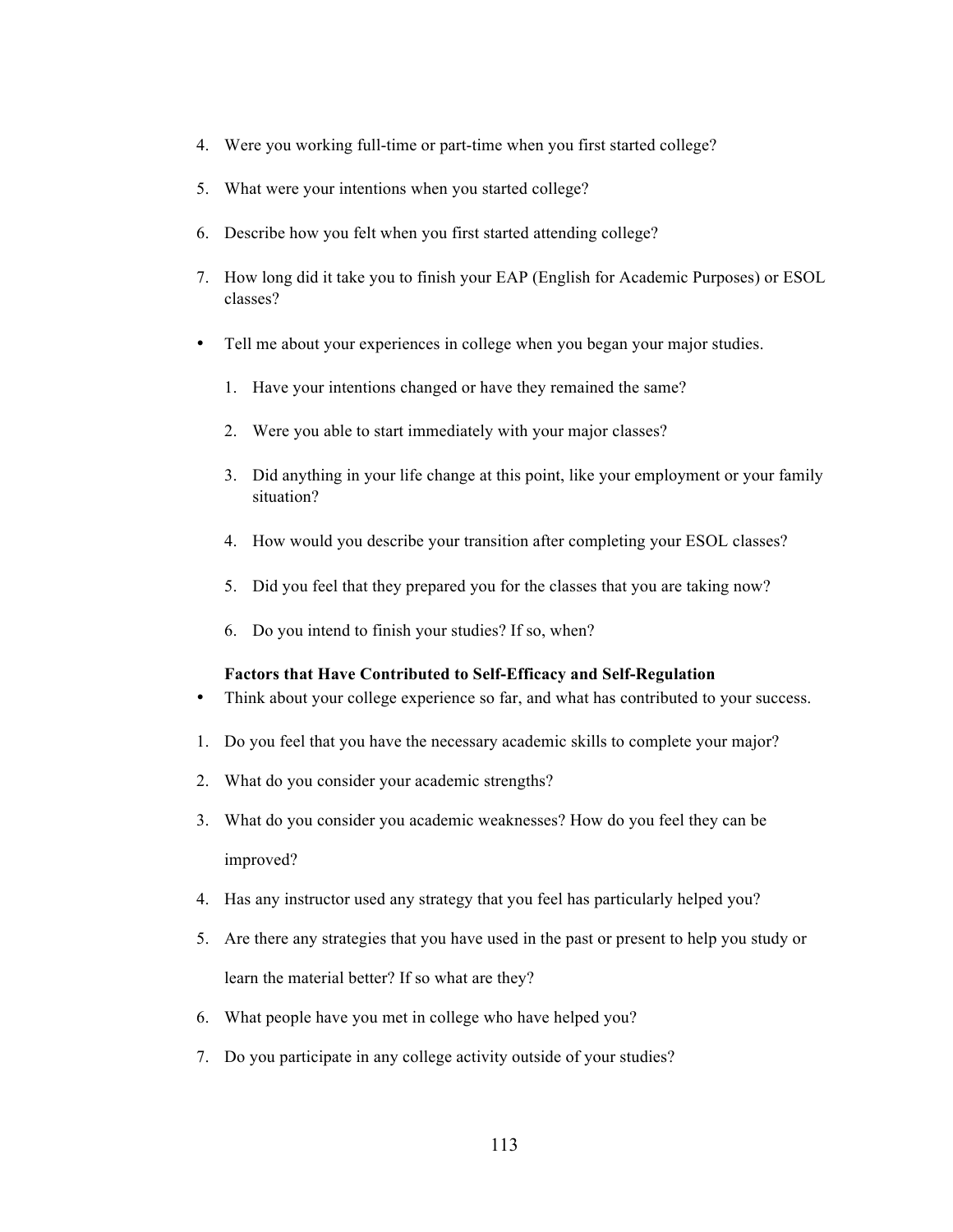- 8. Do you have friends that you interact with often?
- 9. Were there any obstacles in the past or present that have made it difficult to continue in your studies?

# **Closing Questions**

- Based on your experiences, what advice would you give to an English Language Learner who wanted to attend college?
- Describe what your future will be like five years from now.
- Is there information that I have not asked that you felt has contributed to your academic experience?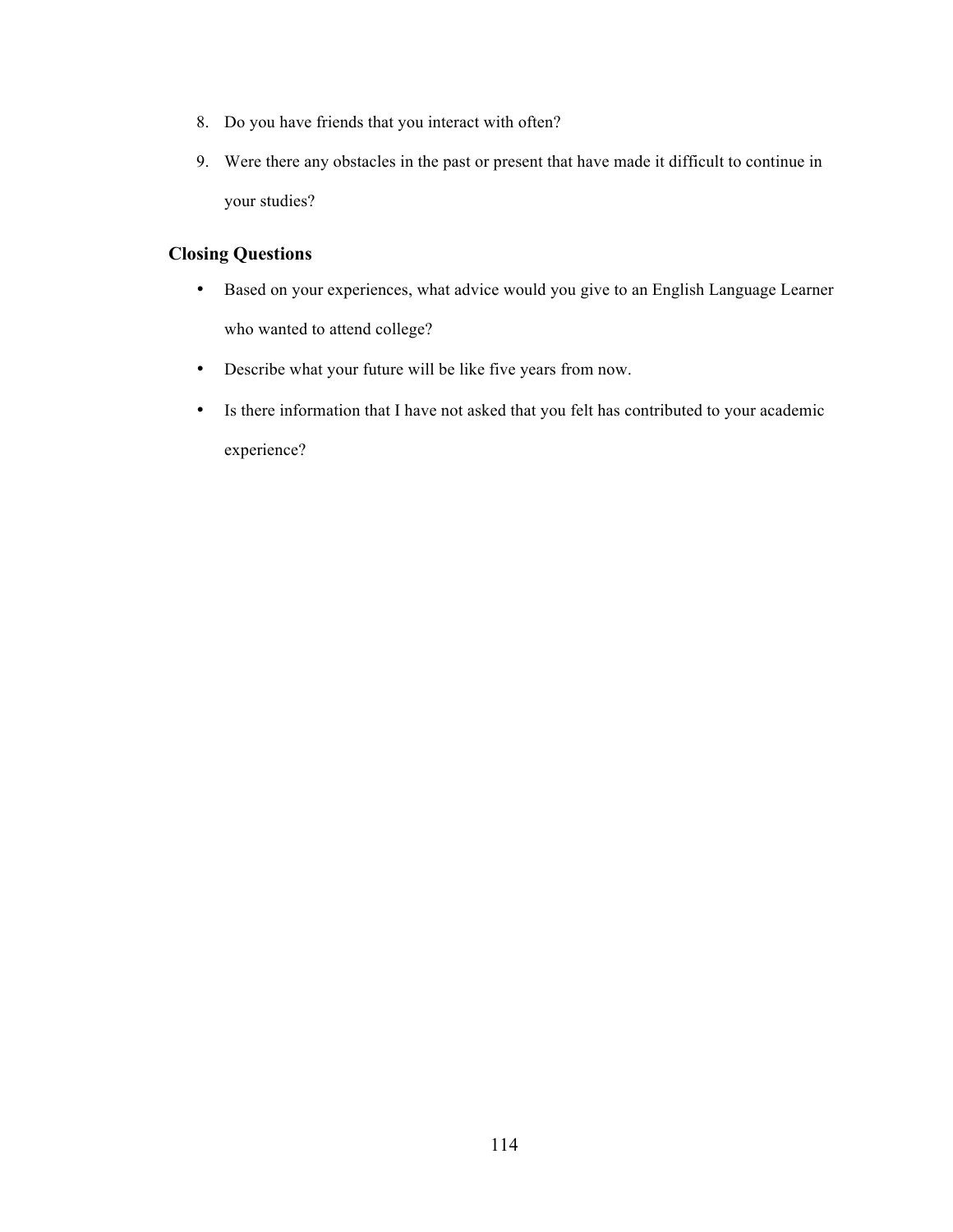# **Appendix B**

## **List of Codes**

## **Themes, Codes, and Subcodes**

## **Personal Background**

**Arrival to the U.S.** When Arrived at the U.S.

# **Reason/s for immigration to U.S.**

Search for a better standard of living Search for a better education Search for political freedom Pursuit of the American Dream

# **Country of Origin**

Situation in Native Country Bad Economic Situation Limited Educational Options

# **Born in the U.S., But Did Not Speak English When Participant Went to School**

How Were Educational Opportunities Similar and Different from Foreign-Born Students

# **Who Helped with the Transition to U.S.**

Relatives Friends How Did this Help Make a Difference? Legal Status in the U.S. in the Present Documented Undocumented

# **Repercussions of Being Undocumented**

Pay International Rates for College Have to Work Full-Time Study Part-Time Fear of Deportation

# **Educational Experiences in the U.S.**

# **Elementary**

Didn't Speak the Language ESOL Level When Began School Bullied by classmates Friends Who Helped Teachers Who Helped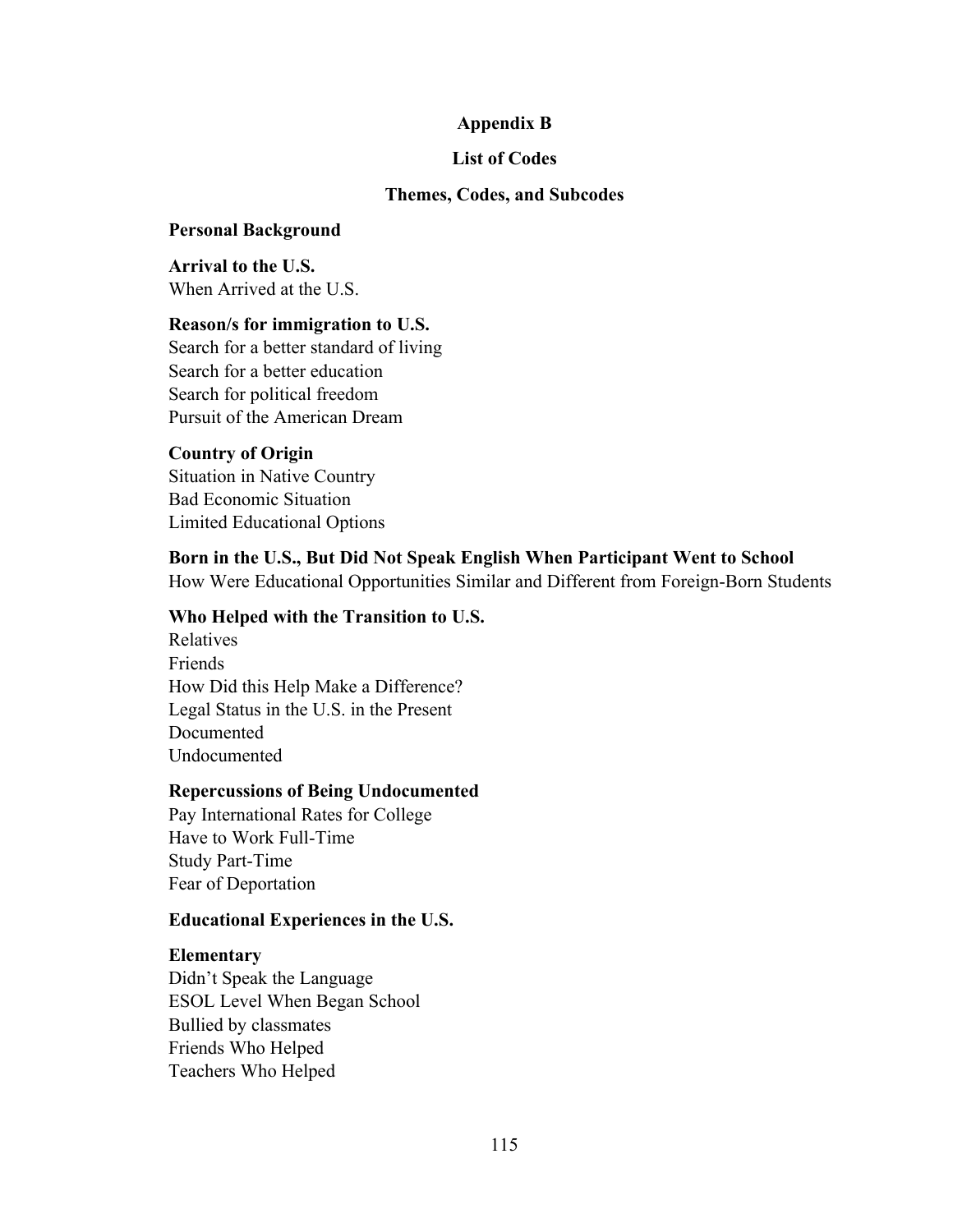## **Secondary**

Didn't Speak the Language ESOL Level When Began School Bullied by classmates Friends Who Helped Teachers Who Helped

## **Higher Education**

### **Type of Institution**

College University

## **Living Situation**

Live On-Campus Independently Off-Campus Live with Parents

# **Challenges in Higher Education**

Applying for Financial Aid Not receiving support Feeling Isolated English Language Barrier Not Being Able to Take Advantage of College Resources

# **Resiliency to Overcome Challenges**

# **Motivation to Succeed**

Who motivated them? Role models What motivated them? Intrinsic motivation Extrinsic motivation

# **College Resources**

Advisement Library Tutoring

# **Faculty/Student Interaction**

Participates in Class Goes to Office Hours Feels Comfortable Asking for Help

# **Academic Strengths**

Reading Comprehension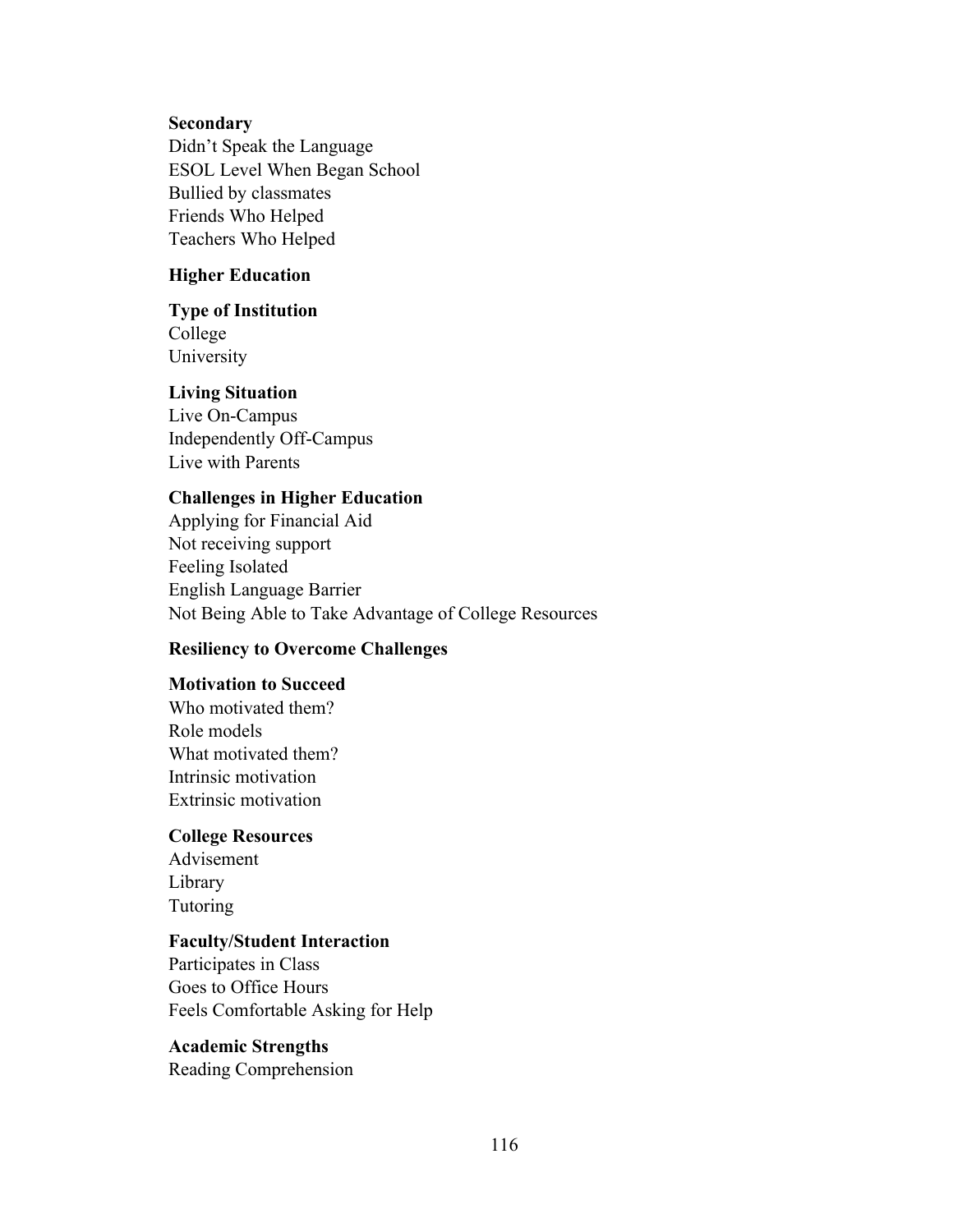Writing Mathematical Organizational

# **Academic Weaknesses**

Reading Comprehension Writing Lack of Mastery in English Mathematical Organizational Procrastination

# **Extracurricular Activities Participated or Did Not Participate**

**Type of Activity** School-Related Political Religious

# **Reasons for Not Participating**

Not Enough Time Family Responsibilities Work Responsibilities

Persistence Future Plans After Graduation Intent to Persist Until Graduation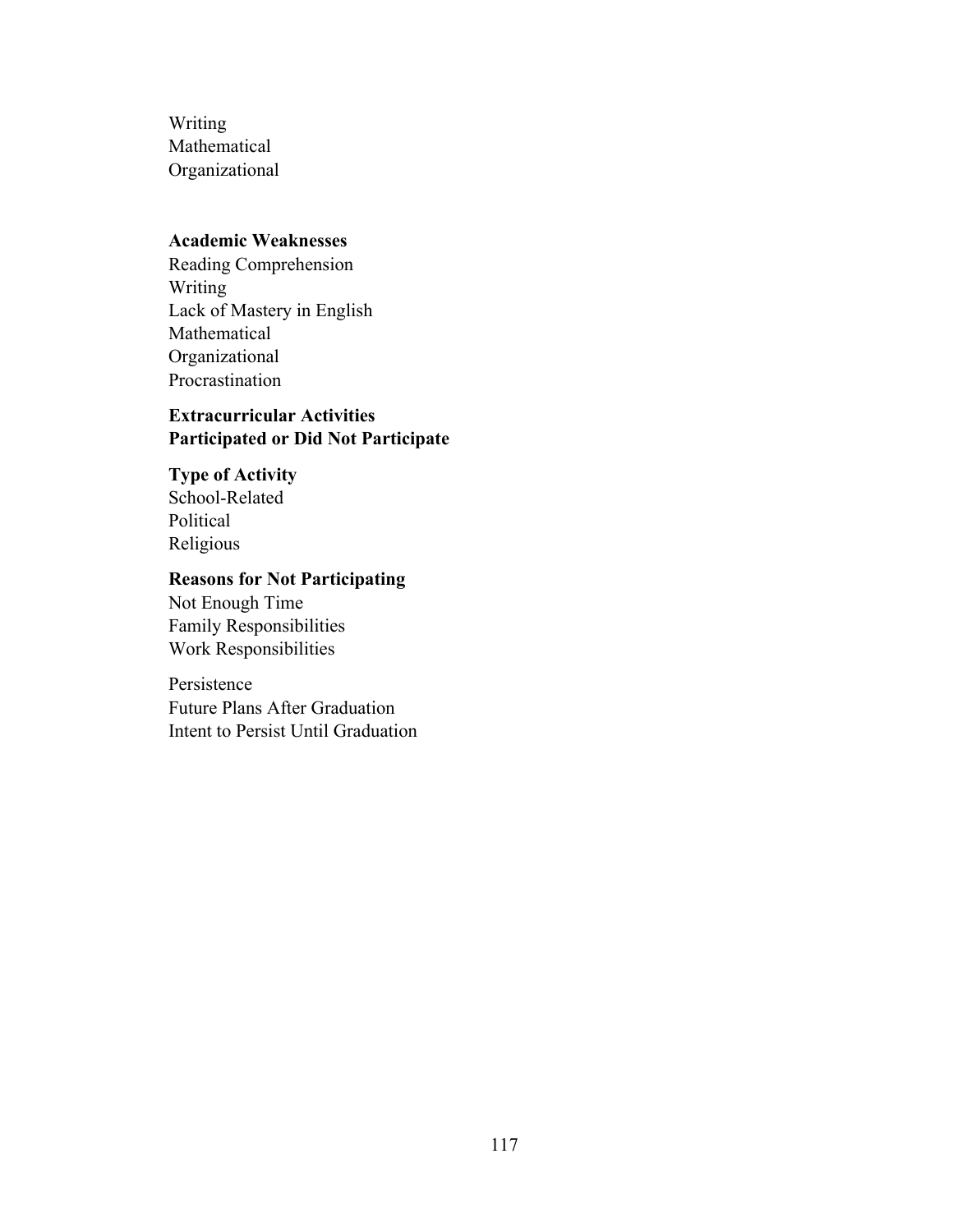### **Appendix C**

### **Researcher Journal and Field Notes**

### **How I Chose My Topic**

When I was deciding on a topic for my dissertation, I knew that I had to write about motivation, how to succeed, and education. Having been an ESOL teacher and instructor for many years, I would always wonder why some students would fall between the cracks and others had it in them to persist until college graduation. I decided that this topic needed further study and research because I observed that too many former students of mine would tell me that they wished to continue their studies after high school, but I would be working minimum wage jobs a few years later after graduation. Some of these students had expressed that they wanted to pursue graduate degrees like medicine and law, but were not able to go to college due to their financial situation, lack of family support, not knowing how to navigate the college system, and even the feeling of not being "smart enough" to go to college. Hearing this saddened me because I felt that being an educator there should be something I could do to help them. I thought that maybe if I could research the literature and conduct a study that I would be able to shed some insight into this sad situation and use what I had learned to improve to make the academic community aware of what the English Language Learners' circumstances are.

### **Data Collection Field Notes**

I selected my participants by asking my sister, Mariana, (who also taught ESOL) if she had any former students who might be interested in participating in the study. I told her the criteria they needed to have like being 18 and over, Hispanic, and being a student in college. I told her and others who helped me look for participants that I preferred freshmen college students, but that if they did not know of any, I would determine if they could participate in the study on a case-by-case basis. She referred me to one of the participants, and I also had my friend, Jose, refer me to two other students. I asked one of my colleagues, Monica, if she could refer me to some college students, and she also helped me by referring me to two of them. My former student, Hellen, referred me to three of her friends who had also been former students of mine. She was not able to participate because she was not attending college at the time, but I was grateful that she could help me. Peggy, a friend of mine whom I went to high school with, is active in working with undocumented immigrants, and was able to refer me to two undocumented immigrants. I was very appreciative of this because I wanted to learn about the experiences of those who not only had to learn a new language and customs but struggle twice as much due to their undocumented status.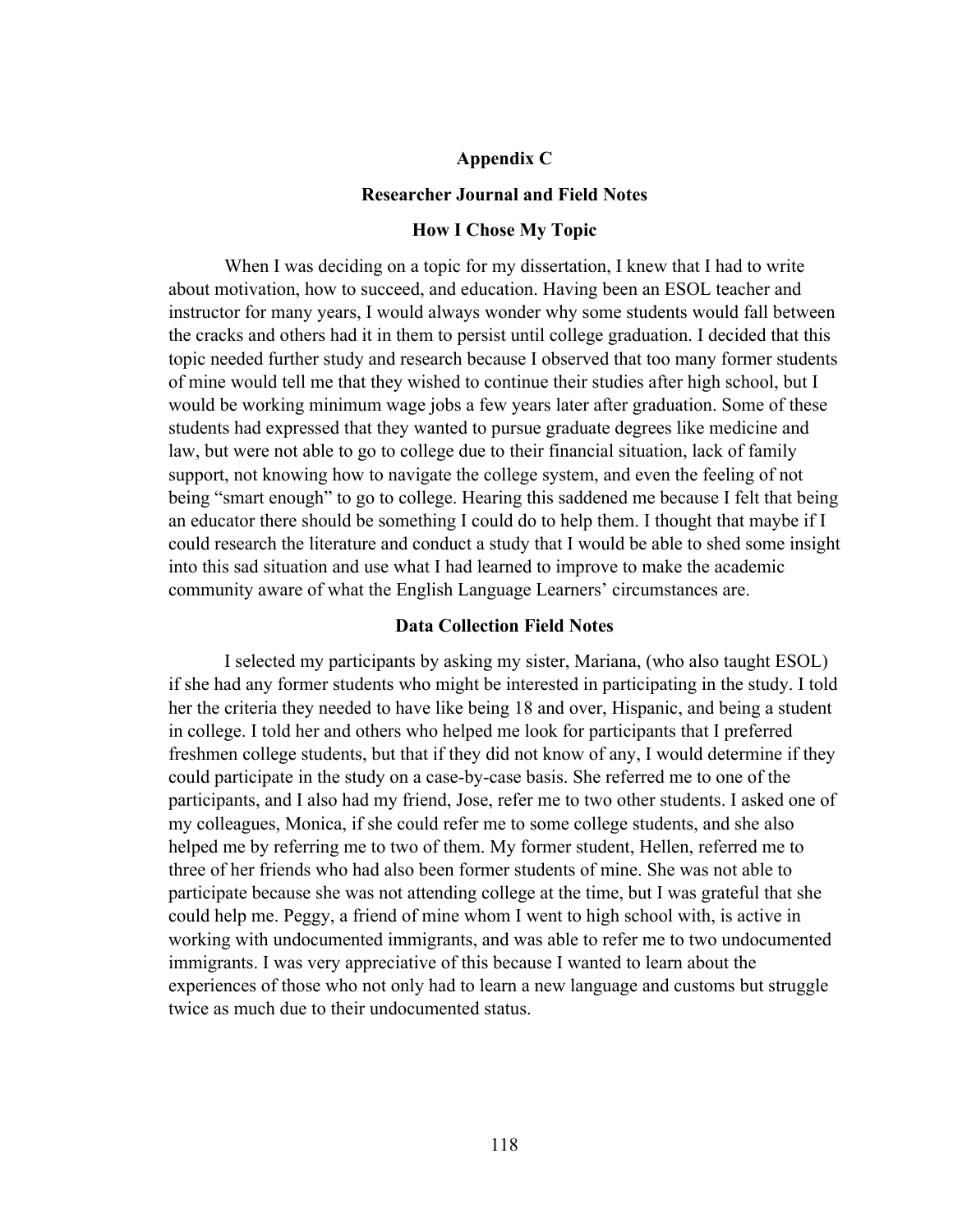### **Participant 1: Rosa**

I was put in contact with Rosa through my sister. She had been one of her high school students. I interviewed her over the phone and was impressed by how mature and articulate she sounded. She told me about arriving here to Miami from the age of 2 with her parents from Cuba. Even though she arrived here at such a young age, she only spoke Spanish at home, so she was place in ESOL classes. She said that the only English she knew was from "watching TV." She felt that her teachers from South Hialeah Elementary were "very encouraging" and gave her "a lot of self-confidence." Rosa remained in the ESOL program until fourth grade, when she was exited to the regular program. Her family came to Miami for financial reasons, but since she was so young, she doesn't remember who helped her family with the transition from Cuba. She says that her high school teachers and counselors encouraged her to go to college.

At the University of Florida, she began as a full-time student at the age of 18. She was working part-time. She felt "overwhelmed" in college because she had to adjust to being around white people because she had lived in Hialeah her entire life. She believes that she struggled as a freshman due to her poor study techniques, lack of money and friends. Rosa is a political science major at U.F. She believes that her second-grade teacher, history and psychology teachers at high school helped her academically and provided encouragement. In high school, she felt that it was "very competitive," in her Advanced Placement and Honors classes. She was "pushed" to apply to college. Because her parents never went to college, they could not provide all the help she needed. Rosa's academic strengths are planning, prioritizing, analyzing text, and anything language related. She is also minoring in German due to her ability to learn languages. She has taken advantage of resources at U.F. like tutoring and receiving help from professors during their office hours. Rosa's academic weakness is procrastination, but she has learned to "work smarter." She finds her procrastination "a hindrance" in her math and science classes but hasn't wanted to seek help for it due to lack of time and finding it "tough to admit weakness." As part of her extracurricular activities, she has been campaigning with other students and motivating them to vote. She's also very involved in church in Gainesville. At UF, she interacts with friends and classmates. Even though she didn't encounter any big obstacles in college, she feels that she lost out on the opportunity to take college prep classes at her high school that are offered to students in "richer neighborhoods." Her advice to English Language Learners is to try going to a community college if they are having difficulty with English. However, if their English mastery is good, they should consider going straight to university. They should also be provided with encouragement and someone to push them to take more college credit classes. In five years, she plans on having her master's degree and living here or in Germany.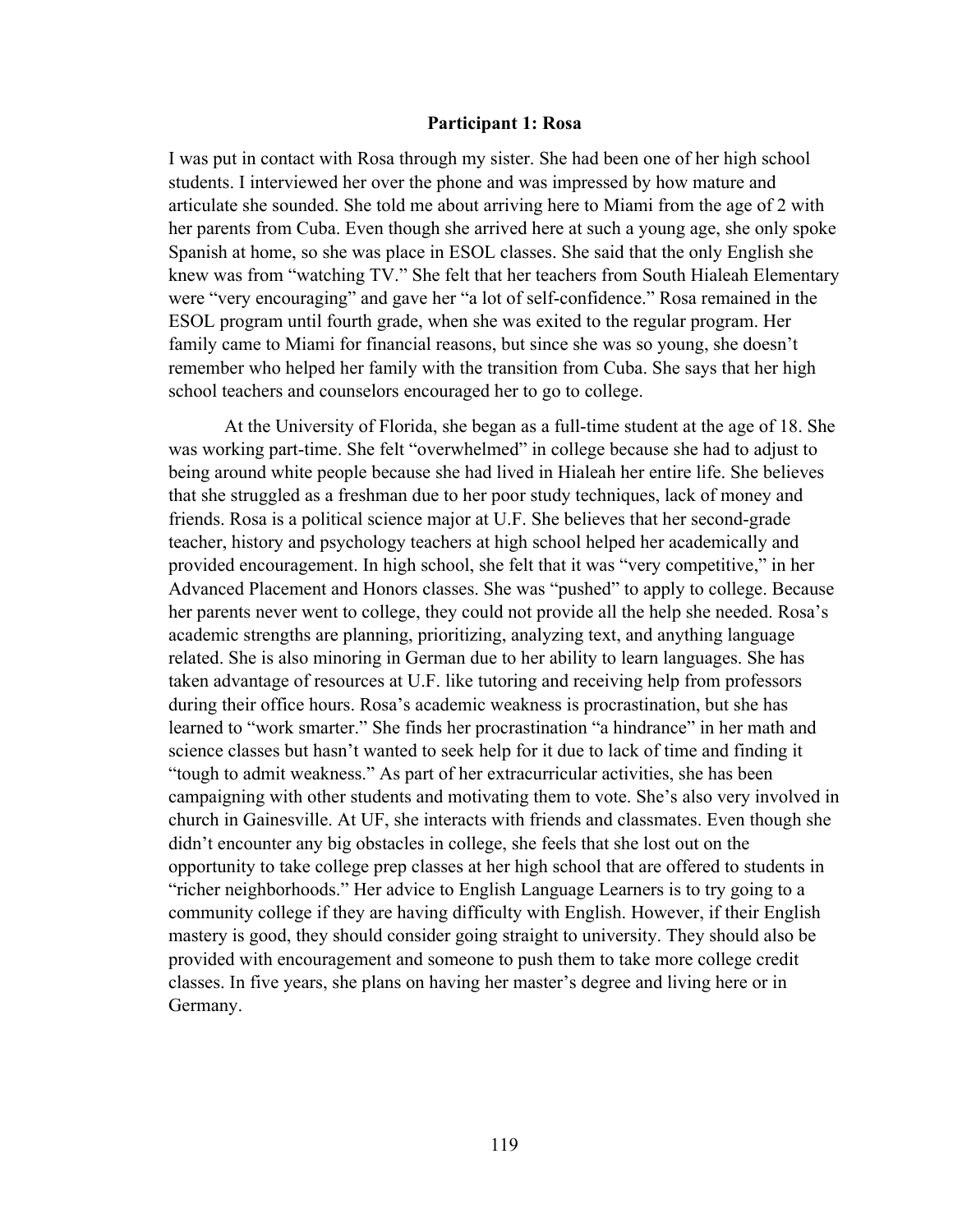### **Participant 2: Danilo**

I was introduced to Danilo by my friend, Jose. I interviewed him over the phone because he is living on campus at the University of South Florida. Danilo arrived from Cuba when he was 11 years old. He was placed in ESOL classes in middle school. His parents came to the United States in search for a better life. He said that his family was not helped with the transition here.

He began attending the USF as a full-time student and worked part-time. He experienced the transition of living in a new place and new style of life academically. Danilo's goal is to go to medical school. He took all the prerequisites in high school to prepare for college. Danilo's academic strengths are English, Spanish and writing papers. He thinks that there is a major difference between high school and college because there is more homework and research, so it is necessary to take time to study. He finds that study groups with his peers are more useful than asking for help from his professors. According to Danilo, math and time management are his academic strengths. At this time, he is volunteering at a health clinic. He also participated in an organization called Emergency and Response, that was a great experience for him. Danilo believes that his parents' divorce when he started college had a negative impact on his college experience because he had just begun college. Working with the paramedics was very helpful in terms of experience but "took time away from his studies." Danilo also felt insecure about not being accepted to the school he wanted, and had felt like giving p. He says that he also feels this way when he gets a lower score on a test. He deals with his insecurities by "staying focused and being patient." Danilo's advice to English Language Learners is to "just get out there and not stay in your comfort zone. Just really trying to learn the language by getting really involved." Five years from now, Danilo hopes to be finishing school and moving to a state or country that fits his needs and settling down.

### **Participant 3: Mayra**

I knew Mayra because she was a former ESOL student. She was an excellent student when she was in my class, and always went above and beyond what was asked of her on assignments, like making extra revisions of her work. I knew that her plans had been to go to college and study medicine, so I was able to message her through Facebook and ask her if she wanted to participate. She agreed, and she came by her former school after hours for her interview. Mayra told me that she came from Honduras at 14. She went through all the ESOL levels in high school before she was exited as a high school senior. Her father was able to secure a VISA through the lottery to come here, and he believed that it would be a once-in-a-lifetime opportunity for his children to obtain a better education and standard of living.

Currently, she is a full-time student at Miami-Dade College and does not work. She is going to declare a major in Biology. Her belief is that teachers can really help you, even though some of her peers would fight and take drugs. Mayra believes that her circle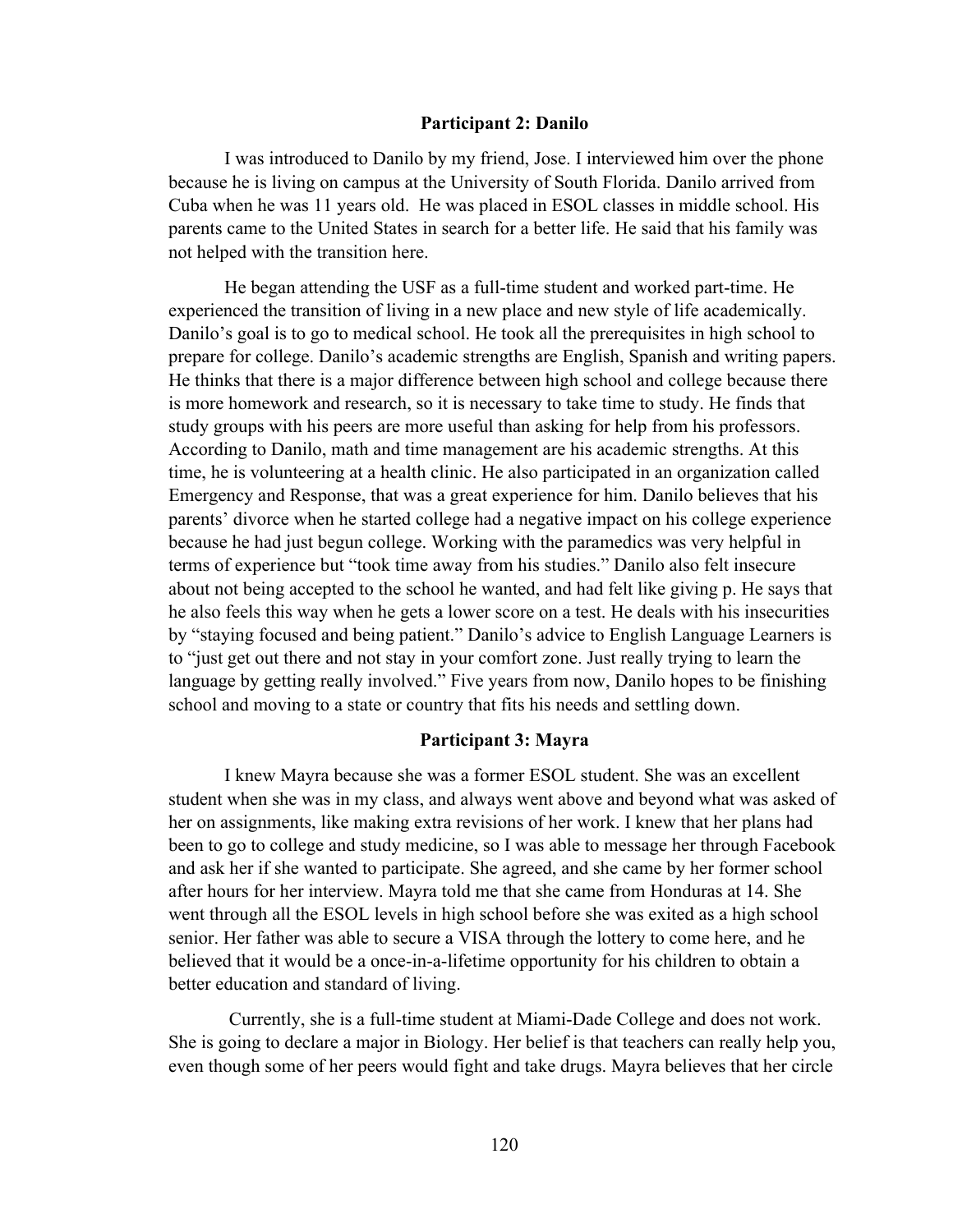of friends from high school have been supportive in college as well. She remains in contact with her former teachers, such as me. In college, she has also made new friends. Mayra believes that her mother pushing her to do better has helped her to achieve more than her. In fact, her mother has told her that she wants Mayra to do better than she has. Mayra's strengths are reading and writing. "The more you read the more knowledge," she says. She also believes that writing things down helps her to retain information. According to Mayra, college is harder than high school and the academic strengths needed are different. She has taken advantage of the assistance offered in college, such as study centers and professors' office hours. Mayra believes that she has a problem with procrastination. She says that she feels stressed because she has had to stay up late to make up for lost time. She says, "I study more than in high school." She needs to create study plans to get all her work done on time. Mayra finds that participating in STEM Club and CRU, a religious club are beneficial to her. Her biggest obstacle was having to pay for college and completing all her applications before college. A college advisor helped her to get financial aid. Mayra would advise an English Language Learner to "Prepare yourself more during high school and ask for help with money or anything to an advisor." In five years, Mayra hopes to be in medical school.

### **Participant 4: Karina**

Karina was also a former student of mine. She was a model student in class, and I admired the way that she would struggle to get her point across by using her Spanish/English dictionary in class to find the right words to express herself. I always thought that she would succeed like Mayra because she learned English in just three years. She was also exited from the ESOL program as a senior. Karina came to the U.S. when she was 14 years old. Her reasons for leaving Honduras for Miami were financial and because "my mom wanted to succeed." Karina says that her mom, dad, stepmom, and grandma helped her transition to the U.S. both financially and emotionally.

She began college as a full-time student who did not work. She said, "I felt nervous because I didn't know anyone." Karina is a first-generation student as well. She plans on majoring in criminal justice. She believes that her peers helped her to feel more comfortable by talking to her and spending time with her. Since Karina is a firstgeneration student, Karina feels that her family has supported her financially and emotionally, but they have not been able to help her academically. Her academic strengths include being good in math, English and science. She uses Google and YouTube for help with her assignments. In addition to using technology, Karina also makes use of study centers and professors' office hours when she needs help. Karina believes that her academic weakness is her English language barrier. Karina does not participate in any college activity. A major obstacle for Karina was obtaining financial aid. Her advice to ELLs is: "If you want it that bad you can do it. Be open to learn and feel vulnerable." Karina sees herself with a stable job in Customs and a family in five years.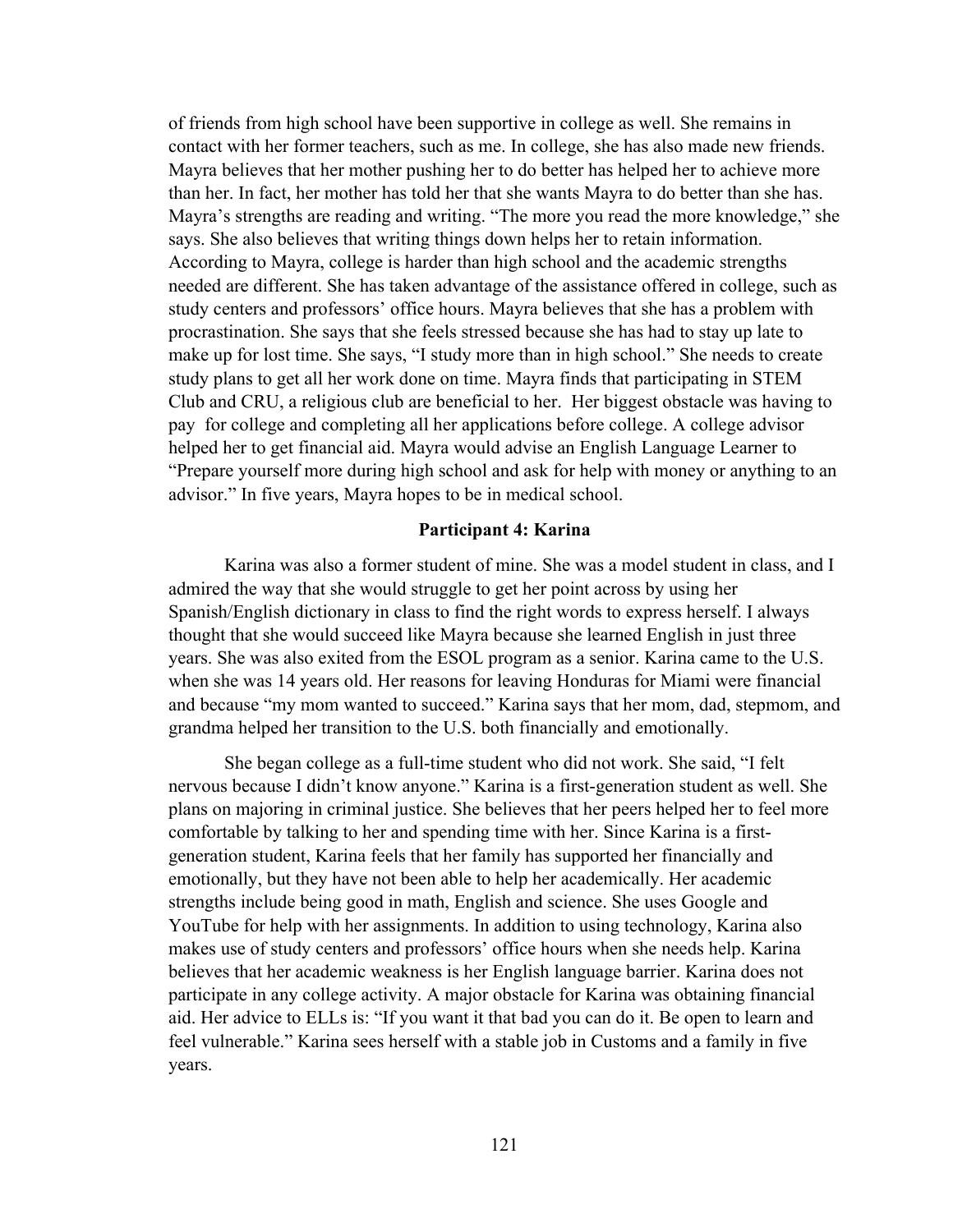### **Participant 5: Oscar**

Oscar agreed to participate in my study. He is a former student of mine. My impression of Oscar was how proper and mature he was for his age. He was very hardworking and respectful. Oscar told me that he arrived at Miami when he was 13 years old. He did not know any English, but he managed to exit ESOL in his senior year as well. His reasons for leaving Nicaragua included better educational opportunities and to be a professional. His parents supported him with his transition to this country. He attends college full-time and works part-time. He has regular English classes. He does not interact with anyone in college. One teacher that helped him was Ms. T who "made me believe I could do it." Ms. K also believed he could do the work. Oscar also gives credit to his friends because they "inspired me to get through the process." His parents also helped him by providing motivation and support. Oscar's academic strengths include math and science. He also does not procrastinate on his assignments. He received assistance with taking the SAT and ACT. He mentioned that he does not have time to ask for help with his classes. He mentioned English as an academic weakness. He does not participate in extracurricular activities. An obstacle to his studies was that he was working full-time when he first started taking classes. His advice to ELLs is "Do not be afraid to get help. Language is not an obstacle because you can get help." Oscar plans on working for a company and building towers once he is finished with his mechanical engineering degree.

### **Participant 6: David**

I was able to recruit David through his mother, who is my manicurist. I interviewed David at home, where he lives with his parents while he studies psychology full-time at Florida International University while he works part-time. David is very interested in psychology and why people are motivated to act the way they do. David arrived at Miami from Cuba when he was 11 years old. When he began attending school, he knew some English because he had learned some English in Cuba. His parents were looking for better educational options for him and his older sister, so they decided to come to Miami. They were able to take advantage of the Cuban Adjustment Act, also known as "Wet Foot, Dry Foot," which offered them a good benefits package.

He began his studies at Miami-Dade College as a part-time student while working full-time. After graduating with his associate's degree, he went to Florida International University. He is now working part-time and majoring in psychology with a Japanese minor. As a middle school student, he was motivated by the teacher who said that they have to look beyond, and not label themselves as ESOL, to trust themselves. He does not interact much at FIU, but does interact with others in his Japanese classes. David feels that his parents provided him with support and guidance, but could not help him navigate college. His academic strengths are analyzing information and writing. He is also easily able to memorize and retrieve information. David utilizes the resources available to him such as the library, counseling, research labs, and financial aid. He did point out that he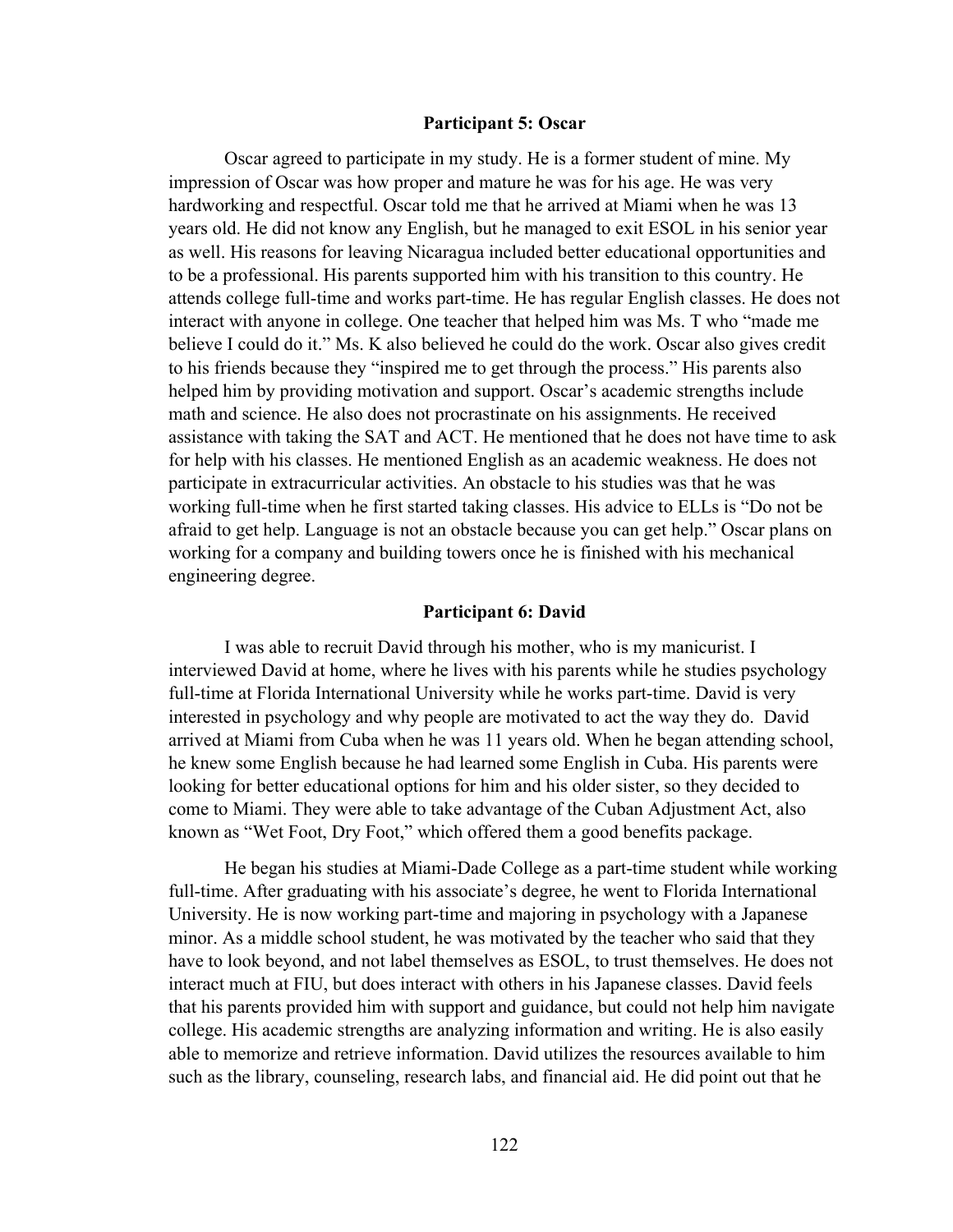did not have time to ask his professors for help. His academic weaknesses include math, public speaking, and dealing with anxiety. Due to time constraints, he also does not participate in extracurricular activities. Because of his difficulties with math, David struggled to pass his remedial math classes. He advises ELLs to "read as much as they can." In five years, David plans to be working as a clinical psychologist.

### **Participant 7: Charles**

I met Charles through his girlfriend, who is a former student of mine. Charles interviewed with me over the phone. He came across as a shy young man. Charles came to the U.S. at 18 from the Dominican Republic. He graduated with an ESOL 2 or 3 level; he does not remember. He arrived at Miami looking for a better financial future and the unemployment in his native country, and his father helped him with the transition. Charles began studying Miami-Dade College part-time while studying part-time. He studies in the afternoon. Charles feels that his college experience has been enjoyable, but it is "a different world." Charles plans on majoring in architecture, and he believes that his ESOL teacher from high school, Mr. A., taught him reading and writing skills in English. His math teacher also taught him a lot. Even though his friends dropped out, Charles felt motivated to continue with his studies. He does not like to spend time with his friends because he feels they are not a positive influence. However, Charles feels that his dad, who is an engineer, is a positive role model because he advised him to study for a better life. When asked about his academic strengths, Charles believes that his reading comprehension is good, and it improves by reading often and watching movies. Charles has not taken advantage of help in college, nor does he participate in extracurricular activities, due to lack of time. His weakness is listening comprehension, and he tries to improve it by watching the news. Charles has not experienced any obstacles in college and has stayed motivated to persist. He encourages ELLs to "Study a lot and always stay motivated." He also said, "It's hard to learn a new language, but even so you can still work hard and stay motivated." In five years, he plans on having a family and a career as an architect.

### **Participant 8: Estefanía**

Estefania was recommended to me as a participant by one of my colleagues, who is her college professor. Estefania was happy to participate. I had second thoughts about having Estefania participate because she was born in the U.S. However, when I spoke to her, I found out that she did not learn English until she went to school. Therefore, even though it seems that she would not qualify for this study at first glance, she still had most of the characteristics of a foreign-born student. I interviewed Estefania over the phone. She told me that she had learned English in kindergarten, and she did not have anyone to help her with her homework. Estefania's parents come from different countries; her mother is and her father is. They met in this country. Both of them came looking for a better financial situation and future. Estefania has felt that her college experience has been both positive and negative. She studies part-time and works part-time. She began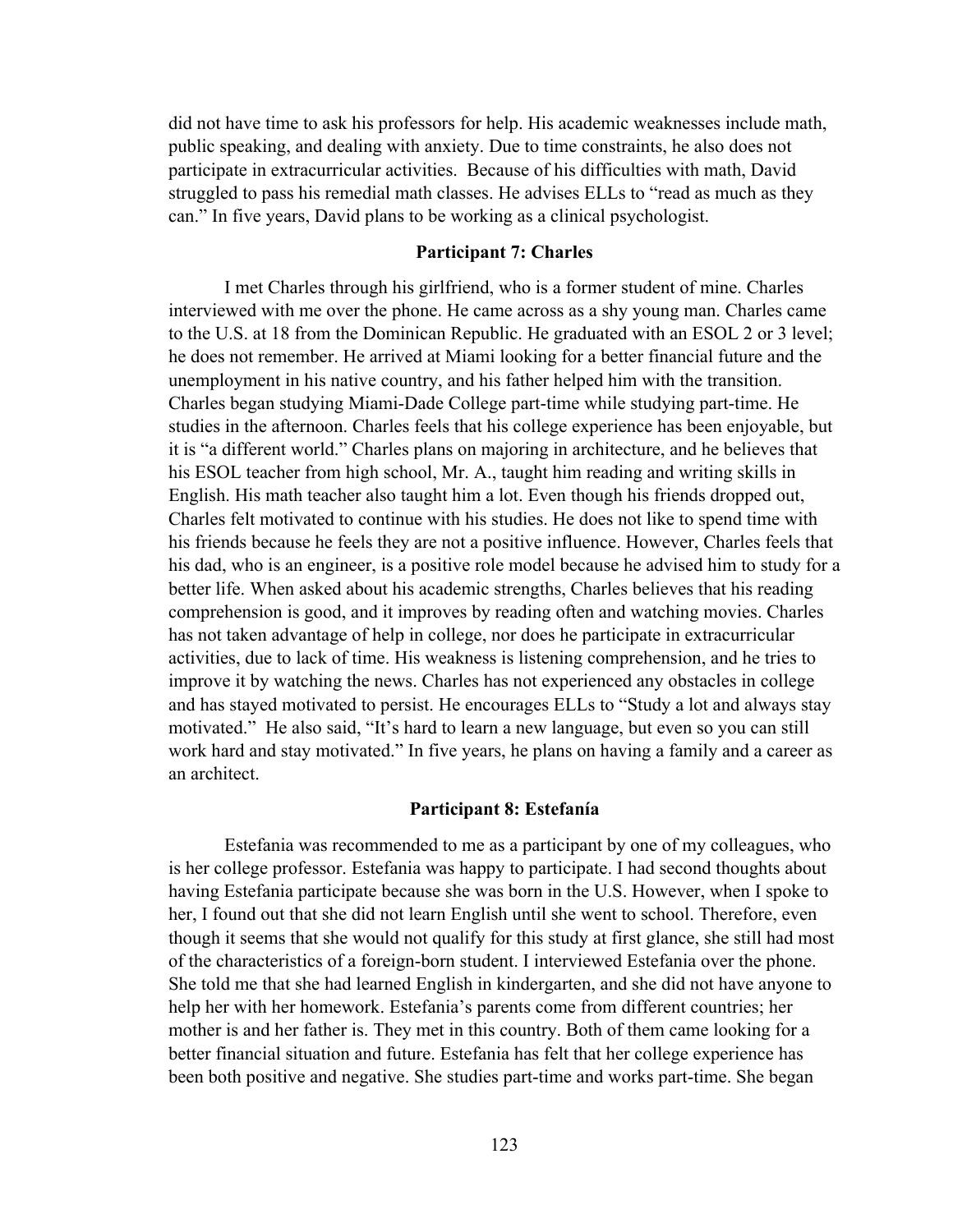her studies at Broward College, but her experience there was negative because she felt that her professors did not care if their students understood the material or not. This was difficult for her because she had felt intimidated in her earlier school experiences by teachers who were indifferent as well. She now attenders Keiser University and feels that her professors are more patient there. Estefania plans on majoring in marketing. She believes that her English professor "has made me feel better about college." She also mentioned a teacher assistant who helped her in her earlier years. Estefania's friends have had a positive impact on her because they have motivated her to study, especially her cousin, whom she regards as a role model. Since Estefania is a first-generation student, her parents could not help her with the college adjustment process. She believes that her strengths are "English, and anything but math." As far as taking advantage of college resources, Estefania uses Keiser's database to write papers. She does not have time to ask for help. Estefania considers math and having difficulty paying attention to be her weaknesses. She commented that some classes in high school "were a waste of time." Because she works and studies, Estefania does not have time to participate in extracurricular activities. Her obstacles to attending college were failing her math class, having a full-time job, and a lack of time for studying the first time she enrolled in higher education. She also had to leave school for two years to help her parents out financially. This is her advice to ELLs: "Don't be afraid and anything is possible. Hang out with people who can help you succeed and use the resources at school." In five years, Estefania expects to have graduated, be working on master's degree and career, have gotten married, and have children.

### **Participant 9: Cristobal**

Cristobal is another former student of mine who was willing to participate in the study. As a student, I remember him as being very artistic and funny. He kept a sketch pad with drawings that he would take everywhere and proudly show off. I often told him that he was very talented and that he should make graphic design or architecture his career. He seemed to have listened because he is now in college and has decided to major in architecture. Cristobal was 16 when he came to the U.S. from the Dominican Republic because his stepfather wanted to move and look for a new job and opportunities. Cristobal's cousin helped his family with the transition to Miami.

Cristobal did not know any English when he enrolled in high school, and in the space of three years he could speak it fluently. Cristobal's experience at Miami-Dade College was negative at first because he was working full-time and it was too much. He decided to quit working and dedicate himself to his studies. Presently, he is taking nine credits. His architecture class is very challenging because his professor is a perfectionist and does not tolerate errors of any kind. Cristobal said that he "felt weird and isolated because no one talks to you." Cristobal feels differently about his high school experience because he said that "teachers helped me to feel more comfortable. Work was easier than in college. In college, you have to be responsible. Nobody's gonna care." Despite his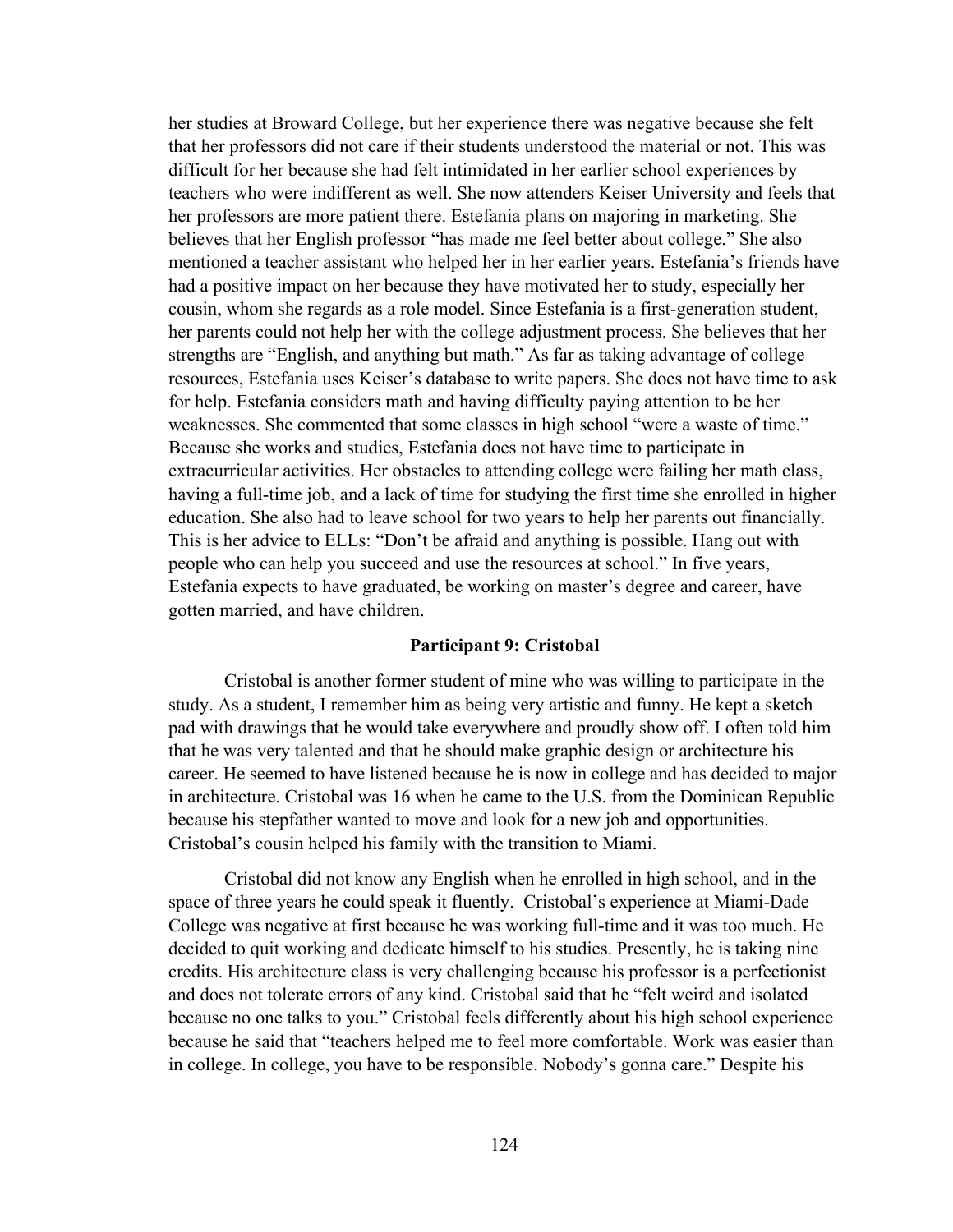feelings of isolation in college, he was able to keep the friends who helped him adapt to high school, and now have supported him in college. He also commented that his girlfriend was his role model. Cristobal also credits his mother for continuing his studies because she encouraged him and told him that "he had to be responsible if he wanted to be somebody." According to Cristobal, his academic strengths are making lines and measurements. The resources he uses most in college are the virtual library at school for essays as well as Google. Cristobal's weakness is getting distracted easily and not having enough time to finish tests. He has not sought help for his weaknesses. Cristobal does not participate in extracurricular activities because he finds his classes challenging. He believes that the obstacles that he encountered at first were solved by quitting his job because it was too difficult to juggle both work and studying. His advice to ELLs is: "Speak English." In five years, Cristobal would like to see himself in a big university countinuing his career.

### **Participant 10: Lorenzo**

My friend Peggy introduced me to Lorenzo, due to her volunteer work with Immigrants Without Borders. I interviewed Lorenzo over the phone, and he told me that he left Mexico when he was seven years old. I found Lorenzo to be very articulate and easy to talk to. I found his interview to be very helpful because it gave me some insight into the experience of the undocumented immigrant. I felt proud that he felt comfortable enough to talk to me despite his circumstances and that he was willing to take a risk and share his experience.

Lorenzo told me that he didn't know any English and was exited from the ESOL program when he was in the fourth grade. His family decided to leave their country because they were struggling financially. Lorenzo is a first-generation college student, and he found his experience in college to be "real exciting. It had a lasting impact that would open doors for me." Lorenzo's intent is to study marketing. He credits DACA with "giving him the hope to go to college." Lorenzo first came to Broward and found that his teachers were supportive when he was struggling. His fourth grade teacher was especially supportive because he recognized Lorenzo for his efforts and made him Student of the Month. His experiences with students in his elementary school was mixed however; in the second grade he found a friend who would translate for him, but he was also bullied in school. In the sixth grade, some students helped him feel welcome.

In his college experience, Lorenzo found that group chats and emailing his professors was useful to doing well in his class. His family also was a source of support for Lorenzo because he was able to support himself by working with them. He described his family as being stable and supportive. Lorenzo feels that his strengths are his excellent communication skills, and his organizational and analytical skills. Lorenzo said, "In college you have to be more disciplined and there's more group projects. I've learned to plan for every test on the calendar." Lorenzo does not use the college resources available to him. Procrastination and math are Lorenzo's weaknesses. These weaknesses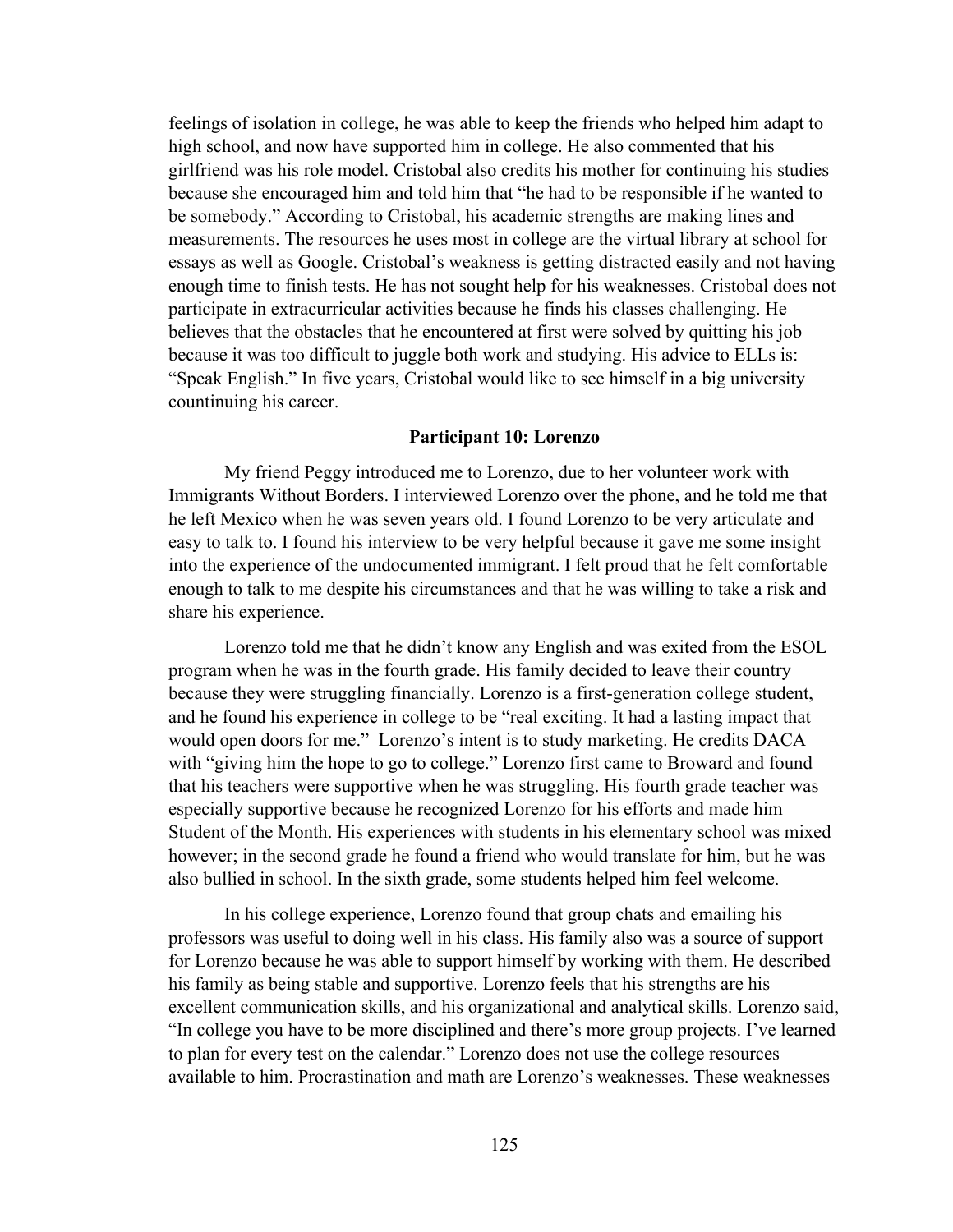have hindered his progress because he failed a precalculus class. Despite his busy schedule, he finds time to volunteer for an important cause which is Students Working for Equal Rights. However, he does not interact often with people from his classes. His major obstacle to attending college was his undocumented status. Due to his status he was forced to pay international rates. He was initially a part-time student, but now he is studying full-time. His advice to ELLs is: "it is definitely important to not only take classes but make friendships and form relationships with English speakers. It's problematic in South Florida that a lot of people immigrate here and surround themselves with people who speak their language." Lorenzo said that he would be graduating this December. He said that he would like to do volunteer work and be a marketing consultant.

#### **Participant 11: Gisela**

I met Gisela through my friend Jose. Gisela was also born in the U.S., but I thought that she could be a participant because like Estefania, she did not speak English when she started school. I interviewed Gisela over the phone, and she gave me the impression of knowing exactly what she wanted and being mature for her age. Gisela's parents immigrated from Cuba before she was born. Her grandmother and cousin helped her parents adjust to the U.S. Gisela learned English in first grade. Her fourth-grade teacher helped her to adapt. She felt that her elementary school program "was very helpful with Extended Foreign Language Learners." Her high school experience was very different because she was enrolled in the Cambridge Program, which is an honors program. Gisela remembers "I couldn't count on friends from the Cambridge Program in high school because I couldn't trust them. Now I barely talk to them." Gisela considers her mother to be her role model because she has "always been an inspiration. She always told me to get good grades. She was always very hard on me."

When asked about her academic strengths, she considers writing, grammar, and her dedication to interests like yearbook to be her strengths. She has taken advantage of college resources by participating in the Honors Program at Santa Fe College. She finds the math lab "very helpful." Gisela's biggest weakness is procrastination. She bought a planner to help her with this issue. She feels that it's hindered her because she "starts things at the last minute." She feels that her planner has helped her so far. Gisela participates in extracurricular activities such as Student Life and Public Speaking Clubs. At University of Florida, she is currently a member of the Advertising Club. Her biggest challenge has been financial. Gisella stated, "My family doesn't have a lot of money, so I have to work. The financial aid is not enough." Her advice to ELLs is: "Keep practicing, practice speaking skills, and do not procrastinate." Gisela expects to be a UF graduate and working for an ad agency in New York or California in five years.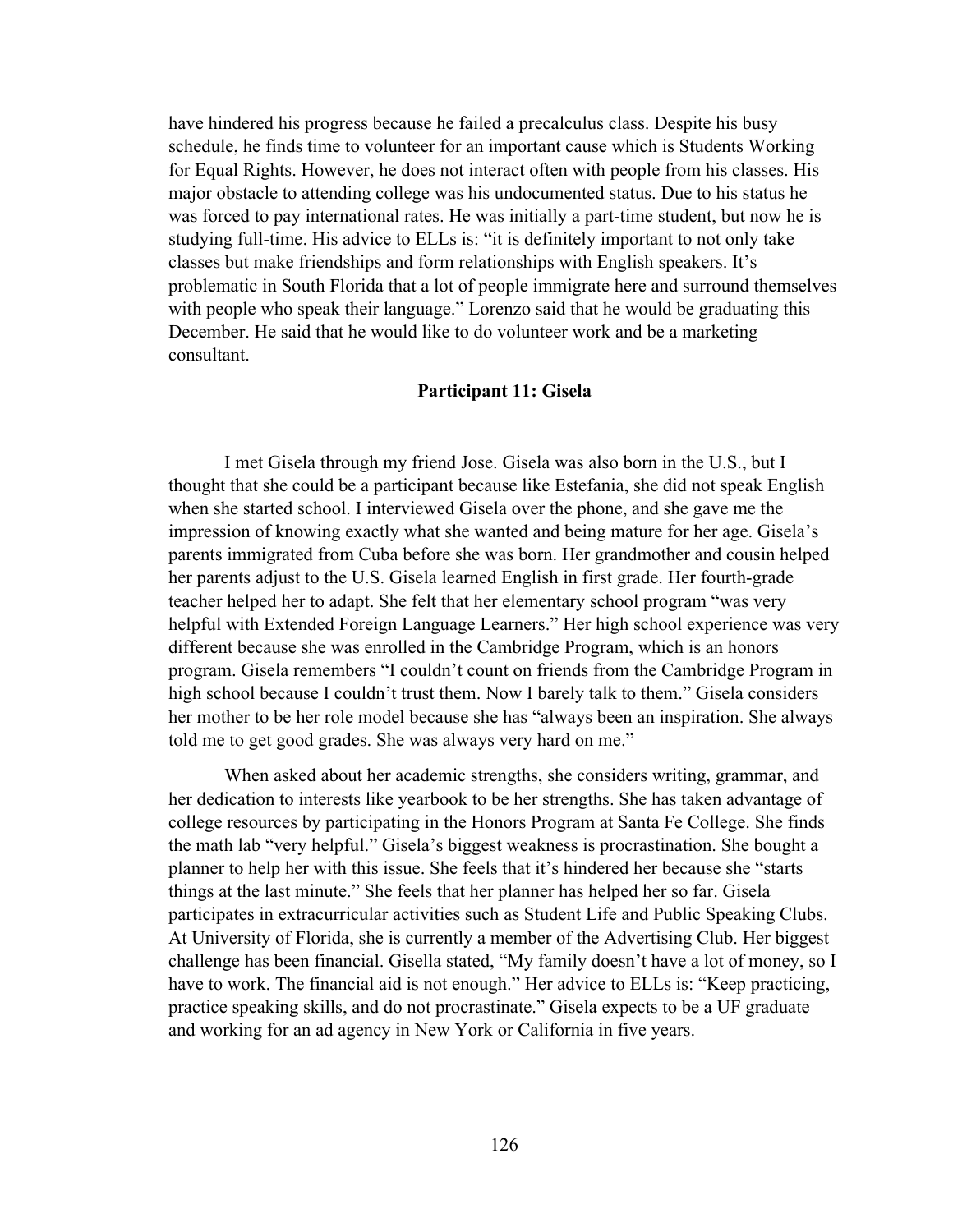#### **Participant 12: Gregorio**

I selected Gregorio as a participant because he was a former student of mine who met the criteria. Gregorio left Honduras when he was sixteen years old because he and his family were looking for a better future and economy. He spoke no English and went up to ESOL 3 in high school. In interviewed him over the phone because he has a very busy schedule. Gregorio found that his teachers were very helpful in his transition to Miami. Gregorio believes that his ESOL teachers were especially supportive because he only had a sixth-grade education when he left Honduras. He also made many friends in high school who helped him speak English. His mother has been a very positive influence in his life and his role model because she encouraged him to go to college.

Gregorio's first experienced in college was positive because he knew English. He is a part-time student and works part-time. He is a first-generation student as well. Gregorio still does not know what he wants to major in. Gregorio's academic strengths are; math, excellent study habits, and asking a lot of questions. Gregorio does not take advantage of college resources. He feels that English is his academic weakness, and the language barrier caused him to feel scared when he started school in Miami. Gregorio does not participate in extracurricular activities. He considers the lack of money to pay for classes to be his biggest obstacle. He advises ELLs to "Practice your English. You have to always do your homework." Gregorio hopes to have a good job, his diploma, and a family in five years.

### **Participant 13: Sofia**

My colleague put me in contact with Sofia. When I interviewed Sofia, I felt a great admiration for her motivation to succeed against all odds. I spoke to her over the phone, but the energy in her voice was contagious. Sofia told me that she had immigrated from Peru at fifteen. Her family decided to leave Peru because they wanted a better future and she could not live there by herself. Her mom's best friend helped them to adapt to Miami. She knew no English when she arrived so she placed in ESOL classes. In school, the teachers forced her to speak English. They felt that that was the only way to learn. Sofia felt that all her teachers wanted her to learn. Her tenth-grade ESOL teacher would even stay after school to help her with her English.

Sofia's path to a higher education has not been easy. She has had to begin her pursuit of a college degree three times. The first time she studied at Miami-Dade College was at twenty-five. She went for two years, but had to stop because of work. The first time she began her studies her ambition was to be a dentist or a dental assistant. The second time she went to college she went to a technical school, but wasn't able to continue. The third time, she decided to go to Keiser University and study respiratory therapy. She works full-time and also attends classes from 6:30-10:30 during the week. She has a very hectic routine because she has to pick her children up every morning from her mother's house where they sleep over during weekdays, and take them to school.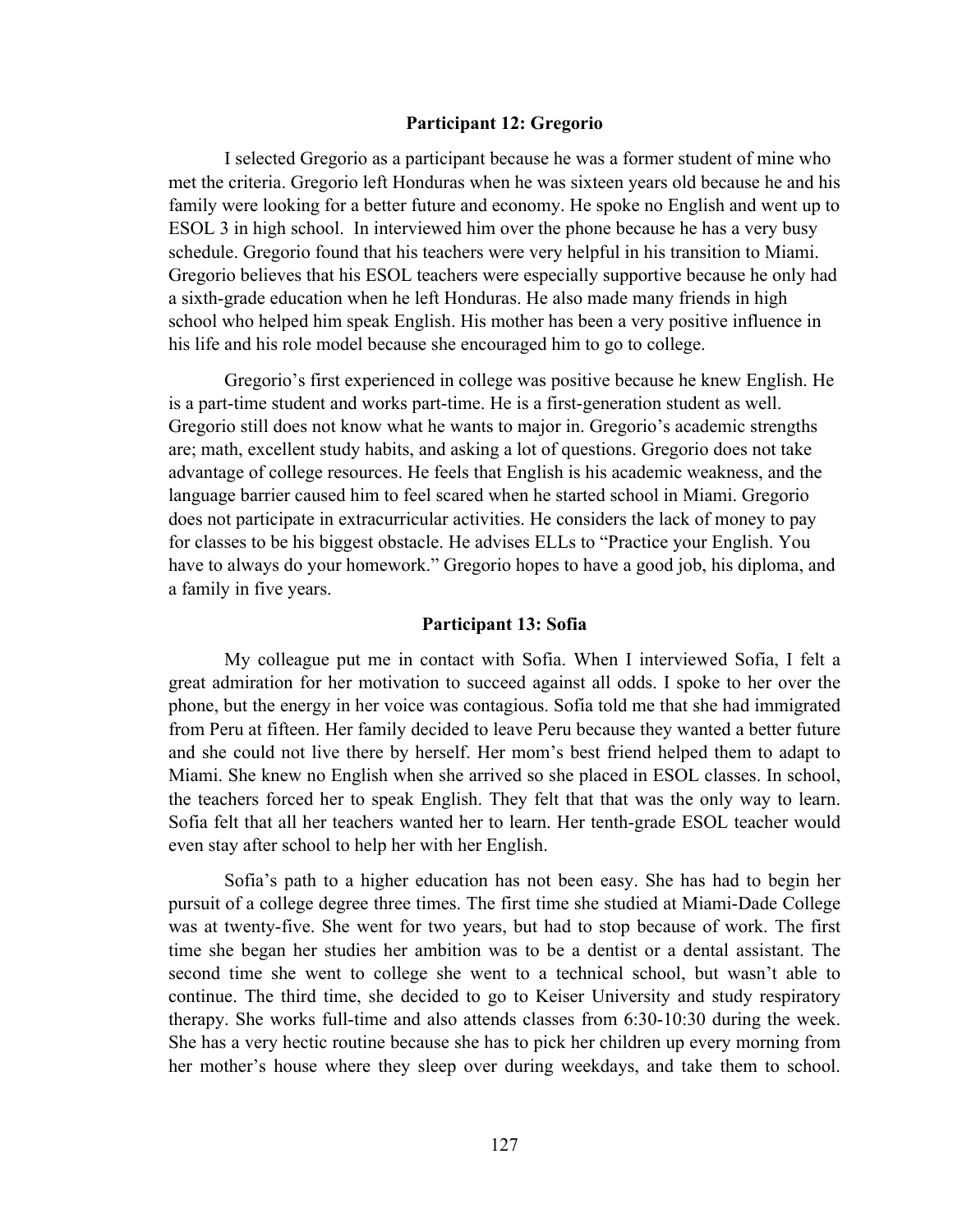Then, she drives to work, and works fromm 8 a.m. to 5 p.m. She considers her mother her role model because she remembers her mother taking her to the university when she was little when her mother was studying to become a dentist. Sofia feels that she cannot disappoint her mother. Sofia's academic weaknesses are math, and she is very concerned that she will not be able to pass college algebra. She would like to go to tutoring, but she doesn not have time to go, so she relies on YouTube and Google to help her study for math. Sofia finds that Keiser University is very fast-paced. She is thankful that her strength is having an excellent memory that allows her to memorize large chunks of information in a short amount of time. She does not participate in college activities because she is too busy with work and family responsibilities. Sofia interacts with her friends over the phone. She believes that the obstacle to study was having a family early on and not putting forth her best effort. Her advice to ELLs is "to tr and do it. It's the only way to learn." Five years from now, Sofia expects to be working at a hospital and being happy.

### **Participant 14: Rafael**

My friend Peggy referred me Rafael for my research study. I interviewed Rafael by phone and it struck me how passionate he was about helping other undocumented immigrants. He is very active in the cause of reuniting immigrant children who have been separated from their parents.

Rafael immigrated from at the age of twelve from Peru. He started in the ESOL program in middle school, but was in the Honors programs in high school by the time he graduated. In the seventh grade, one of his teachers was very helpful. He was active in high school because he met friends on the football team and ran for Student Government. He said, "I'm still friends with my best friend from high school." He had a supportive counselor who encouraged him to apply for college.

When he began Miami-Dade College, he "felt very weird because I knew my situation was unique to my immigrant status." He feels that Miami-Dade College President Padron has been instrumental to helping the Dreamers. He also received encouragement from his dad, who is an engineer. Rafael is a mechanical engineer major as well. Rafael believes that he is capable in all subject areas, except for writing. He uses the tutoring services at the college when he can. Rafael is active on campus with the Society of Hispanic Engineers, Engineering Club, and the Counselors' Advocacy for the Advocacy of Immigrant People. Challenges that Rafael had to face when he first began college include having to change jobs, helping his sister begin school, his parents' divorce, and his grandmother suffering from Alzheimer's in Peru. His advice to ELLs is to "Find any way, shape, or form to practice the language." He also advises them to "explore the option of honors and AP classes because they open the doors to opportunities." After having spent ten years in college, Rafael expects to be working as an engineer in five years.